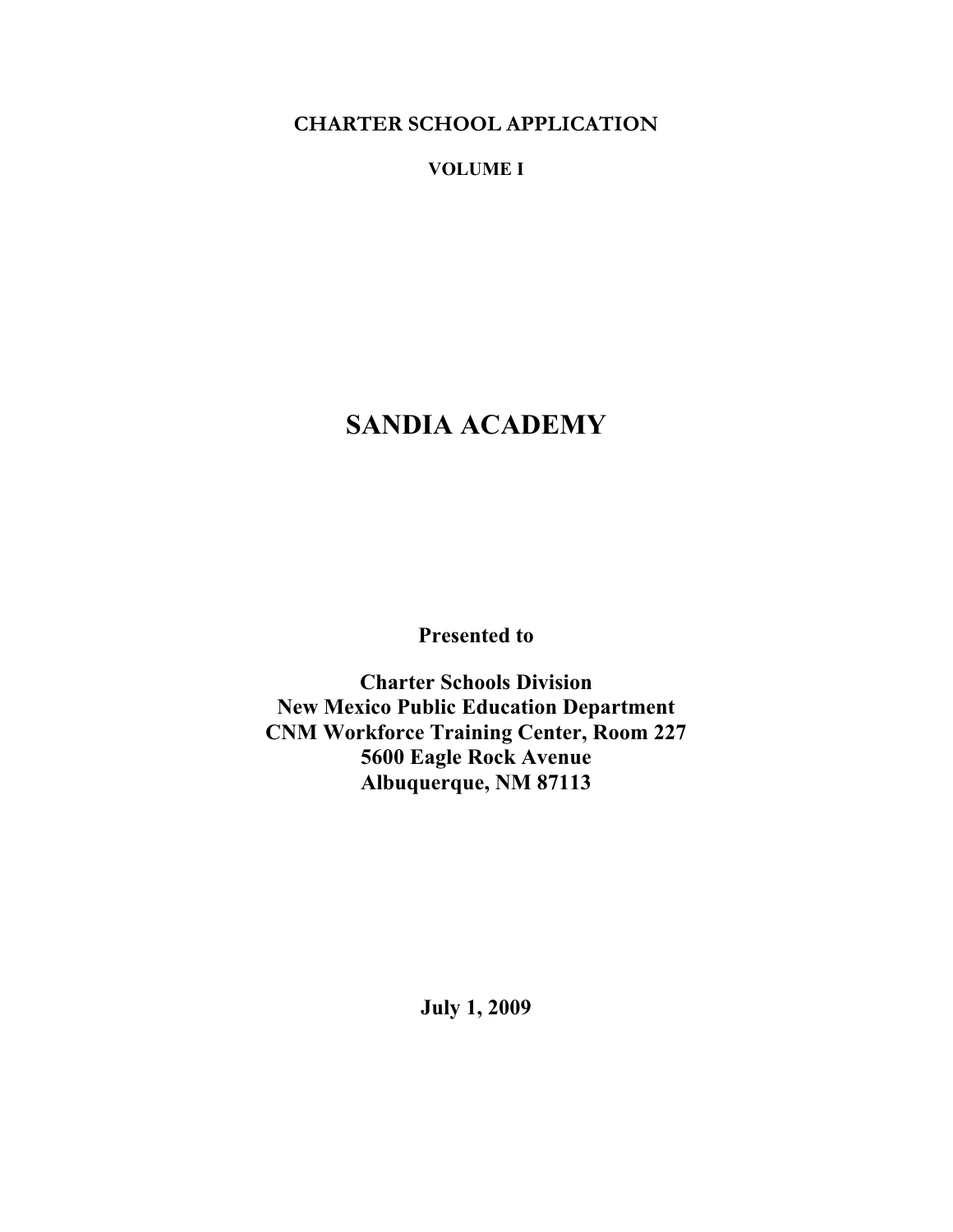# **I. TABLE OF CONTENTS**

| <b>Section Titles and Subsection Items</b>                        | Page Number(s) |
|-------------------------------------------------------------------|----------------|
| <b>I. TABLE OF CONTENTS</b>                                       | 1              |
| II. APPLICATION COVER SHEET/ABSTRACT                              | 3              |
| <b>III. STATEMENT OF ASSURANCES</b>                               | 5              |
| <b>IV. CHARTER SCHOOL MISSION AND STATEMENT OF</b><br><b>NEED</b> |                |
|                                                                   | 8              |
| <b>V. EDUCATIONAL PLAN</b>                                        | 13             |
| A. CURRICULUM FRAMEWORK                                           | 13             |
| <b>B. EDUCATIONAL PROGRAM</b>                                     | 44             |
| C. STUDENT PERFORMANCE EXPECTATIONS                               | 49             |
| D. PLAN FOR EVALUATING STUDENT PERFORMANCE                        | 54             |
| E. SPECIAL POPULATIONS                                            | 56             |
| VI. FINANCIAL PLAN                                                | 64             |
| A. BUDGET                                                         | 64             |
| <b>B. FISCAL MANAGEMENT</b>                                       | 67             |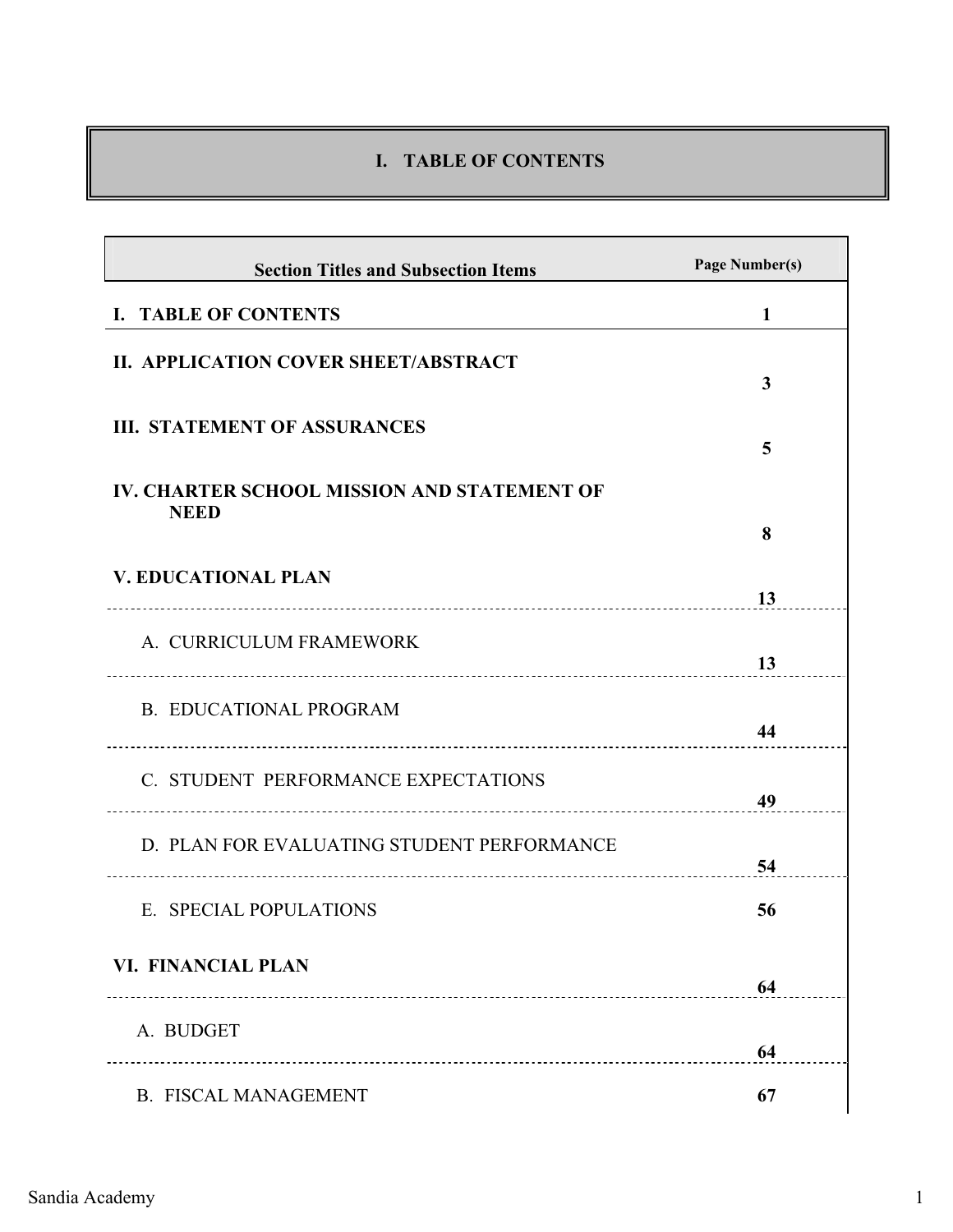| VII. GOVERNANCE/MANAGEMENT PLAN                                  | 74  |
|------------------------------------------------------------------|-----|
| A. GOVERNANCE STRUCTURE                                          | 74  |
| B. DESCRIPTION OF THE GOVERNING BODY                             | 81  |
| C. PARTNERSHIPS (IF applicable)                                  | 88  |
| D. SCHOOL ORGANIZATIONAL STRUCTURE                               | 88  |
| E. EMPLOYEE RELATIONS                                            | 97  |
| F. STUDENT ENROLLMENT PROCEDURES AND DISCIPLINE<br><b>POLICY</b> | 106 |
| G. FACILITIES                                                    | 107 |
| H. OTHER STUDENT SERVICES                                        | 109 |
| <b>VIII. REQUIREMENTS</b>                                        | 112 |
| A. LEGAL LIABILITY AND INSURANCE COVERAGE                        | 112 |
| <b>B. WAIVERS</b>                                                | 112 |
| IX. APPENDICES                                                   | 115 |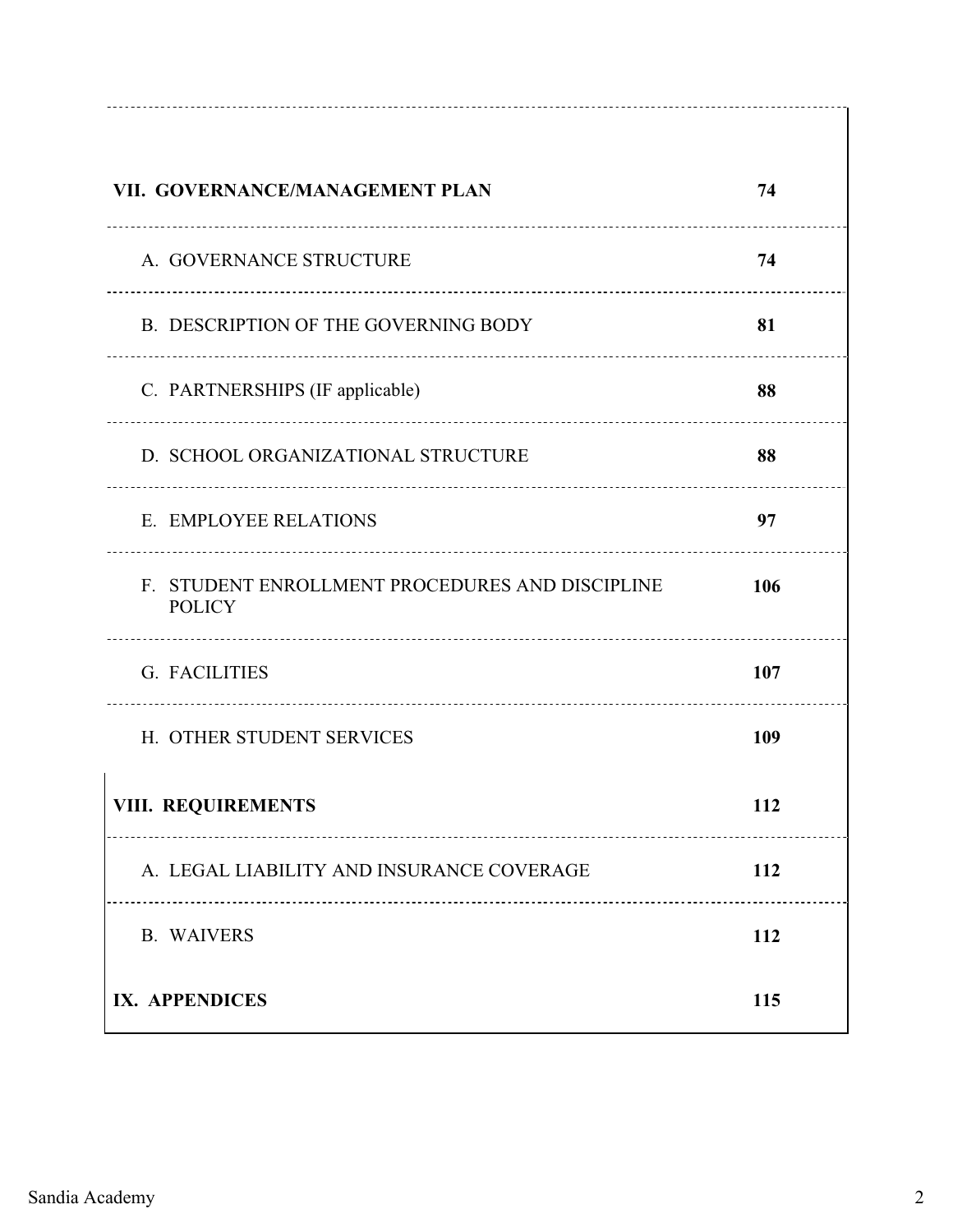# **II. APPLICATION COVER SHEET/ABSTRACT**

| <b>School Information:</b>                          |                                                                                         |  |  |  |  |  |
|-----------------------------------------------------|-----------------------------------------------------------------------------------------|--|--|--|--|--|
| Name of Proposed Charter School Sandia Academy      |                                                                                         |  |  |  |  |  |
| School Address (if known) To Be Determined          |                                                                                         |  |  |  |  |  |
| School Location (City/Town) Albuquerque, New Mexico |                                                                                         |  |  |  |  |  |
|                                                     | School District within which the school will be located Albuquerque Public Schools      |  |  |  |  |  |
| <b>Contact Information:</b>                         |                                                                                         |  |  |  |  |  |
|                                                     | Primary Contact Person ____________ Mellani Murphy                                      |  |  |  |  |  |
|                                                     |                                                                                         |  |  |  |  |  |
|                                                     | City Rio Rancho State New Mexico Zip<br>87124                                           |  |  |  |  |  |
|                                                     | Daytime Tel $($ $\underline{505}$ $\underline{340-3901}$ Fax $($ $)$                    |  |  |  |  |  |
|                                                     | Alternate Tel (575) 206-0094 E-mail ymellani@yahoo.com                                  |  |  |  |  |  |
|                                                     | Secondary Contact Person Ralph Arrellanes                                               |  |  |  |  |  |
|                                                     |                                                                                         |  |  |  |  |  |
|                                                     | City Albuquerque State New Mexico Zip<br><u>87110</u>                                   |  |  |  |  |  |
|                                                     | Daytime Tel $(\underline{505}) \underline{299 - 6998}$ Fax $(\underline{\hspace{1cm}})$ |  |  |  |  |  |
| Alternate Tel (505) 846-0038                        | E-mail ralph.arellanes@abq.dtra.mil                                                     |  |  |  |  |  |
| <b>Partner Organizations (if applicable):</b>       | Not Applicable                                                                          |  |  |  |  |  |

#### **Enrollment Information:**

*NOTE: If the charter school will be located in a school district that has a total enrollment of not more than one thousand three hundred (1,300) students, the charter school's proposed enrollment for all grades, in combination with any other charter school's enrollment for all grades, will neither equal nor exceed ten (10) percent of the total MEM of that school district [6.80.4.9.C.6 NMAC]* 

Grade span at full enrollment  $K-12$  Total number of students at full enrollment  $\frac{500}{200}$ 

Complete the chart, indicating phase-in grades if applicable.

| <b>School Year</b>  |             | <b>Grade Levels</b> | <b>Total Projected</b>    |
|---------------------|-------------|---------------------|---------------------------|
|                     |             |                     | <b>Student Enrollment</b> |
| First Year          | 2010-11     | $K-12$              | 500                       |
| Second Year 2011-12 |             | $K-12$              | 500                       |
| Third Year          | $2012 - 13$ | $K-12$              | 500                       |
| Fourth Year         | 2013-14     | $K-12$              | 500                       |
| Fifth Year          | 2014-15     | $K-12$              | 500                       |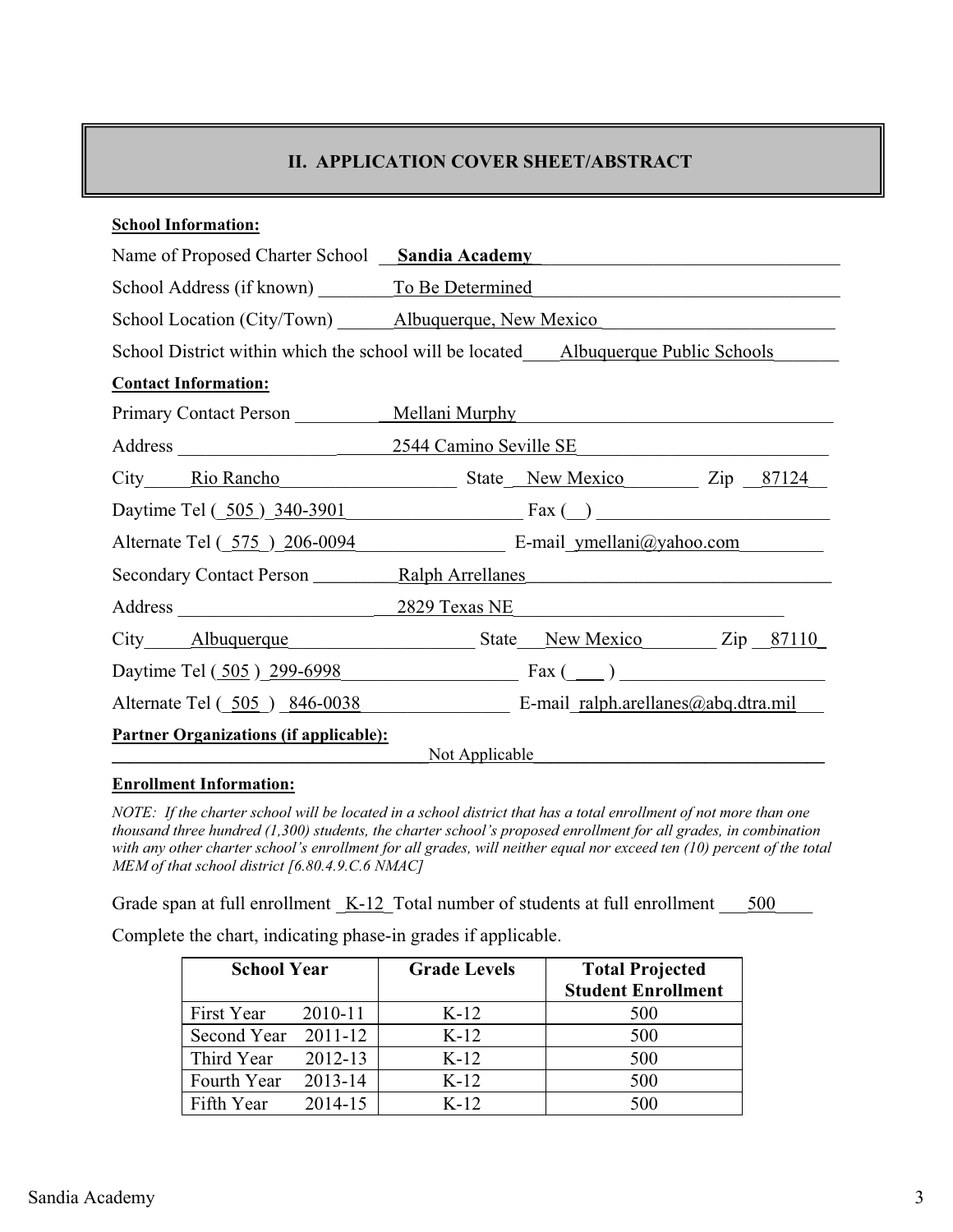# **Abstract of Proposed Charter School:**

Provide an abstract (summary) in narrative form that succinctly describes the proposed charter school. Include in the narrative, the school's proposed location, grade levels, enrollment, mission, and educational philosophy and approach. This abstract is to be limited to one page.

It is the mission of Sandia Academy to use interactive technology to provide an innovative public charter school education option which meets the individual needs of approximately 500 kindergarten through twelfth grade students in New Mexico beginning in the fall of 2010. The Academy will be a hybrid model: traditional face-to-face classroom instruction combined with distance learning. It will be a powerful model promoting meaningful parent, student and teacher involvement. The School will be governed by a board whose members will have track records which demonstrate successful performance in education, business, and commitment to the State of New Mexico and its communities.

As a public charter school, the Sandia Academy will be open to any New Mexico student, although the Academy expects to primarily attract students within commuting distance of the school's Learning Center (in the greater Albuquerque metropolitan area) including special student populations such as gifted and talented students, students attending schools designated as "needs improvement", those who are struggling academically, those having special needs, and those students in need of a quality educational option. Students will receive daily coursework from New Mexico licensed, highly qualified teachers—both in the Learning Center and when they are studying at a distance from the Learning Center. Academy teachers will work in conjunction with mentors (parents/guardians or any caring adult that the parent or guardian selects) to ensure student success.

Academy students in grades K-8 will complete coursework that will include math, social studies/New Mexico history, physical education, Language Arts/English, science, art and world languages or music. The Academy's curriculum will provide students in grades K-12 multiple levels of World Languages in Spanish, French, Latin, German, and Chinese. The Academy will offer K-8 students sessions at the Academy's facility a minimum of one day per week. High school students in grades nine through twelve will be in enrolled in at least six courses—those required for graduation and electives. Math, English, Science, and History courses will be offered in multiple levels to meet the needs of diverse learners. The Academy will offer high school students sessions at the Academy's facility a minimum of two days per week. The hybrid distance learning program will combine lessons accessed on the Internet with hands-on materials kits. Students will be able to check out a computer and printer for the duration of their enrollment in the school.

Assessment and accountability will be an integral part of the learning program including benchmark assessments at the beginning of the year; individual learning plans for each student; regular diagnostic performance assessments throughout the school year to measure growth; ongoing lesson, unit, and semester assessments to demonstrate mastery of the learning objectives in the curriculum; and New Mexico Statewide Assessment Program (NMSAP) tests to demonstrate that Academy students are meeting and exceeding the state learning standards.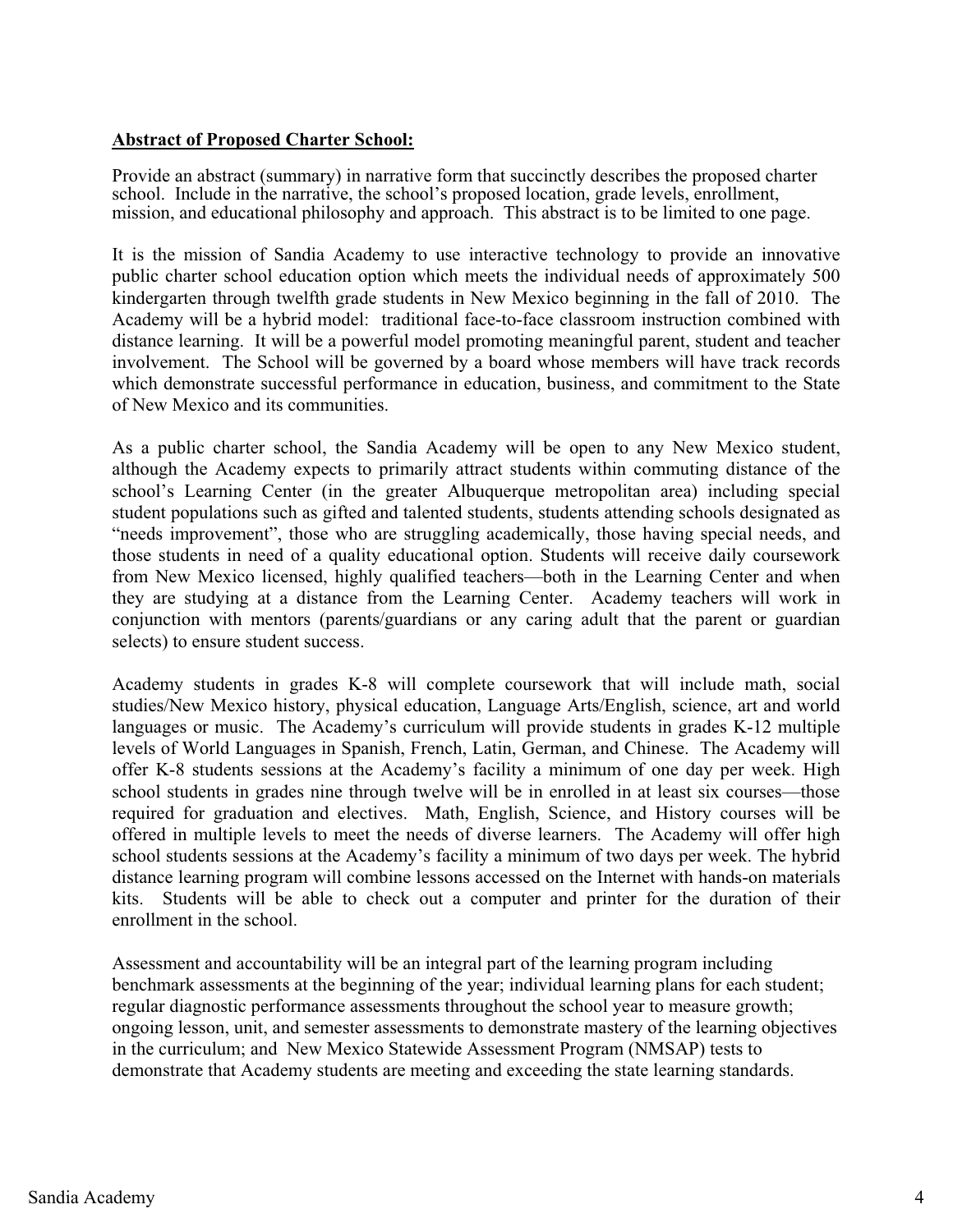# **III.STATEMENTS OF ASSURANCES**

*This form must be signed by a duly-authorized representative of the applicant group and submitted with the final application. An application will be considered incomplete if it is not accompanied by the Statements of Assurances.*

# STATE OF NEW MEXICO )

#### $\overline{\phantom{a}}$ COUNTY OF BERNALILLO )

- I, Mellani Murphy<br>  $\frac{1}{2}$ , after being duly sworn, state as follows:
- 1. My name is <u>Mellani Murphy</u> and I reside in Rio Rancho, New Mexico\_\_.
- 2. I am the authorized representative of the governing body, or applicant group, for
	- Sandia Academy (*name of school*) to be located at

Albuquerque and all alternative methods of  $\overline{\phantom{a}}$ , I certify that,

if awarded a charter:

- 1. The CHARTER SCHOOL's admission process shall not discriminate against anyone regarding race, gender, national origin, color, ability level, or age.
- 2. If more students apply than can be accommodated, The CHARTER SCHOOL shall admit students on the basis of a lottery.
- 3. The CHARTER SCHOOL's admission processes shall be in compliance with Section 22-8B-4.1 NMSA 1978.
- 4. The CHARTER SCHOOL shall be a nonsectarian, non-religious, and non-home-based public school.
- 5. Except as otherwise provided in the Public School Code, the CHARTER SCHOOL shall not charge tuition or have admission requirements.
- 6. The CHARTER SCHOOL shall comply with all state and federal health and safety requirements applicable to public schools, including those health and safety codes relating to educational building occupancy.
- 7. The governing body shall not contract with a for-profit entity for the management of the CHARTER SCHOOL.
- 8. The CHARTER SCHOOL shall comply with all applicable state and federal laws and rules related to providing special education services.
- 9. The CHARTER SCHOOL shall avoid apparent and actual conflicts of interest when administering grants and entering into contracts for equipment and services.
- 10. The CHARTER SCHOOL shall comply with conflict of interest provisions identified in the New Mexico Procurement Code, Section 13-1-128 et seq. NMSA 1978 and the Prohibited Sales Act, Section 22-21-1 et seq. NMSA 1978; and the federal regulations at 34 CFR 75.525 and 80.36.
- 11. The CHARTER SCHOOL shall ensure that criminal background checks are conducted on all employees in accordance with Section 22-10A-5 NMSA 1978.
- 12. The CHARTER SCHOOL shall develop written procurement procedures and conduct all procurement transactions in a manner that provides open and fair competition.
- 13. The CHARTER SCHOOL shall comply with the Age Discrimination Act of 1975, Title VI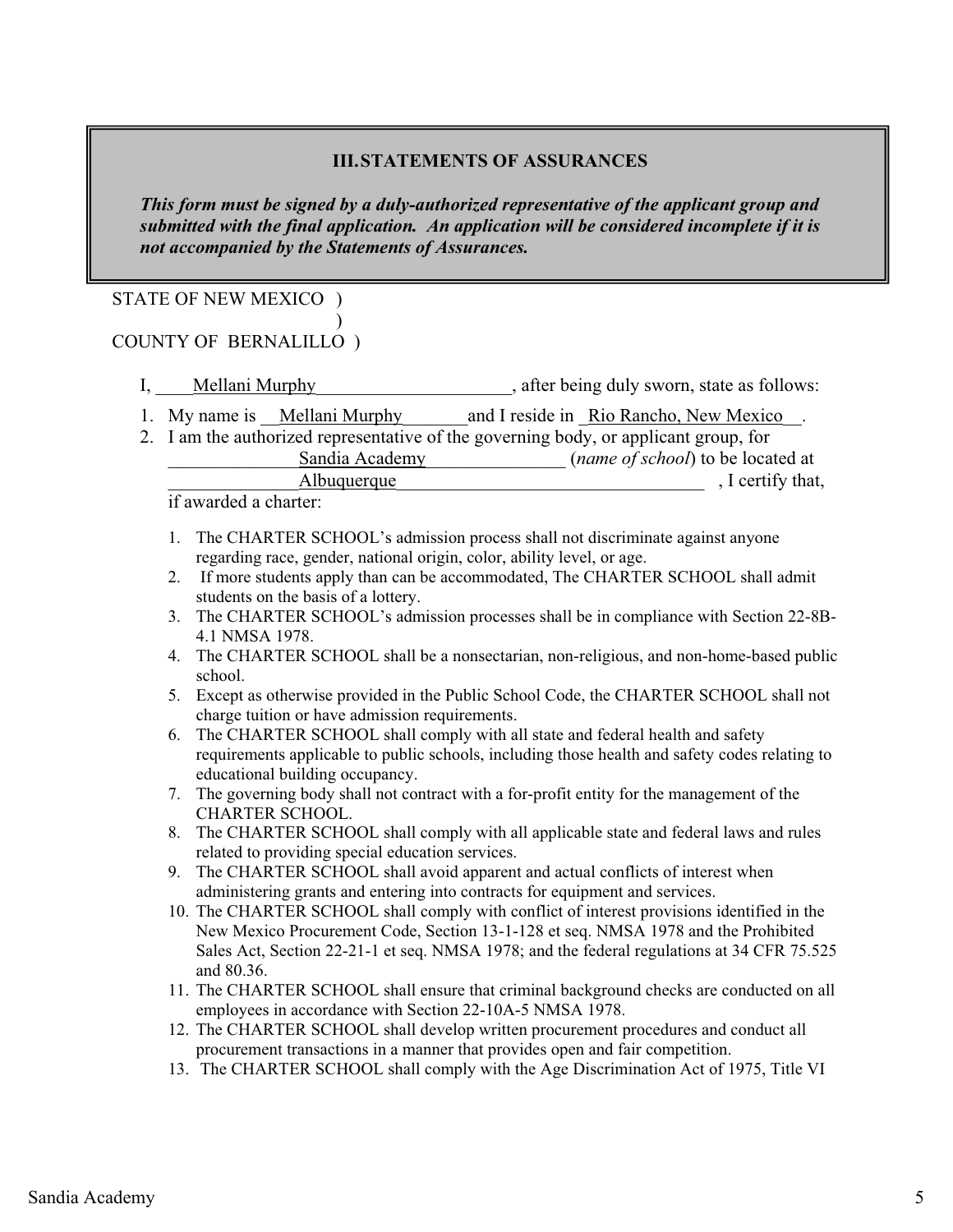#### *(Statements of Assurances page 2 of 3)*

- 14. of the Civil Rights Act of 1964, Title IX of the Education Amendments of 1972, Section 504 of the Rehabilitation Act of 1973, and part B of the Individuals with Disabilities Education Act;
- 15. The CHARTER SCHOOL shall provide equitable access to and participation in its federally assisted program for students, teachers, and other program beneficiaries with special needs.
- 16. The CHARTER SCHOOL shall be economically sound and the fiscal management shall comply with all applicable federal and state laws, regulations and rules relative to fiscal procedures.
- 17. The CHARTER SCHOOL shall provide to the Public Education Commission by the sooner of the end of the planning year or within ten (10) days of receipt of any federal or state stimulus funds a detailed plan indicating how the CHARTER SCHOOL will manage its fiscal responsibilities, the plan will include a description of the internal control procedures that the charter school will utilize to safeguard assets, segregate its payroll and other check disbursement duties, provide reliable financial information, promote operational efficiency, and ensure compliance with all applicable federal statutes and regulations and state statutes and rules relative to fiscal procedures.
- 18. Meetings of the CHARTER SCHOOL Governing Body shall comply with the New Mexico Open Meetings Act, Sections 10-15-1 et seq., NMSA 1978.
- 19. The CHARTER SCHOOL shall adopt policies and procedures of the governing body, that address governance, relationship to staff, professional development, the role of the governing body in policy-making, personnel decisions, budgeting, and operation of the school, including how decisions will be made.
- 20. The Governing Body or head administrator of the CHARTER SCHOOL shall recognize and work with employee labor representatives, if any.
- 21. The CHARTER SCHOOL shall produce a certificate of occupancy prior to opening a facility for use as a school; the facility shall meet all applicable federal and state health, safety and code requirements and be suitable for use as a school.
- 22. The CHARTER SCHOOL shall develop and maintain a plan for addressing code, accessibility, health and safety requirements as well as operation, maintenance and repair of any facility it seeks to use as a school.
- 23. The CHARTER SCHOOL shall develop personnel policies that comply with all applicable federal and state labor laws, regulations and rules implementing them and shall submit the policies to the Public Education Department for comment prior to the hiring of any employees.

I hereby certify that the information submitted in this application for a charter is true to the best of my knowledge and belief. I understand that I am the authorized representative of the applicant group, or the governing body, of this charter school.

*[Signatures required on next page]*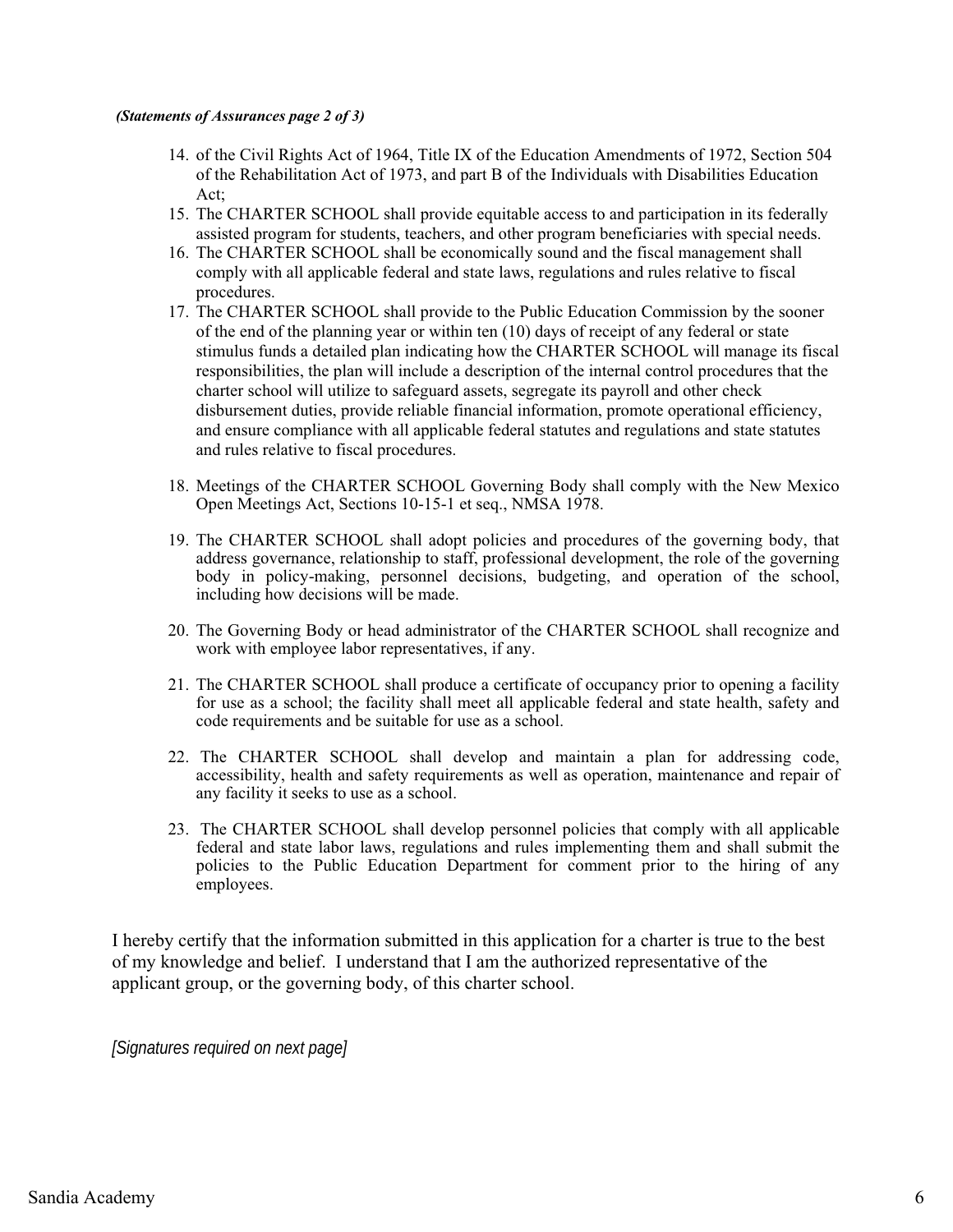# **KINKOS—PLEASE REPLACE WITH ORIGINAL COPY**

*(Statements of Assurances page 3 of 3)*

| [Signature]                                            |     | Date                                                       |
|--------------------------------------------------------|-----|------------------------------------------------------------|
| Mellani Murphy                                         |     | , representative of the applicant group, or governing body |
| member, of the proposed Sandia Academy Charter School. |     |                                                            |
|                                                        |     |                                                            |
| [Notary Seal:]                                         |     |                                                            |
| [signature of Notary]                                  |     |                                                            |
| [typed name of Notary]                                 |     |                                                            |
| <b>NOTARY PUBLIC</b>                                   |     |                                                            |
| My commission expires:                                 | .20 |                                                            |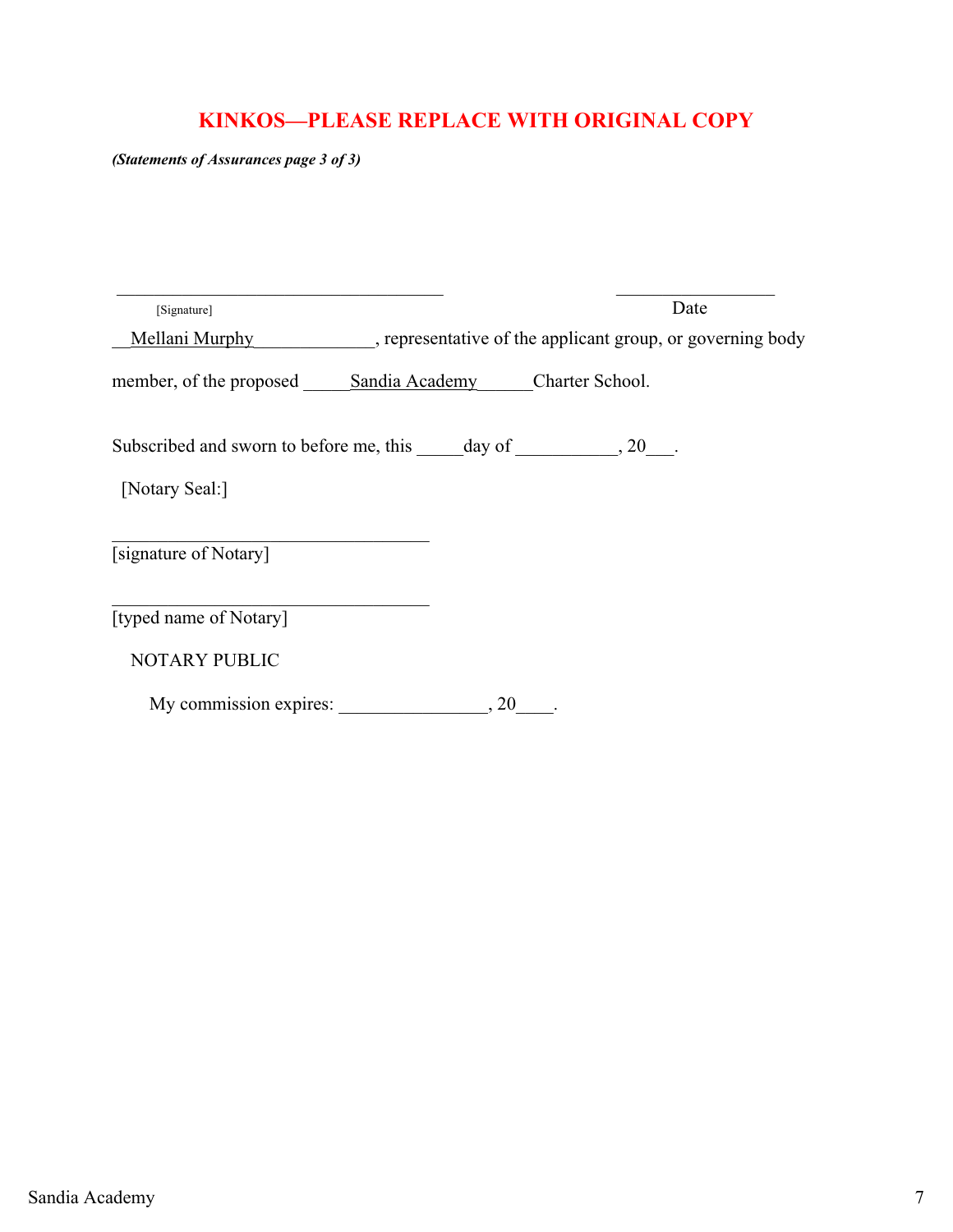# **IV. CHARTER SCHOOL MISSION AND STATEMENT OF NEED**

The Charter School Mission Statement should communicate the essence of the school to stakeholders and to the public and should provide the focal point to which all other sections of the school's plans align. In addition, the proposed charter school and its mission must be in the best interest of the students and community that it proposes to serve.

- **Provide a clear and compelling Mission Statement for the school that includes the following components:** 
	- o **Who the school seeks to serve;**
	- o **What the school seeks to accomplish;**
	- o **What methods the school will use.**

It is the mission of Sandia Academy to use technology to provide an innovative public charter school education option meeting the individual needs of kindergarten through twelfth grade students. The Academy will be a hybrid model: traditional face-to-face classroom instruction combined with distance learning. It will be a powerful model promoting meaningful parent, student and teacher involvement. Sandia Academy will develop and enrich all of its students by fostering their desire to be lifelong learners to reach their full potential in life.

- **Provide a response to the following question: How will the school know if it is achieving its mission as stated above? The response must include school level or organizational goals that are measurable and directly support the Mission Statement.** *(NOTE: Specific measurable student performance expectations [student goals] should be addressed in section IV, Educational Plan.)*

To achieve its mission of meeting the individual needs of all of its students, Sandia Academy will need to demonstrate that it has accurately pinpointed student proficiency levels; prescribed appropriate interventions; and is implementing an effective Individual Learning Plan for each student. In order to promote meaningful parent, student and teacher involvement, Sandia Academy will constantly evaluate the effectiveness of the orientation and training provided to each of those groups about their roles on the team and make adjustments to the orientation and training accordingly. The Academy will know that students' desire to be lifelong learners is being fostered as the number of next step plans stating an intent to continue the student's education after high school increases.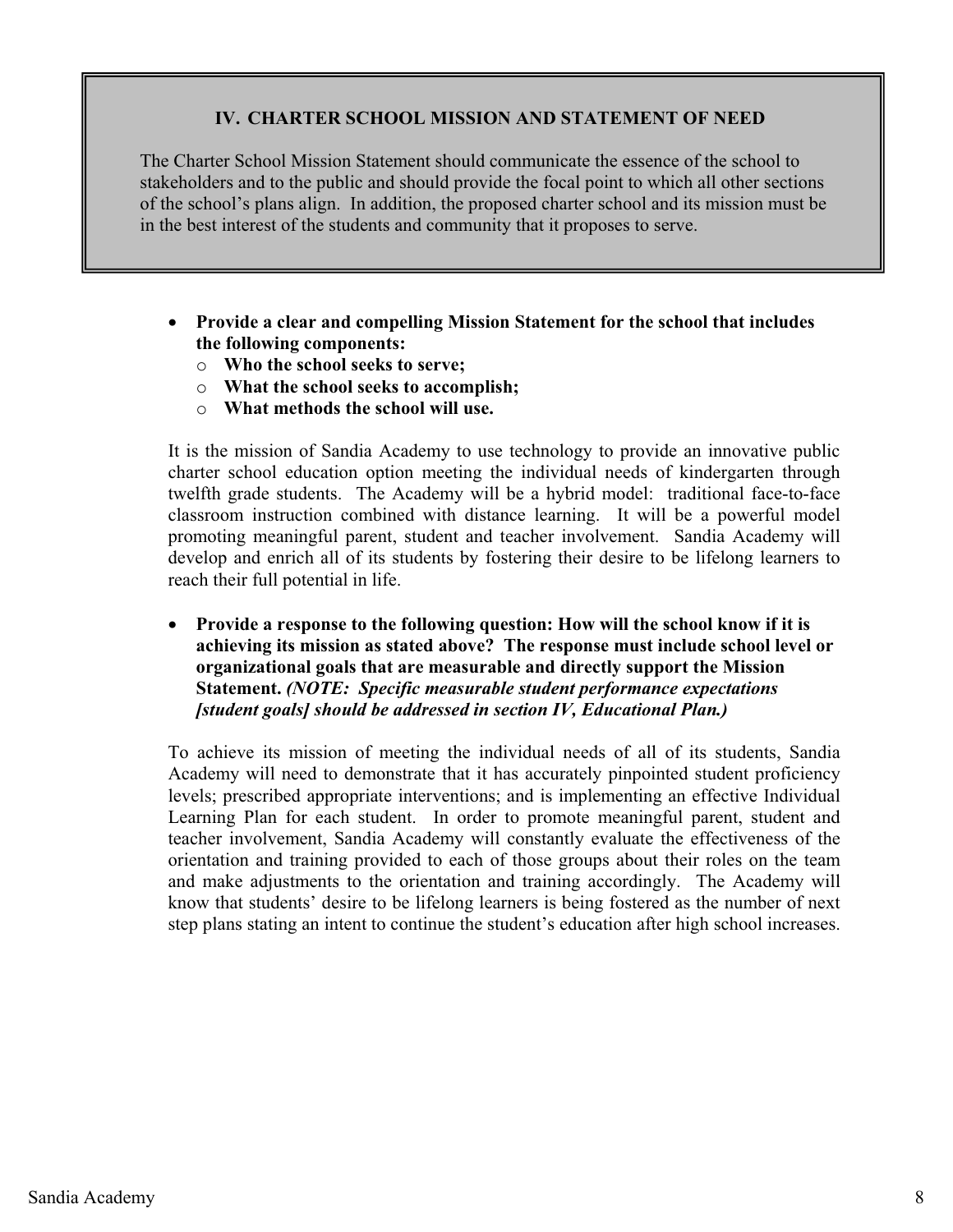**•** Provide an explanation of need that describes how the proposed charter school is **in the best interest of the students and community that it proposes to serve. Include a demographic description of the student and community population within which the school will be located.** 

As a public charter school, the Sandia Academy will be open to any New Mexico student, although we expect to primarily attract students within commuting distance of our Learning Center including special student populations such as gifted and talented students, students attending schools designated as "needs improvement", those who are struggling academically, those with special needs, and students in need of a quality educational option.

# **Albuquerque Student and Community Demographics and Statement of Need**

- In the year 2000, there were 123,696 individuals 19 years and younger living Albuquerque. (City-data.com, 2009)
- The general population of Albuquerque has grown from 450,372 in 2000 to an estimated 518,271. (United State Census Bureau, 2009)
- $\bullet$  The Albuquerque metropolitan area population is now estimated at 819,576. (Frick, 2009) It is safe to say that the area K-12 student age population is sizable.
- $\bullet$  In 2008, there were 94,643 students enrolled in the Albuquerque Public Schools (APS).
	- 55% of the APS students were Hispanic
	- 33% of the APS students were White (not Hispanic)
	- 5% of the of the population were American Indian
	- 4% of the students were Black (not Hispanic)
	- 2% of the students were Asian/Pacific Islander

(Great Schools, 2009).

- In 2008, 52% of the students attending the Albuquerque schools were eligible to receive free or reduced lunch. (Great Schools, 2009).
- $\bullet$  In 2007-2008, the Albuquerque Public Schools did not make Adequate Yearly Progress (AYP) for the third consecutive year and were designated as in "Corrective Action." Moreover, progress was not met in either the math or reading scores. (New Mexico Department of Education, 2008)
- $\bullet$  On May 18, 2009, the Associated Press reported that the graduation rate for high school students in Albuquerque was only 44%. That report drew public statements of concern from both APS Superintendent Winston Brooks and the mayor of Albuquerque, Martin Chavez. ("Superintendent wants to…," 2009)
- $\bullet$  Reuters reported on April 22, 2009, that, although during the last ten years many large cities had seen the high school graduation rate increase, Albuquerque Public Schools had seen its high school graduation rate drop 7%. ("High School Graduation Rates…," 2009)
- The Washington Post reported on May 5, 2009, that a study by Save the Children ranked New Mexico as one of the five worst states to prepare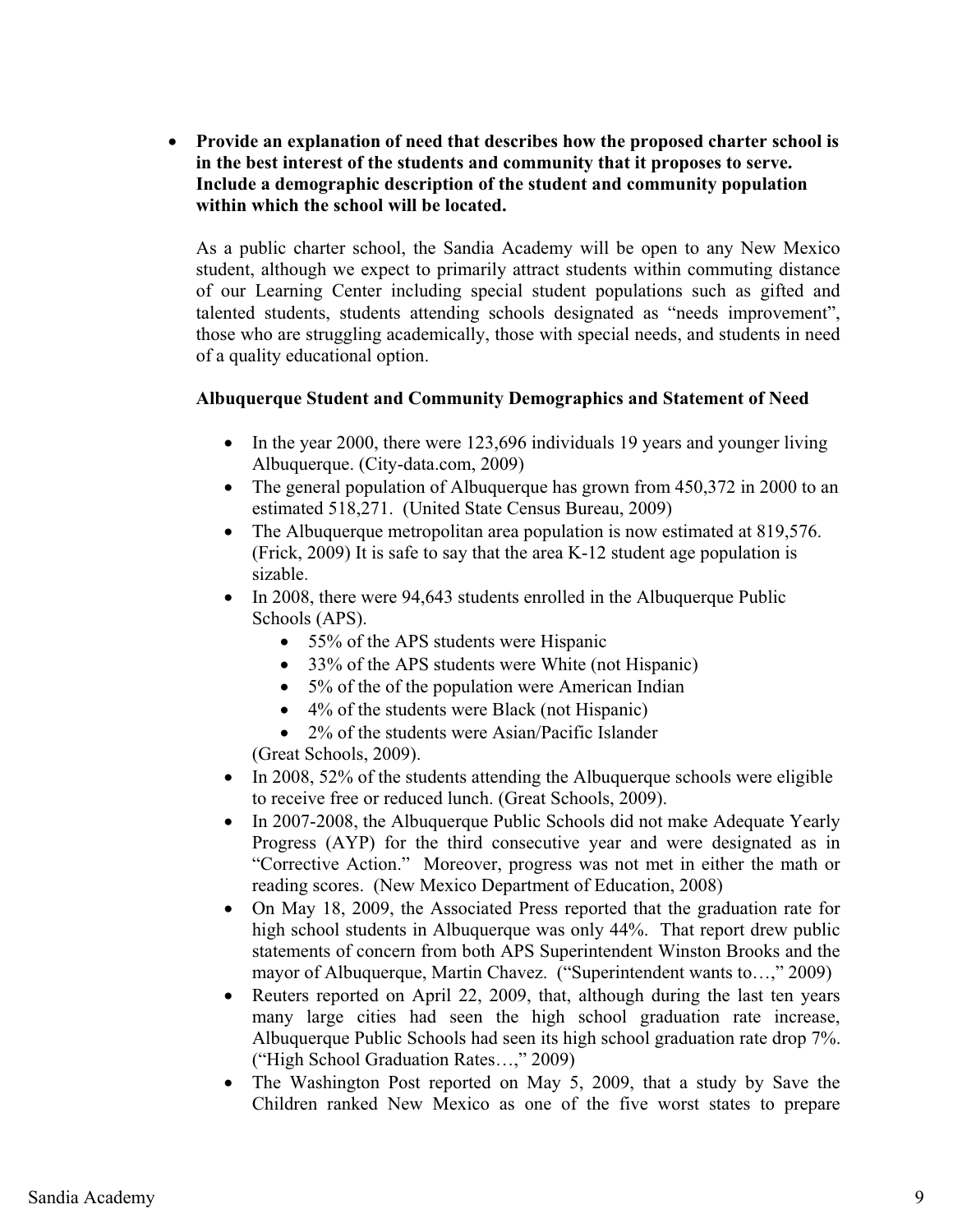children for success in school and beyond. Also, the same report discussed the importance of school in the very early years of life and how it becomes an indicator for future success:

Research by Nobel Prize-winning economist James Heckman shows that the returns on investments in early childhood are greater than investments at any other stage of life. Quality early learning programs – especially those aimed at disadvantaged children – "raise the quality for the workforce, enhance the productivity of school and reduce crime, teenage pregnancy and welfare dependency," said Heckman. "They raise earnings and promote social attachment.

Moreover, the report states that in New Mexico:

Too many parents are struggling to give their young children the encouragement, stimulus and attachment they need in their early years. And as a result, too many children are starting school ill-prepared to learn. (Fisher, 2009)

- - A program that integrates the parents into the education of the students, especially at an early stage of their lives is desperately needed in Albuquerque where 44% of third graders and 49% of fourth graders were not proficient in reading in the 2007-2008 school year. (Great Schools, 2009)
- $\bullet$  The previously mentioned Save the Children report stated that during the 2006-2007 school year, over 18,500 New Mexico students in fourth grade were not proficient at reading. (Save the Children, 2009)
- $\bullet$  An article in the Winter 2007 *City Journal* declared how crucial reading proficiency is at the early years of school:

This educational failure bodes ill: children who don't read by fourth grade almost always fall behind in all other subjects, often wind up in costly special education programs, and, as adults, have higher rates of drug addiction, incarceration, and welfare dependency. (Geoghegan, 2009)

- Across the state of New Mexico, only 32% of the schools made AYP in 2008. (Garcia, 2008)
- $\bullet$  New Mexico was ranked second lowest in graduation rate in the U.S. in 2006 with a graduation rate of 56.% compared to the national average of 69.2% (Editorial Projects in Education Inc., 2008) (Bradley, 2009)
- Only 31.1% of individuals in Albuquerque over 25 years old have a college degree. (City-Data.com citing U.S. Census) (City-Data, 2009)
- $\bullet$  The largest city in New Mexico, Albuquerque, is also its economic center; it accounts for nearly half of the state's economic activity. Part of its success can be attributed to a diverse economic base consisting of government, services, trade, agriculture, tourism, manufacturing, and research and development. (City-Data.com) (City-Data 2009)
- According to Kiplinger.com, as of July 2009, Albuquerque had a population of 819,576 (Frick, 2009)
- $\bullet$  As of June 2009, Albuquerque had an unemployment rate of 7%. This was a substantial increase in the unemployment rate from the previous year at this time (4%) (NM Dept. of Workforce Solutions) (New Mexico Department of Workforce Solutions, 2009)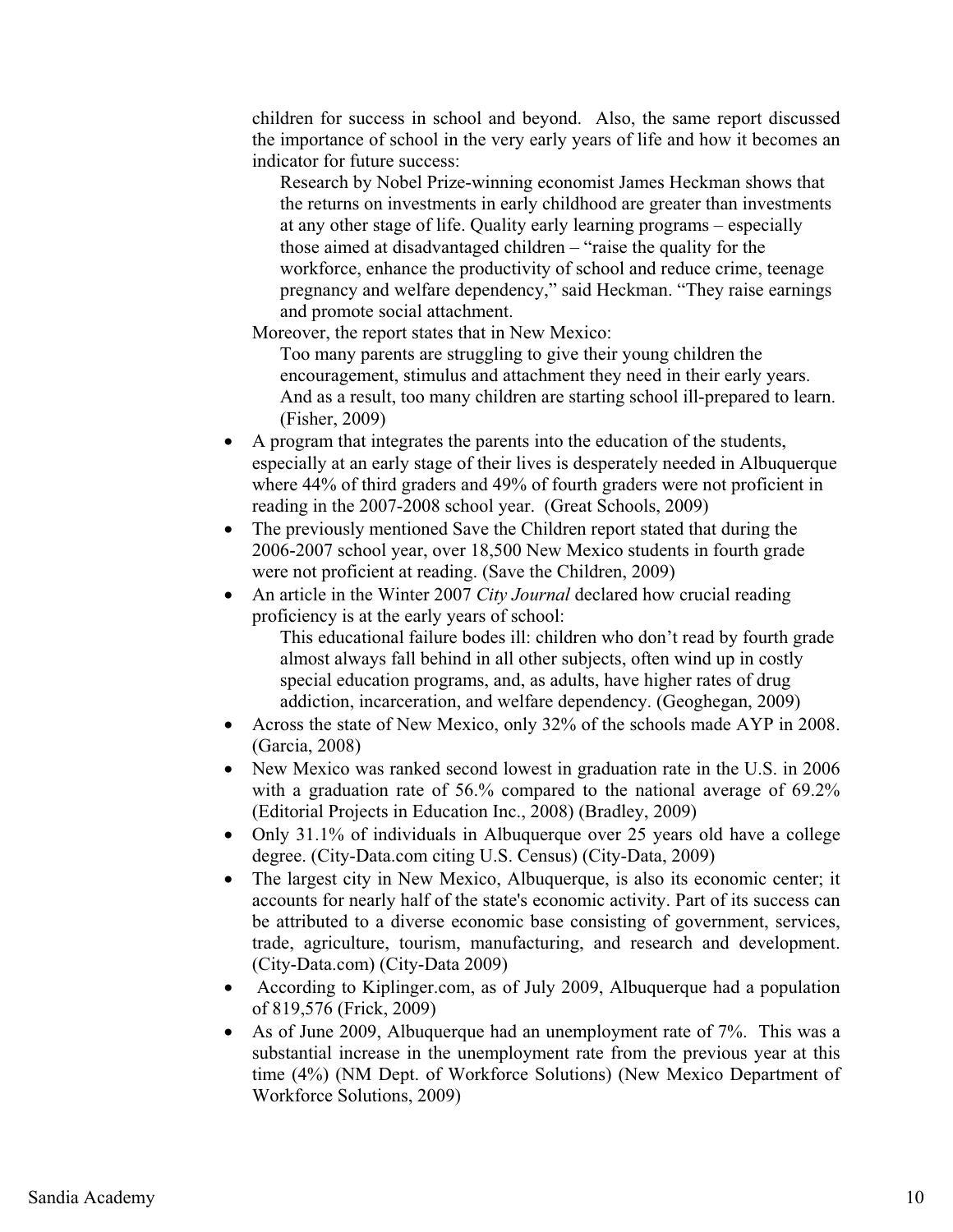- As of 2007, 15.8% of the residents of Albuquerque were living in poverty. (City-Data.com citing U.S. Census) (City-Data, 2009)
- $\bullet$  The two largest ethnic groups are Caucasians (49.9%.) and Hispanics (39.9%). Hispanics have double the poverty rate (19.7%) of Caucasians (10.9%). (City-Data.com citing U.S. Census) (City-Data, 2009)
- - Kiplinger.com reported in July of 2007 that New Mexico and Albuquerque "crave high-tech jobs, especially in the renewable-energy industry." Who is going to fill these positions if the schools are not producing a workforce ready to meet the opportunities in these technical fields? (Frick, 2009) Sandia Academy is determined to help students be prepared for these new and exciting prospects.
- $\bullet$  The College Board in 2008 has reported that the largest demand for employees in the years leading up to 2016 will be for those employees with specialized and technical knowledge gained through college and portsecondary vocational education. Lucido, 2008)
- $\bullet$  Sandia Academy will use technology and the Internet as the backbone of the learning of its students. The school will combine technology with proven pedagogical instructional methods to create a bond and partnership between parents, students, and teachers. Communications and individualized learning will use modern mediums to instruct and develop self-learners. These selflearners will become the "knowledge workers" that New Mexico so desperately needs in order to compete in the  $21<sup>st</sup>$  century. Given the choice, parents will want to have their children have the best preparation possible for the modern world. As the North American Council for Online Learning stated in it 2008 "Keeping Pace" report:

...changes should focus on increasing high-quality online educational choices and opportunities. We believe that students and parents will recognize the value of true student-centric learning, whether it is fully online or a blend of online and face-toface, and through their millions of individual choices transform education. (Watson, Gemin & Ryan, 2008)

- - The opening paragraph of the *New Mexico Distance Learning Strategic Plan (2000-2009)* states that "eLearning is critical to the success of individuals, organizations, communities, and economies in the knowledge economy (Ruttenbur, Spickler, & Sebastian, 2000). Developing quality eLearning support statewide is imperative to the economic future of New Mexico." (Chavez-Neuman, Correa, Garcia, Holloway, Ivey, Ormand, B., et al., (2007)
- The *New Mexico Distance Learning Strategic Plan (2000-2009)* lists among its long term goals for eLearning in New Mexico to
	- Develop a more skilled workforce to support New Mexico economic development
	- Minimize barriers of location (distance) and schedule (time) to accessing educational opportunities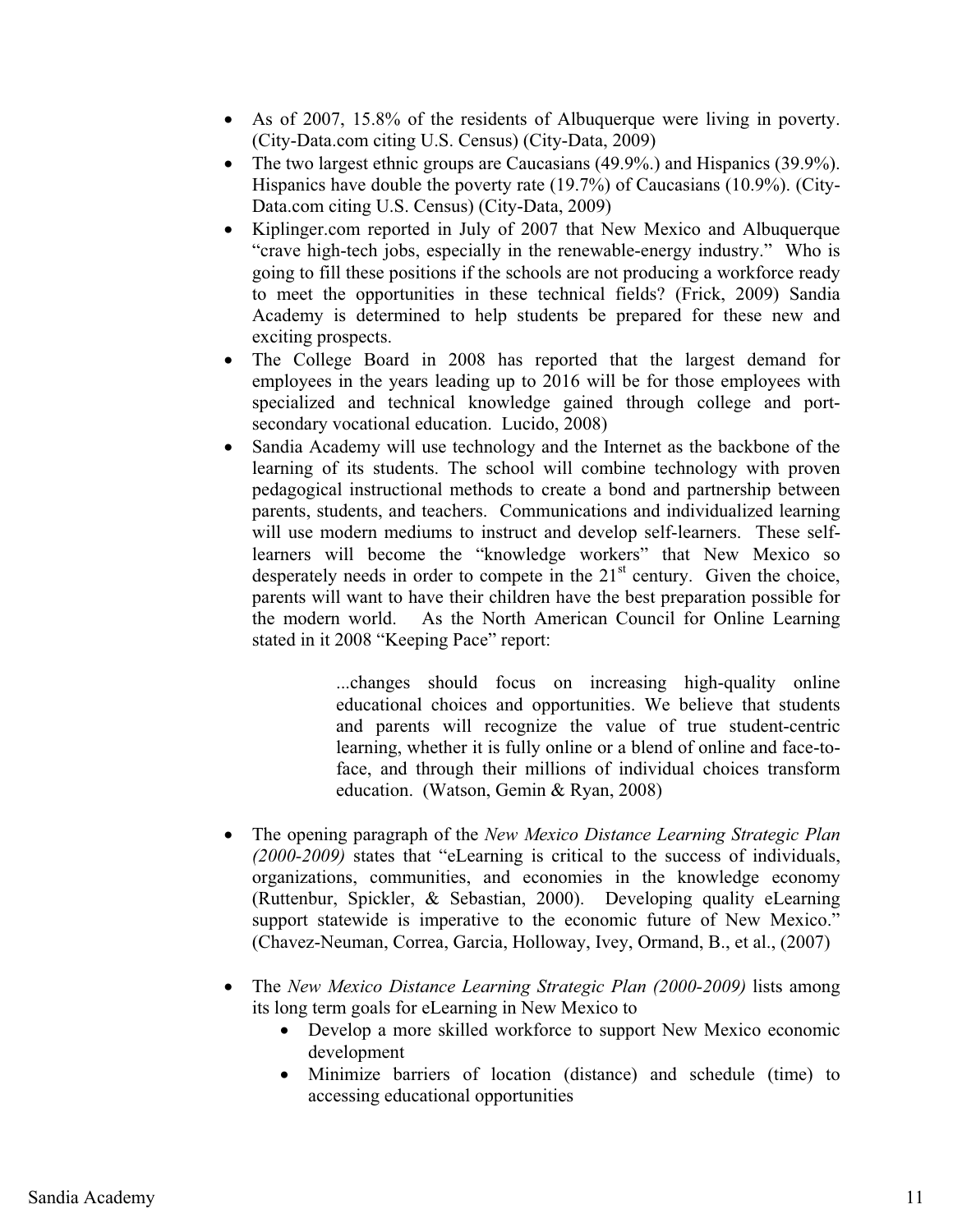- Provide highly qualified eTeachers (both in subject and eLearning methods) and expanded course choices for rural (and urban) schools
- Build capacity and skill for eLearning in New Mexico using national best practices

(Chavez-Neuman, Correa, Garcia, Holloway, Ivey, Ormand, B., et al., (2007)

The Academy will address these needs as it is premised on the belief (and experience) that given a comprehensive and mastery-based curriculum, high expectations, state of the art technology, strong instructional support, collaborative community learning, guidance from experienced teachers, and a strong commitment from parents (or other responsible adults), a well-conceived blended education program can help boost student achievement, serve the unique needs of students and families, and offer a new model for effective public education.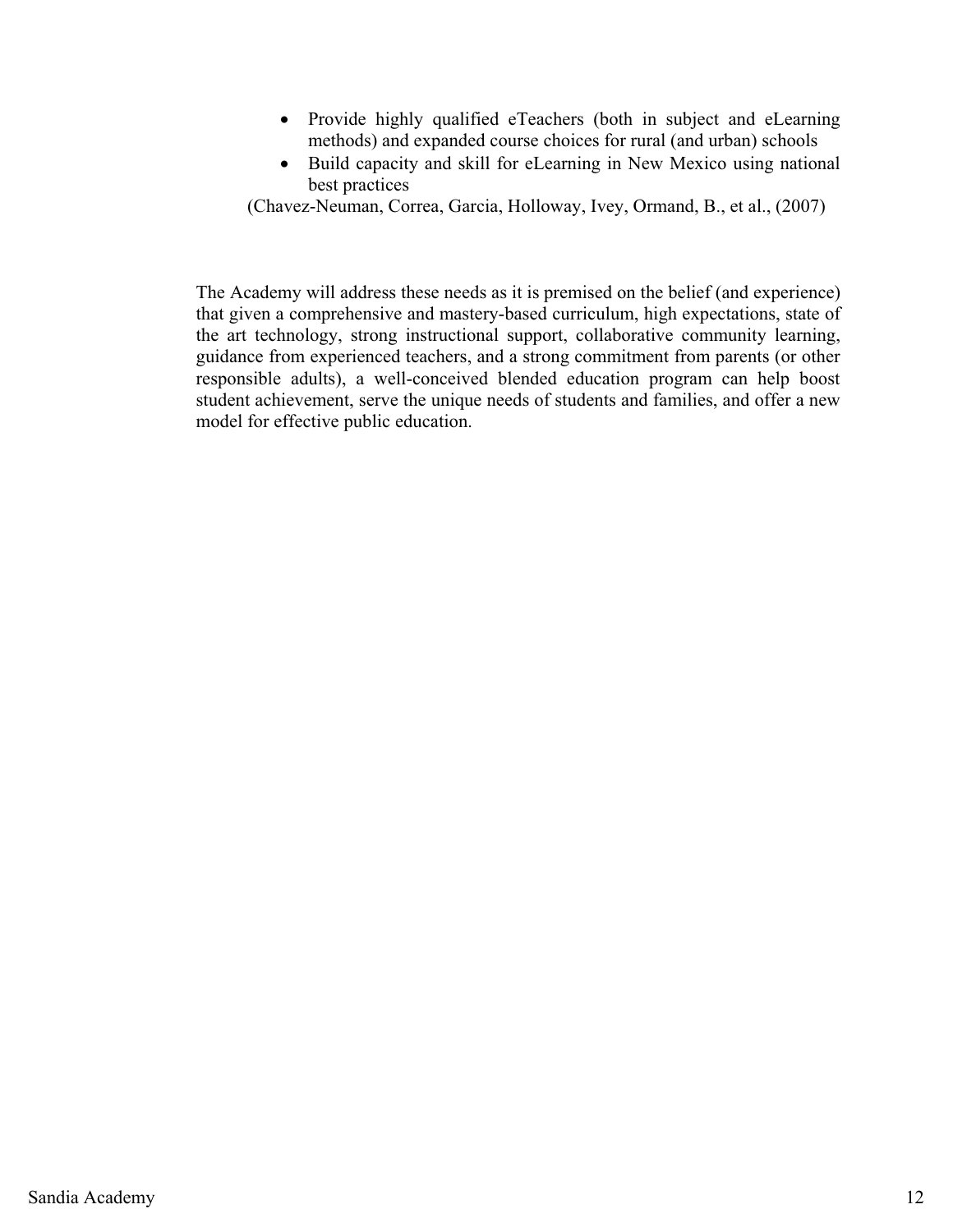# **V. EDUCATIONAL PLAN**

The educational plan should describe who the school expects to serve; what the students will achieve; how they will achieve it; and how the school will evaluate performance. It should provide a clear picture of what a student who attends the school will experience in terms of educational climate, structure, materials, schedule, assessment and outcomes.

# **A. CURRICULUM FRAMEWORK**

**The New Mexico Content Standards, Benchmarks and Performance Standards provide the content requirements and expectations for students in all public schools. The description of the curriculum should provide a sense not only of what the school will teach but also of how and why. (***NOTE: Refer to the Glossary of Terms Used in the Application, page v, to assist in the completion of this section.)* **The following components of the curriculum framework must be addressed:** 

- **1. Philosophy and Approach to Instruction** 
	- $\bullet$  **Describe the educational philosophy and curricular approach of the proposed school.**

### **Educational Philosophy**

The educational philosophy of the Sandia Academy is consistent with conclusions reached in reports published by International Association of K-12 Online Learning (iNACOL) (Watson, 2008).

- All students deserve access to high quality curriculum and teachers regardless of socioeconomic or geographic barriers.
- $\bullet$ Student-centered environments encourage self-directed, self-paced learning.
- - In the 21st Century, students utilize technology on a daily basis, learning in an environment that students are familiar with which engages students, fosters creativity and encourages 21st Century skills.
- - The future of education involves providing content, resources, and instruction both digitally and face-to-face in the same classroom.

### **Curricular Approach: K-8**

Students in grades K-8 will complete coursework that will include math, social studies/New Mexico history, physical education, Language Arts/English, science, art and world languages or music. Students will receive daily coursework from New Mexico licensed, highly qualified teachers.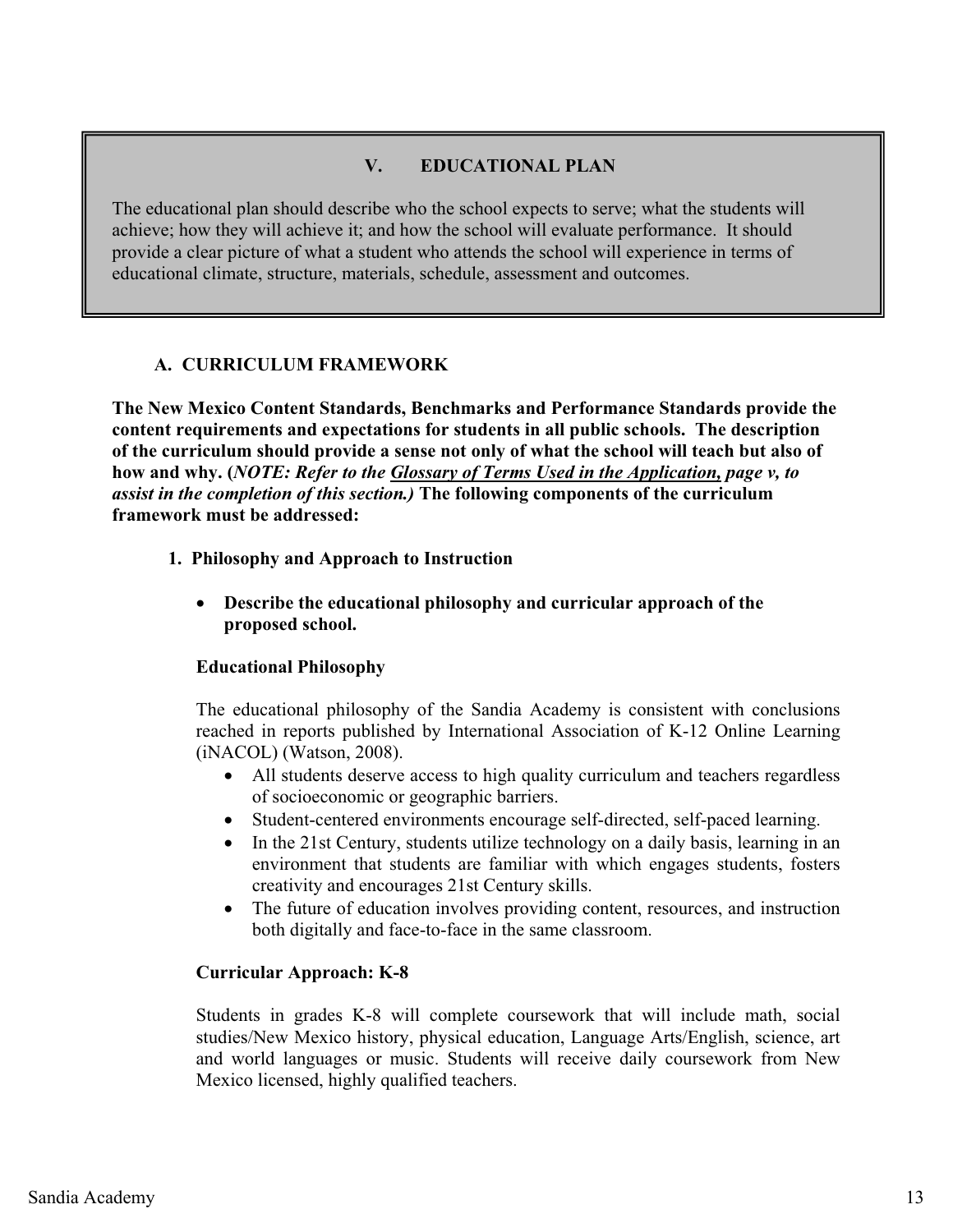The Academy will offer students sessions at the Academy's facility a minimum of one day per week. The Academy may add additional days of onsite attendance if a student requires them and if it would benefit his or her education. K-8 students will attend onsite courses in classes of 20 students. New Mexico licensed, highly qualified teachers will provide instruction. Distance learning classes will have higher student to teacher ratios but will be of a size that teachers can effectively manage and students will successfully continue to learn. The Academy will follow all state requirements for attendance aligning to the Cyber Academy Act for attendance. Parents will receive weekly reports from teachers regarding student mastery of lessons/units during classroom sessions.

Students may participate in test preparation sessions from late February through mid-March. Test preparation sessions will be substituted for art sessions.

Students with Individualized Education Plans will receive accommodations and direct instruction during their classroom sessions. Students with individualized education plans may receive related services at the Academy facility.

#### **Curricular Approach: High School**

Primary coursework will include the courses required for graduation and electives. Students will be enrolled in at least six courses. Students will receive daily coursework from New Mexico licensed, highly qualified teachers.

The Academy will offer students sessions at the Academy's facility a minimum of two day per week. The Academy may add additional days of onsite attendance if a student requires them and if it would benefit his or her education. Students will attend onsite courses in classes of 25 students. Courses will be instructed by New Mexico licensed, highly qualified teachers. Distance learning classes will have higher student to teacher ratios but will be of a size that teachers can effectively manage and students will successfully continue to learn. The Academy will follow all state requirements for attendance aligning to the Cyber Academy Act. .Weekly classroom instruction will be provided in four, four hour blocks over two days:

- Four hours on lab science coursework
- Four hours on language arts/reading/composition preparation for the New Mexico High School Competency Examination
- Four hours on math preparation for the New Mexico High School Competency Examination
- Four hours on a series of topics: four sessions of the career counseling program; six sessions on service learning; twelve sessions on transition topics to include job readiness, public speaking, college applications, and other topics; four session on science preparation for the New Mexico High School Competency Examination months; four sessions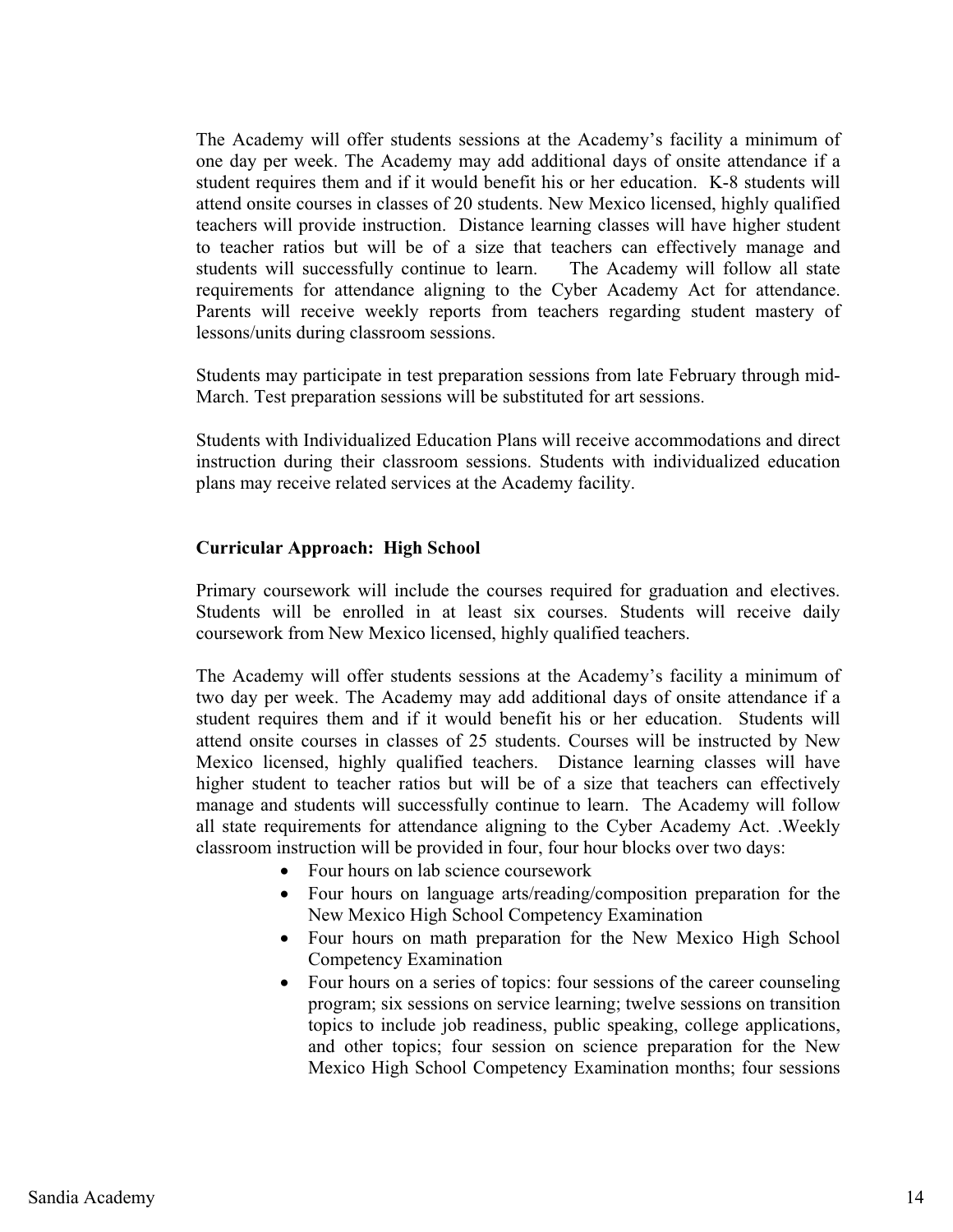on study skills; two sessions on final examination preparation; and four sessions on SAT/ACT and other test preparation .

Classroom sessions will be based on lesson plans within the Learning Management System, state test preparation documents/tools, teacher-developed lessons, and other national test preparation tools. Students, teachers and counselors will develop student-level classroom schedules based on students' academic needs, responsibilities, and lifestyle. Students will be required to maintain their customized classroom schedule for a semester. Students will accrue attendance/absences based on attendance in classroom sessions as well as attendance/participation in distance learning coursework and activities.

Students in tiers two or three of Response to Intervention will participate in regular education interventions during their classroom sessions as determined by their learning plans. Students with Individualized Education Plans will receive accommodations and direct instruction during their classroom sessions. Students with individualized education plans may receive related services at the Academy facility.

#### $\bullet$  **Describe why the particular educational philosophy and/or approach were selected.**

Distance learning for students in grades K-12 continued to grow in late 2007 and the first half of 2008. Currently 44 states have distance learning programs (*Keeping Pace with K-12 Online Learning,* Watson, 2008). Three states (Alabama, Michigan, and New Mexico) now require an online course for high school graduation.

The most well established K-12 distance learning programs have now been in operation between five and ten years. Several models have evolved for structuring distance learning K-12 learning programs spanning a continuum from fully Internetbased operating with students and teachers at a distance to programs that are fully face-to-face. The blending of distance learning programs and the classroom setting are becoming increasingly common—no longer a theory, it's in practice in the U.S. and abroad (Watson, Gemin, & Ryan, 2008).

The answer to the next question in this application presents documentation of the success of similar students who are enrolled in distance learning programs across the U.S.—specifically those enrolled in programs using the  $K^{12}$  curriculum with its learning management and student information systems. This documentation validates that the stated educational philosophy and approach will address the real needs of the Albuquerque and New Mexico K-12 community.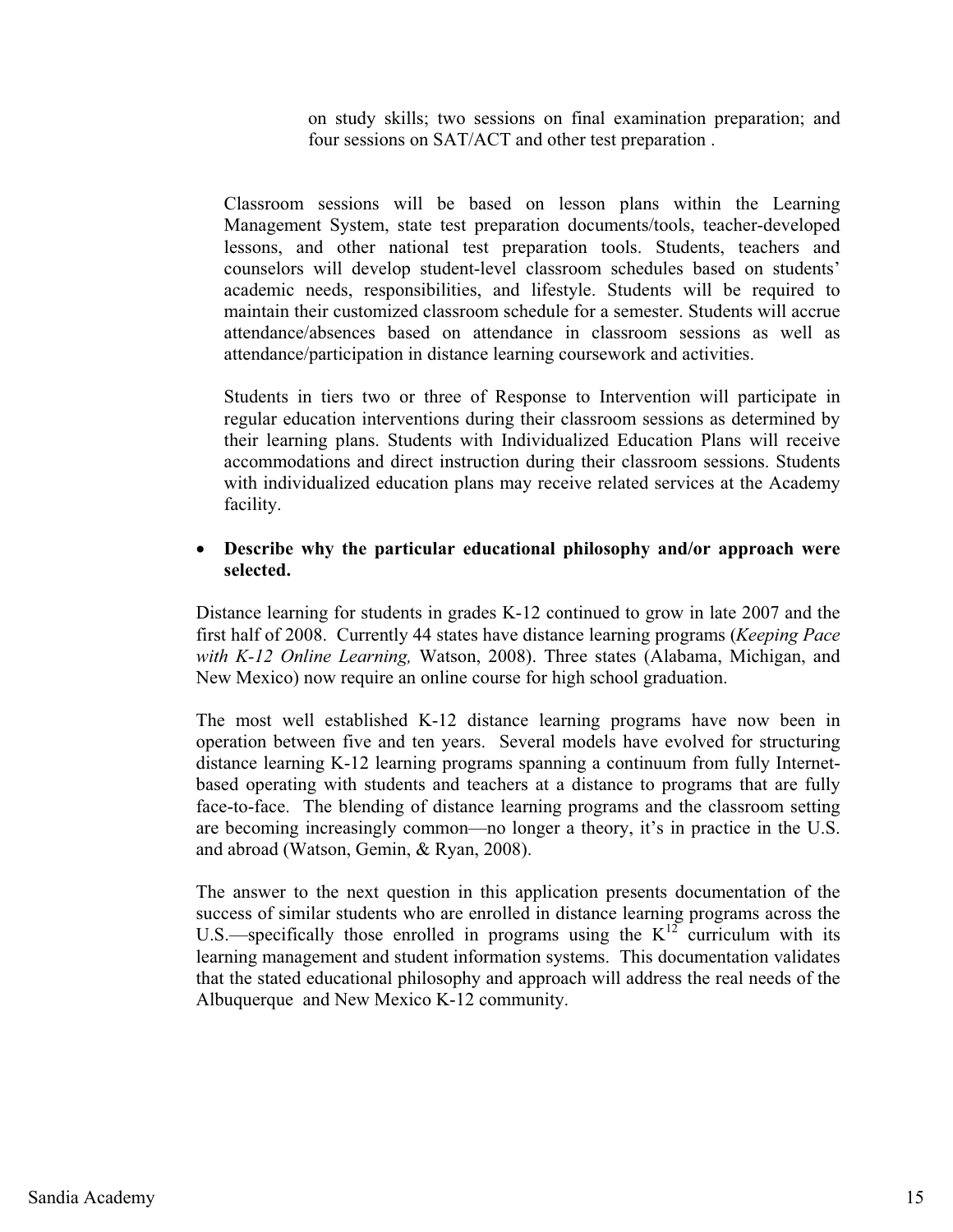# - **Provide documentation, research, and/or a rationale that supports the educational philosophy and curricular approach.**

# **Measuring Growth**

There is proof in the performance of any school or curriculum. By determining a benchmark for measuring growth at the beginning of the school year; then developing an individualized learning plan for each student; continually assessing students' attainment of the standards throughout the course of the school year; and assessing student performance at the end of the school year—schools can continually measure the "effect" of their educational program on students. Sandia Academy will measure the growth in student achievement in this way. Distance learning schools across the country using the  $K^{12}$  curriculum have measured the effect of the  $K^{12}$  education program in this way. Using the Scantron Performance Series in mathematics and reading, these schools have measured the gains in achievement of their students from fall to spring and compared those gains, as well, to the gains of the Scantron norm group, a national norm group that reflects national ethnic and income diversity trends.

To summarize the very similar gains of students enrolled in four distance learning schools using the  $K^{12}$  curriculum in the 2008-2009 school year in four different geographic areas and with four different student demographics:

- $\bullet$  **Chicago Virtual Charter School (CVCS)** *(hybrid distance learning charter school serving grades K-10 in the 2008-2009 school year)*
	- o In all instances, CVCS grade levels and reported ethnic groups made more than or very close to one year of gain in math in the 2008-2009 school year.
	- o In all instances, CVCS grade levels and reported ethnic groups made greater than one year or very close to one year of gain in reading in the 2008-2009 school year .
- $\bullet$  **Texas Virtual Academy (TXVA)** (serving grades 3-8 totally in the distance learning setting in the 2008-2009 school year)
	- o In most instances, TXVA grade levels and reported ethnic groups made more than or very close to one year of gain in math in the 2008-2009 school year.
	- o In all but one instance with one ethnicity group, TXVA grade levels and reported ethnic groups made greater than one year or very close to one year of gain in reading in the 2008-2009 school year .
	- o An "achievement gap" in the math and reading scores noted in the fall among some ethnic groups, narrowed between the fall and the spring.
- - **Florida Virtual Academy (FLVA)** (serving grades K-8 totally in the distance learning setting in the 2008-2009 school year)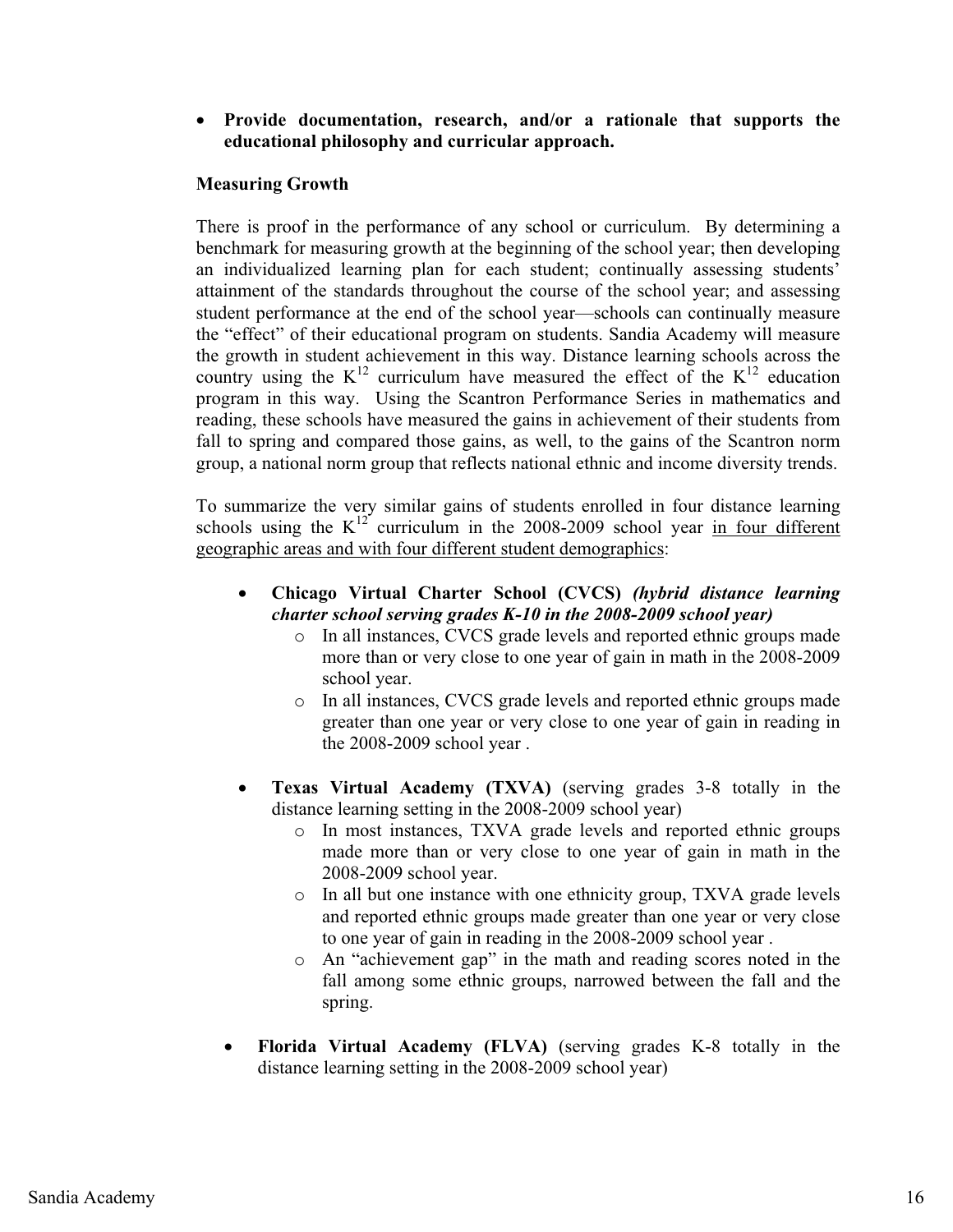- o In all instances, FLVA grade levels and reported ethnic groups made more than or very close to one year of gain in math in the 2008-2009 school year.
- o In all instances, FLVA grades and reported ethnic groups made greater than one year of gain in reading in the 2008-2009 school year.
- - **Arizona Virtual Academy (AZVA)** (serving grades K-12 totally in distance learning settings in the 2008-2009 school year)
	- o In most instances, AZVA grade levels and reported ethnic groups made more than or very close to one year of gain in math in the 2008-2009 school year .
	- o In most instances, AZVA grades and reported ethnic groups made greater than one year or very close to one year of gain in reading in the 2008-2009 school year.

# **Longevity Data**

Distance learning schools using  $K^{12}$ 's curriculum are among the highest scoring schools of their kind in their states. While many students enter a program using  $K^{12}$ curriculum performing more than one year below grade level, the longer they remain in the program, the better their academic achievement. The evidence reflects the positive effect the  $K^{12}$  curriculum has on students over time. These results have been achieved despite the enrollment of a significant number of new students each school year who have had limited exposure to the  $K^{12}$  learning system prior to taking these required state tests. Students using the  $K<sup>12</sup>$  learning system for at least three years usually perform better on standardized tests relative to state averages than students using it for one year or less.

### **Student Performance by Year of Enrollment**



**How did ALL students who have been enrolled for multiple years in distance learning schools using K12 curriculum perform on their '07-'08 state READING tests in comparison to first year students?**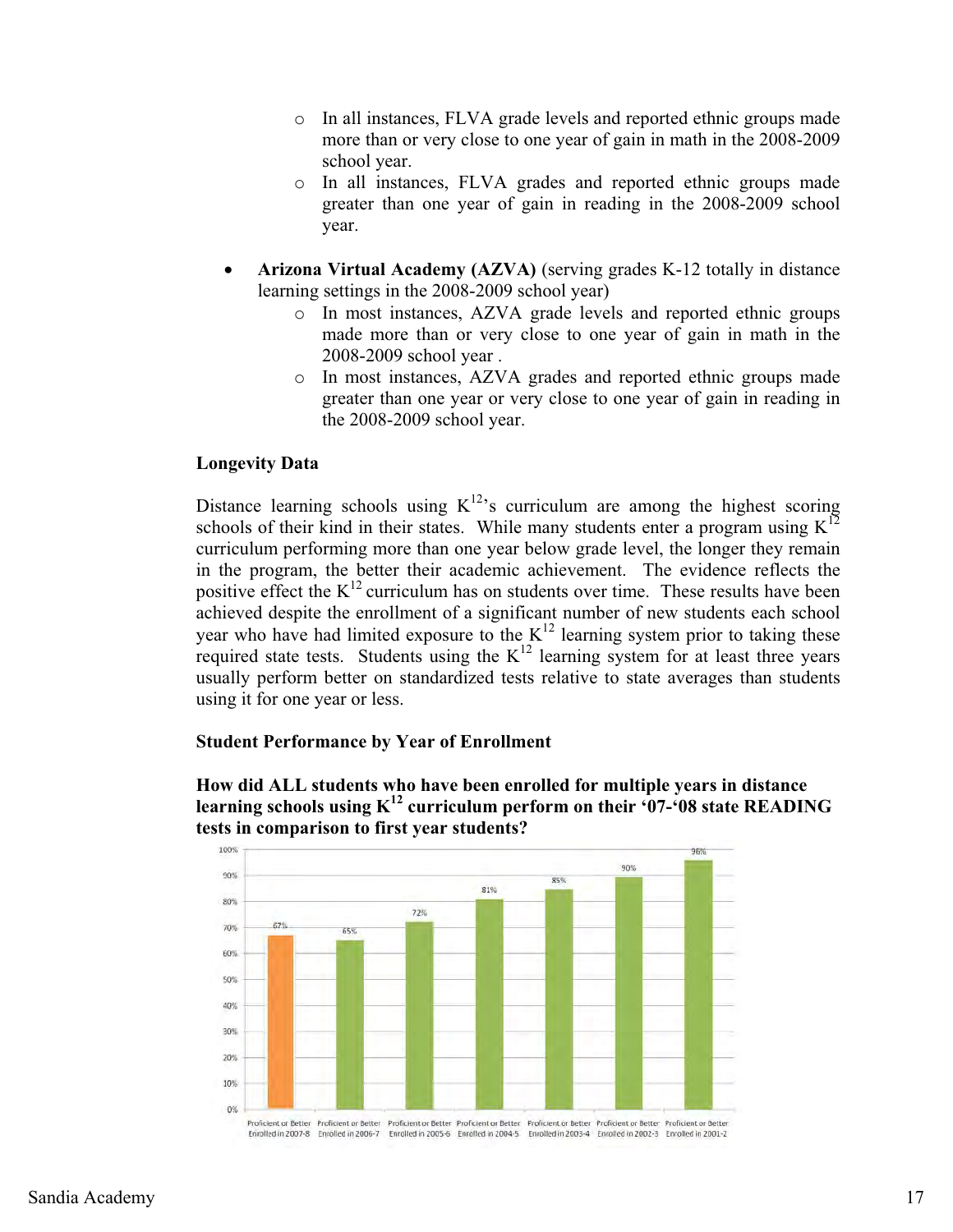**How did ALL students who have been enrolled for multiple years in distance learning schools using K12 curriculum perform on their '07-'08 state MATH tests in comparison to first year students?**



It should be noted that the overall proficiency rate of students who have been using  $K^{12}$ curriculum for four or more years is 14% higher in math and 20% higher in reading. (Three years is 5% higher in math and 12% higher in reading.)

Data also reveal a 12% difference in the pass rate for students who have been enrolled in  $K<sup>12</sup>$  curriculum two or more years compared with the pass rate for students who have been enrolled in  $K^{12}$  courses for one year, and a 24% difference in the pass rate for students who have been enrolled for two or more years when compared with students who are new to  $K^{12}$  courses this year. This pattern is evident across schools and at the individual school level. Compared with other demographic variables, this was the only factor that had a consistent impact on academic achievement. Academic achievement improves as students advance from grade nine to grade twelve, with a 10% higher pass rate for students in grade twelve than for students in grade nine. It is likely that this change is also influenced by increasing maturity and the additional time that students have been enrolled in the program. This pattern is true for many courses.

# **VALUE ADDED: A COMPARISON OF STUDENTS' 2007 SCORES FROM A DIFFERENT SCHOOL TO THEIR 2008 SCORES AT A DISTANCE LEARNING SCHOOL USING K12 CURRICULUM**

One true way to know the effect of a program on students is to look at where students were before they entered the program compared to where they are after one, two, or even three years. In some states, a statewide data system with unique student identification numbers makes it possible to retrieve students' prior year test scores. In the 2007–08 school year,  $K^{12}$  was able to retrieve these scores from Florida for Florida Virtual Academy (FLVA).  $K^{12}$  was also able to review cumulative files of students in the Idaho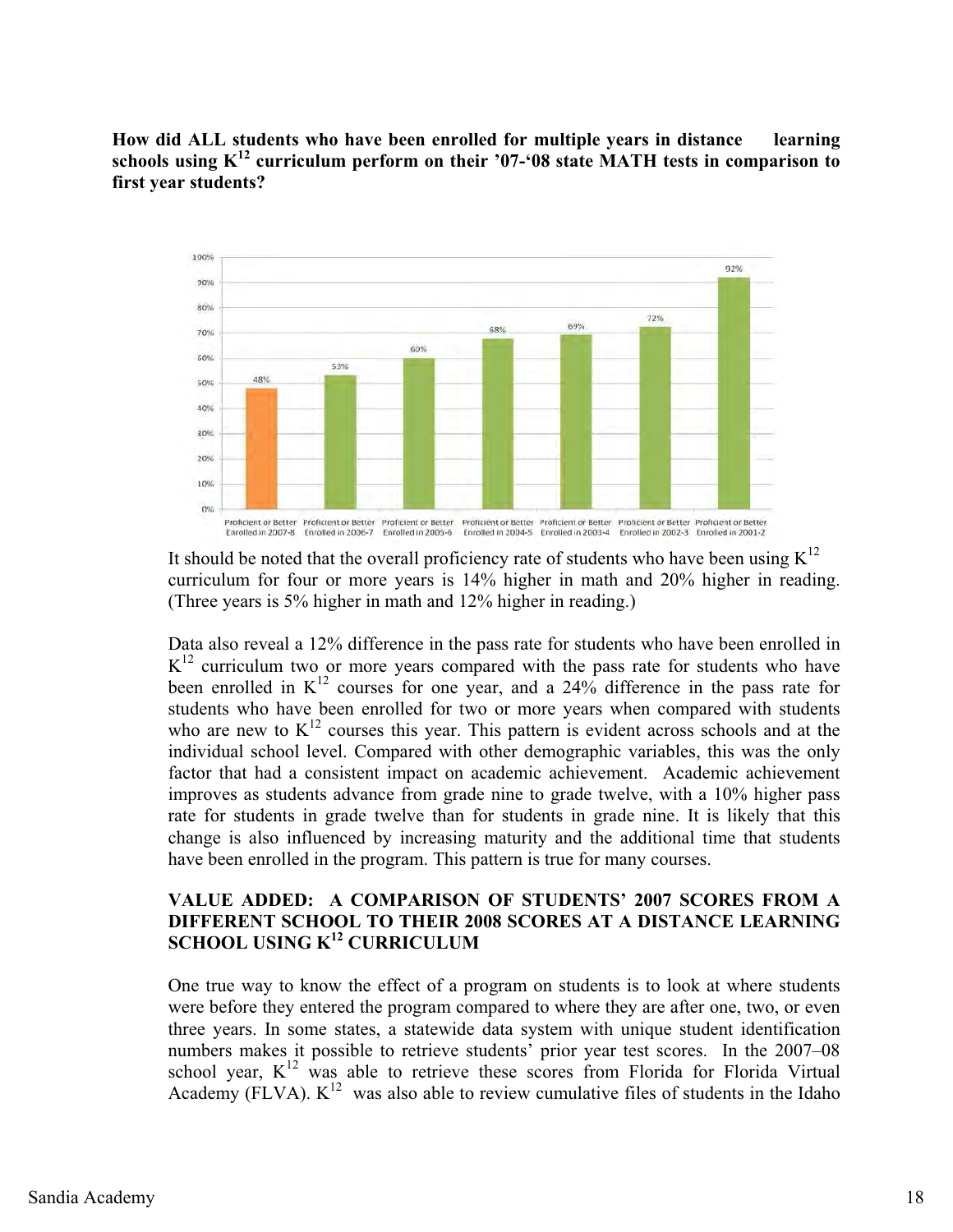Virtual Academy (IDVA) looking for prior year test scores. In both instances, all scores that were found were analyzed and the results are below. This data indicates that the vast majority of students in distance learning schools using  $K^{12}$  curriculum are increasing or maintaining the proficiency levels they had at previous schools.

|             | <b>READING</b>        | READING               | READING                         | <b>READING</b>      | <b>READING</b>     |
|-------------|-----------------------|-----------------------|---------------------------------|---------------------|--------------------|
|             | $\%$ of students      | $\%$ of students      | $\%$ of students                | $\%$ of students    | $\%$ of students   |
|             | who maintained        | who moved from        | who increased                   | who increased       | who went from      |
|             | proficient<br>a       |                       | being "not their proficiency    | their proficiency   | being              |
|             | score from prior      | proficient" in        | (i.e.<br>level                  | level but still     | "proficient"<br>to |
|             | school in 2006-       |                       | prior school in "proficient" to | were<br>not         | "non proficient."  |
|             | to $2007 -$<br>2006   |                       | $2006-2007$ to "advanced", for  | proficient by the   |                    |
|             | 2008<br>at a          | being                 | example)<br>and                 | end of the $2007$ - |                    |
|             | distance learning     | "proficient" in a     | remained                        | 2008<br>school      |                    |
|             | school using $K^{12}$ | distance learning     | proficient by the               | year                |                    |
|             | curriculum.           | school using $K^{12}$ | end of the 2007-                |                     |                    |
|             |                       | curriculum<br>in      | 2008<br>school                  |                     |                    |
|             |                       | 2007-2008.            | year.                           |                     |                    |
|             |                       |                       |                                 |                     |                    |
| <b>FLVA</b> | 79.6%                 | 5.7%                  | 15.9%                           | 2.5%                | 7.6%               |
| <b>IDVA</b> | 83.7%                 | 7.1%                  | 10.2%                           | $3.1\%$             | $5.1\%$            |

|             | <b>MATH</b><br>$\%$ of students<br>who maintained<br>proficient<br>a<br>score from prior<br>school in 2006-<br>to $2007 -$<br>2006<br>2008<br>$\mathbf{a}$<br>at<br>distance learning<br>school using $K^{12}$<br>curriculum. | <b>MATH</b><br>$\%$ of students<br>who moved from<br>proficient" in<br>being<br>"proficient" in a<br>school using $K^{12}$<br>in<br>curriculum<br>2007-2008. | <b>MATH</b><br>$%$ of students<br>who increased<br>being "not their proficiency<br>level<br>(i.e.<br>prior school in "proficient" to<br>$2006-2007$ to "advanced", for<br>example)<br>and<br>remained<br>distance learning $\vert$ proficient by the<br>end of the 2007-<br>2008<br>school<br>year. | <b>MATH</b><br>$\%$ of students<br>who increased<br>their proficiency<br>level but still<br>were<br>not<br>proficient by the<br>end of the 2007-<br>2008<br>school<br>year. | <b>MATH</b><br>$\%$ of students<br>who went from<br>being<br>"proficient" to<br>"non proficient." |
|-------------|-------------------------------------------------------------------------------------------------------------------------------------------------------------------------------------------------------------------------------|--------------------------------------------------------------------------------------------------------------------------------------------------------------|-----------------------------------------------------------------------------------------------------------------------------------------------------------------------------------------------------------------------------------------------------------------------------------------------------|-----------------------------------------------------------------------------------------------------------------------------------------------------------------------------|---------------------------------------------------------------------------------------------------|
|             |                                                                                                                                                                                                                               |                                                                                                                                                              |                                                                                                                                                                                                                                                                                                     |                                                                                                                                                                             |                                                                                                   |
| <b>FLVA</b> | 65.2%                                                                                                                                                                                                                         | $6.1\%$                                                                                                                                                      | $8.2\%$                                                                                                                                                                                                                                                                                             | $1.3\%$                                                                                                                                                                     | $9.5\%$                                                                                           |
| <b>IDVA</b> | 61.2                                                                                                                                                                                                                          | 8.2%                                                                                                                                                         | 14.3%                                                                                                                                                                                                                                                                                               | 3.1%                                                                                                                                                                        | 8.2%                                                                                              |

|             | LANGUAGE              | LANGUAGE              | LANGUAGE          | LANGUAGE          | LANGUAGE          |
|-------------|-----------------------|-----------------------|-------------------|-------------------|-------------------|
|             | <b>ARTS</b>           | <b>ARTS</b>           | <b>ARTS</b>       | <b>ARTS</b>       | <b>ARTS</b>       |
|             | $\%$ of students      | $%$ of students       | $\%$ of students  | $\%$ of students  | $\%$ of students  |
|             | who maintained        | who moved from        | who increased     | who<br>increased  | who went from     |
|             | a proficient score    | being "not            | their proficiency | their proficiency | being             |
|             | from<br>prior         | proficient" in        | level<br>(i.e.    | level but still   | "proficient" to   |
|             | school in 2006-       | prior school in       | "proficient" to   | not<br>were       | "non proficient." |
|             | 2006 to 2007-         | 2006-2007<br>to       | "advanced", for   | proficient by the |                   |
|             | 2008<br>at<br>a       | being                 | example)<br>and   | end of the 2007-  |                   |
|             | distance learning     | "proficient" in a     | remained          | 2008<br>school    |                   |
|             | school using $K^{12}$ | distance learning     | proficient by the | year.             |                   |
|             | curriculum.           | school using $K^{12}$ | end of the 2007-  |                   |                   |
|             |                       | curriculum<br>in      | 2008<br>school    |                   |                   |
|             |                       | 2007-2008.            | year.             |                   |                   |
| <b>IDVA</b> | 62.2%                 | $10.2\%$              | $5.1\%$           | $3.1\%$           | 9.2%              |
| (96)        |                       |                       |                   |                   |                   |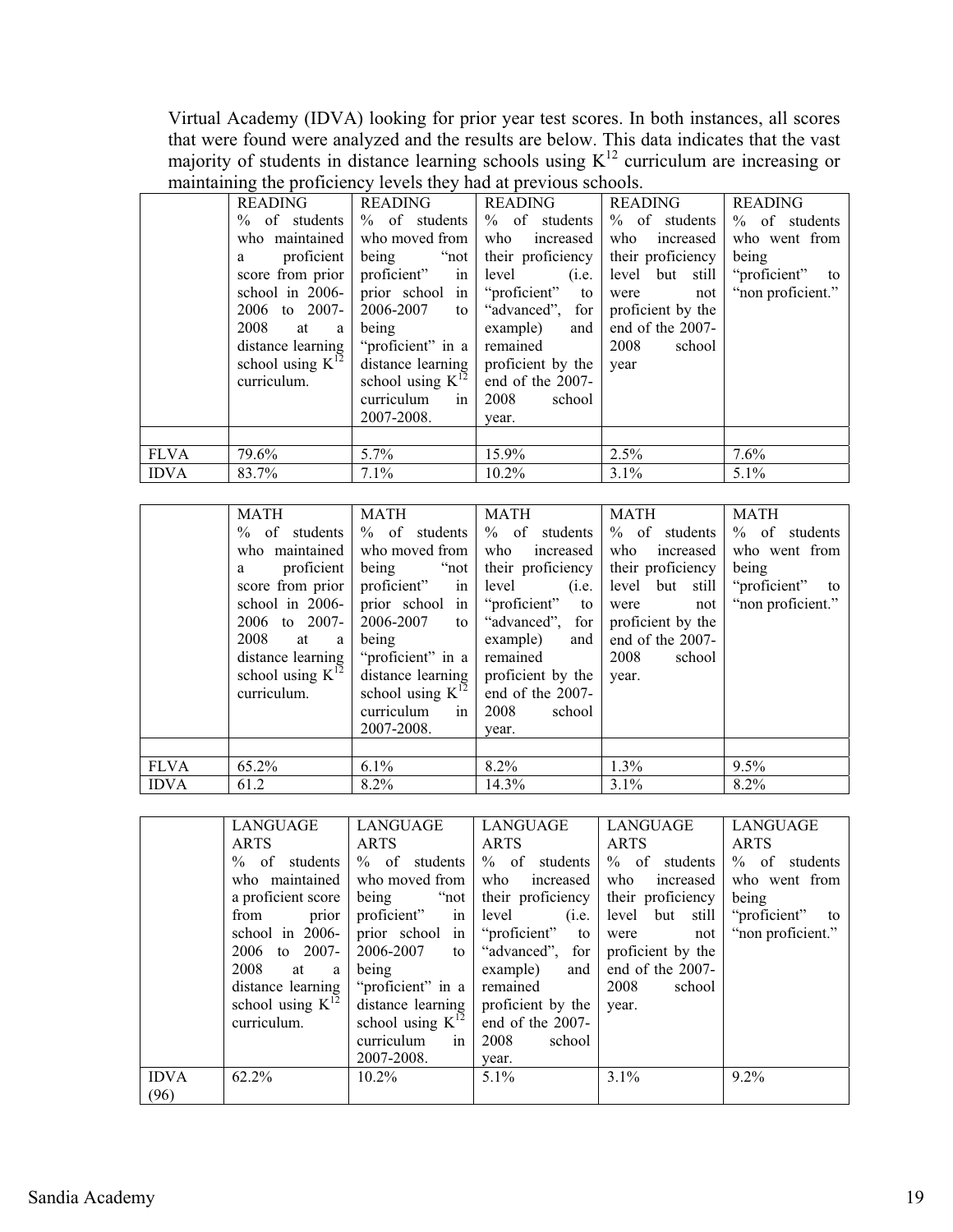#### **Success with Diverse Student Populations**

 $K^{12}$  curriculum has been successful with several specific groups of students.

 $\bullet$  **Success with African-American students: A**rkansas Virtual Academy (ARVA) began as the Arkansas Virtual School (ARVS), a pilot public distance learning school program available to students throughout the state funded by a U.S. Department of Education Voluntary Public School Choice Grant. In accordance with the guidelines of the grant, ARVS granted priority enrollment to students assigned to attend schools designated as being in school improvement as identified by the Arkansas Department of Education in compliance with Arkansas Omnibus Education Act 1467 of 2003 and with the federal No Child Left Behind Act of 2001. In reading, language arts, and mathematics, ARVS African-American students scored higher than the comparable subset of students in Arkansas across all grade levels in 2004-2005. Two years in a row (2005 and 2006), ARVS students in 3rd through 8th grades scored at or above the state average in all categories on the Iowa Test of Basic Skills. In 2006, the majority of ARVS students who resided in a school improvement zone, located in the impoverished rural areas in the state, scored in the proficient or advanced range on both math and literacy exams. At the conclusion of the pilot program, ARVA was granted a charter and has been in operation as a charter school since 2007.





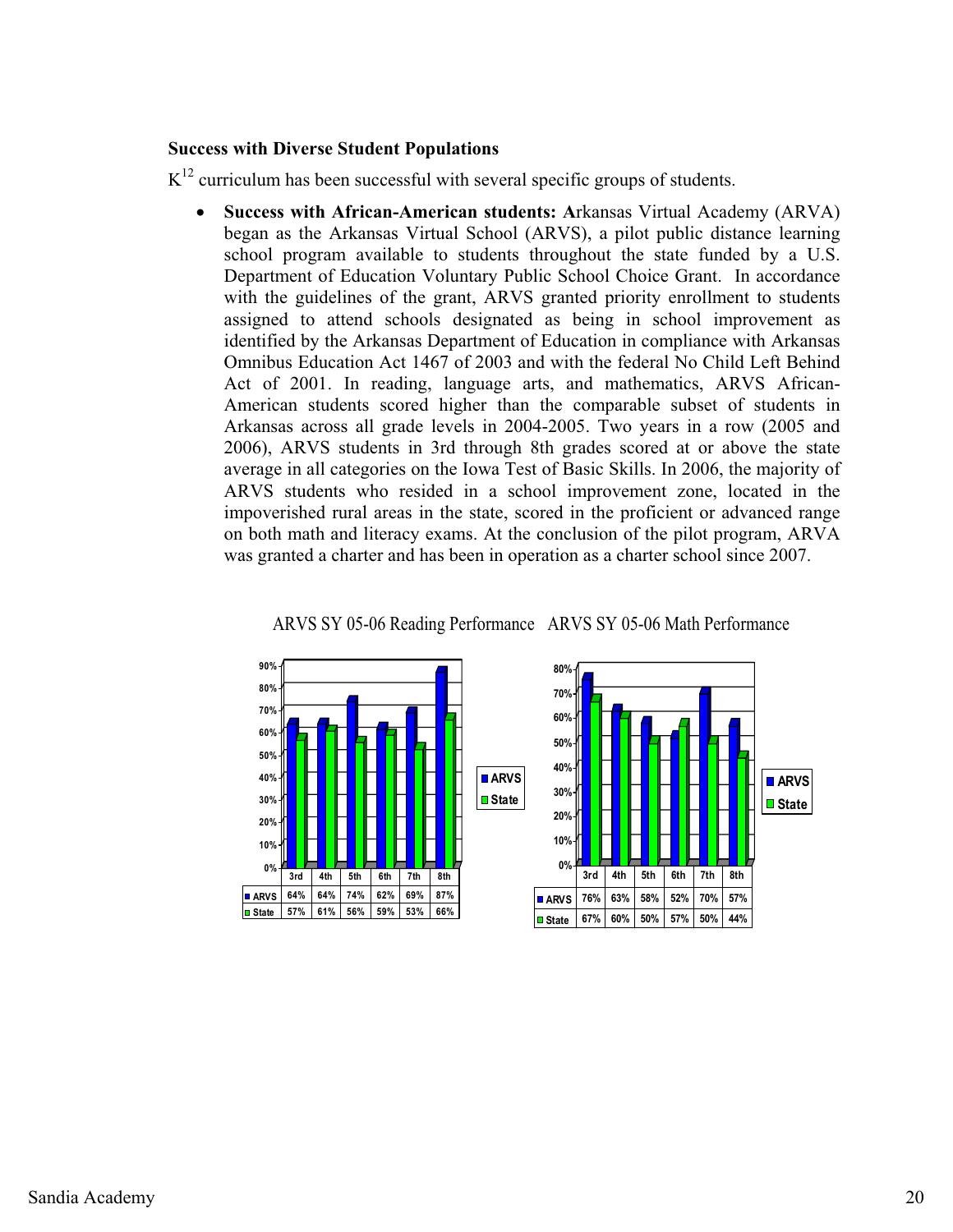

 $\bullet$  **Success with Title I readers:** During the last six months of the 2003-2004 school year, the Ohio Virtual Academy (OHVA), using  $K^{12}$  Language Arts/English curriculum, conducted a program for its 200 Title I students in grades 2-6 and their parents/mentors to accelerate reading achievement. Meeting twice each month in locations across Ohio, certified OHVA reading teachers modeled research-based reading instruction strategies with students, while their parents/mentors observed the instruction and were coached by the reading teachers to use these strategies at home. Students were pre-and post-tested using the DIBELS Oral Reading Fluency (ORT) and Retell Fluency (RTF) assessments. In every grade level, students improved a corresponding amount in reading fluency (average of 17%) and comprehension (average of 18%) between pre- and post-test. This successful program was expanded in 2004-2005 to cover grades 2- 8 over the full school year. Comparison of 2005 initial to end-of-year DIBELS ORT and RTF assessments shows even more dramatic achievement gains than in 2004. In 2005 Title I students increased reading fluency an average of 36% and comprehension an average of 69.3%. Third grade Title I students demonstrated related improvement on the Ohio Department of Education 3rd Grade Reading Achievement tests. After taking the tests in October 2004 and March 2005, 78% of third grade students improved their scores from fall to spring. The average improvement was 10.9 points. In 2006 and 2007, Title I reading sessions were delivered in three different components: face-to-face instruction, Distance Learning Instruction Pilot (Odyssey with the web conferencing platform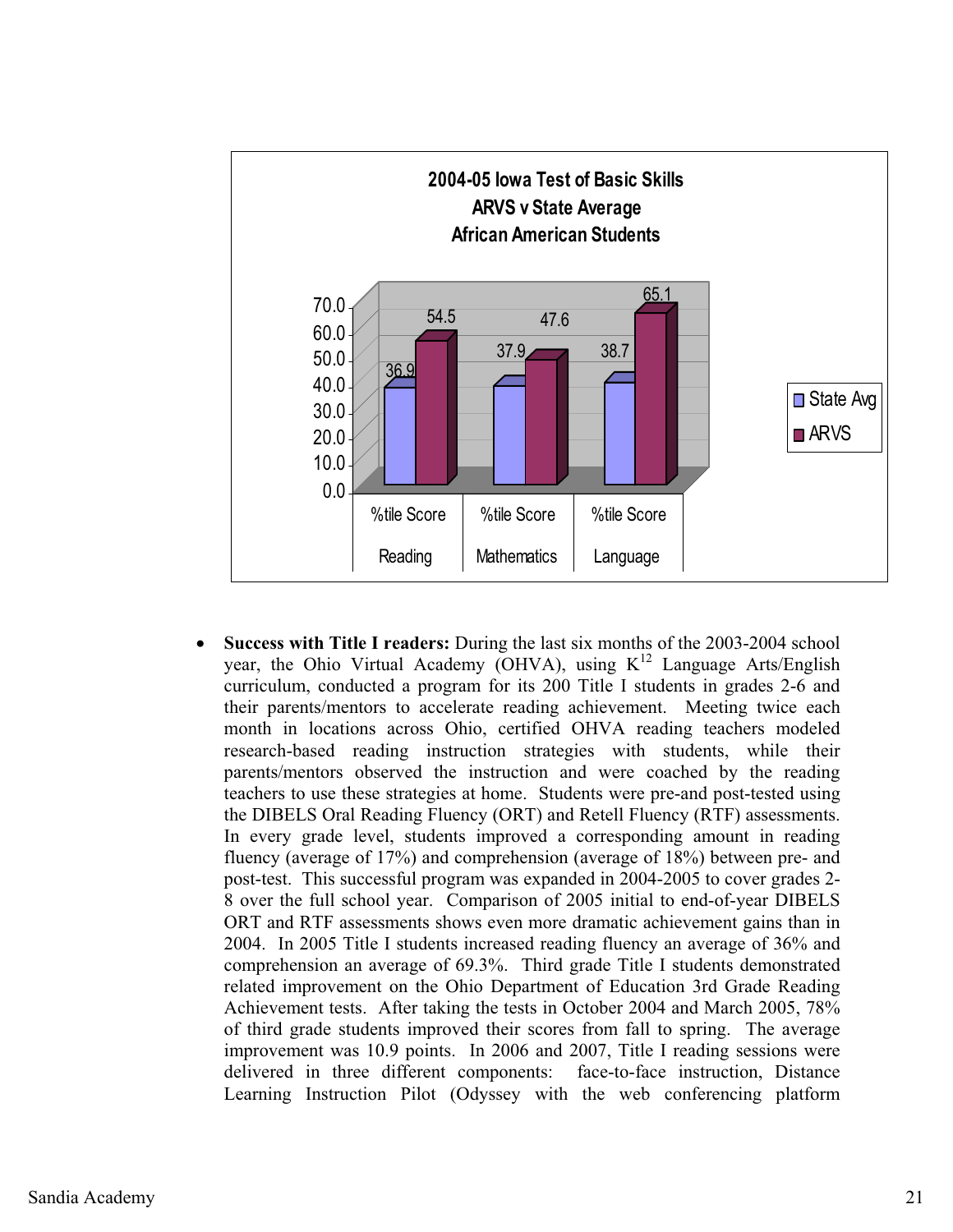#### **Parent Satisfaction**

Parents express their great satisfaction with the  $K^{12}$  curriculum. According to a 2009 survey of parents of K-8 students enrolled in distance learning public schools they serve, 94% of respondents stated that they were either satisfied or very satisfied with the  $K^{12}$ curriculum and another 94% of respondents stated that they are very likely or likely to recommend the curriculum to other families.

# **External Evaluations**

Distance learning programs using  $K^{12}$  curriculum have also received successful external evaluations, including:

**Arkansas Virtual School:** In March 2006, the Arkansas Department of Education (ADE) asked Metis Associates, a national consulting organization, to conduct a study of the overall effectiveness of the Arkansas Virtual School (ARVS) which reported both very positive qualitative and quantitative results. ADE was interested in analyzing the accomplishments and challenges associated with the implementation of ARVS. The study also aimed to assess the viability of expanding the use of the  $K^{12}$  curriculum in brick and mortar elementary schools in Arkansas to bolster student achievement. As such, Metis designed and carried out a study that included quantitative analyses of available data and qualitative investigations involving key project stakeholders.

Among the many positive findings of the study were:

- $\bullet$  asked why they had chosen ARVS for their children, most parents expressed that it was due to dissatisfaction with traditional public school options or safety (69.4%) and strong interest in the  $K^{12}$  curriculum (53.4%) and in alternative methods of schooling (50.3%). Over a third of parents also indicated other reasons for opting to place their children in ARVS, which included the flexibility of scheduling (46.1%).
- $\bullet$  teachers described the curriculum as …rigorous, research-based, and comprehensive, as well as engaging and interesting for students; Teachers viewed the  $K^{12}$  curriculum as particularly effective in strengthening students' writing skills.
- Other areas of accomplishment that ARVS teachers associated with the  $K^{12}$ curriculum were the individual attention…strong academic growth, improved research skills, and strong preparation for state testing.
- $\bullet$ Teachers and administrators described how the  $K<sup>12</sup>$  curriculum has been successful in meeting the needs of all students regardless of individual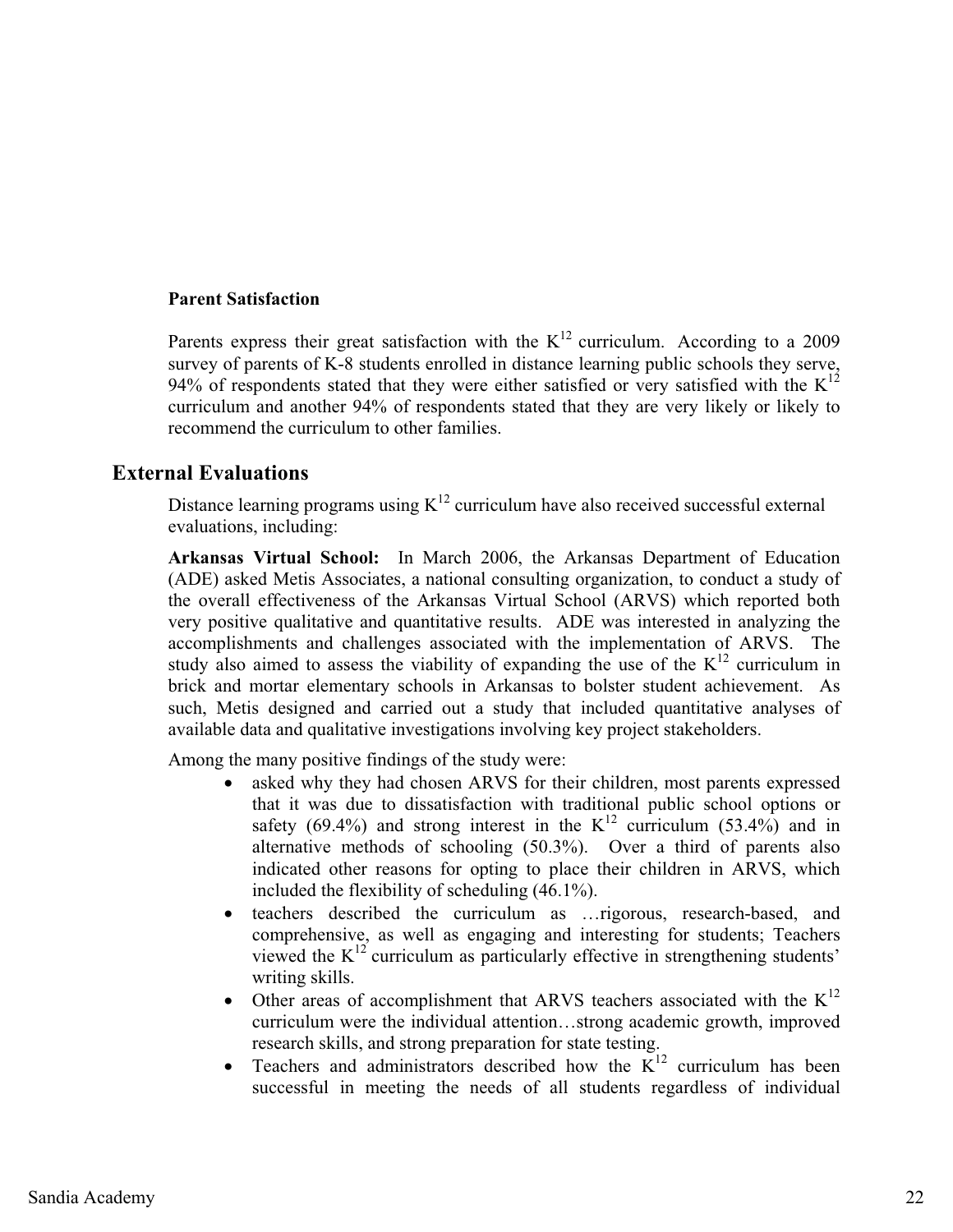learning styles or differences, from special needs students to students with reading difficulties to gifted students.

- $\bullet$  The great majority of parents (91.2%) believed that they were provided with adequate training that prepared them to use the  $K^{12}$  curriculum
- $\bullet$  Teachers were also quite positive about the quality of the training and professional development.
- $\bullet$  Taken together, ARVS teachers and administrators were overwhelmingly positive about the effectiveness of the instructional program with participating students and the overall success of the school.
- $\bullet$  The majority of parents believe that there was greater learning occurring in ARVS as compared to their child's previous school setting (83.4%).
- - Just more than half of all parents also observed changes in their children related to student motivation (53.4%) and engagement and interest in learning  $(55.4\%).$
- $\bullet$  While there were an insufficient number of cases with criterion-referenced test (known as the Benchmark Exams (CRT)) math scores to conduct analyses for students in the primary grades, there were in the upper elementary and middle school grades. For upper elementary school students, the longer they were enrolled in ARVS, the better their performance in math on the CRT. For middle school students, time enrolled in ARVS was associated with better math performance on the Iowa Test of Basic Skills (ITBS). (Metis Associates, 2006)

**Florida Virtual Academy:** In 2003, the Florida legislature created a K–8 online public school pilot program. The Florida Department of Education (FLDOE) selected the Florida Virtual Academy (FLVA) to participate in the department's new pilot using the  $K^{12}$  curriculum. FLVA currently serves more than 900 K–8 students statewide. For the sixth year in a row, in 2008-2009, the percent of Florida Virtual Academy students scoring proficient or higher has exceeded the state average in most grades and subjects tested, making FLVA the top-scoring K–8 online public school in the state. FLDOE has given FLVA an "A" on the state report card for three consecutive years: 2006–2007, 2007–2008, and 2008-2009. This is the highest score for a Florida public school. FLDOE gives every public school an overall grade based primarily upon student achievement data from the Florida Comprehensive Assessment Test (FCAT). School grades are calculated based on annual learning gains of each student toward achievement of Florida state standards, the progress of the lowest quartile of students, and the meeting of proficiency standards.

In 2008, the Florida legislature passed a bill that requires all school districts to offer a K– 8 distance learning instruction program for the 2009–2010 school year. Based on their success with FLVA,  $K^{12}$  is currently one of only two vendors approved by FLDOE to provide distance learning school curriculum to school districts. Currently, more than 30 Florida districts have committed to  $K^{12}$  curriculums, management systems and services for 09/10 school year with more to follow.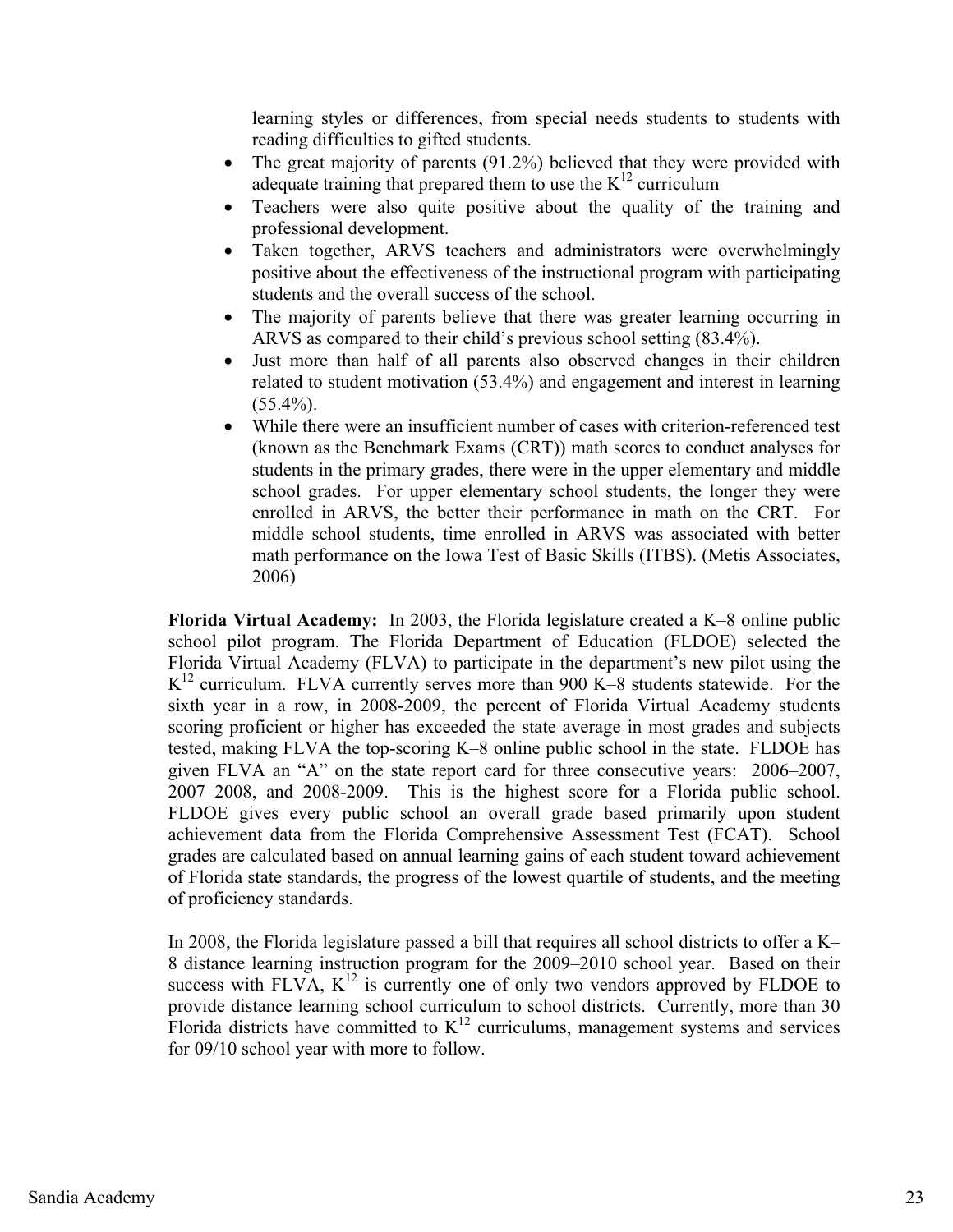**Texas Electronic Course Pilot (eCP)**: **Texas Electronic Course Pilot (eCP):** State of Texas Senate Bill 1108 passed by the 78th Legislature (Texas Education Code (TEC) Chapter 29.909) called for the Commissioner of Education "…to establish a program under which a school district may offer electronic courses to students enrolled in the district or to students enrolled in another district, as provided by an agreement between the districts." Through the Electronic Course Pilot (eCP) program, designed to implement TEC Chapter 29.909, the Texas Education Agency (TEA) examined state policies, requirements, and restrictions impacting school districts that offer electronic courses. The Agency gathered data to develop and support recommendations that enable high-quality online learning and identified appropriate state funding mechanisms for these courses and instructional programs.

The Southwest School was selected as one of five districts and open-enrollment charter schools to participate in the eCP, and was the only selected program to implement a distance learning school through the eCP. Southwest School's online school, the Texas Virtual Academy @ Southwest (TXVA), provided distance learning curriculum delivered outside the traditional classroom in grades three through six to students from the Houston school district.  $K^{12}$  provided the curriculum. A total of 242 students were served through the TXVA program during the 2006-2007 school year. Average daily enrollment was 184 students with a range from 151 to 208.

A summative evaluation of the eCP pilot program was conducted at the end of the 2006- 2007 school year by Region 4 Education Service Center (Region 4). Due to the overall favorable evaluation of the Southwest School's TXVA eCP pilot, the Texas Education Agency has transitioned the school from "pilot" status to an authorized school program, and authorized the program to expand in the 2007-2008 school year to grades 3-8, and to expand enrollment to 750 students from school districts in the Greater Houston and Greater Dallas/Fort Worth areas. In 2008-2009 the program has expanded to a total of 1500 students and is also serving Greater Austin, Beaumont, Corpus Christi, San Antonio, and Waco.

#### $\bullet$  **Explain why the educational philosophy and/or approach is/are likely to result in improved educational performance of students.**

Please refer to the answer to the previous question ("*Provide documentation, research, and/or a rationale that supports the educational philosophy and curricular approach")* for evidence that this educational philosophy and curricular approach does improve the educational performance of students.

#### $\bullet$  **Describe how the educational philosophy and/or approach align with the school's mission and student needs.**

The mission of the Sandia Academy is:

*…to use technology to provide an innovative public charter school education option meeting the individual needs of kindergarten through twelfth grade students. The Academy will be a hybrid model: traditional face-to-face*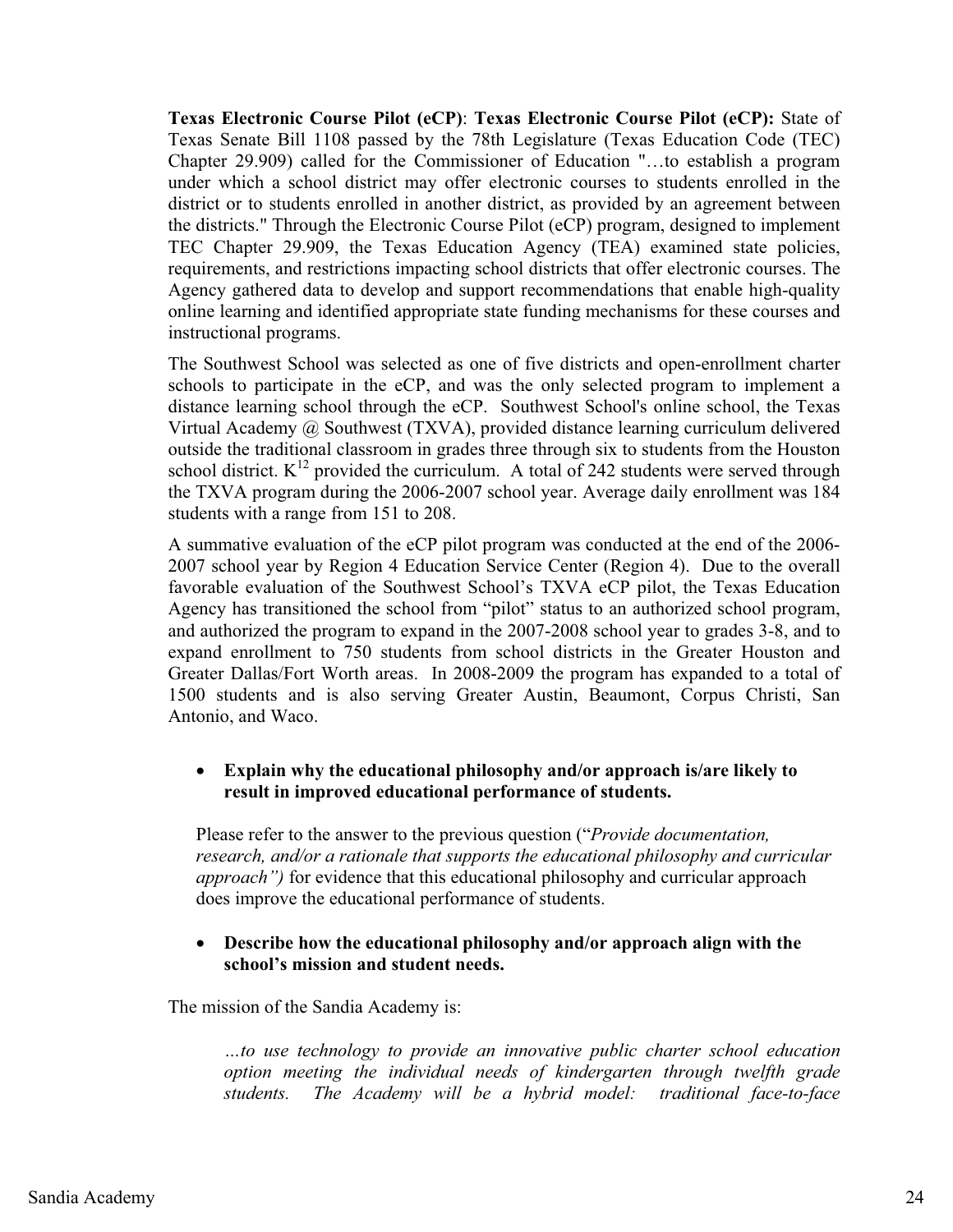*classroom instruction combined with distance learning. It will be a powerful model of meaningful parent, student and teacher involvement. Sandia Academy will develop and enrich all of its students by fostering their desire to be lifelong learners to reach their full potential in life.* 

The needs for the school, as spelled out in **Section IV** of the application, in summary, are centered around improving the educational performance of students—equalizing access to educational opportunities; providing highly qualified distance learning teachers; making AYP; improving graduation rates; preparing students for college; and preparing students for the workforce.

The educational philosophy and approach of the school align with both the mission and needs. They are focused on providing technology and a "tried and true" curriculum exemplifying "best practices" in a blended distance learning education model to individualize instruction—teaching and learning. The philosophy and approach are premised on the beliefs that all students deserve access to this type of education and that it is critical to their success and the future of New Mexico.

# **2. Description of the Curriculum**

# *If the curriculum has already been selected/developed: Provide a detailed description of the curriculum that includes a scope and sequence.*

Sandia Academy has chosen  $K^{12\otimes}$  curriculum developed by K12 Inc.  $(K^{12})$ .  $K^{12}$  is a technology-based education company that provides curriculum and educational services for online delivery to students in grades  $K-12$ .  $K^{12}$ 's mission is to maximize a child's potential by providing access to an engaging and effective education, regardless of geographic location or socio-economic background. Since their inception in 2000, they have developed curriculum and online learning platforms that promote mastery of core concepts and skills for students of all ability levels. Their approach combines cognitive science with individualized learning.

Content of the  $K^{12}$  program is based on the Core Knowledge Sequence, a highly specific, rigorous sequence of knowledge and skills to guide schools in planning and developing a coherent curriculum. This sequence is currently being used successfully by hundreds of schools nationwide. In a recent report about charter schools in New Mexico commissioned by the New Mexico Public Education Department*,* the authors observed that one of the goals of the New Mexico charter law is to provide a venue for school innovation and reform (The Synergy Group, Ltd., 2005). They further concluded from their study, that, five years after the Charter Law was enacted, "the curriculum of the charter schools, in general, may be characterized by three unique qualities: *cohesiveness, integration,* and *innovation* (The Synergy Group, Ltd., 2005)." That conclusion came after observing that "A number of schools adopted the Core Knowledge curriculum…" and that "In time, Core Knowledge became a foundational element of the curriculum" of several schools (The Synergy Group, Ltd., 2005)." With its basis in the Core Knowledge Sequence,  $K^{12}$  curriculum has a proven track record in a variety of settings, including hybrid distance learning and brick and mortar programs, full-time online, part-time or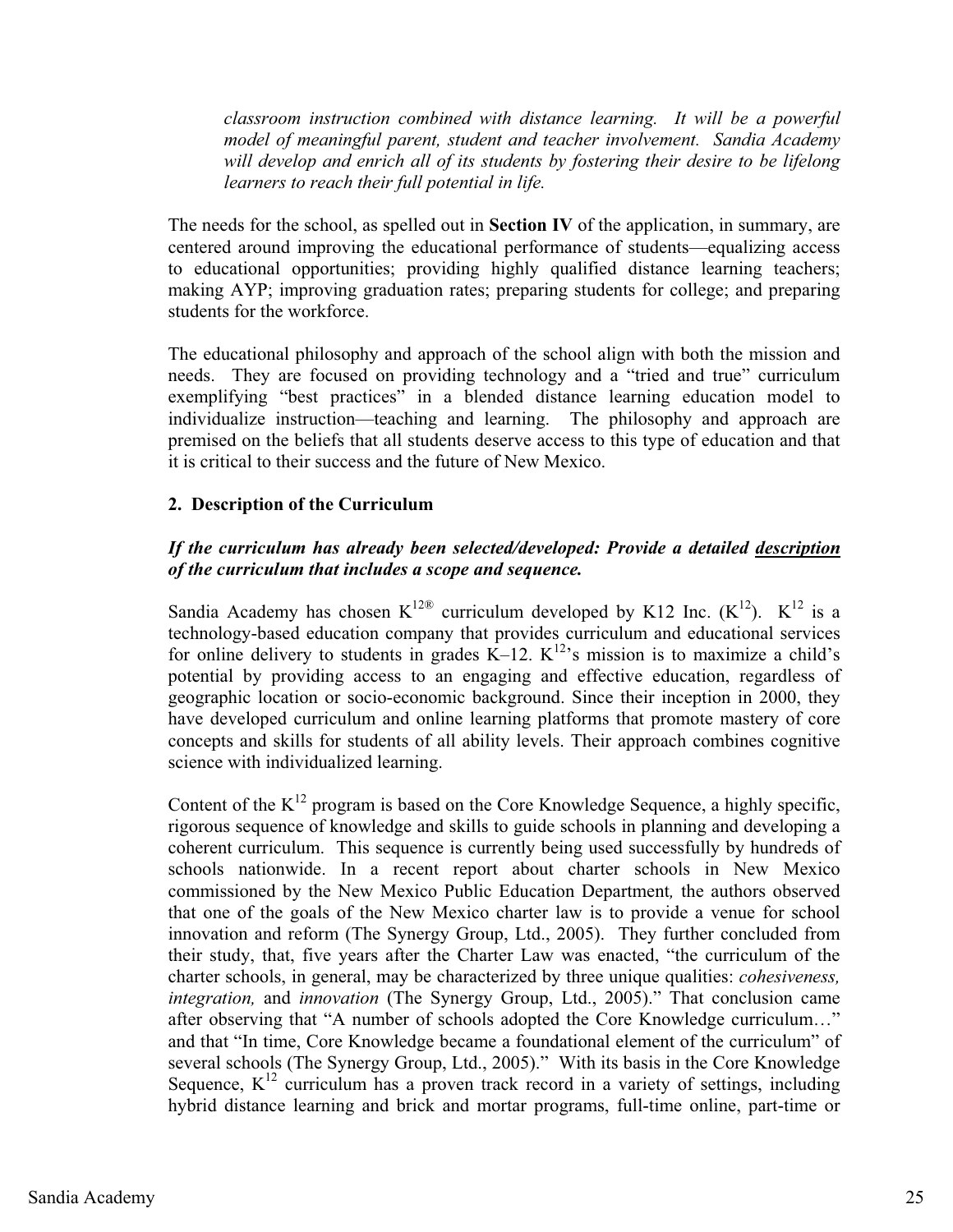single courses online, and traditional brick and mortar classroom instructional programs—making their curriculum well suited and highly desirable for the Academy.

 $K^{12}$  Inc. is accredited by the Commission on International and Trans-Region-Accreditation (CITA) in recognition of the quality of its offerings. Distance learning schools using  $K^{12}$  curriculum have received accreditation from qualified accrediting organizations across the country including CITA, Middle States Association, North Central Association, Northwest Association of Accredited Schools, and Western Association of Schools and Colleges.

 $K<sup>12</sup>$  has developed the nation's leading web-based academic program combining online technology with traditional instruction and materials. In the Academy's hybrid distance learning program, students in grades K through 12, will receive the  $K^{12}$  course content, instruction, assignments and supplemental materials (1) in sessions in the Learning Center; (2) online (web-based lessons); and (3) through hands-on materials kits, including related books (textbooks, workbooks, reference books, and anthologies), DVDs, maps, and other hands-on activity materials (science experiments, art supplies, math manipulatives, etc.). Instruction in both the distance learning setting and the Learning Center will be provided by New Mexico licensed teachers who work in conjunction with mentors (usually parents or guardians, but can be any caring adult that the parent or guardian selects) to ensure student success. Each family of Academy K-8 students will be able to check out a computer and printer for the duration of their students' enrollment in the school. Additional computers may also be checked out as needed to accommodate multiple students in the same family. Each Academy high school student in grades 9 through 12 will be to check out a computer and printer.

The Academy will develop policies to address connectivity matters. In those instances that disadvantaged families cannot afford Internet access, the Academy will provide reasonable scholarships to those that have a demonstrated need.<sup>1</sup> The Academy will also seek grants to cover the costs of the Internet scholarships. Students may also access the Academy's web-based curriculum via local publicly available Internet such as in public libraries.

The  $K^{12}$  comprehensive curriculum meets and exceeds state standards including the New Mexico Content Standards, Benchmarks and Performance Standards.  $K^{12}$  has developed courses that incorporate standards, parameters, and characteristics outlined by a host of leading sources including: the National Academy of Science; American Council on the Teaching of Foreign Languages; Chinese Language Teachers' Association; National Art Education Association; International Association for K–12 Online Learning; National Association for Sport and Physical Education; National Council on Economic Education; National Council for History Education; National Council of Teachers of English; National Council of Teachers of Mathematics; National Institute of Child Health and Human Development; and Partnership for  $21<sup>st</sup>$  Century Skills. The quality of the  $K<sup>12</sup>$ 

<sup>&</sup>lt;sup>1</sup> The anti-donation clause is not implicated because the resulting benefit to students consists of a recognized **governmental service, i.e., education. 02Op.Att'yGen.(1997)**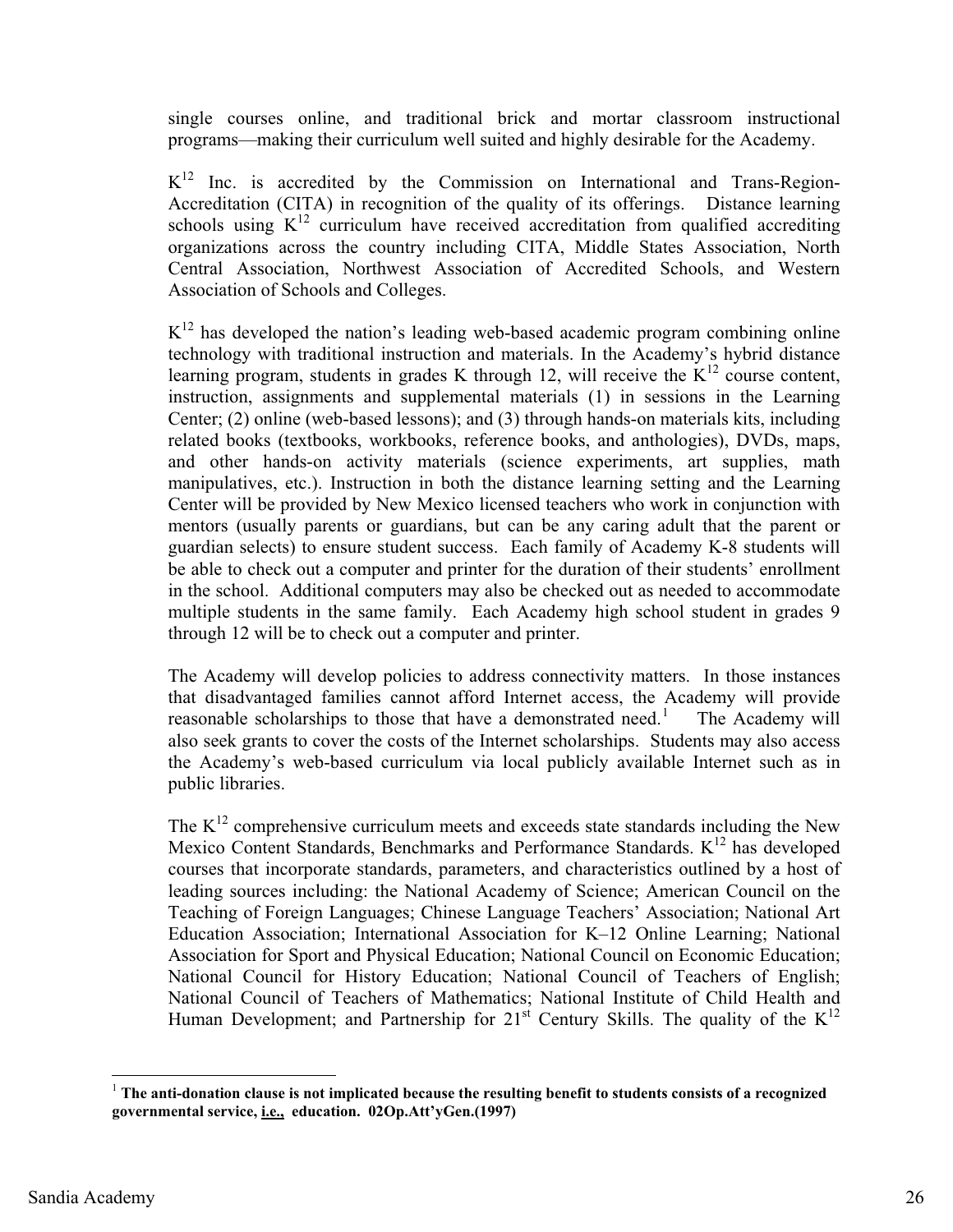courses and learning management system along with a track record of academic success has been documented.

Courses developed by  $K^{12}$  now serve over 55,000 full-time students in 23 states and 30 countries. Because most online providers serve individual courses and sometimes parttime enrollments, the industry standard for measuring student enrollments is the number of semester courses completed in a given year. By this measure,  $K^{12}$  provided over 600,000 semester courses this year alone—by far the nation's leader.

 $K^{12}$  has developed over 15,000 lessons of engaging curriculum, which includes online lessons, video, assessment, learning games, labs, physical experiences and published textbooks and workbooks.

# **Improving Instruction and Achievement**

Student, parents, teachers, administrators and the Governance Board may continuously measure and receive reports on student achievement gains during the school year using  $K^{12}$ 's proprietary systems. Using these proprietary systems, the Academy may deliver the curriculum to its students and permit teachers and parents to see, at every moment, how the student is progressing. These systems provide each student with an individualized learning experience. The Academy will be using the following  $K^{12}$ management tools:

# **Learning Management System (LMS)**

The LMS is an intuitive, web-based software platform that provides access to more than 15,000 online lessons; lesson/unit/term assessments; hands-on activities; alternative learning approaches; and optional and supplemental lessons and activities, as well as lesson planning and scheduling tools and progress tracking tools, both of which serve a key role in assisting parents and teachers in managing each student's progress. The LMS is a community structure in which students, parents, and teachers interact as well as a web-based platform students, parents and teachers can access with an Internet connection at any time.

# **Lesson Planning and Scheduling Tools**

The  $K^{12}$  lesson planning and scheduling tools enable teachers and parents to establish a master plan for completing lessons. These tools are designed to update the plan as a student progresses through each lesson and course, allowing flexibility to increase or decrease the pace the student moves through the curriculum while ensuring that the student progresses towards completion in the desired time frame. Changes can be made to the schedule at any point and the remainder of the student's schedule will automatically adjust.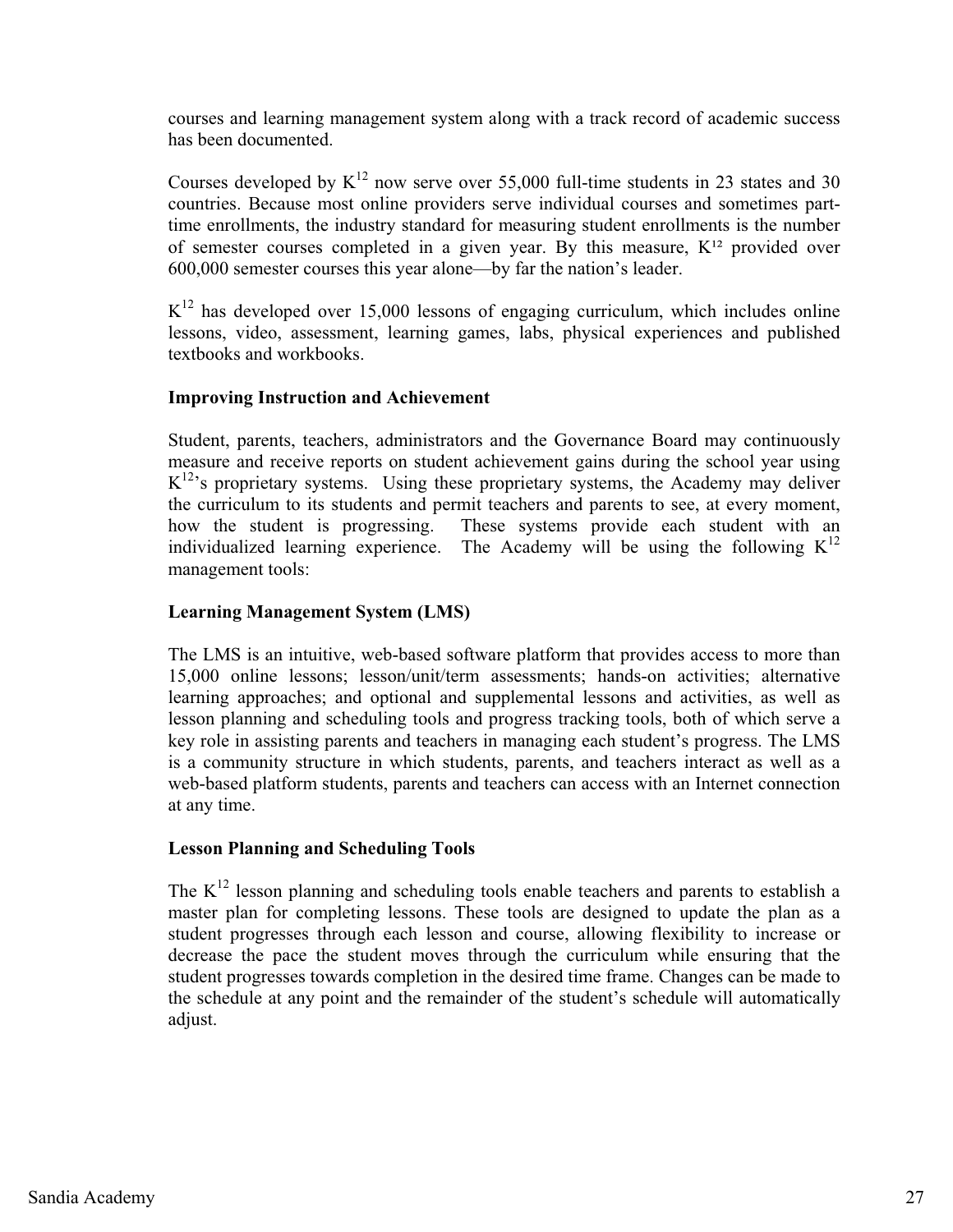# **Progress Tracking Tools**

Once a master schedule has been established, the LMS delivers lessons based upon the schedule. Each day, a student is initially directed to a screen listing the syllabus for that day and selects one of the listed lessons. As each lesson is completed, the student returns to the day's syllabus to proceed to the next subject. If a student does not complete a lesson during the session, the lesson will be rescheduled to the next day resuming at the point where the student left off. The progress tracking tool allows students, parents and teachers to monitor student progress. In addition, information collected by the progress tracking tool regarding student performance, attendance and other data is transferred to the management system for use in providing administrative support services.

# **Student Administration Management System (SAMS)**

SAMS, the master digital database captures raw student data, stores it, organizes it, and feeds it to other systems. SAMS collects and provides all of the information required to manage student enrollment and monitor student performance. Teachers, Head Administrators, and other staff will have a secure, internal communications tool, an overview of their students' current progress and history, and the status of curriculum materials. It allows teachers to interact one-on-one with students. Parents and students will use SAMS as a secure communications tool to track students' course progress, grades, and attendance history, and to check the status of course material shipments.

The Academy will be using  $K^{12}$  learning system because if its **Guiding Principles of Design, Development and Delivery** which are based on the following set of guiding principles:

- $\bullet$  *Apply "Tried and True" Educational Approaches for Instruction.* "True" methodologies are based on cognitive research regarding the way in which individuals learn.  $K^{12}$  supplements their learning system with teaching tools and methodologies that have been tested, or "tried," and proven to be effective. They have developed a unique National Instructional Model representing best practices in the delivery of instruction. Highly qualified licensed teachers are an essential and vital piece of the model.
- $\bullet$ *Employ Technology in an Effective and Appropriate Way for Learning.*  $K^{12}$ employs technology only where they feel it is appropriate and can enhance the learning process. In addition to online content,  $K^{12}$  curriculum includes a rich mix of offline course materials, including engaging textbooks and hands-on materials such as phonics kits and musical instruments.
- $\bullet$ *Base Learning Objectives on Rich Content and "Big Ideas."* K<sup>12</sup> refers to "big ideas" as the key, subconscious frameworks that serve as the foundation to a student's future understanding of a subject matter. They use these "big ideas" to organize and provide the master objectives of every course that is developed. They then utilize rich, engaging content to best communicate these concepts to students to promote mastery of the topics.
- $\bullet$ *Assess Every Objective to Ensure Mastery.* To facilitate effective assessment,  $K^{12}$ curriculum establishes clear objectives for each lesson. Throughout a course, each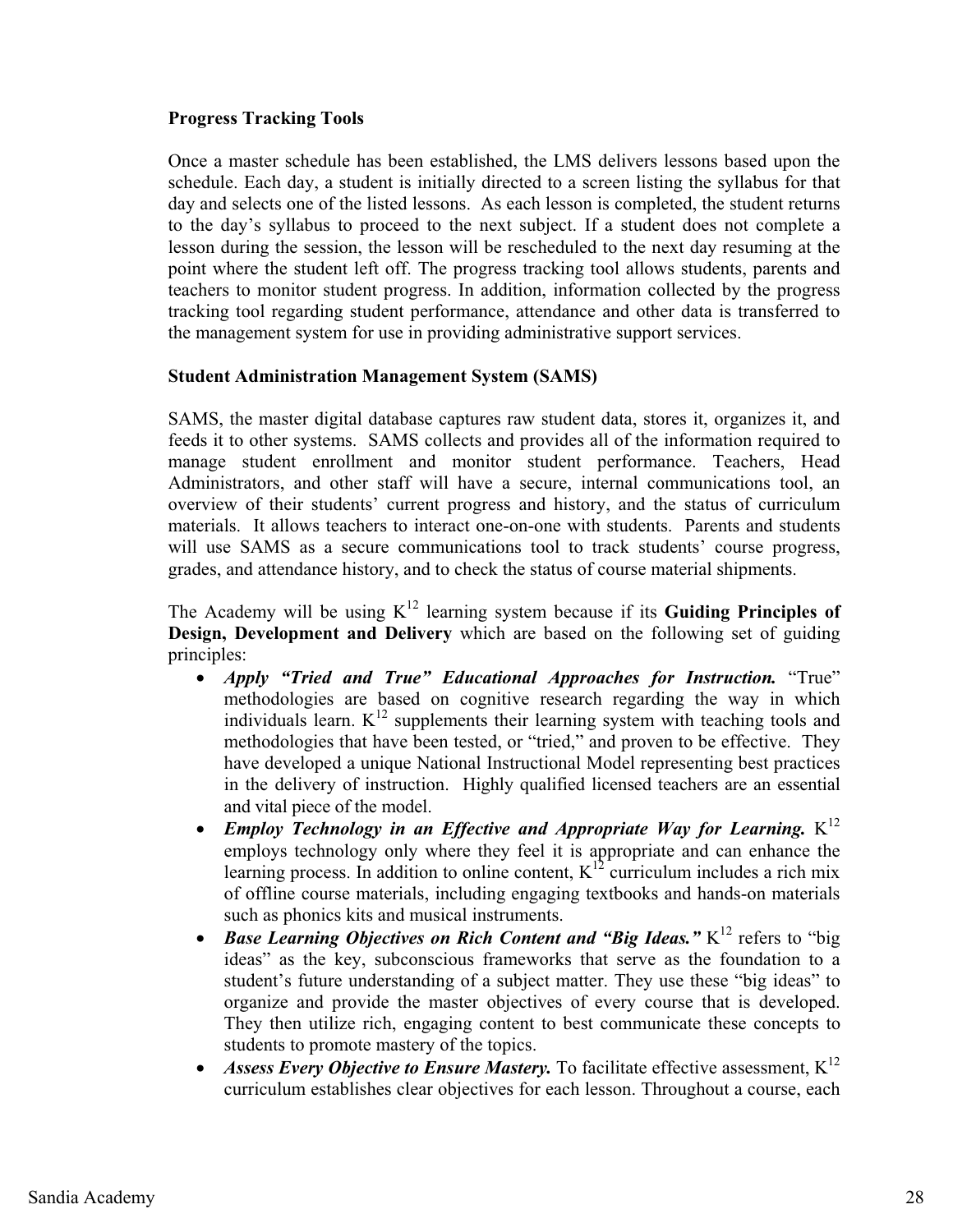student's progress is assessed and evaluated by a teacher at a point when each objective is expected to be mastered, providing direction for appropriate pacing, reinforcing learning, and promoting mastery of a topic before a student moves to the next lesson or course.

- **•** *Facilitate Flexibility as the Level, Pace and Hours Spent on Each Objective Vary by Child.* Generally, adequate progress for most students is to complete one academic year's curriculum within a nine-month school year. Each individual student may take greater or fewer instructional hours and more or less effort than the average student to achieve this progress. The  $K^{12}$  learning system is designed to facilitate this flexibility.
- **•** Prioritize Important, Complex Objectives in a Logical Scope and Sequence. Greater instructional effort is focused on the most important and difficult concepts and skills.  $K^{12}$  uses existing research, feedback from parents and students and experienced teacher judgments to determine these priorities, and to modify their learning system to guide the allocation of each student's time and effort.

 $K<sup>12</sup>$  employs a wide range of experts in order to create products that implement these principles. This involves a blend of the best production process methods with key insights from cognitive science, the best education practices, and amazing work from talented illustrators, animators, editors, photo researchers, and writers.

The Academy has also chosen the  $K^{12}$  curriculum because of its alliance with the Partnership for 21<sup>st</sup> Century Skills.

The initiatives promoted by the Partnership for  $21<sup>st</sup>$  Century Skills have been addressed by  $K^{12}$ 's development teams and embodied in its courses since the Partnership's inception in 2002. The Partnership has specified six main areas of concern:

**Core Subjects:** English, reading, and language arts; mathematics; science; civics, government, economics, history, and geography; arts; world languages.  $K^{12}$  has developed a full offering of courses in the core areas. All  $K^{12}$  courses are aligned to national standards at the moment of course design. This is a best practice in course development.

 $K^{12}$  courses are research-based with studies to back it up. And  $K^{12}$  courses are offered on multiple levels—including Honors and AP®—to address the academic and career goals of each student.

21<sup>st</sup> Century Themes: global awareness; financial, economic, business, and entrepreneurial literacy; civic literacy; health literacy.  $K^{12}$  courses include these themes, recognizing—by the very nature of their online environment—that global awareness is a necessity for students today. With that awareness comes the knowledge that, to compete effectively, students need to be well-versed in the topics of business, finance, economics, and entrepreneurship. These themes are embodied both in courses that explicitly cover business and entrepreneurship issues, and in lessons in all subject areas that make connections with the themes of global awareness; financial, economic, business, and entrepreneurial literacy; civic literacy; and health literacy.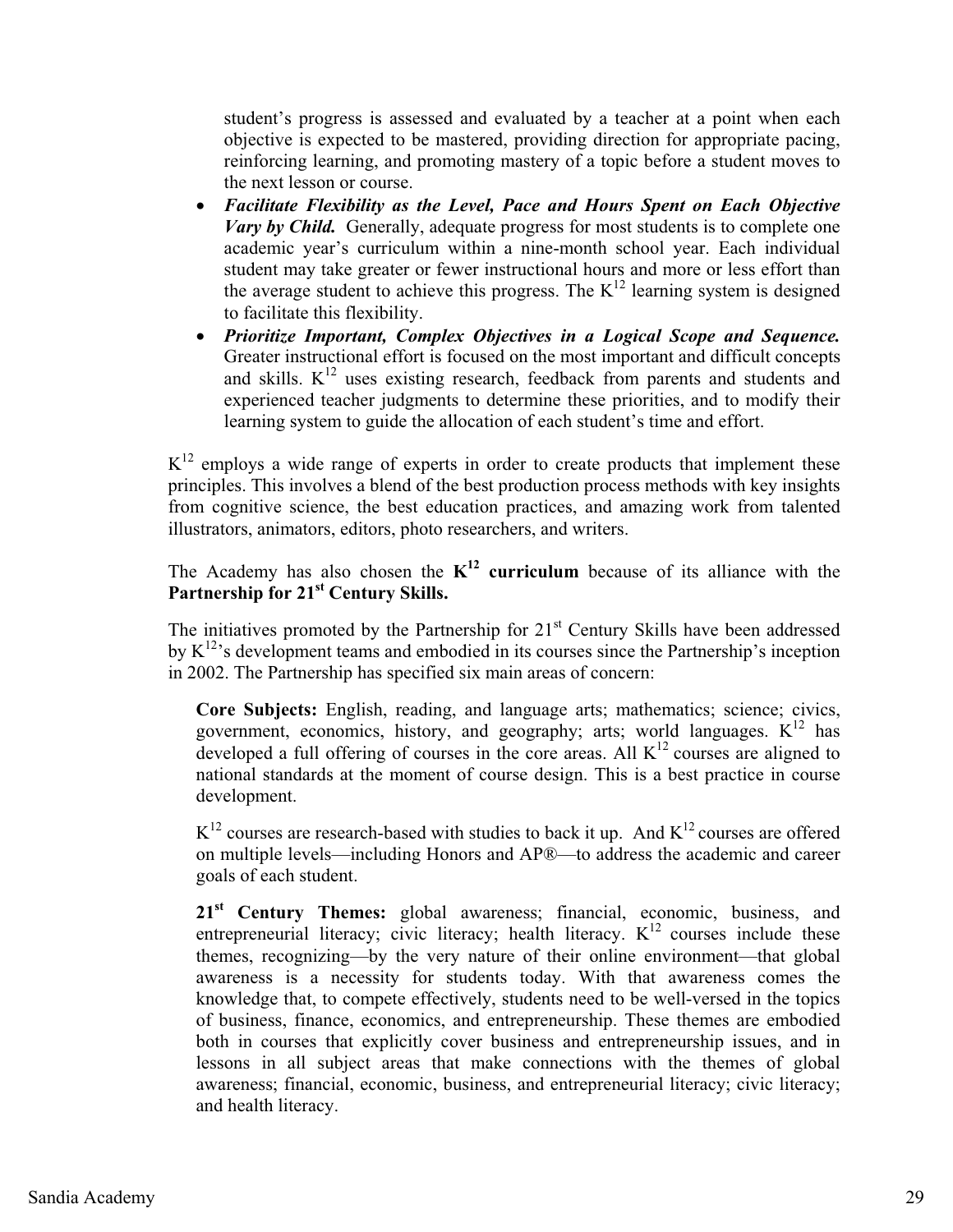**Learning and Innovation Skills:** critical thinking and problem solving; creativity and innovation; communication and collaboration. Critical thinking, problem solving, and intellectual curiosity are the age-old foundations of education, which are satisfied most obviously through compliance with the standards. Innovation and creativity are invaluable learning tools that are all too often overlooked.  $K^{12}$  encourages and nurtures these skills. Other skills are addressed, not through course content, but through student interaction with their teachers and their peers.

**Information and Communications Technology (ICT) Literacy.** In addition to a full selection of courses in technology, from basic computer literacy to Web design,  $C_{\rm{++}}$  programming, and Flash animation, students using  $K_{\rm{++}}$  curriculum are ICTliterate simply by virtue of being online students. They will enter the work world already skilled with the tools used today for research, writing, data analysis, presentation, communication, and feedback, and at ease collaborating with colleagues on the other side of the office or the other side of the world.

**Life and Career Skills:** leadership; ethics; flexibility and adaptability; productivity and accountability; initiative and self-direction; social and cross-cultural skills; personal and social responsibility. As with other 21<sup>st</sup> century skills, life and career skills will be cultivated at the Academy using  $K^{12}$  course content and by the actual act of participating in both online and real-world communities.

**Assessments that measure all of these.** The Academy will be able to use  $K^{12}$ assessments to measure student achievement in various ways—through electronic multiple-choice and true-and-false quizzes that measure the retention of facts, through written responses that require critical thinking, through hands-on laboratories that mimic real-world application, and through real-time interactions with teachers that reflect all of these. Students show accumulated knowledge and skill both through testing and project- or portfolio-based work. Students using  $K^{12}$  curriculum learn to express themselves to their teachers and their peers through written and spoken word as well as through visual media, one-on-one and in small groups.

### **K-8 Curriculum**

From kindergarten through 8th grade,  $K^{12}$  courses are categorized into six core courses: Language Arts/English, Mathematics, Science, History, Art, and Music. In addition,  $K^{12}$  provides multiple levels of World Languages in Spanish, French, Latin, German, and Chinese. Their proprietary curriculum includes all of the courses that students need to complete their core kindergarten through 8th grade education. These courses focus on developing fundamental skills and teaching the key knowledge building blocks or schemas that each student will need to master the major subject areas, meet state standards and complete more advanced coursework. The  $K<sup>12</sup>$ learning system offers the flexibility for each student to take courses at different grade levels in a single academic year, providing flexibility for students to progress at their own level and pace within each subject area. The curriculum is mastery-based with assessments built into every lesson to guide and tailor the pace of progress to each child's needs.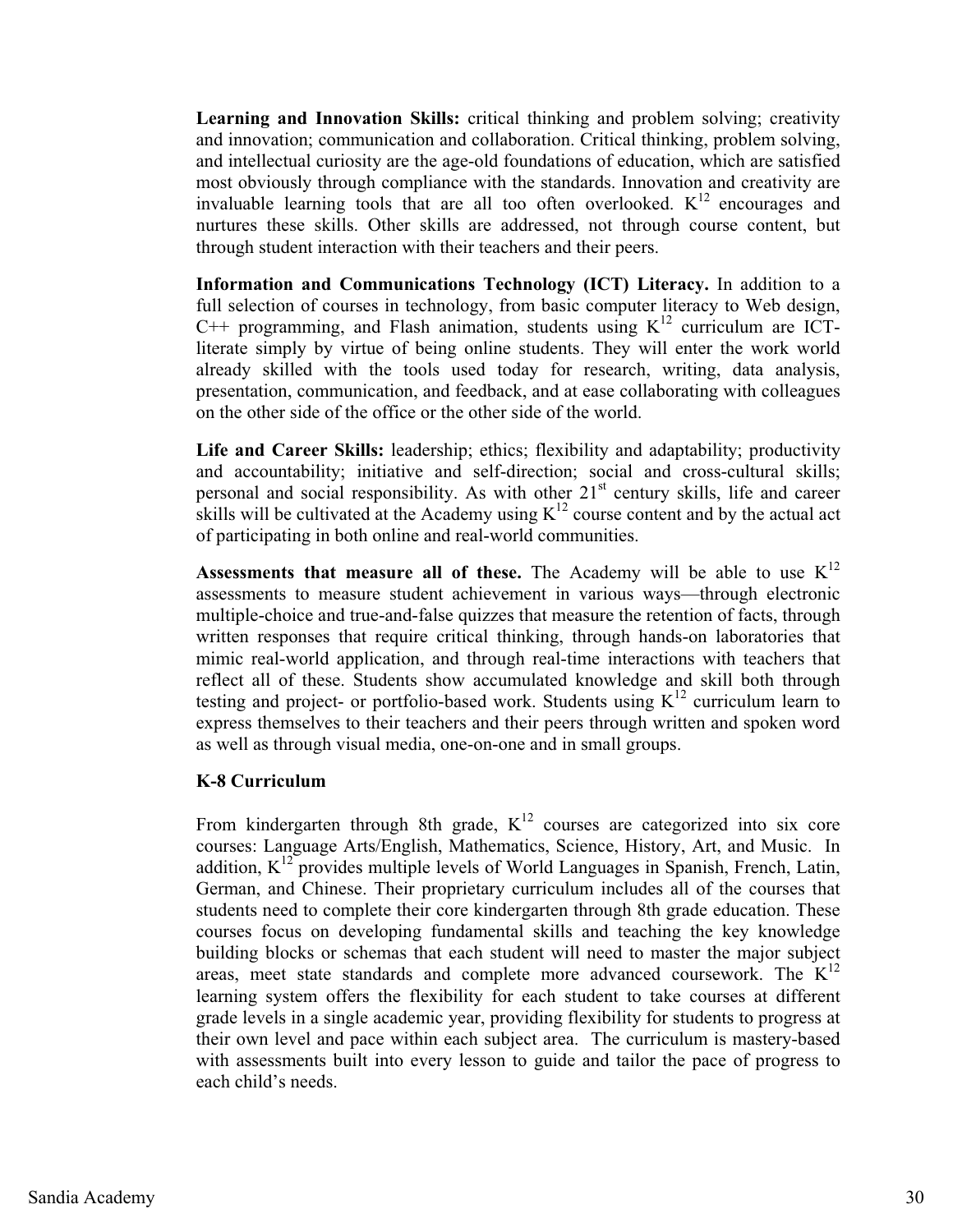# **MATH**

Building upon the success of a long-established program,  $K^{12}$  Math balances mastery of fundamental skills with critical thinking and problem-solving.  $K^{12}$  Math emphasizes an active, multi-sensory approach to ensure that students understand the concrete realities that underlie mathematical concepts. Regular practice and review ensures mastery of basic skills. Online games and animations motivate students and help illustrate concepts, while challenge problems help develop critical thinking skills. From helping younger students make the link between the concrete and the abstract to introducing older students to Algebra,  $K^{12}$  Math provides a thorough mathematic grounding.

# **SCIENCE**

 $K<sup>12</sup>$  is unique in offering real science for young students. The program balances hands-on experience with systematic study of scientific terms and concepts. Students perform many experiments to help them understand scientific principles, and receive guided instruction in important scientific concepts. Exploring life, earth, and physical sciences in each grade,  $K^{12}$  Science nurtures curiosity, analytical skills, and an appreciation of how the world is shaped by ongoing scientific and technological advances. Students learn about the human body, plants and animals, rocks and minerals, stars, matter, motion, electricity, magnetism, and much more. Through hands-on experiments, the program helps students develop skills of observation and analysis, and learn how scientists understand our world.

# **LANGUAGE ARTS/ENGLISH**

 $K<sup>12</sup>$  Language Arts/English helps students develop important reading and writing skills, while also inspiring a love of literature. Combining Phonics, Literature, Language Skills, and Spelling lessons, the Language Arts/English program emphasizes classic works, teaches writing as a process, and prepares students for standardized tests in the areas of language skills and reading comprehension. Younger children learn the basics of phonics and grammar and prepare for reading through systematic, multi-sensory activities, while older students develop literary analysis and comprehension skills by reading novels and nonfiction works.

# **HISTORY**

With integrated topics in Geography and Civics,  $K^{12}$  History opens young minds and imaginations to far-off lands, distant times, and diverse cultures.  $K^{12}$  emphasizes the story in History—a story that includes not only great men and women but also everyday people. The kindergarten History program takes students on a world tour of the seven continents, and provides an overview of American History through a series of biographies of famous Americans. The History program in grades 1–4 tells the story of civilization from the Stone Age to the Space Age, while students in grades 5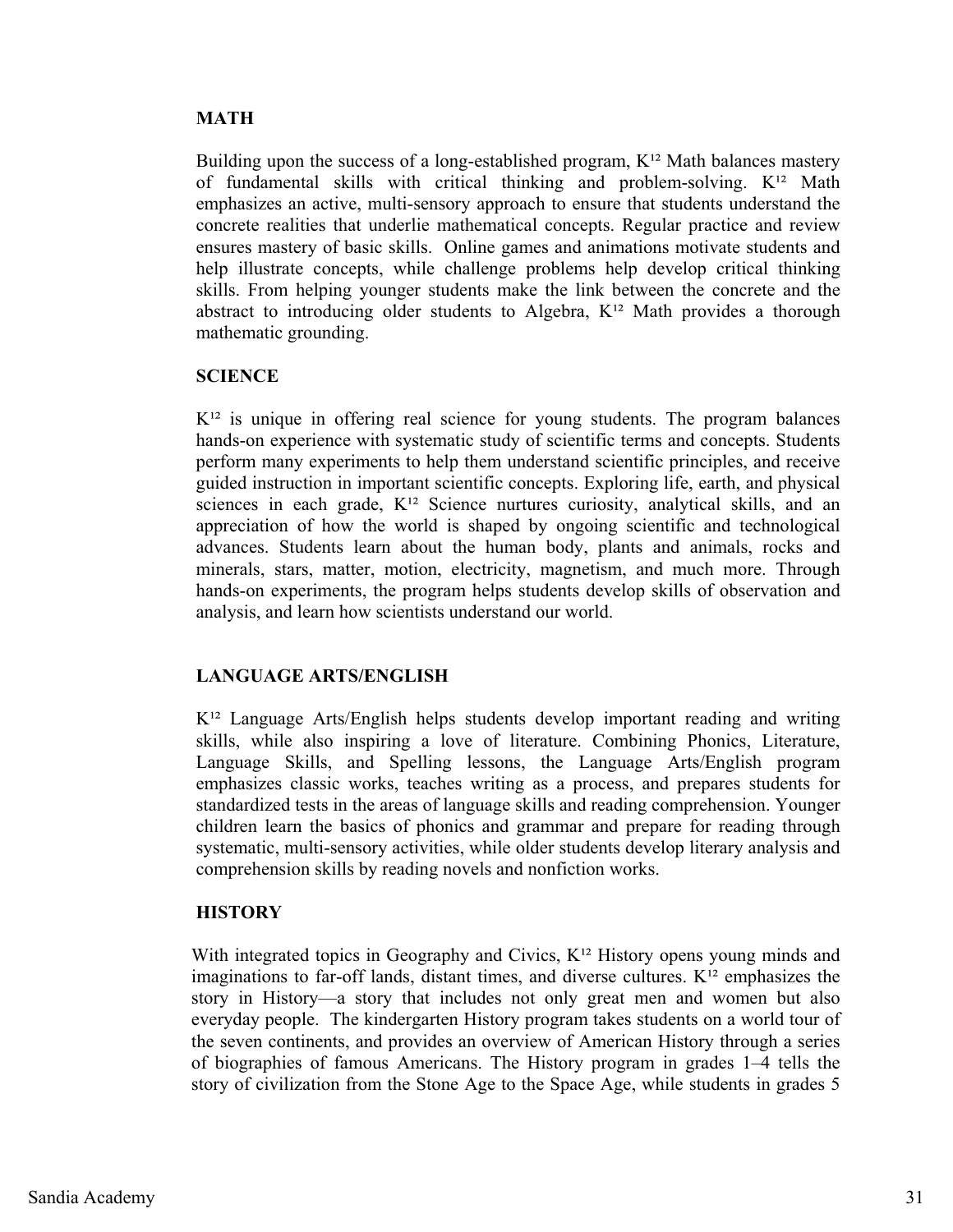and up explore major themes and topics in greater depth through survey courses in American and World History.

# **ART**

Following the timelines in the History lessons,  $K^{12}$  Art lessons introduce students to great works of art from different cultures and eras, while engaging them in creative activity—painting, drawing, sculpting, and weaving using materials such as oil pastels, crayons, molding clay, plaster, and yarn etc. Students are introduced to the elements of art—line, shape, color—and identify different types of artworks such as portrait, landscape, and still life as they learn about important paintings, sculpture, and architecture. They study the works of famous artists, from Rembrandt to Warhol, and learn about different artistic movements such as Impressionism and Cubism. Students also create their own works of art similar to those they have learned about, such as mobiles, collages, and stained glass.

# **MUSIC**

 $K^{12}$  Music teaches basic music concepts at different, age-appropriate levels, so that all music students have a consistent understanding of the essential concepts governing Western music. The curriculum builds quickly, in a structured, sensible way. The concepts in the lessons are critical to fostering music comprehension, which is taught in stages as students move through their years in  $K^{12}$ . Much more than simple music appreciation, this is an approach that will help students train their own ears, voices, and bodies in the fundamental building blocks of music.

# **WORLD LANGUAGES**

The only online language-learning program designed specifically for kids,  $K^{12}$  World Language courses help students read, write, speak, and listen for meaning in five languages (Spanish, French, German, Latin, and Chinese). Combining a variety of games, simple narratives, and regular writing and speaking challenges, the World Language program highlights common vocabulary terms and phrases, introducing younger students to a wide range of grammar patterns, while helping older students master numerous grammar principles. Courses prepare students to generate language incorporating the vocabulary and patterns they have learned. In addition, culture lessons challenge younger students to recognize different cultural manifestations, while older students analyze and compare practices and perspectives of various cultures.

Each week consists of an ongoing adventure story; new vocabulary or grammar patterns; numerous interactive games reinforcing the week's content;, reading and listening comprehension activities; speaking and writing activities; multimedia cultural presentations from areas across the globe; and assessments so that students can measure their progress in proficiency through quizzes, tests, and regular speaking and writing submissions. Courses thoroughly meet all national standards as set forth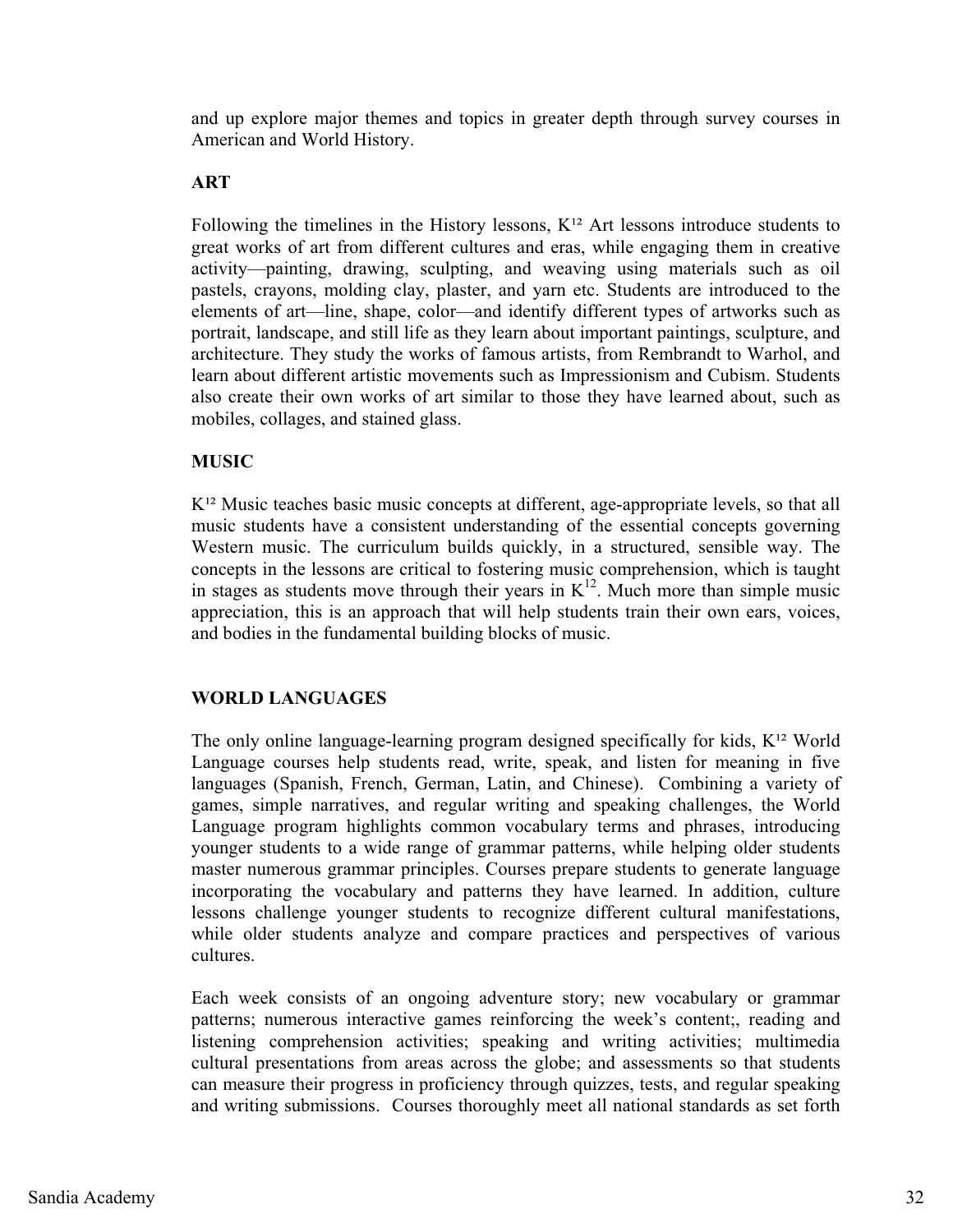by ACTFL (the American Council on the Teaching of Foreign Languages) and follows state guidelines in covering level-appropriate standards in communication, cultures, linguistic and cultural comparisons, cross-curricular connections, and engaging with target-language speaking communities.

Please refer to the K-8 Course Catalog in **Appendix 7**; the World Languages Catalog in **Appendix 9**; and the K-8 Scope and Sequence in **Appendix 12.**

# $K^{12}$  9-12 program:  $K^{12}9^{12}$

In the Learning Center, the Academy will use the  $K^{12}$  curriculum asynchronously and synchronously – in sessions described in a previous section—lab science; language arts/reading/composition, math, and science test prep for the New Mexico high School Competency Examination; online Find Your Path counseling program; service learning; transition topics; study skills; final exam prep; and SAT/ACT test prep. Students will be able to work on their lessons according to their own daily schedule and pace. There are no bell schedules. If a lesson takes a student 25 minutes or 2 hours it doesn't matter. Students can take extra time on a lesson as needed. The web conferencing tool, *Elluminate,* will also be used to allow students to socialize and make friends through activities like Chess Club, guest speakers, and peer mentoring.

The Academy will be able to offer more than 105  $K^{12}$  high school courses designed to help students earn their high school diploma and find their own path to post-high school success—whether that's in college or in the workforce.  $K^{12}$  offers Math, English, Science, and History courses in multiple levels—Core, Comprehensive, Honors, and Advanced Placement—to meet the needs of diverse learners. Students can also take up to four years of a world language (depending on the language), and choose from a variety of electives, including anthropology, Web design, and digital photography. Unlike other programs, where a student must be in a particular "academic path", the  $K^{12}$  program allows students to chart their own course, choosing from among the four levels of courses to match their aptitude and goals. So, if a student excels in Math and Science, they may take all Honors/AP courses in those subjects, while choosing from among the Core and Comprehensive English and History courses. These multiple course levels prevent you from being "locked in" to one level of a particular subject, and account for natural progress and growth.

The Academy will use a combination of rich, engaging content with interesting, interactive demonstrations and activities helps students absorb and retain information. The use of graded assignments and assessments further allows students to demonstrate progress toward learning objectives.

### **Four Levels of Core Subjects**

By using the  $K^{12}$  high school curriculum, the Academy will allow students to harness the power of individualized learning by choosing from the following four levels of Math, English, Science, and History courses: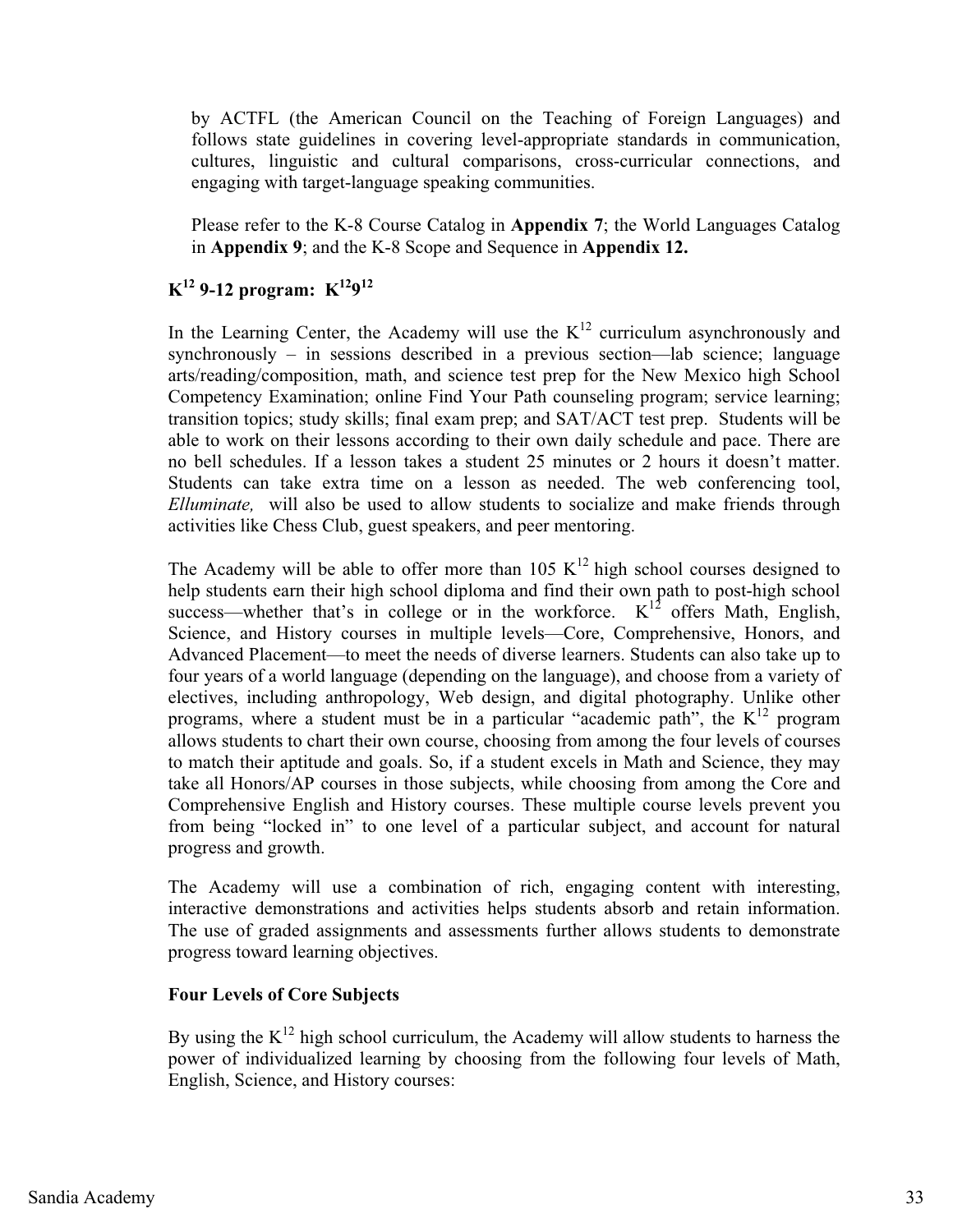- $\bullet$  The **K12 Core courses** are similar to the standard courses offered by many other programs. They meet all academic requirements for each course area, both for graduation and for potential admission into a wide range of colleges. In  $K^{12}$  Core courses, topics are broken into discrete modules that are taught in tandem with the framework students need to develop strong study skills. Rich, engaging content with interesting, interactive demonstrations and activities help students in the Core courses to absorb and retain the information presented. Optional content and activities are also available to students wishing to study a particular topic in more depth.
- **K<sup>12</sup> Comprehensive courses** are designed for students with a strong foundational knowledge and aptitude in the subject area being covered, as well as solid study skills. As a result, students in the Comprehensive courses do more extensive writing and research projects, and tackle problems that require more analytical thinking. Course projects and activities also demand more independent thinking and self-discipline than projects in Core courses. As with Core courses, additional content and activities are provided to students wishing to delve more deeply into a topic.
- **K12 Honors courses** hold students to a greater degree of accountability, and demand even greater independence and self-discipline than their Comprehensive counterparts. Students synthesize and evaluate information and concepts from multiple sources and read texts typically assigned in college-level courses. Students also demonstrate college level writing in essays that require analysis of primary and secondary sources, responsible use of evidence, and comprehensive citation of sources. Successful completion of prerequisites, teacher/school counselor recommendation, and a strong interest in the subject are recommended for enrollment in a  $K^{12}$  Honors course.
- $K^{12}$  **Advanced Placement courses** are college level courses that follow curriculum specified by the College Board. Like  $K^{12}$  Honors courses, AP courses require a greater degree of self-discipline for in-depth study of the subject. These courses are designed to prepare students for success on AP exams, providing students the opportunity to earn credit at most of the nation's colleges and universities. Successful completion of prerequisites, teacher/school counselor recommendation, and a strong interest in the subject are recommended for enrollment in an AP® course.

Please refer to the  $K^{12}$  High School Catalog in **Appendix 8**; the World Languages Catalog in **Appendix 9**; and the K<sup>12</sup> High School Courses' Scope and Sequence in **Appendix 13.**

 $\bullet$  **If the curriculum has yet to be developed: Provide a description of the proposed curriculum and a specific plan for its development that will include**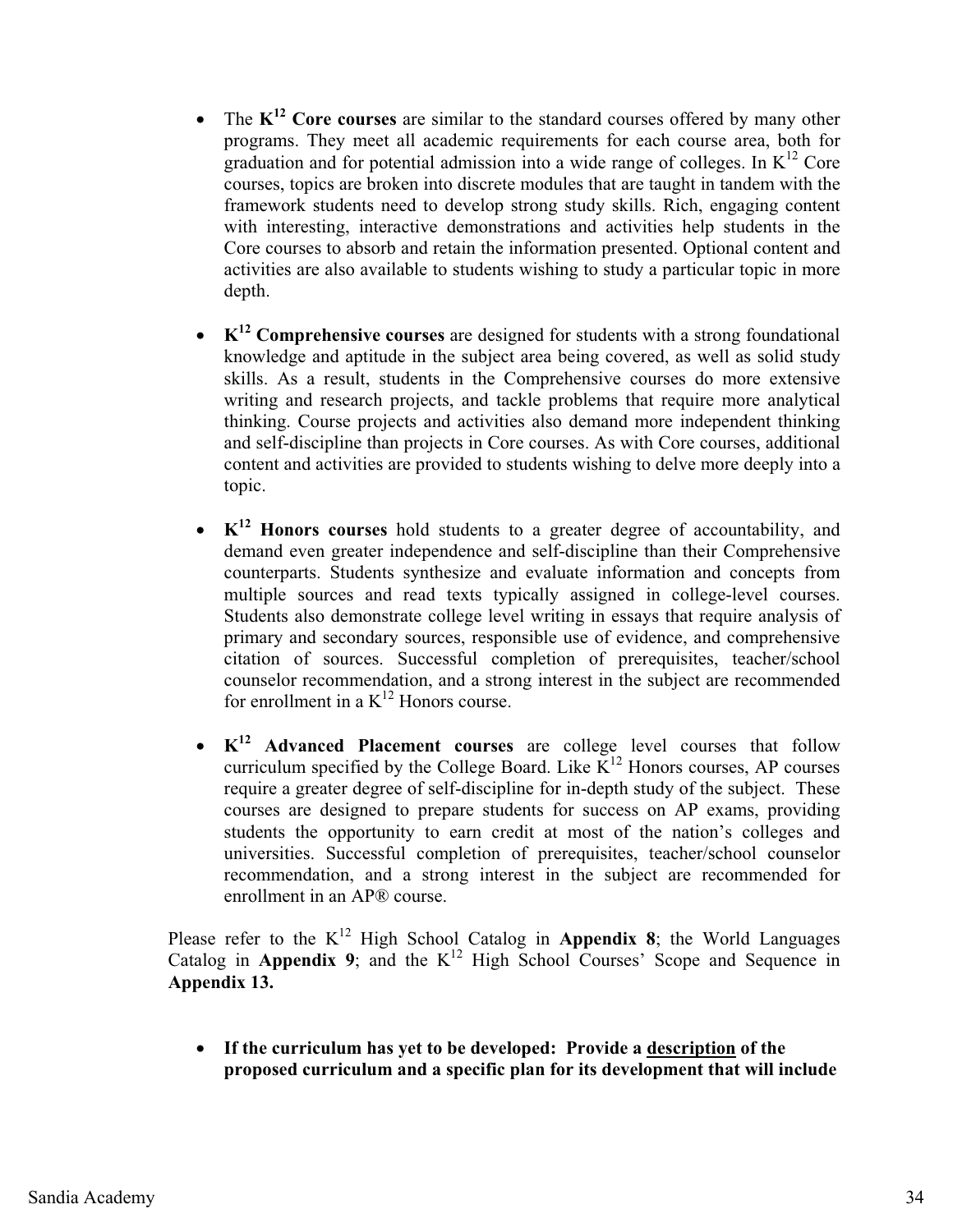# **a scope and sequence. The development plan should include a description of the process, a timeline, and resources (including staffing) to be utilized.**

This question is not applicable since the curriculum has been selected and developed. Please refer to the immediately preceding question/answer.

### **3. Alignment with NM Standards**

 $\bullet$  **The curriculum selected/developed must align to the New Mexico Content Standards, Benchmarks and Performance Standards. Provide a copy of the alignment document if it was completed, OR, if the alignment has not been completed, describe the process and a specific timeline to be used for aligning the curriculum with the New Mexico Standards.** 

The following alignments of  $K^{12}$  curriculum to the New Mexico Content Standards, Benchmarks and Performance Standards have been completed and are included as **Appendix 11** of this application:

- Grades K-8 Language Arts/English, Mathematics, and Science
- Grades 9-11 Language Arts/English (Literary Analysis and Composition I, Literary Analysis and Composition II, American Literature)
- Grades 9-12 Mathematics (Algebra I, Algebra II (Scope and Sequence), Geometry, and Precalculus/Trigonometry)
- Grades 9-12 Science (Earth Science, Biology, Chemistry, and Physics (Scope and Sequence)

The  $K^{12}$  expectations for these curricula are aligned to the New Mexico standards for the corresponding subject areas; all address the same basic content and skills. In the instances in which content and skills specified for mastery in one grade in the New Mexico standards are specified for mastery at a different grade in the  $K^{12}$ program, teachers will supplement  $K^{12}$  lessons to include coverage of statespecific standards at the appropriate grade levels.

Alignments of the  $K^{12}$  History, World Languages and Grade 12 Language Arts/English curricula are underway and will be completed during the Academy's planning year. The alignments are conducted by content area specialists in each curriculum area.

All of the alignments will be thoroughly reviewed during the planning year to prepare teachers for student instruction. To further ensure alignment between the Academy curriculum, the New Mexico Content Standards, Benchmarks and Performance Standards, and the New Mexico Standards Based Assessment (SBA), during the planning year test blueprint alignments will be developed for math, reading, writing, science, and social studies (grades 3-8 and 11) and reading, language arts, math, science, social studies and written composition for the New Mexico High School Competency Examination.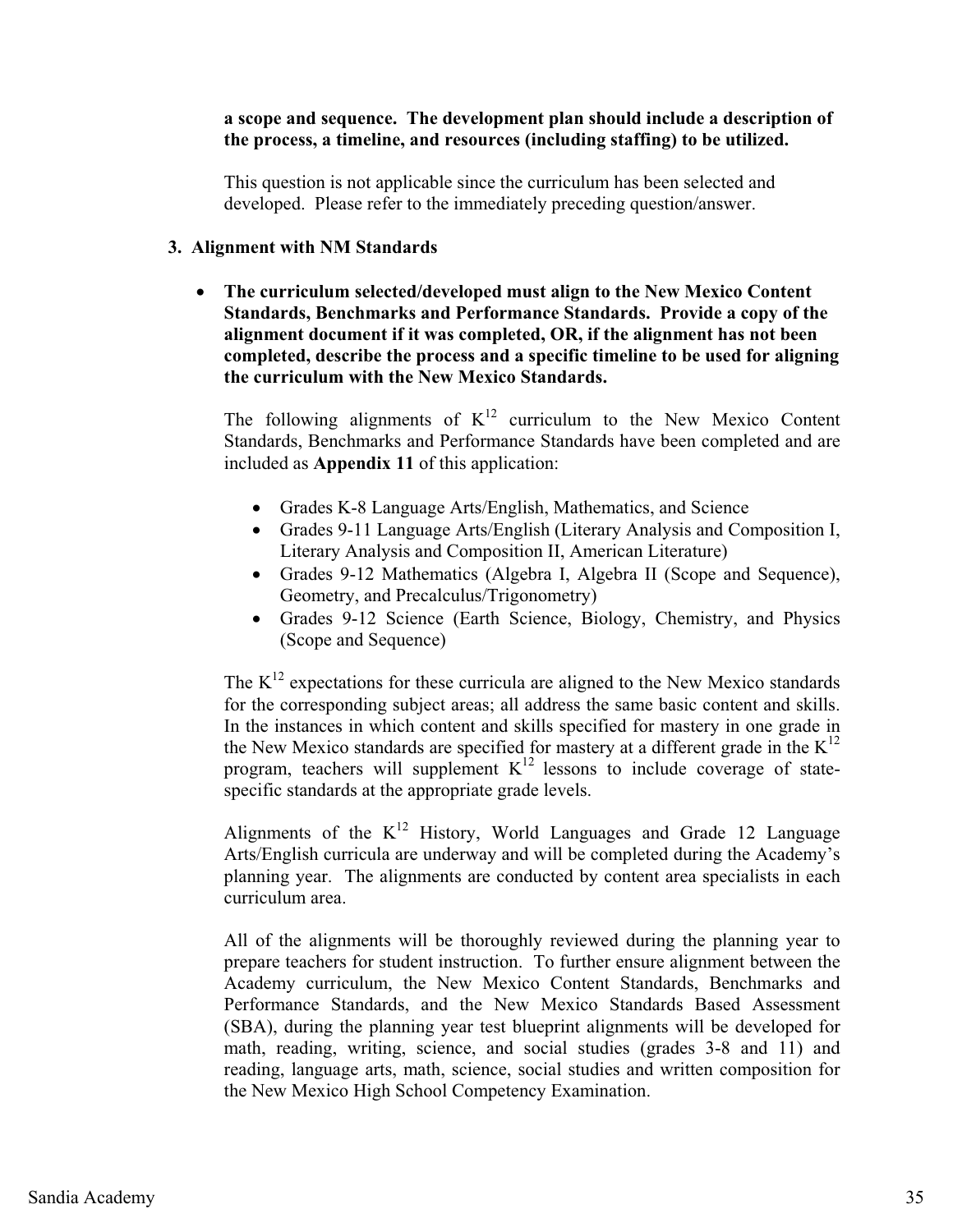# **4. Strategies and Methods:**

# - **Provide a description of the strategies and methods to be used in delivering the curriculum.**

The Academy believes that academic success leads to career success. But we also recognize that there is more than one way of learning—that not all students learn in the same way. Given the right mix of tools and approaches, mastery should be for everyone.

The Academy has chosen the  $K^{12}$  curriculum because it is provided in a way that allows students to adjust to the pace, schedule, and learning style that works best for them which could vary day by day and subject by subject. There are very clear lesson objectives and the assessments are designed to help teachers and mentors gauge when each student has mastered each objective. There are also a variety of activities; the type and amount of activity needed to master each lesson objective will vary by subject and student.

The curriculum also matches the right learning tool to the task. Rich digital media and animations are used when a lesson is best taught using interactivity. Beautiful illustrations and words make stories and ideas jump off the page when print works best. Things like paint, rocks, dirt and other messy stuff are used when the best approach is to get hands dirty. These approaches help engage young minds in the right ways. Interactivity of the learning process is enhanced by the use of the tools described which makes the program adaptable to all types of students and learners.

# **K-8**

The Academy educational program will be individualized to each student's needs and abilities. To accommodate the diverse learning styles of children, we will employ a variety of teaching strategies, including direct instruction, hands-on exploration, use of manipulatives, practice exercises, and "distributed review" (a method of including previous lesson material in a current lesson for the purpose of reinforcing and reviewing the content).

The needs of the student and adherence to state standards were at the forefront of the curriculum design. The  $K^{12}$  On-Line School (OLS) includes detailed instructional guides, clear presentation of lessons, a comprehensive on-line help system, technical support, optional challenge problems, teaching tips, and additional resources.

Students will proceed at their own pace. The  $K<sup>12</sup>$  curriculum and the Online School  $(OLS)(K^{12})$  learning management system) offer the flexibility for each student to take courses at different grade levels in a single academic year, allowing students to progress at their own level and pace within each subject area. Students who are excelling can progress ahead to the next lessons and units. Students who are struggling can take more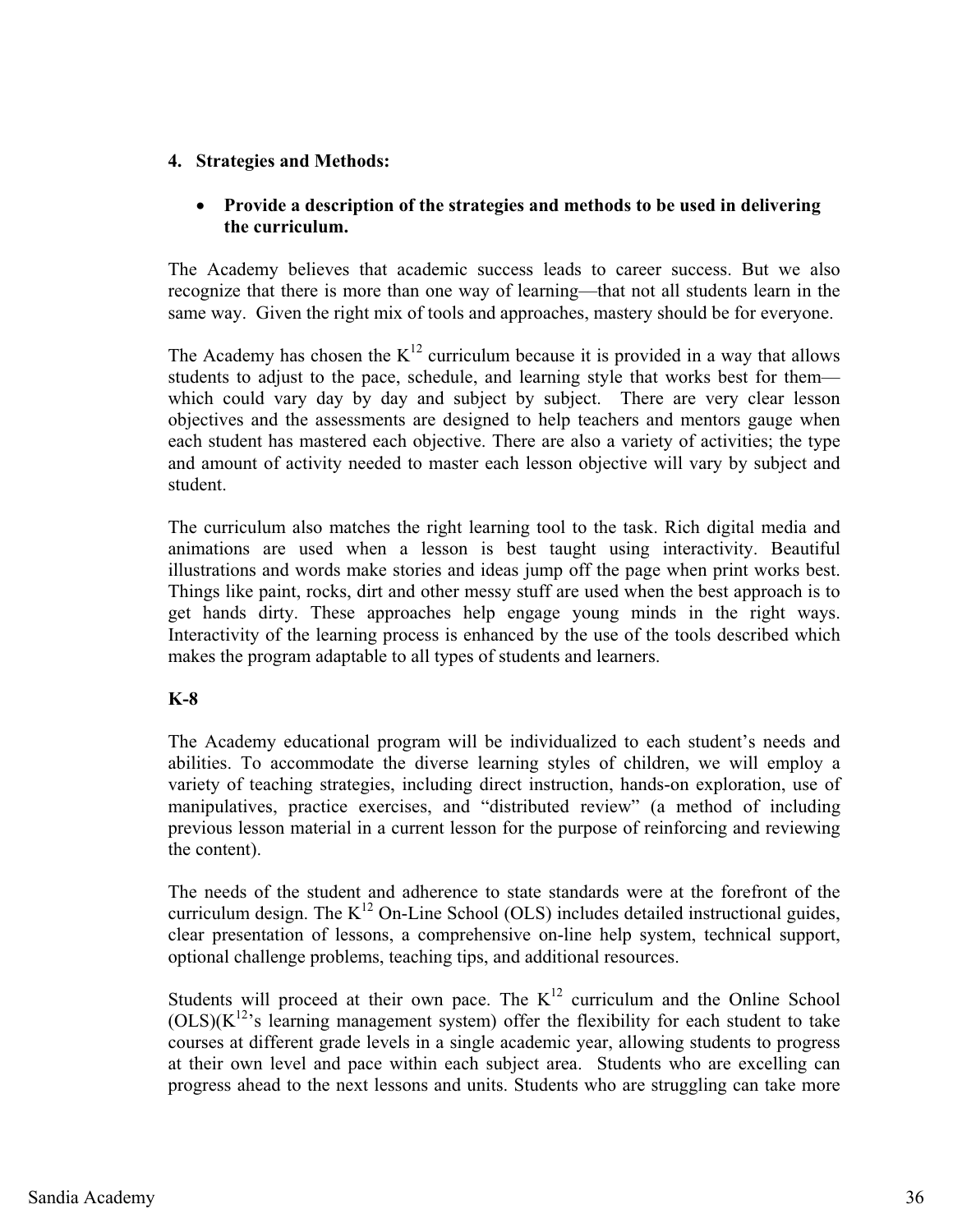time and receive extra help from teachers and, in some cases, alternative lessons provided through the OLS.

In grades K-8 distance learning setting, written assignments are submitted daily to the student's mentor. Periodic assignments are sent to the teacher infrequently via document scanning, fax or email.

**K12912**

Students can choose from many courses that consist of multiple units, lessons and activities that instruct, provide practice to, and evaluate students. Within these courses, students complete assignments, lessons, and assessments that teachers post to their course calendar. Students submit assignments to teachers on or before the due dates posted on the calendar. Once teachers grade and return assignments to students, they read the feedback listed from their teachers. Teachers are available during live office hours or in online discussions. Students can also get help during optional live sessions or by watching recordings of these sessions. Students always know where they are in a course and how they are doing, and can continually monitor their progress. Most of all students partner with teachers and other staff – being actively engaged and committed as a learner and student of the Sandia Academy high school program.

The Academy's  $K^{12}$  high school curriculum will offer a seamless and integrated option for students and their parents, where all of the major tools for success are available right there in the *learning management system*.

- $\bullet$  Single login at the website – no need to remember several usernames and passwords.
- Home page announcements & school info to keep both students and parents abreast of important information.
- $\bullet$  A single calendar that keeps track of all of a student's lessons and assignments makes time management a breeze.
- $\bullet$  Online Groups and organizations help students to make friends and to explore their interests.
- $\bullet$  Students will also have access to *Elluminate* – a great web conferencing tool that allows for live real-time synchronous sessions with teachers and other students.
- $\bullet$  Accurate online grade book tools allow students and parents to check on course progress anytime – day or night.
- $\bullet$ Student Guides for  $K^{12}$ -created courses guide students step-by-step through lessons and help teach effective note-taking and study skills. Worksheets provide extra skill-building practice for students.
- $\bullet$ Mentor Guides for  $K^{12}$ -created courses provide "in-roads" into student learning for mentors.
- At a glance, parents can know exactly what a student should be learning in their current unit and lesson.
- $\bullet$ Many courses make use of offline materials – many created by  $K^{12}$  – that enhance learning and make offline studying easier.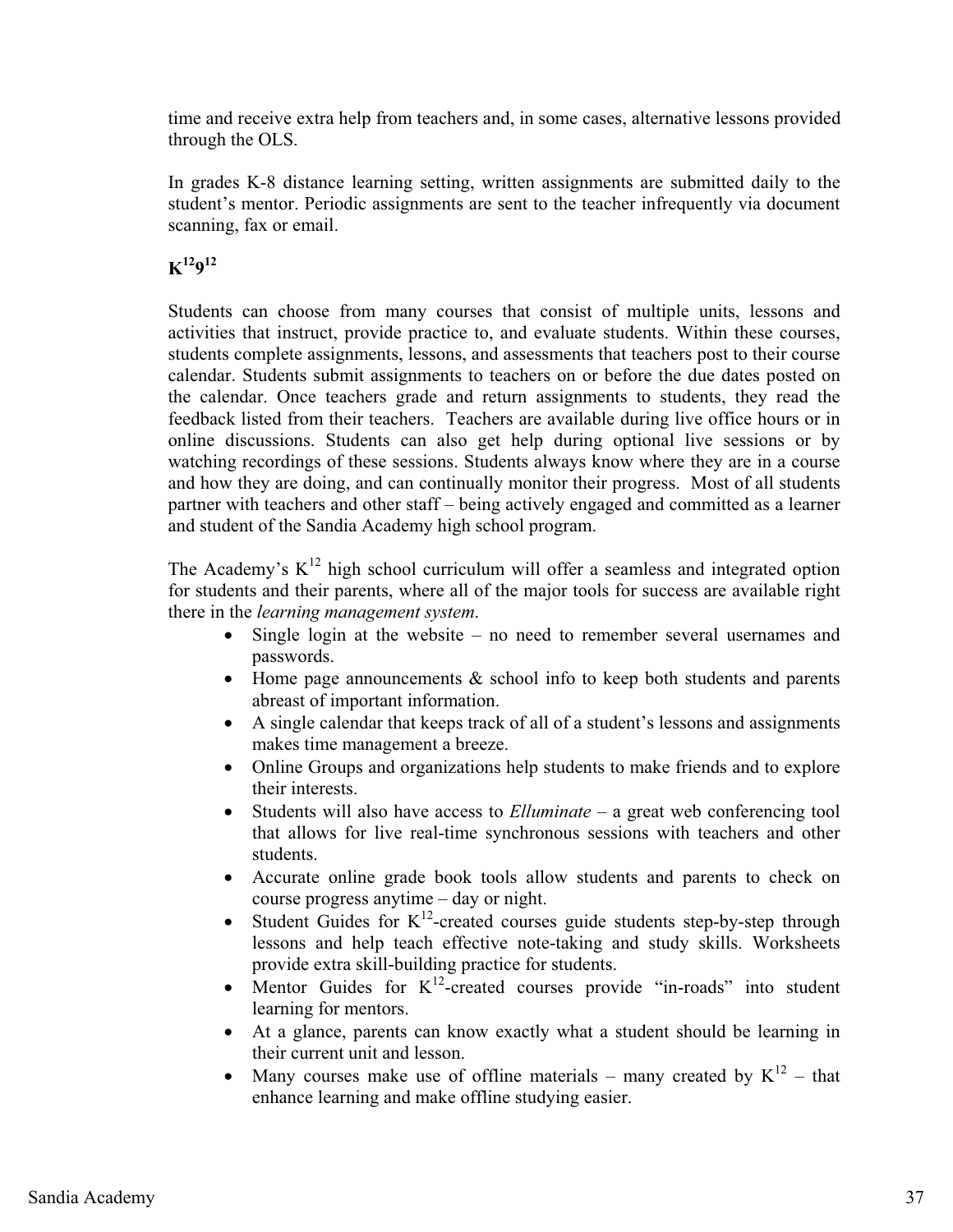$\bullet$  Threaded discussions are used in many courses to help students learn from each other and to form a community of learners in a class.

Courses use visualizations to make abstract concepts and complex ideas more accessible for students. K12 employs a variety of techniques to explain these concepts in a *mediarich* environment through:

- Animations unzip strands of DNA, and reconstruct them to understand how proteins work together.
- Illustrations view the systems of the human body layer by layer and see how they build upon each other.
- $\bullet$  Simulations – Understand how density and mass have an effect on the buoyancy of an object.
- $\bullet$ Games – test a student's knowledge of the cold war in a timed trivia game.
- $\bullet$ Photography – See the Taj Majal up close and personal.
- -Video – Famous speeches that happened before students were born.

These interactive pieces engage the students in ways that print or traditional classroom materials can't.

While the Head Administrator will make final determinations about the staffing of the school depending on student enrollment, it is anticipated that the Academy's high school program support personnel will be similar to the following model and high school students will benefit from such a qualified staff.

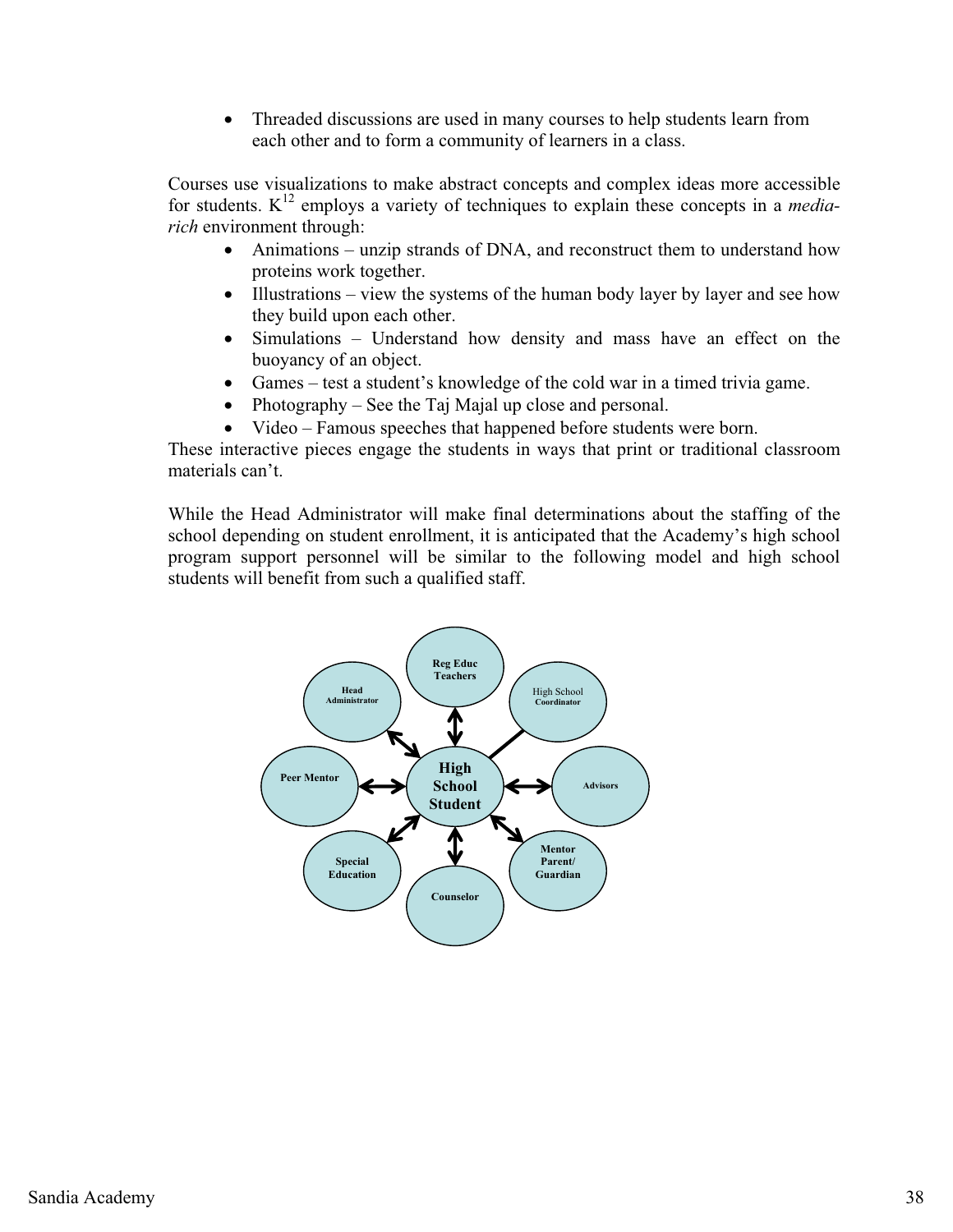

Students will be served – in every course – by subject-specific, New Mexico licensed teachers who are highly qualified in the subjects they teach and in the most effective online instructional techniques. This means that students taking at least 6 courses will most likely have at least 6 different teachers – one for each subject. It will be the teacher's personal responsibility to ensure the academic success of each individual student in their class. In the grades 9-12 distance learning setting, assignments will be submitted to the teacher about once per week and will be sent to the teacher electronically via a course Drop Box Tool. Teachers will engage students in the coursework and continually motivate them, monitor student progress in the course, as well as grading and providing instructional feedback on assignments. Students will learn from this feedback and then revise their efforts for future assignments. They will set the pace of the course through defining daily assignments and setting due dates, and support students through the use of asynchronous and synchronous methods.

**Mentors** are usually parents or guardians, but can be any caring adult that the parent or guardian assigns to serve as the 'eyes and ears' and who work in **conjunction with the teacher** to ensure student success. They are responsible for confirming:

- -Materials and equipment are received
- -Computer equipment is working and reliable
- -There is constant connectivity to the Internet
- -Students are completing their daily assignments
- - Students are submitting all required assignments to teachers on or before the due date
- -Encourage and motivate students daily
- Check for student understanding of their coursework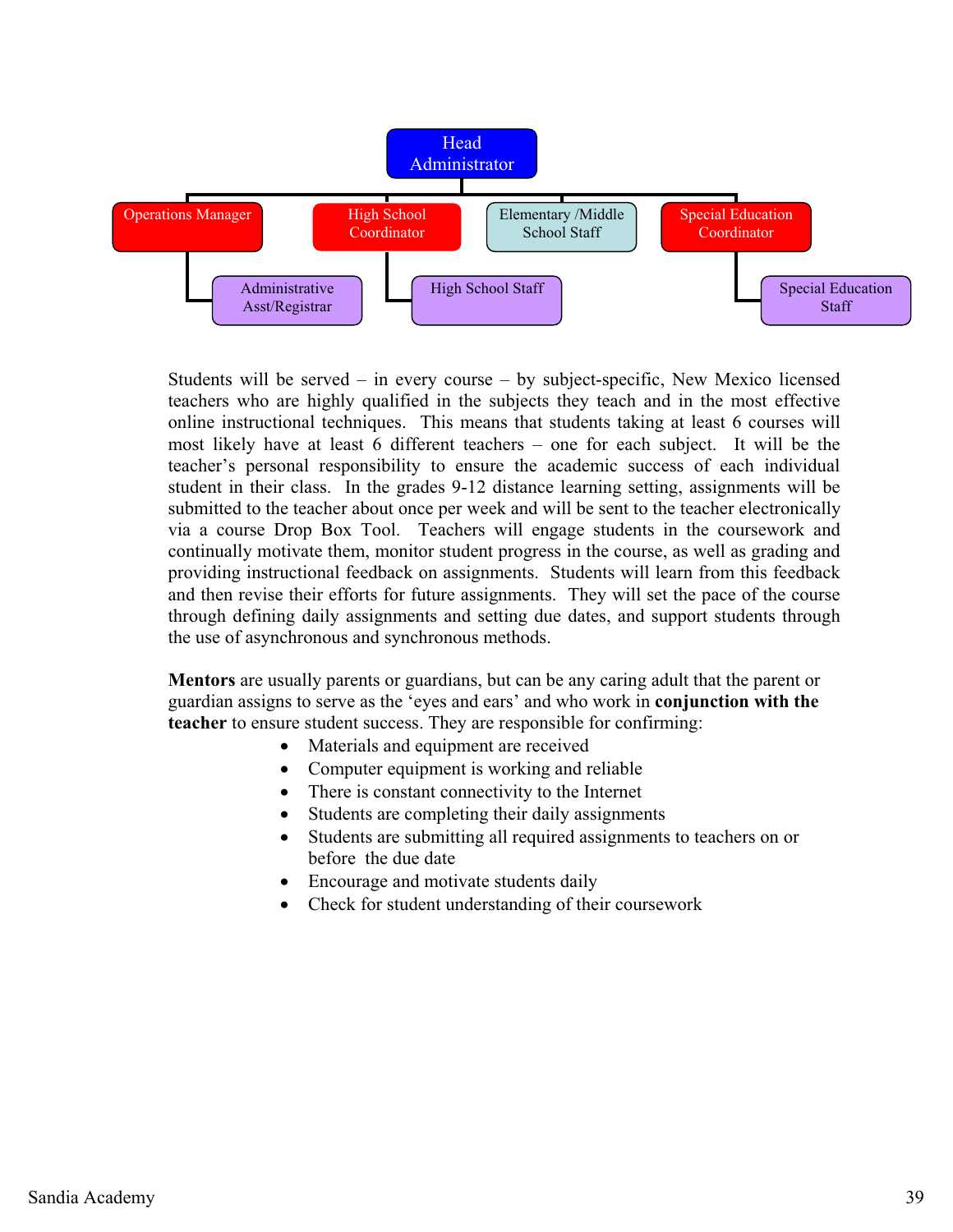$\bullet$  **Provide an explanation of how the curriculum will address students' needs and assist students in reaching the NM Standards.** *(NOTE: Students with special needs, including students who require bilingual education, special education or are limited English proficient, should be addressed in Subsection D: Special Populations)* 

The curriculum is mastery-based with a variety of formative and summative contentspecific assessments built into every lesson to guide and tailor the pace of progress to each child's needs.

- $\bullet$  **Lesson Assessments** are used to verify mastery of the objectives for that lesson, and to determine whether a review of some or the entire lesson is advisable. When content is presented using platforms that support adaptivity, lesson assessments can also determine the learner path.
- $\bullet$  **Unit Assessments** show whether the student has retained key learning objectives for the unit, and identify specific objectives students may need to review before moving on.
- $\bullet$  **Semester Assessments** verify student mastery of key learning objectives for the semester.

Teachers will monitor individual student progress by setting goals, grading assignments, giving support and advice, and drawing on their years of experience and training. This approach, integrated assessments, and comprehensive learning system will provide parents and teachers with the support needed to deliver an unparalleled education. Teachers can proactively track individual student academic progress through ongoing lesson and unit assessments tracked in "real time" through the OLS. Students who master lessons ahead of schedule can progress seamlessly into the next unit (or even grade level). Students who need additional instructional time can continue working on lessons until they master the lesson objectives. Our specialty is individualized and mastery-based learning. The  $K^{12}$  curriculum is based on cognitive science, decades of research about learning, and tried-and-true methodologies.

As stated in **Section V (A)(3)** of this application, the  $K^{12}$  expectations for their curricula are aligned to the New Mexico standards for the corresponding subject areas; all address the same basic content and skills. In the instances in which content and skills specified for mastery in one grade in the New Mexico standards are specified for mastery at a different grade in the  $K^{12}$  program, teachers will supplement  $K^{12}$  lessons to include coverage of state-specific standards at the appropriate grade levels. To further ensure alignment between the Academy curriculum, the New Mexico Content Standards, Benchmarks and Performance Standards, the New Mexico Standards Based Assessment (SBA), and the New Mexico High School Competency Examination (NMHSCE) during the planning year test blueprint alignments will be developed.

Academy students will fully participate in the New Mexico Statewide Assessment Program (NMSAP) tests as applicable at the appropriate age levels which will measure to what extent students are meeting those standards. Throughout the school year, the Sandia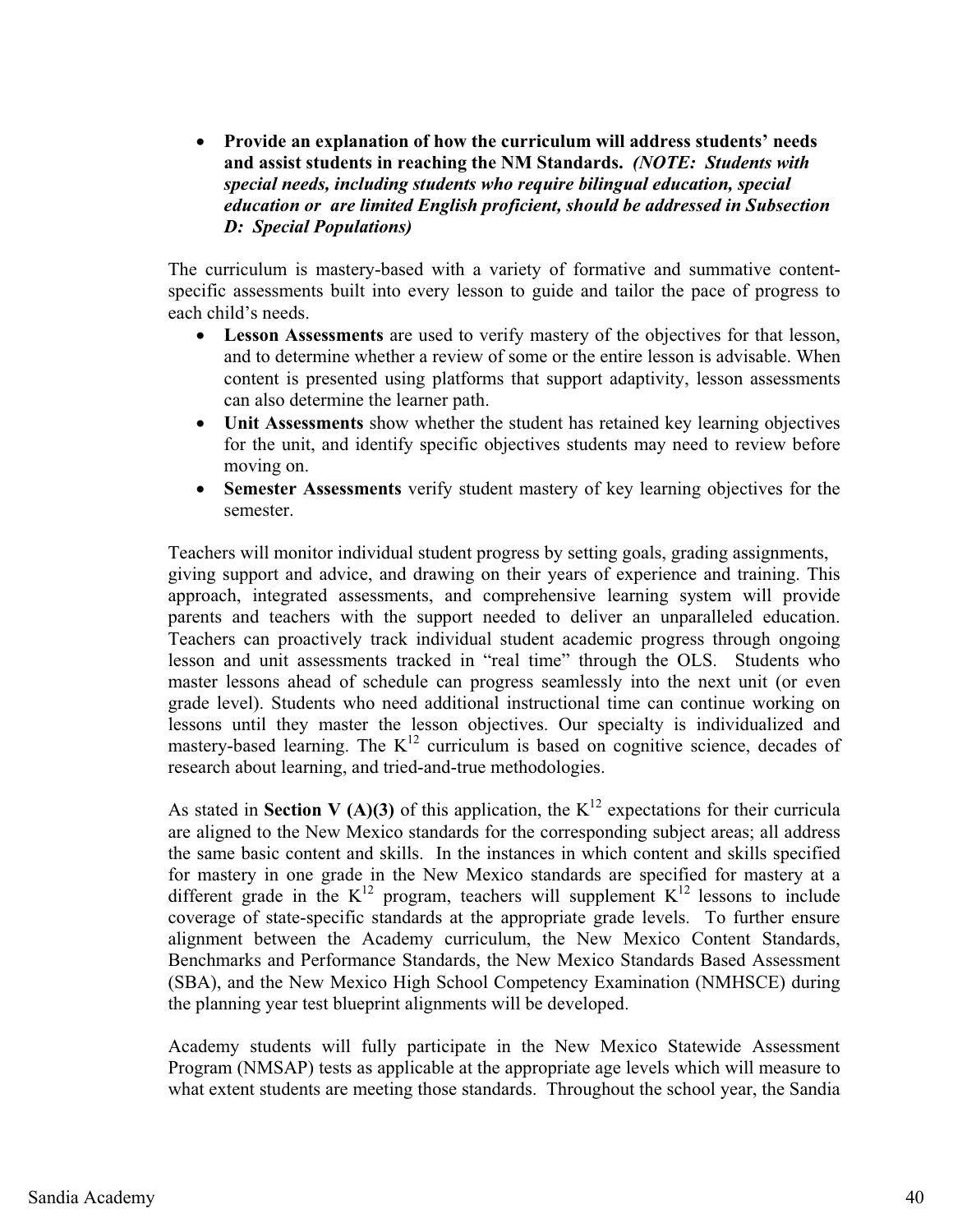Academy will be proactive to ensure that its students reach the New Mexico standards. As explained in detail in **Section V (D),** the Academy will measure student achievement gains and report them to students, parents, teachers, administrators and the Board during the school year.

- Each grade 3-8 and grade 10 student must take the Scantron Performance Assessment in Mathematics and Reading in the fall to determine a benchmark for measuring growth and to enable the teacher to develop an individualized learning plan for each student.
- Students who do not have a score that is high enough to predict success on the New Mexico Standards Based Assessment (SBA) will receive focused remediation.
- - The Scantron Achievement Series will also be administered to each student on a set schedule in order to measure attainment of New Mexico Content Standards, Benchmarks, and Performance Standards throughout the course of the school year.
- All standards will be assessed and remediated as necessary prior to the administration of New Mexico Statewide Assessment Program (NMSAP) tests in grades 3-8, 10 and 11. Remediation will be provided by direct instruction from teachers using a variety of remedial resources which are specific to the student's demonstrated weakness on a discrete New Mexico standard.
- All students in grades 3-8 and grade 10 will take the Scantron Performance Assessment again in the spring to measure the "effect" of the educational program on students.
- $\bullet$  All results of diagnostic assessments, including Scantron Performance and Achievement series, will be reported to students and parents through-out the school year.
- $\bullet$  Data from Scantron diagnostic testing will be reviewed in the school at the grade, subject (math and reading), classroom, and student level by administrators and teachers no less than quarterly in order to review the success of intervention strategies with struggling students.
- $\bullet$  The school will develop a Student Achievement Improvement Plan based on data from all available sources which will be reviewed no less than quarterly throughout the course of the school year in order to ensure grade level progress toward New Mexico standards.
- High school students' transcripts are reviewed to determine if necessary prerequisite courses have been successfully completed.

# • Provide **a** descriptive example of the curricular strategies and methods in **action in the classroom.**

Highly qualified licensed teachers are an essential and vital piece of the Academy's educational model—creating a community of learners. Their classrooms will be both synchronous and asynchronous. The teacher will be responsible for validating student attendance and course activity, curricular mastery, and assigning course grades. The teacher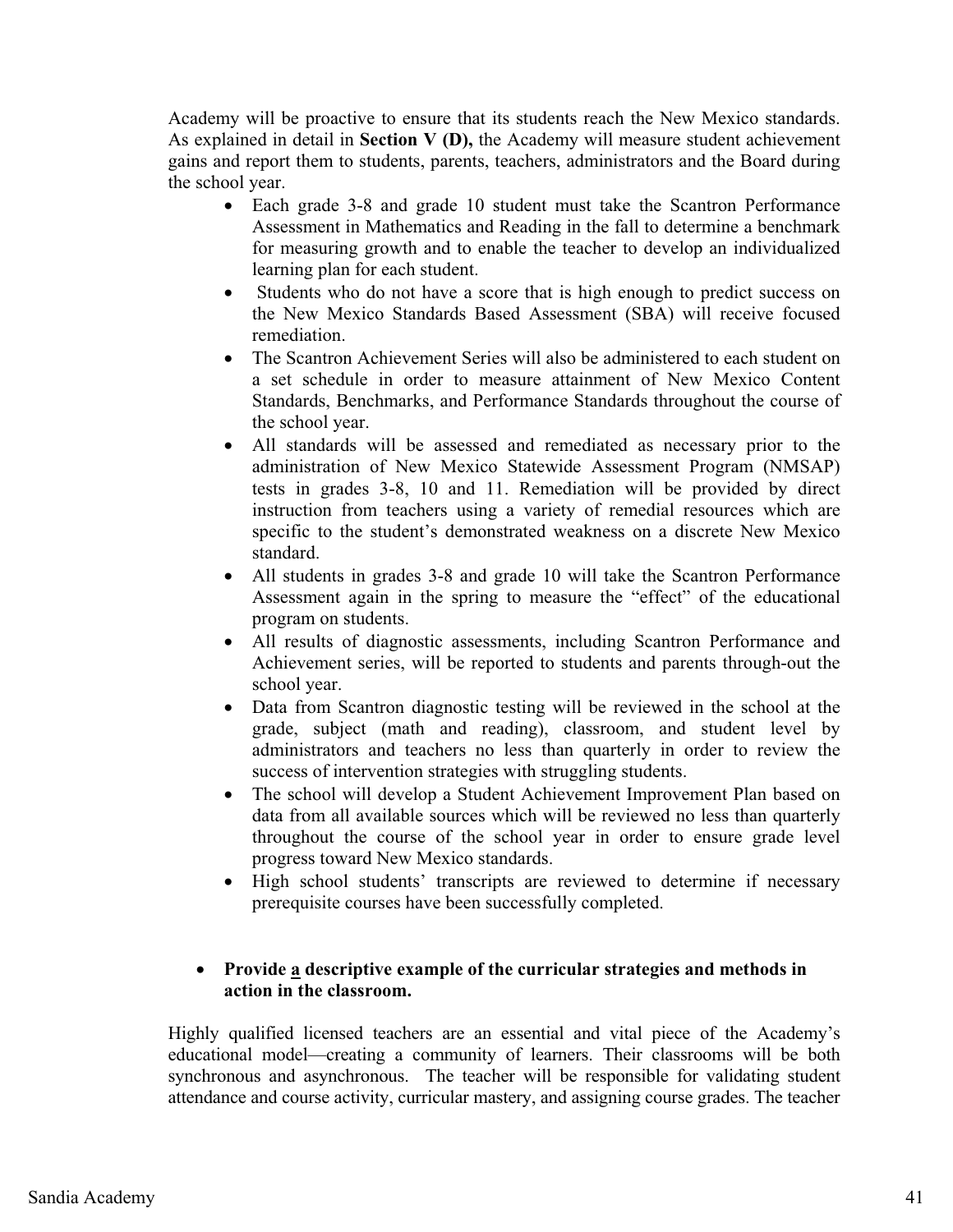will also be the first point of contact for students and parents with all issues regarding the curriculum. Resources provided by teachers will include instructional and curricular support, differentiating instruction and/or assessment as necessary, organizational assistance, and 'good old-fashioned' encouragement. Each K-8 student will be instructed by a team including state licensed teachers and parents or other designated responsible adults who are the students' "mentors." A healthy working relationship between the student and the assigned teacher and between the mentor and the teacher will be essential. One licensed teacher will be assigned to each K-8 student and will communicate with the parent through e-mail, telephone, online web meetings, and physical meetings. A suggested lesson plan will be provided to the parent each week and will update automatically as the student progresses.

Teachers will provide both synchronous and asynchronous instruction and support to students and their mentors—at the Learning Center and by phone, email, and web conferencing. The teacher will lead academic conferences with the mentor, but will also be available to answer questions the student and/or mentor have as they progress through the lessons. The teacher may also provide, depending on the student's need, direct instruction through Elluminate, a web-based conferencing platform. Students will attend classroom sessions by logging in on Elluminate Live!, using chat, an interactive whiteboard, Voice-Over IP (VOIP), and other features to further explore and discuss lesson topics synchronously with teachers and fellow students. Teachers will also plan and supervise periodic student events including field trips and opportunities to socialize with fellow students.

In the high school program, students will have one subject-specific teacher for each subject studied, and these teachers will be responsible for reviewing all student work and providing instructional feedback. The teachers will work together on a teaching team, and employ a cooperative team-teaching approach. This approach will allow the parent to focus on serving as a mentor and guide to her/his student to help them achieve academic excellence. Depending on the final staffing of the school which will be based on student needs, others on the team could include advisors, school counselors, special education teachers, and administrative staff.

# - **Provide a description of professional development that may be necessary for implementation of the strategies and methods to be used in delivering the curriculum.**

The training and support offered to teachers in the Sandia Academy, including special education teachers, will be designed to equip teachers to meet iNACOL's "National Standards for Quality Online Teaching" and include two major components – intake training/new teacher induction and ongoing, focused professional development. Intake training is designed to introduce the skills needed to effectively teach in a hybrid distance learning model. Professional development is ongoing/career long and is centered on 2 themes: using data available in the hybrid distance learning environment to drive student achievement and best hybrid instructional practices.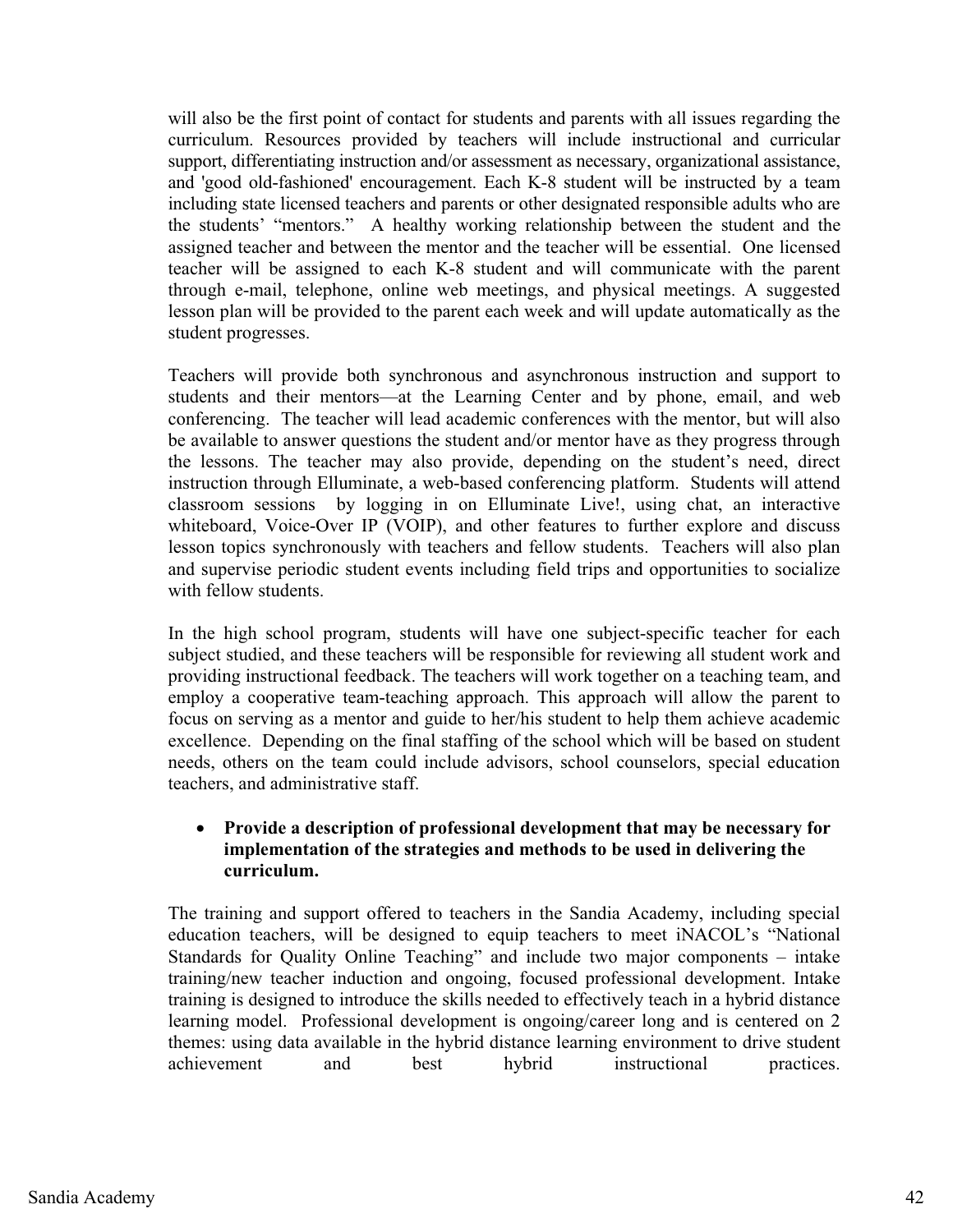# **INTAKE TRAINING (FOUR WEEKS)**

Intake training for new teachers is designed with one goal in mind: that on day 1, teachers are "ready to teach." Each school year, new Academy teachers will undergo intake training provided by the Academy and the curriculum provider that is based on an effective model of professional development. The professional development emphasizes the philosophy and instructional techniques which are the foundations of the Academy and the  $K^{12}$  curriculum. Mastery of content and skills is a crucial aspect of student achievement. The Academy's professional development goals are in direct alignment with the school's educational philosophy and instructional techniques. Consistent with the Academy's philosophy, teachers are not simply participants in a student's learning; they are the leaders and the guides. It is their duty to be responsible for student achievement. Accordingly, it is the responsibility of the administrators to ensure their teachers have all the right tools and training to be effective.

The core of the intake training includes the following topics:

- $\bullet$  K<sup>12</sup> Philosophy and Instructional Techniques
- $\bullet$  K<sup>12</sup> Curriculum
- $\bullet$  K<sup>12</sup> Online School
- The Job of a Hybrid School Teacher Blending Distance Learning and Face to Face Instruction
- Measuring Student Progress
- $\bullet$ Special Education
- Communication in a Distance Learning Setting
- Standardized Testing
- Working at A Distance
- -The Blended Learning/Hybrid Community

An array of school specific training will be added to supplement the core intake training, including:

- The Sandia Academy Hybrid Model
- Adapting the  $K^{12}$  Curriculum for Classroom Use
- Classroom Management, The First Days of School, Harry Wong
- Web Conferencing
- Technology (Email Set Up, Outlook 101, etc.)
- -Building a School Community both Off Site and Face to Face

New teacher induction begins with a multi-day, face-to-face event presented in the first year by the staff and the curriculum provider. New teacher induction is a year long process designed to provide initial training and ongoing support for teachers and administrators new to the system. During the first week, participants meet face-to-face covering topics included in the list above. During subsequent weeks and months throughout the school year, participants work from their home environments and participate in online asynchronous and synchronous sessions designed to hone their skills as blended solution educators. Teachers also participate in monthly, school specific, face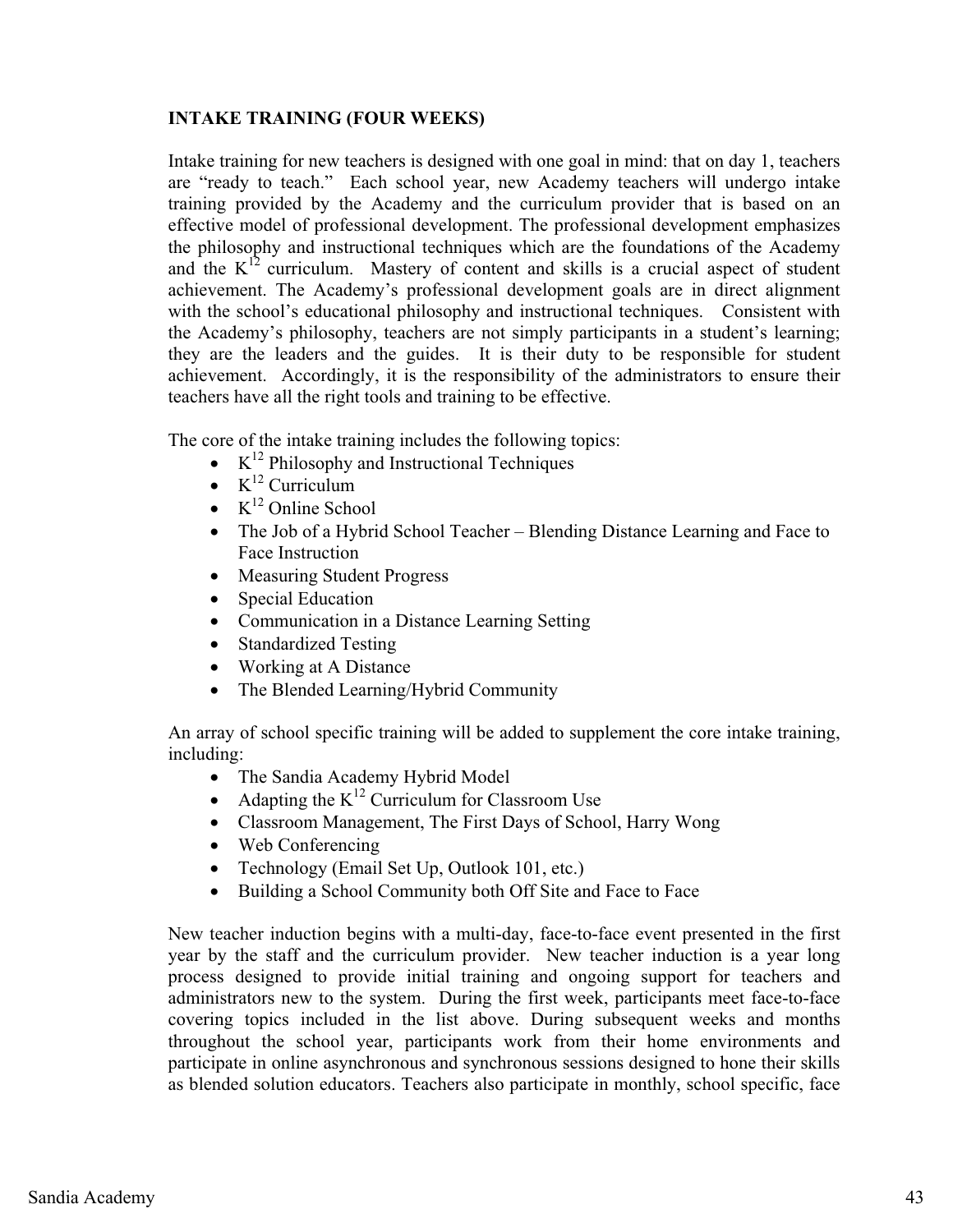to face trainings and professional development offerings. New teachers and administrators are paired with veterans/mentors for follow up and feedback.

# **National Ongoing Professional Development and Support**

The Academy will take advantage of the  $K^{12}$  centrally developed ongoing online professional development and support opportunities for teachers that are designed to complement the monthly face to face school specific offerings. All Academy teachers will be expected to participate in monthly National Professional Development opportunities. Staff surveys determine the topics for these sessions.

# **School Specific Professional Development**

School specific professional development opportunities are closely linked to the school's Student Achievement Improvement Process (SAIP). The responsibility for planning and providing the school specific ongoing professional development belongs to the Head Administrator. Monthly face-to-face sessions provide teachers the opportunity for sharing best practices and team building as well as presentations by curriculum experts. The online synchronous web conferencing and presentation tool, Elluminate Live! will also be used to enhance the monthly face to face professional development offerings.

# **Administrator Training**

In addition to the intake/induction trainings that administrators attend with teachers, they also will attend separate training in the Albuquerque area specific to administrators' responsibilities and challenges including team leadership, differentiated instruction, special education, strategic planning, community building, data-driven decision making, and board development.

# **Professional Development after Year 1**

In the years after the initial year of operation, the school will keep focusing on topics relevant to the development of the teacher and administrator leadership teams, teacher and administrator professional development, student achievement and school specific topics. Ongoing target topics will include training interventions and their efficacy; programs for gifted and at-risk learners; performance on all state testing; best practices in the use of synchronous instructional tools (e.g., Elluminate web conferencing) to improve student performance; and best practices for training parents and/or guardians to be more effective in supporting math and reading instruction. Topics introduced in the initial year of operation will be revisited on a yearly basis with updated national best practice learning, innovations or implementations incorporated.

# **B. EDUCATIONAL PROGRAM**

# **1. Length of School Day and School Year:**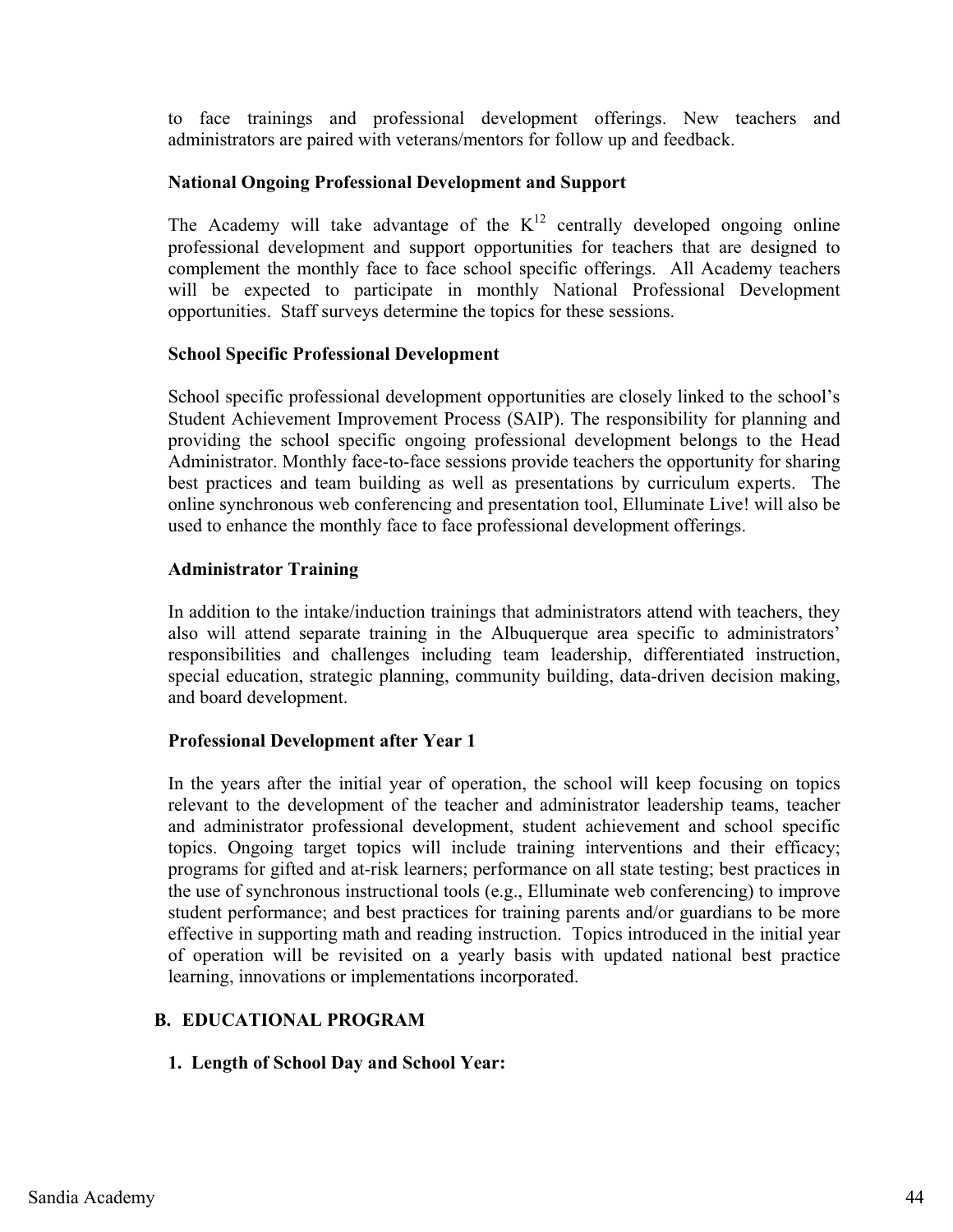# - **State the proposed length of the school day, including the number of instructional hours;**

Sandia Academy will comply with the state requirements for the number of instructional hours per day while students are attending the Learning Center and while they are in their distance learning setting, that is: a minimum of 5.5 hours per day for kindergarten through sixth grade and a minimum of 6 hours per day for Grades 7-12. Instructional hours may be divided between the Learning Center and the distance learning setting in a way that will be most advantageous to an individual student.

#### $\bullet$  **State the proposed length of the school year, including number of days and total number of instructional hours.**

Sandia Academy will comply with the state requirement for 180 full instructional days in the school year as well as complying with the requirements for daily instructional hours. The total minimum number of instructional hours will be 990 for kindergarten through sixth grade and 1,080 for grades 7-12. Teachers will be under contract for 195 days each year including 180 instructional days, 10 training days prior to the start of the school year and 5 days for year end transition after the school year ends.

#### $\bullet$  **Describe how the proposed length of the school day and school year support the Educational Plan.**

Since students will have access to the Online School twenty-four hours a day, seven days a week, other than holidays, there are no other days in which less than a full day of learning and instruction could take place. The Academy assumes that the minimum requirements for the length of the school day and the number of instructional hours will be exceeded by many students.

# **2. Grade Levels, Class Size and Projected Enrollment:**

- **State the grade levels the charter school proposes to serve.** 

The Sandia Academy will open in the fall of 2010 serving students in kindergarten through twelfth grade.

# - **If a phase-in of grade levels is proposed, indicate plans for the phase in by year and grade levels, and provide a rationale for the phase-in plan.**

A phase-in of grade levels is not proposed. Please see table in immediately following question/answer.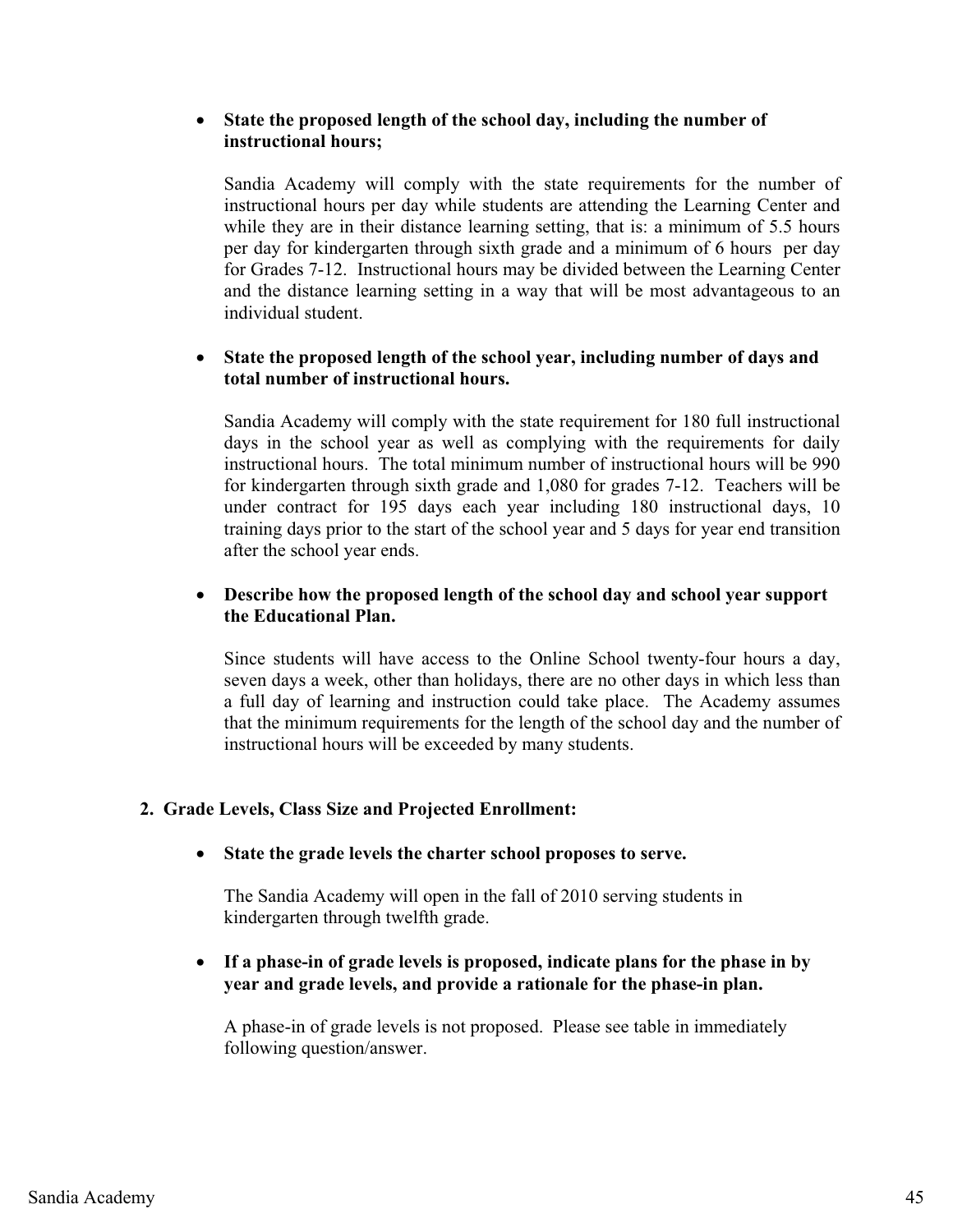| <b>School Year</b> |         | <b>Grade Levels</b> | <b>Total Projected</b>    |
|--------------------|---------|---------------------|---------------------------|
|                    |         |                     | <b>Student Enrollment</b> |
| First Year         | 2010-11 | $K-12$              | 500                       |
| Second Year        | 2011-12 | $K-12$              | 500                       |
| Third Year         | 2012-13 | $K-12$              | 500                       |
| Fourth Year        | 2013-14 | $K-12$              | 500                       |
| Fifth Year         | 2014-15 | $K-12$              | 500                       |

 $\bullet$  **State the total projected student enrollment (maximum enrollment for the school).**

#### $\bullet$ **State the projected class size.**

When students in grades K-8 attend courses on site at the Learning Center, there will be a student to teacher ratio of 20 to 1. When students in grades 9-12 attend courses on site at the Learning Center there will be a student to teacher ratio of 25 to 1. These class loads are less than the maximum class loads allowed in the New Mexico School Personnel Act [22-10A-20 NMSA 1978]. Students will attend sessions at the Academy's Learning Center no less than one day per week. Those students needing additional assistance may attend more frequently. Attendance requirements may be modified based on a student's particular circumstances or needs. Distance learning classes will higher student to teacher ratios but will be of a size that teachers can effectively manage and students will successfully continue to learn.

#### **3. Graduation Requirements (if applicable):**

- **Describe the proposed credits and requirements for graduation.** 

#### **New Mexico Diploma of Excellence Requirements**

Sandia Academy is proposed to open in the fall of 2010. Students will successfully complete the requirements for the New Mexico Diploma of Excellence. This entails successfully completing a minimum of twenty-four units aligned to the state academic content and performance standards. Final examinations shall be administered to all students in all classes offered for credit. The units required for completion in order to graduate are:

- (1) four units in English, with major emphasis on grammar, nonfiction writing and literature;
- (2) four units in mathematics, of which one shall be the equivalent to or higher than the level of algebra 2, unless the parent submits written, signed permission for the student to complete a lesser mathematics unit;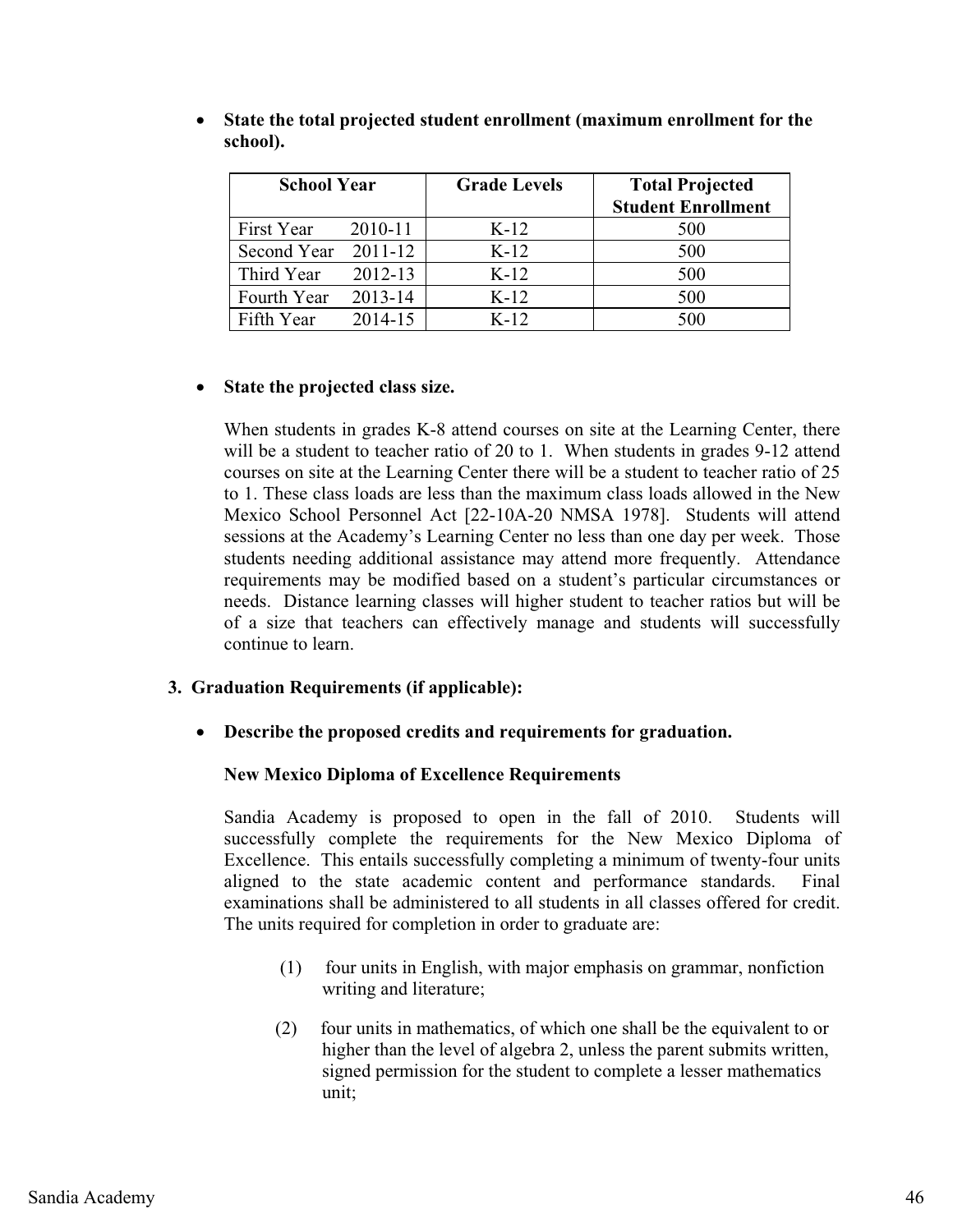- (3) three units in science, two of which shall have a laboratory component;
- (4) three and one-half units in social science, which shall include United States history and geography, world history and geography and government and economics, and one-half unit of New Mexico history;
- (5) one unit in physical education;
- (6) one unit in one of the following: a career cluster course or workplace readiness;
- (7) seven and one-half elective units that meet department content and performance standards. Two units of a World Language will be required among the seven and one-half electives. Student service learning shall be offered as an elective. Financial literacy shall be offered as an elective.
- (8) As required by 22-13-1.1 (G) NMSA 1978 At least one of the units required for graduation shall be earned as an advanced placement or honors course, a dual-credit course offered in cooperation with an institution of higher education or a distance learning course.

**Please note:** Since the Academy curriculum for all grades K-12 is composed entirely of distance learning courses, Sandia Academy considers this requirement to be met by the students' enrollment in the school.

In addition to completing the units described above, in order to receive a New Mexico diploma of excellence, Academy students must demonstrate competence in the subject areas of mathematics, reading and language arts, writing, social studies and science, including a section on the constitution of the United States and the constitution of New Mexico, based on a standards-based assessment or assessments or a portfolio of standards-based indicators established by the department by rule. The standards-based assessments required in Section 22-2C-4 NMSA 1978 may also serve as the assessment required for high school graduation. If an Academy student exits from the school system at the end of grade twelve without having satisfied the requirements of this subsection, the student shall receive an appropriate state certificate indicating the number of credits earned and the grade completed. If within five years after a student exits from the school system the student satisfies the requirement of this subsection, the student may receive a New Mexico Diploma of Excellence.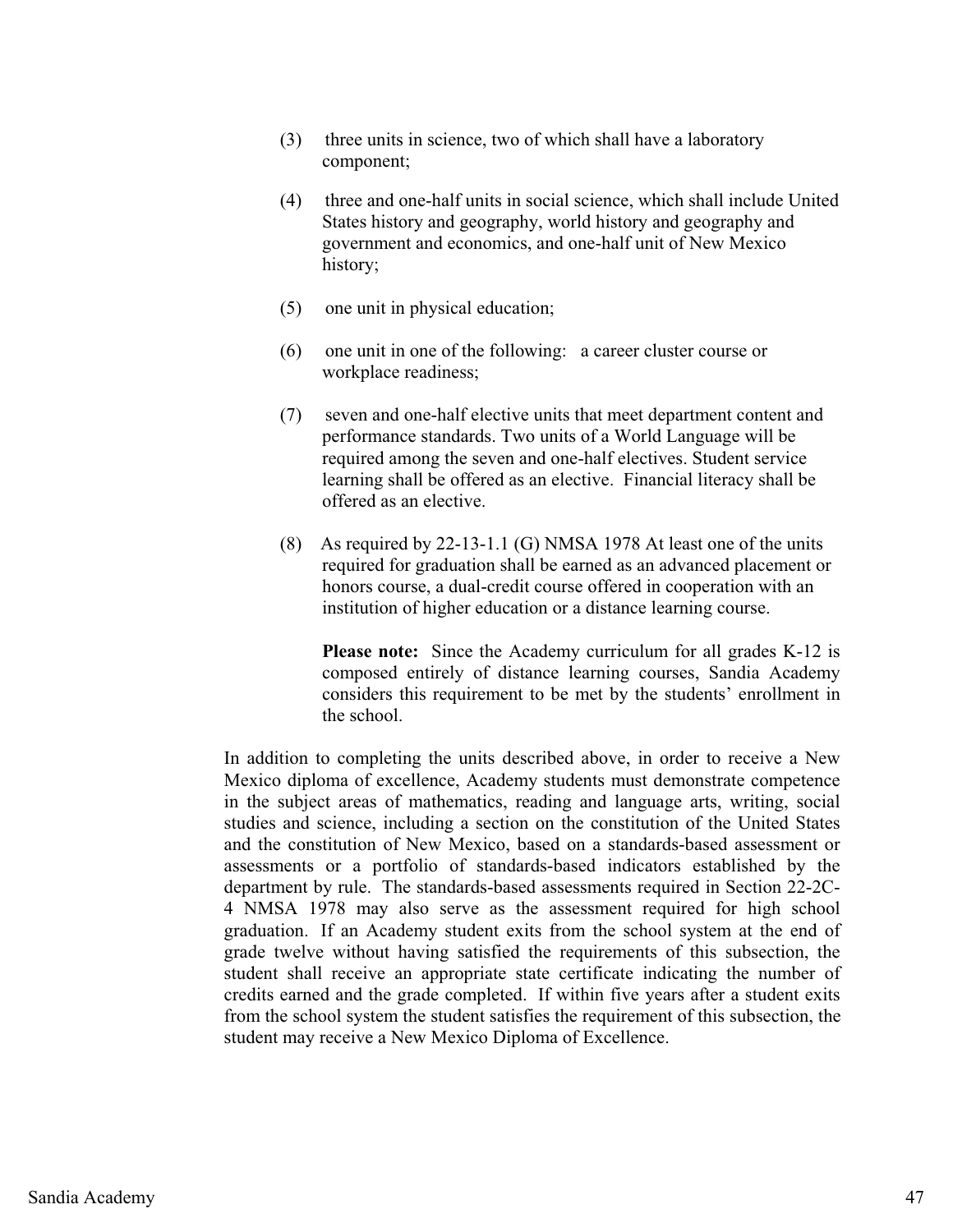## **Interim and Final Next-Step Plans**

In addition to the required units, in accordance with 22-13-1.1 NMSA 1978, the following will also be required:

- (1) At the end of grades eight through eleven, each student shall prepare an interim next-step plan that sets forth the coursework for the grades remaining until high school graduation. Each year's plan shall explain any differences from previous interim next-step plans, shall be filed with the Academy's High School Coordinator and shall be signed by the student, the student's parent and the student's guidance counselor or other school official charged with coursework planning for the student.
- (2) Each student must complete a final next-step plan during the senior year and prior to graduation. The plan shall be filed with the Academy's High School Coordinator and shall be signed by the student, the student's parent and the student's guidance counselor or other school official charged with coursework planning for the student.
- (3) An individualized education program that meets the requirements of Subsections 1 and 2 of this section and that meets all applicable transition and procedural requirements of the federal Individuals with Disabilities Education Act for a student with a disability shall satisfy the next-step plan requirements of this section for that student.
- (4) The Academy Governing Board shall ensure that each high school student has the opportunity to develop a next-step plan based on reports of college and workplace readiness assessments, as available, and other factors and is reasonably informed about:
	- a. curricular and course options, including honors or advanced placement courses, dual-credit courses, distance learning courses, career clusters or remediation programs that the college and workplace readiness assessments indicate to be appropriate;
	- b. opportunities available that lead to different post-highschool options; and
	- c. alternative opportunities available if the student does not finish a planned curriculum.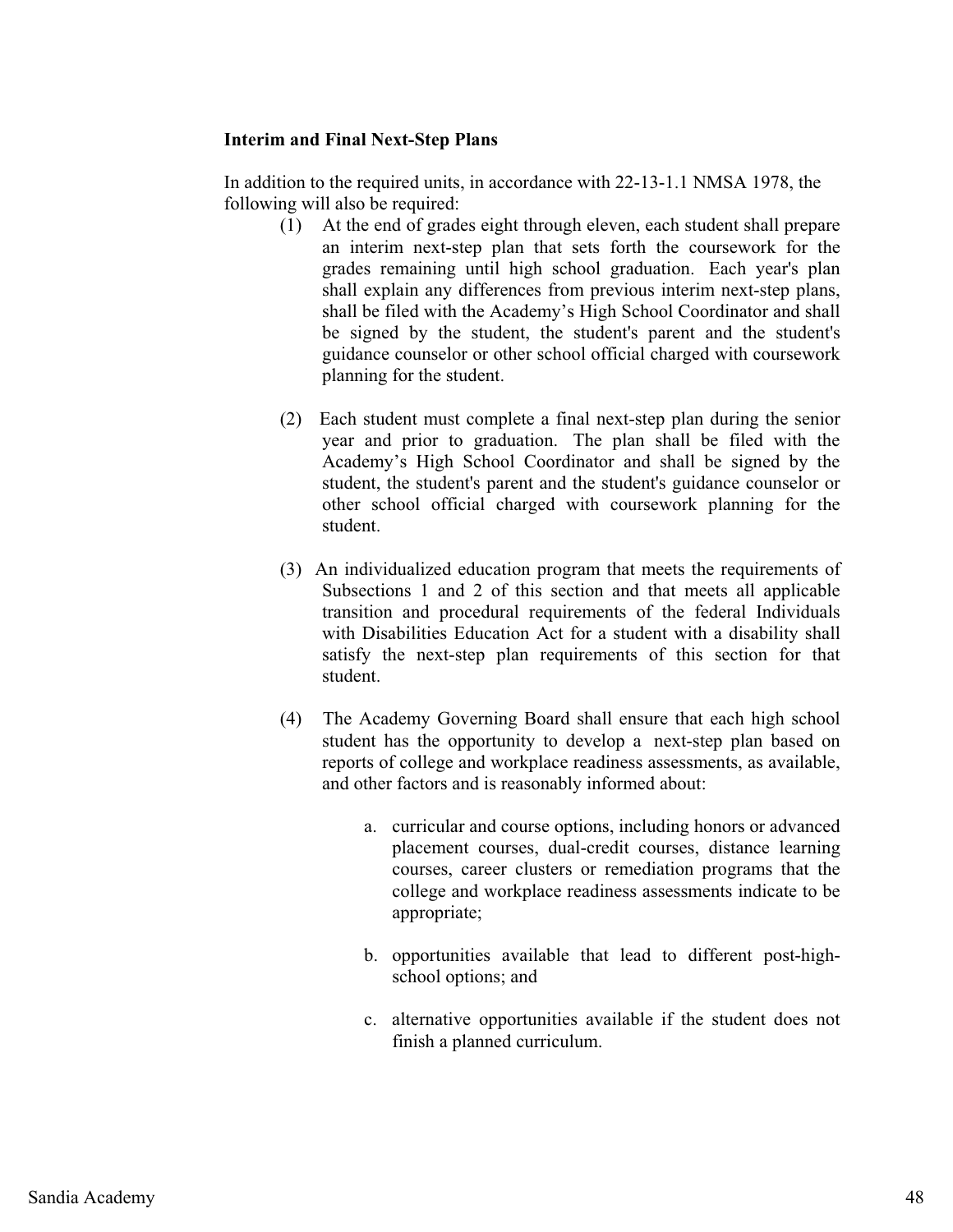# - **Describe how any proposed requirements that differ from the New Mexico Graduation Requirements [22-13-1.1.] support the school's educational plan.**

According to 22-8B-5 (C), the New Mexico Public Education Department shall waive the requirement pertaining to driver education. Sandia Academy will not provide driver education. Academy students may be referred to third party driver education providers. (see **Section VIII. Requirements B. Waivers**)

# - **Describe how any proposed requirements that differ from the New Mexico Graduation Requirements [22-13-1.1.] support the school's educational plan.**

The only proposed graduation requirements that differ from the New Mexico Graduation Requirements [22-13-1.1] is that two units of a World Language will be required among the required seven and one-half electives.

# **C. STUDENT PERFORMANCE EXPECTATIONS**

**Student academic performance is central to a school's existence. Student performance expectations must be aligned with the mission and the educational plan. The student performance expectations will:** 

- **Provide student-centered goals that are SMART:** 
	- o **Specific;**
	- o **Measurable;**
	- o **Ambitious and Attainable**
	- o **Reflective of the school's mission;**
	- o **Time-Specific with Target Dates**
- **Provide student-centered goals that are aligned with the school's mission and the educational plan.**

The Governing Body, administration, and teaching staff will share a common vision for student success that is measurable and meaningful. We view it as our responsibility to educate the whole child, and feel that the tools for success lie in a strong foundation in academic content. The following are goals the school will strive to accomplish in its initial five years of operation:

# **1. Academic Goals:**

(a) Students will demonstrate mastery of a curriculum that meets or exceeds the New Mexico's New Mexico Content Standards, Benchmarks, and Performance Standards:

- $\bullet$ In all grades, all students will master the  $K^{12}$  curriculum aligned to New Mexico New Mexico Content Standards, Benchmarks, and Performance Standards, attaining the knowledge and skills that New Mexico has identified students should acquire in each subject area and at each grade level.
- All students in grades three through ten will demonstrate their mastery in reading and math through participation in New Mexico's state assessment program, the New Mexico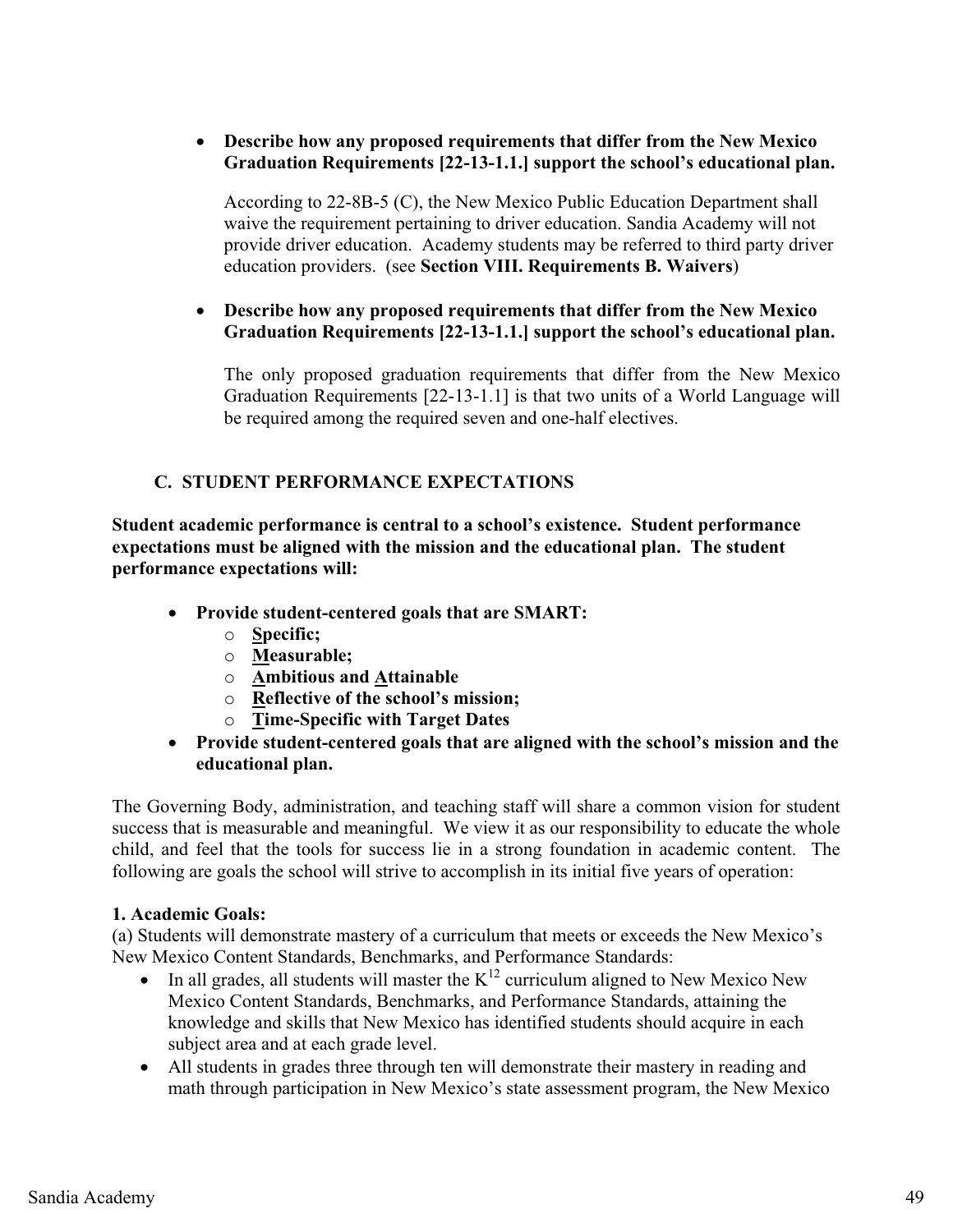Standards Based Assessment (SBA). On average, students will perform at or above the proficient level on the SBA.

- All students in grades three through eight and ten will demonstrate their mastery in reading and math through participation in the Scantron Performance and Achievement Series Assessments in Mathematics and Reading.
- All students in grades K through two and other students as indicated in their intervention plans will demonstrate gains in early literacy skills through participation in the Dynamic Indicators of Basic Early Literacy Skills (DIBELS) assessments.
- All students will pass the New Mexico high School Competency Examination prior to high school graduation.
- All students will participate in state, authorizer, and school required assessments.

(b**)** SBA**:** (1) For students in grades 3-8 and 11, Sandia Academy expects to reach at least the following Annual Measurable Objectives (AMO) for every grade level assessed by the SBA in both Reading and Math:

|                    | <b>Percentage of Sandia Academy Students Reaching</b><br>AMO |             |
|--------------------|--------------------------------------------------------------|-------------|
| <b>School Year</b> | Reading                                                      | <b>Math</b> |
| SY 2010-2011       | 75%                                                          | 65%         |
| SY 2011-2012       | 79%                                                          | 76%         |
| SY 2012-2013       | 89%                                                          | 86%         |
| SY 2013-2014       | $100\%$                                                      | 100%        |

 (2) For all students participating in the SBA, the Academy will attain a Participation Rate of 95 percent or greater.

 (c) For students in grades K-2 participating in the DIBELS early reading diagnostic assessment, Sandia Academy expects that 80 percent of all students, at each grade level, each year, will attain the following end-of-year benchmark scores:

- Kindergarten: total score of 25 on nonsense word fluency, total score of 35 on phoneme segmentation fluency, total score of 25 on initial sound fluency. Letter name fluency should also be mastered by the end of kindergarten
- $\bullet$  1<sup>st</sup> grade: 40 words /min on oral reading and a total score of 50 on nonsense word fluency
- $\bullet$  2<sup>nd</sup> grade: 90 words/ min on oral reading fluency
- $\bullet$  3<sup>rd</sup> grade: 110 words/min. on oral reading fluency

(d) Students in grades K through 12 will demonstrate proficiency in language arts:

- Students will develop and use the conventions of successful composition: spelling, grammar, mechanics, and penmanship.
- Students will develop and use an advanced vocabulary in verbal and written communications.
- Students will grasp meaning, content, tone, and style from a variety of genres (i.e., fiction, poetry, essays, news articles).
- Students will gain exposure to as well as an appreciation for great works of literature.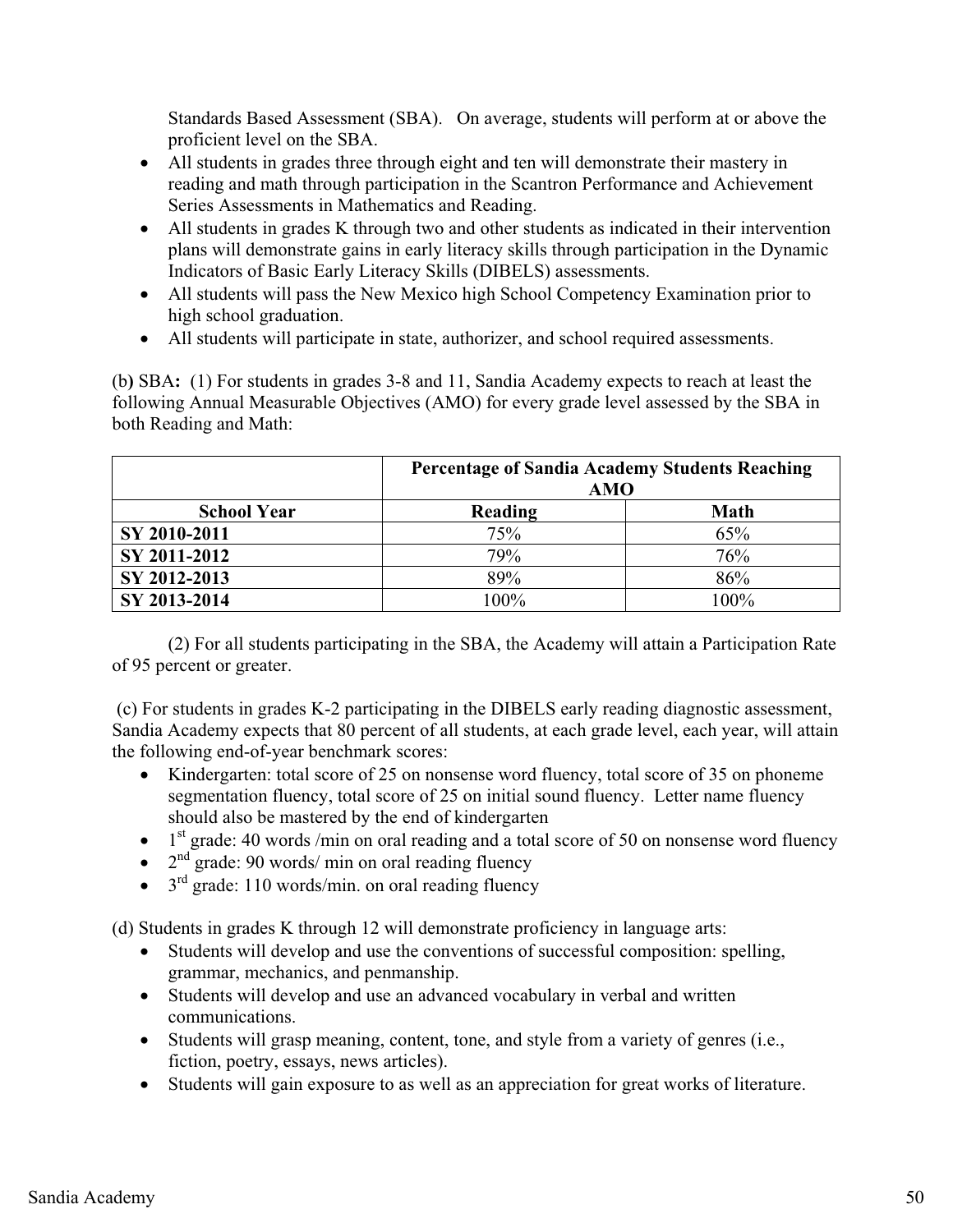- Students will master the skills of the writing process: researching, brainstorming, drafting, revising, editing, and publishing.
- Students will develop and use a variety of writing strategies appropriate for different audiences and purposes—persuasive, creative, descriptive, and research writing—by the end of eighth grade.
- Students will demonstrate their proficiency in language arts through participation in the state testing program. On average, students will perform at or above the proficient level on the SBA.

(e) Students in grade K through 12 will demonstrate proficiency in mathematics:

- Students will understand and apply basic and advanced properties of numbers (ranging from the concept of whole numbers to the theorems of roots and exponents).
- Students will use basic and advanced procedures while performing computations (ranging from adding whole numbers to simplifying radical expressions).
- Students will understand and apply basic and advanced properties of the concept of measurement (ranging from determining length and width to the acceleration of the Space Shuttle).
- Students will understand and apply the basic and advanced properties of algebra, geometry, statistics, and probability.
- Students will apply mathematical skills to solve real-world problems.
- Students will demonstrate their proficiency in mathematics through participation in the state testing program. On average, students will perform at or above the proficient level on the SBA.

(f) Students will develop a strong foundation of knowledge, facts, and skills in History, Geography, Civics, Science, Art, Music, Economics, and other disciplines:

- Students will use this base of information to understand the important connections among these disciplines and their application in daily living.
- Students will be able to identify and draw on these interdisciplinary connections when faced with complex issues and problems, demonstrating an ability to approach them from multiple perspectives.
- Students will achieve 80% or higher mastery on all coursework related to History, Geography, Civics, Science, Art, Music, and Economics as measure by the OLS lesson assessments.

(g) Students will develop critical reasoning and higher-order thinking skills:

- Students will demonstrate the use of problem-solving and analytical techniques on openended questions by the fifth grade.
- Students will demonstrate the ability to recognize alternative positions and evaluate their validity by the fifth grade.
- Students will be able to analyze, synthesize, evaluate, and apply their knowledge as demonstrated through lesson assessments with a minimum of 80% mastery on lessons requiring the student to analyze, synthesize, evaluate, and apply knowledge.

(h) Students will acquire skills in both art and music as part of their aesthetic development:

- Students will understand and implement artistic and musical techniques.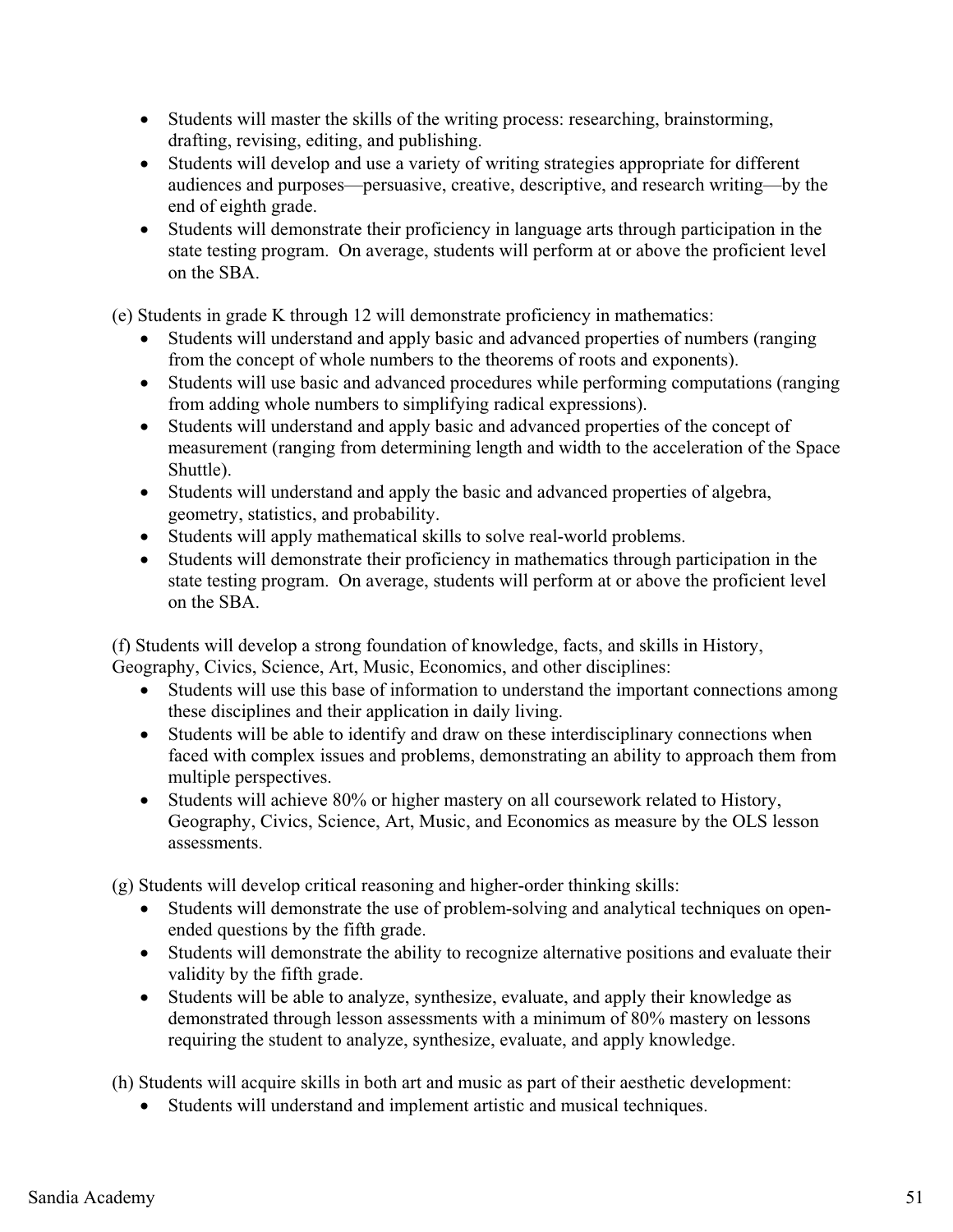- Students will know and be able to speak intelligently about great works of art and music.
- Students will develop a sense of the history of art and music and how ideas, movements, and trends from one era inform another.
- Students will achieve 80% or higher mastery on art and music curriculum as measure by the OLS lesson assessments.

# **2. Non-Academic Goals:**

Our primary non-academic goal is to develop those qualities of mind and character that will help our students develop into active, thoughtful, and responsible citizens. Our choice of materials and approach are designed to communicate and build commonly shared values such as honesty, integrity, courage, discipline, compassion, respect for others, and appreciation of the work ethic. While children are learning the basics of computation, decoding, and analysis, they will also be wrestling with moral dilemmas, writing about courage and justice, and learning about times when history was shaped by moral surrender and heroic deeds.

(a) To create a powerful partnership between satisfied Sandia Academy parents and teachers, combining forces to ensure that children receive individual attention and achieve academic excellence. This goal will be measured in two ways:

- Parental satisfaction: 70% or more of parents/mentors in 2010-2011, 80% or more of parents or mentors in 2011-2012, and 90% of parents or other primary adults in 2012- 2013 will be satisfied with the academic progress their student is making while enrolled in Sandia Academy; and
- Professional Development: 95% of Academy teachers each year will participate in networking and professional development opportunities with the goal of improving student academic achievement in math and reading. This goal is measured by the percentage of Sandia Academy teachers participating in professional development.

Parents and teachers will help us to continuously evaluate the operation and governance of the school both online and offline. The Academy will survey parents and teachers online each year to determine their satisfaction with their overall experience in the Academy, including the curriculum, instruction, OLS, administration, support, quality and delivery of materials, working with the lessons, student progress, student attitude towards learning, communication, and interaction with other Academy students and parents. Parents and teachers will be offered the opportunity to give critiques and/or testimonials about the program.

(b) Students will be responsible for the improvement of their school and local community:

- - Students will participate in assessments required by the school, including the SBA and Scantron Performance and Achievement Series assessments. This goal is measured based on the percentage of students participating in required assessments.
- Students will participate in school activities and events (whether electronically or physically).
- Students will exercise a voice in school affairs and will work to improve the educational and social life of their school.
- Students will be encouraged to volunteer in their communities on various school-related or civic projects.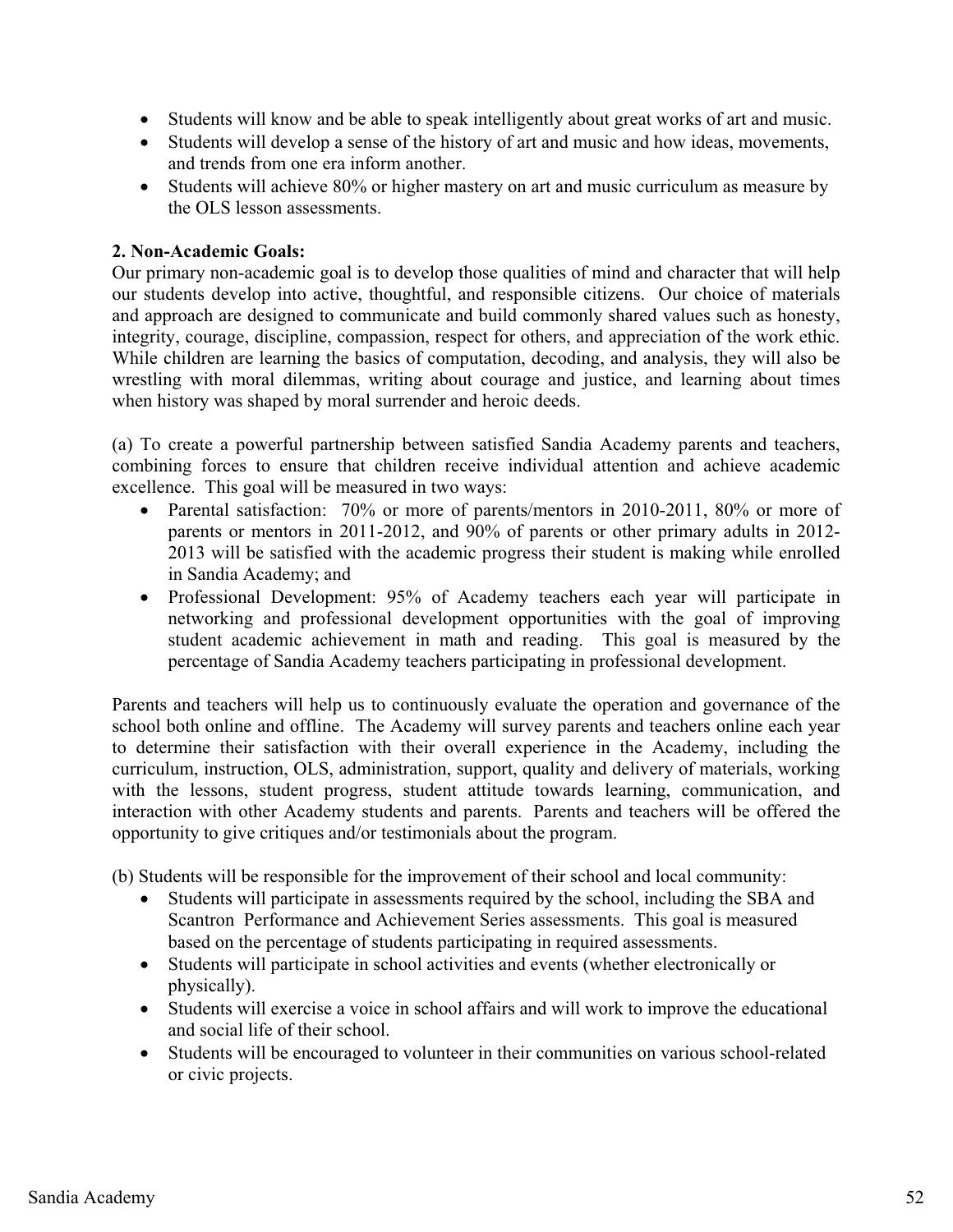- Students will learn about individuals who have contributed their talents and efforts to improve our country and our world.

(c) Students will develop important personal traits such as honesty, courage, loyalty, personal responsibility, perseverance, respect for others, and diligence:

- Students will take responsibility for their actions and will be asked and encouraged to learn from their mistakes.
- Students will demonstrate an ability to work in teams and will work toward personal, team, and school goals.
- Students will understand and be able to explain the value of our country's vibrant diversity and common civic heritage*.*
- Students will demonstrate respect for others in school, community, and extracurricular activities and an appreciation of differences among individuals and groups.

(d) Students will develop effective work habits and skills that will prepare them for the demands of school, society, business, government, and civic affairs:

- Students will learn to work effectively with technology and become proficient users of software, e-mail, and the Internet.
- Students will participate in regular conferences with teachers and parents. This goal is measured by actual student participation in scheduled conferences.
- Students shall submit the required work samples every month. Sandia Academy teachers shall provide feedback at least once a month on the samples provided. This goal is measured based on the number of samples submitted.
- Students will develop an understanding of the dynamics and importance of entrepreneurship.
- Students will learn to collaborate effectively with other students.
- Students will be expected to meet deadlines and make clear and compelling multimedia presentations.

(e) Students will rise to meet high expectations of behavior and performance:

- Students will be expected to give their best effort in their schoolwork and their active participation in school events.
- Students will respect their parents, teachers, and fellow students and abide by the school's guidelines and rules.
- Students will learn to interact maturely with peers and adults.
- Students will conduct themselves with integrity at all times.

(f) Students will learn habits of healthy living:

- Students will attend to their social, emotional, and physical well-being.
- Students will learn to balance school responsibilities (on- and off-line) with the other demands of their lives (personal, family, social, athletic, artistic).
- Students will engage in social activities and school events to enrich their academic work with real-world experiences.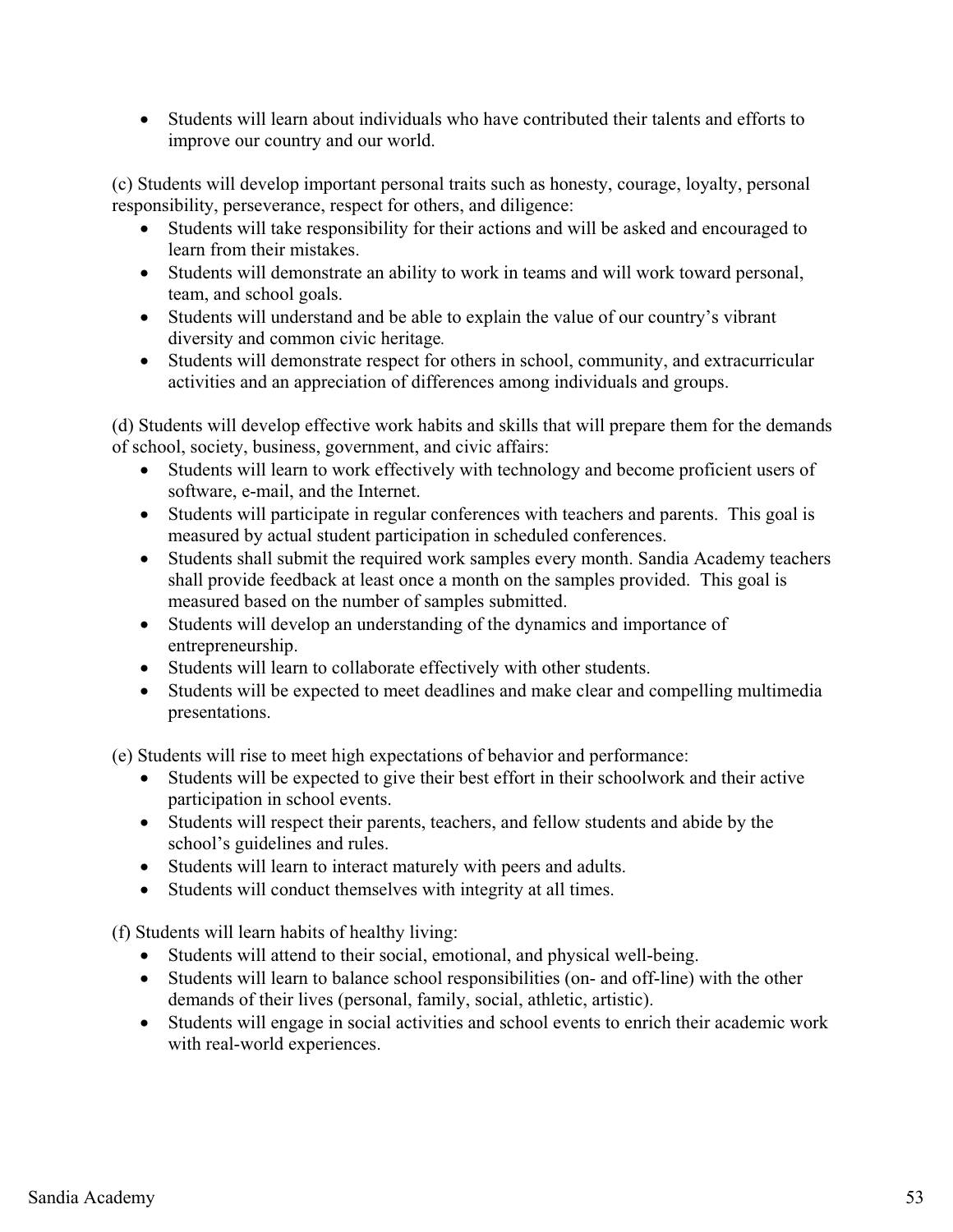# **D. PLAN FOR EVALUATING STUDENT PERFORMANCE**

**A Plan for Evaluating Student Performance must address the following components:** 

- **the types of assessments that will be used to measure student progress toward achievement of the NM Standards and the school's student performance expectations;**
- **the timeline for achievement of the NM Standards and/or the school's student performance expectations;**
- **the procedures for taking corrective action in the event that student performance falls below the NM Standards and/or the school's student performance expectations;**
- **remediation for students not achieving standards, including a timeline for implementation of the remediation plan;**
- $\bullet$  **assessments that might be considered in addition to the statewide-mandated testing;**
- $\bullet$ **documentation and reporting of student data to students and parents.**

As extensive research shows, good feedback and assessment are critical to efficient and successful learning. Because  $K^{12}$  is committed to student learning, assessment is an integral part of the curriculum. Assessments help the parent, teacher, and student to see that the student is achieving important learning objectives. Assessments show growth and progress, as well as any areas that might need extra work. The assessments also help Sandia Academy to improve the school by providing information on the effectiveness of specific instructional activities and the curriculum overall. Student achievement gains will be continuously measured and reported to students, parents, teachers, administrators and the Board during the school year.

 $\bullet$  Each grade 3-8 and grade 10 student must take the Scantron Performance Assessment in Mathematics and Reading in the fall to determine a benchmark for measuring growth and to enable the teacher to develop an individualized learning plan for each student. This assessment is a computer adaptive test meaning that the student's answers to previous questions adapt the difficulty of the subsequent question. All students in grades 3-8 and grade 10 will take the Scantron Performance Assessment again in the spring to measure the "effect" of the educational program on students. The results are analyzed to determine gains of students while enrolled in Sandia Academy. Gain reports look at where the students started relative to the Scantron national norm group data and how much growth students made as compared to their peers in the Scantron national norm group. Students' academic growth in the various areas of the tests is also analyzed. Initial fall scores area also used to predict success on the end of the year state test for all students who take the fall Performance Series assessment. Students who do not have a score that is high enough to predict success on the New Mexico Standards Based Assessment (SBA) will receive focused remediation (see next paragraph). (Please also refer to **Section V.A.1.** of the application for examples of gains made by students in schools using the  $K^{12}$  curriculum.)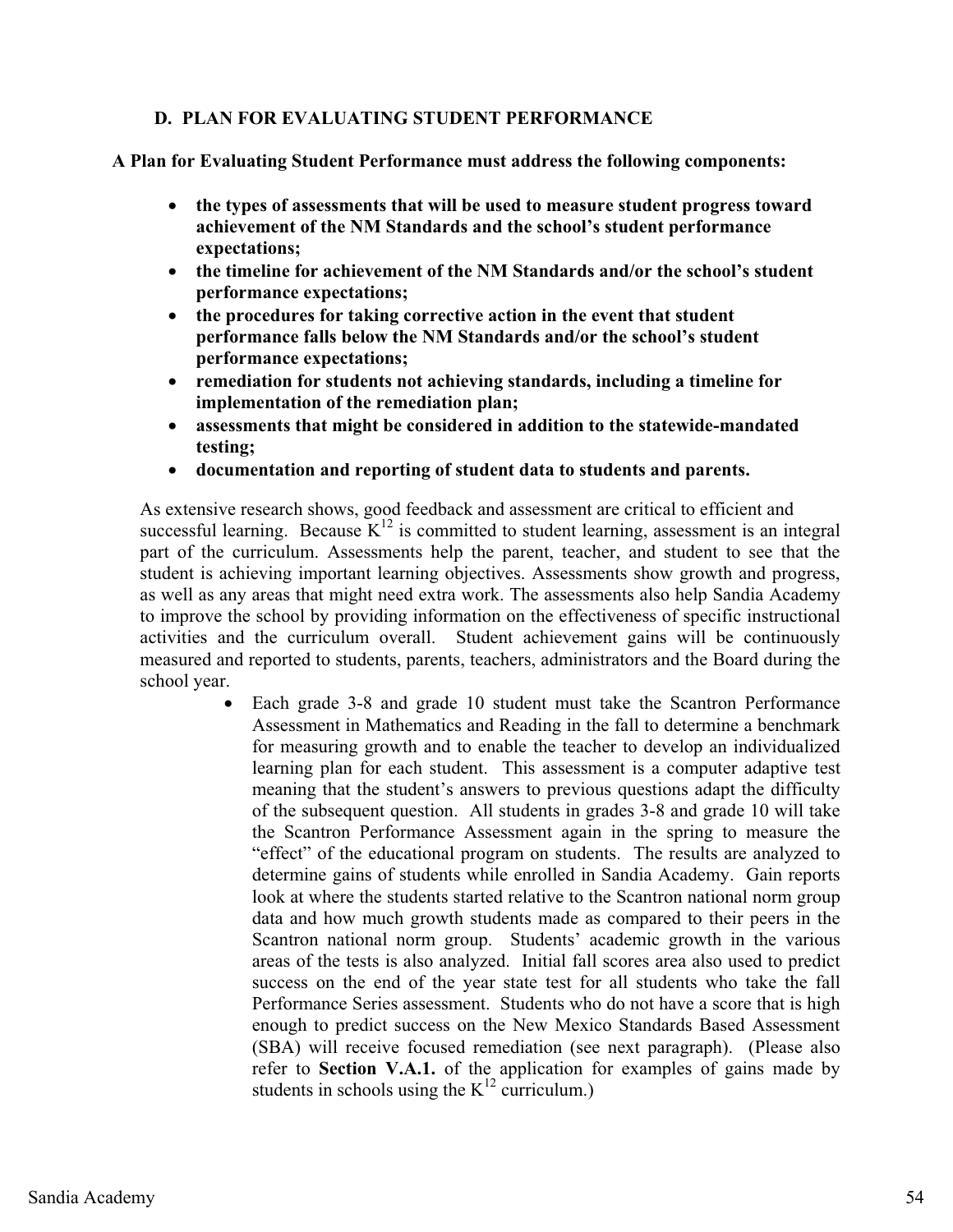- - The Scantron Achievement Series will also be administered to each student on a set schedule in order to measure attainment of New Mexico Content Standards, Benchmarks, and Performance Standards throughout the course of the school year. The Achievement Series tests are made from Scantron item bank questions that align specifically to state standards. The Achievement Series tests are created with the assistance of  $K^{12}$  on site in each school and are different from state to state. They may be single standards exams, with multiple questions on one standard, or longer, multi-standard exams with multiple questions on multiple standards. Each Achievement Series test will measure student attainment of a specific New Mexico standard. This test is a tool to help determine where students' areas of challenge exist and to determine if supplemental instruction aimed at those areas is effective or if a different type of instruction is needed. All students in grades 3–10 will be assessed on tested standards in order to determine the individual student's need for focused remediation if necessary. All standards will be assessed and remediated as necessary prior to the administration of New Mexico Statewide Assessment Program (NMSAP) tests in grades 3-8, 10 and 11. Remediation will be provided by direct instruction from teachers using a variety of remedial resources which are specific to the student's demonstrated weakness on a discrete New Mexico standard.
- $\bullet$  Students will fully participate in the New Mexico Statewide Assessment Program (NMSAP) tests as applicable at the appropriate age levels, including the SBA, New Mexico Alternate Performance Assessment, New Mexico High School Competency Examination, New Mexico English Language Placement Test, and New Mexico English Language Proficiency Assessment.
- $\bullet$  All results of diagnostic assessments, including Scantron Performance and Achievement series, will be reported to parents through-out the school year. For example, the Scantron Performance Series results, which provide a scaled score and national percentage ranking, will be provided to students within the first month of the school year. The Performance Series will provide an immediate indication of New Mexico standards that need focused review and possible remediation. The Performance Series will be re-administered in the spring in order to ascertain growth. These results will be provided to parents during the last month of school. Performance on the Scantron Achievement Series diagnostic assessments, each focused on one discrete New Mexico standard, will be administered on a set schedule through-out each school quarter. These results will be shared with parents as administered. SBA test results will be provided when available.
- $\bullet$  Data from Scantron diagnostic testing will be reviewed in the school at the grade, subject (math and reading), classroom, and student level by administrators and teachers no less than quarterly in order to review the success of intervention strategies with struggling students. The school will develop a Student Achievement Improvement Plan based on data from all available sources which will be reviewed no less than quarterly throughout the course of the school year in order to ensure grade level progress toward New Mexico standards.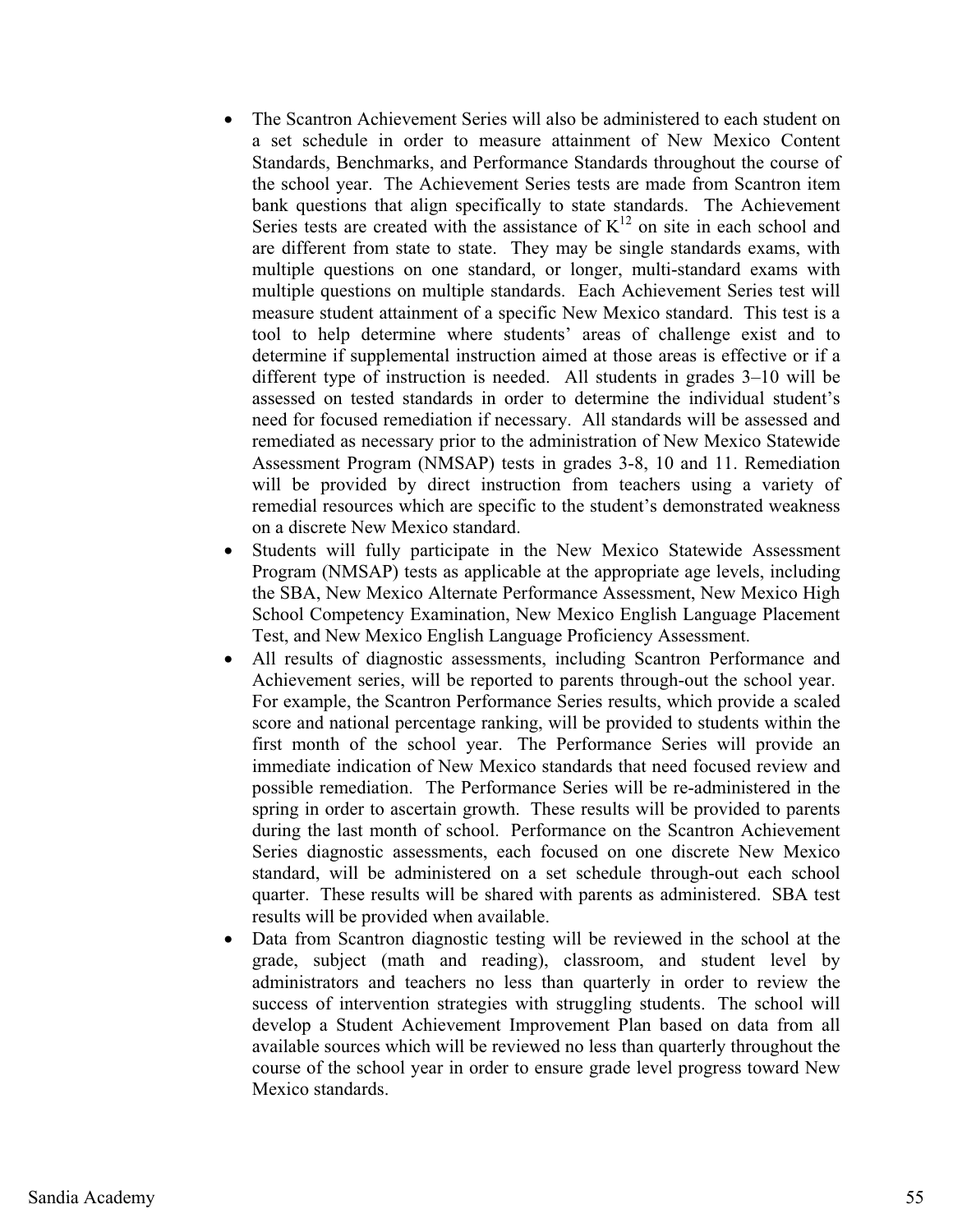- High school students' transcripts are reviewed to determine if necessary prerequisite courses have been successfully completed.
- $\bullet$ The  $K^{12}$ curriculum integrates a variety of formative and summative contentspecific assessment instruments within each course.  $K^{12}$  assessments employ a variety of formats, allowing students to demonstrate what they have learned in a variety of ways. Some assessment items are presented, answered and scored online, and others are short or extended constructed responses that are evaluated by the teacher. Item types include multiple choice, matching, short answer, and constructed response items.
- $\bullet$  **Lesson Assessments** are used to verify mastery of the objectives for that lesson, and to determine whether a review of some or the entire lesson is advisable. When content is presented using platforms that support adaptivity, lesson assessments can also determine the learner path.
- $\bullet$  **Unit Assessments** show whether the student has retained key learning objectives for the unit, and identify specific objectives students may need to review before moving on.
- $\bullet$  **Semester Assessments** verify student mastery of key learning objectives for the semester.

# **E. SPECIAL POPULATIONS**

**A plan must provide a description of the how the charter's school educational program will meet the individual needs of Special Populations which addresses the following components:** 

- **suggested modifications to the proposed educational program to meet individual student needs, such as bilingual, limited English proficient, and special education;**

## **Modifications and Accommodations**

As required, Sandia Academy will work to accommodate students with all disabilities who are using the  $K^{12}$  web-based courses at the Learning Center and in a distance learning setting. The Academy will offer necessary accommodations by procuring the agreed-upon technology and other services to aid these students in navigating through their courses. Further,  $K^{12}$ 's experience making web-based content more accessible to students with disabilities includes incorporating audio and video enhancements into the courses and using equivalent alternatives to accommodate various disabilities, such as using text equivalents and various forms of assistive technology. All materials meet the requirements of the National Instructional Materials Accessibility Standards (NIMAS).

In addition to a team approach to serving students with disabilities, there may be necessary modifications accommodations that will ensure students achieve New Mexico Content Standards, Benchmarks, and Performance Standards. (Please refer to the following table.)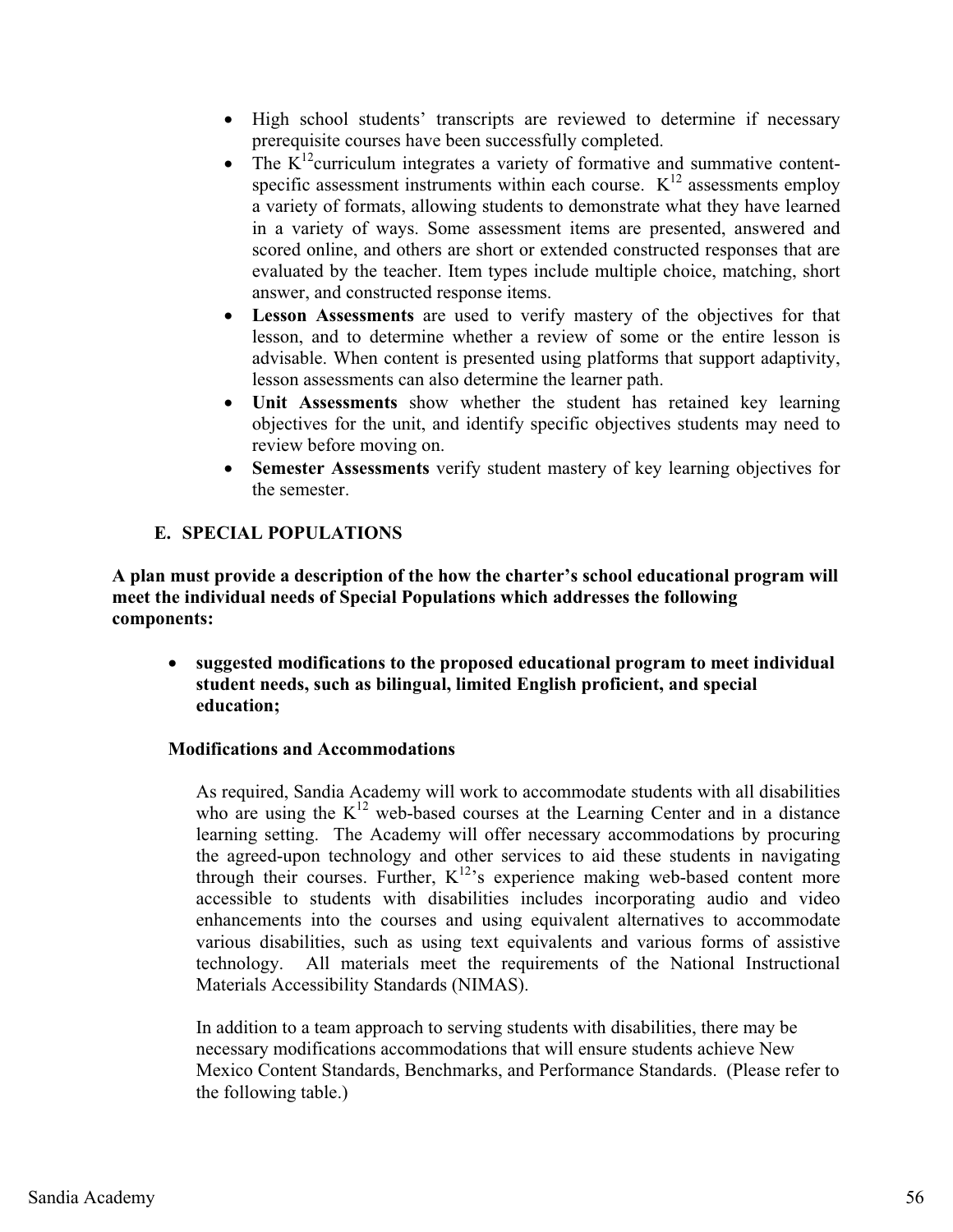| <b>Instructional Enhancements</b>                                                                                                                                                                                                                                                                                                                                                                                                                                                                                | <b>Assessment Enhancements</b>                                                                                                                                                                                                                                                                                                                                                                                                                                                                                                                     |
|------------------------------------------------------------------------------------------------------------------------------------------------------------------------------------------------------------------------------------------------------------------------------------------------------------------------------------------------------------------------------------------------------------------------------------------------------------------------------------------------------------------|----------------------------------------------------------------------------------------------------------------------------------------------------------------------------------------------------------------------------------------------------------------------------------------------------------------------------------------------------------------------------------------------------------------------------------------------------------------------------------------------------------------------------------------------------|
| Use interactive groupings of students<br>in structured and purposeful settings.                                                                                                                                                                                                                                                                                                                                                                                                                                  | Use multiple forms of assessment such<br>as performance-based assessments.                                                                                                                                                                                                                                                                                                                                                                                                                                                                         |
| Draw on Student background and<br>knowledge.<br>Teach skills explicitly as appropriate<br>and ensure opportunities for students<br>to apply and practice skills in a<br>meaningful context.                                                                                                                                                                                                                                                                                                                      | Create appropriate test settings; use<br>magnification of print or sound, use<br>color-coding to focus attention where<br>appropriate, allow for frequent breaks,<br>use of calculators and dictionaries, and<br>minimize distractions and<br>Interruptions.                                                                                                                                                                                                                                                                                       |
| Use graphic organizers to model<br>organization skills and to engage<br>students in the process.<br>Use manipulative and connect learning<br>experiences to real life.<br>Use community experts as resources<br>and as models.<br>Minimize interruptions and<br>distractions during time-on-task.<br>Check often for understanding among<br>students.<br>Teach students organizational and<br>study skills.<br>Ensure access to resources in the<br>languages, reading levels, and interests<br>of the students. | Integrate technology into a variety of<br>assessment settings.<br>Remind students to use self-<br>monitoring strategies and clarify<br>directions.<br>Ensure that language and academic<br>skills are assessed appropriately.<br>Take dictation for students, allow for<br>tape and/or video recordings.<br>Use multiple measures of assessment<br>to access language and academic skills<br>of two language learners.<br>Include samples of second language<br>learners' work as anchors when<br>developing rubrics and other scoring<br>devices. |
| Standards Primer: A Guide to Standards-p8                                                                                                                                                                                                                                                                                                                                                                                                                                                                        | Based Education in New Mexico Center for the<br>Education and Study of Diverse Populations.                                                                                                                                                                                                                                                                                                                                                                                                                                                        |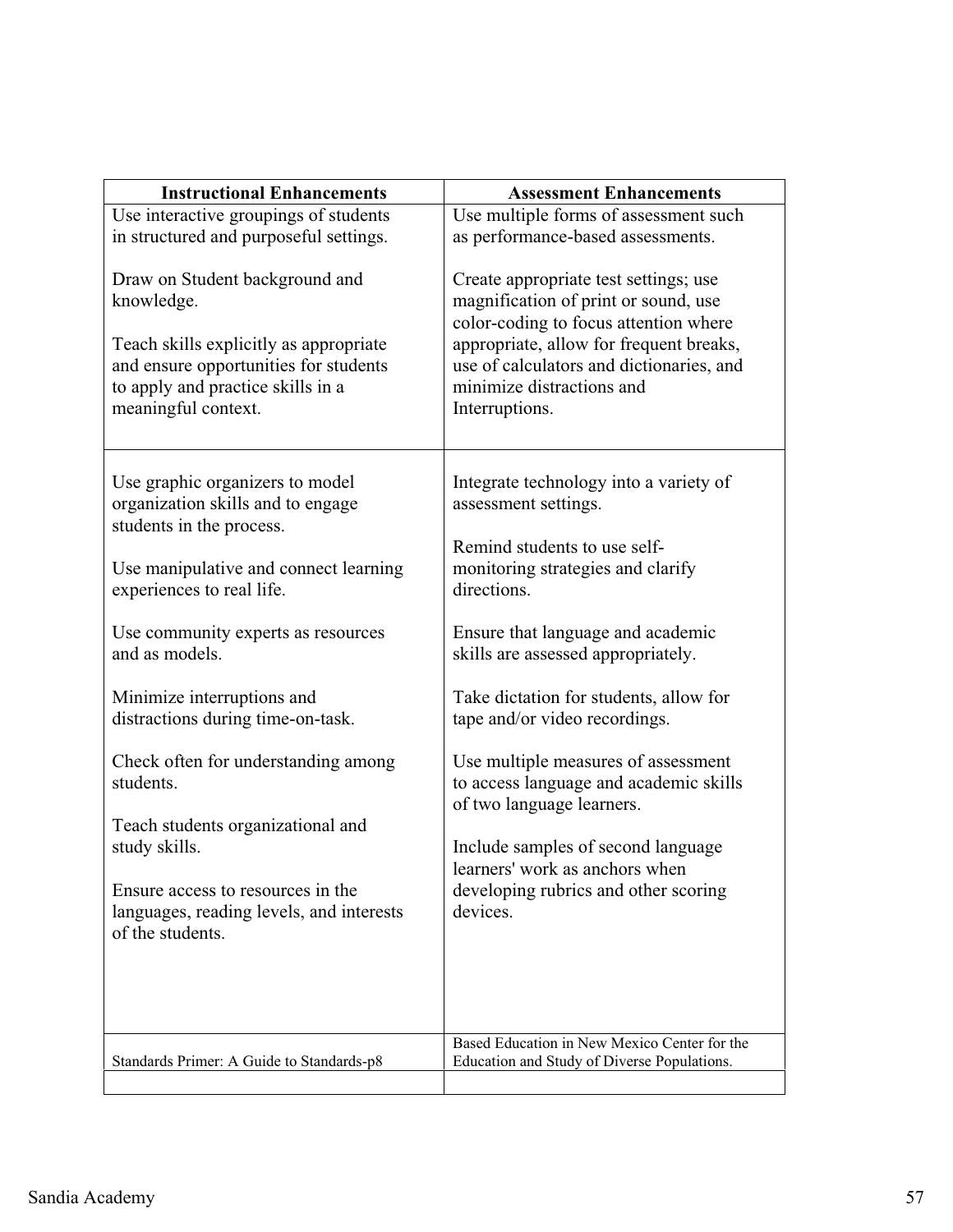#### **Response to Intervention and the Student Assistance Team**

Sandia Academy will use a three tiered Response to Intervention process to determine the needs of a student who may be having difficulty or requires enrichment (see below). The Student Assistance Team will consist of the Head Administrator, referring teacher, counselor, parent and student. They will meet on an on-going basis, as needed, to determine areas of concern and develop the appropriately leveled interventions. These interventions will be implemented and progress will be monitored before reconvening the team. The team may reconvene and determine that the situation necessitates more intense interventions and/or evaluation for special education services. Examples of interventions include, but are not limited to: one on one or small group synchronous tutoring, computer based skills tutor with teacher oversight, counseling, etc.

- In **Tier 1,** all students are screened (universal screening) for potential problems. All students also receive appropriate, standards-based, core instruction including any classroom, grade-level, or school-wide interventions (universal interventions) for academics and behavior. Tier 1 universal interventions are provided in the general education classroom.
- In **Tier 2,** students who have not responded significantly to the Tier I core program with universal interventions are referred to the school's Student Assistance Team (SAT) and may receive a targeted, individual intervention plan. This plan could include more intense instruction, individually or in a small group, and is provided in addition to the general education curriculum. Students with disabilities who do not qualify for special education services may also be served at this tier through a Section 504 accommodations plan.
- $\bullet$  In **Tier 3**, a student qualifies for special education services or the state criteria of gifted, and receives specially-designed instruction and related services through an Individualized Education Program (IEP).

## *http://www.ped.state.nm.us/RtI/rule.html*

## **Gifted or "Exceptional" Learners**

A gifted student is defined as a school-age person whose intellectual ability paired with subject matter aptitude/achievement, creativity/divergent thinking and/or problem solving/critical thinking meets the eligibility criteria and for whom a properly constituted IEP team determines that special education services are required to meet the student's educational needs. (6.31.2.12 NMAC)

The Academy will first identify their gifted population through the Child Find process which includes parental input, teacher input and a records review. Students who are demonstrating characteristics of an exceptional learning will be referred to the SAT team. If warranted, this team may review the Frasier Traits, Aptitudes and Behavior scales and the student may be referred for an initial evaluation that determines eligibility for services. If services are warranted, an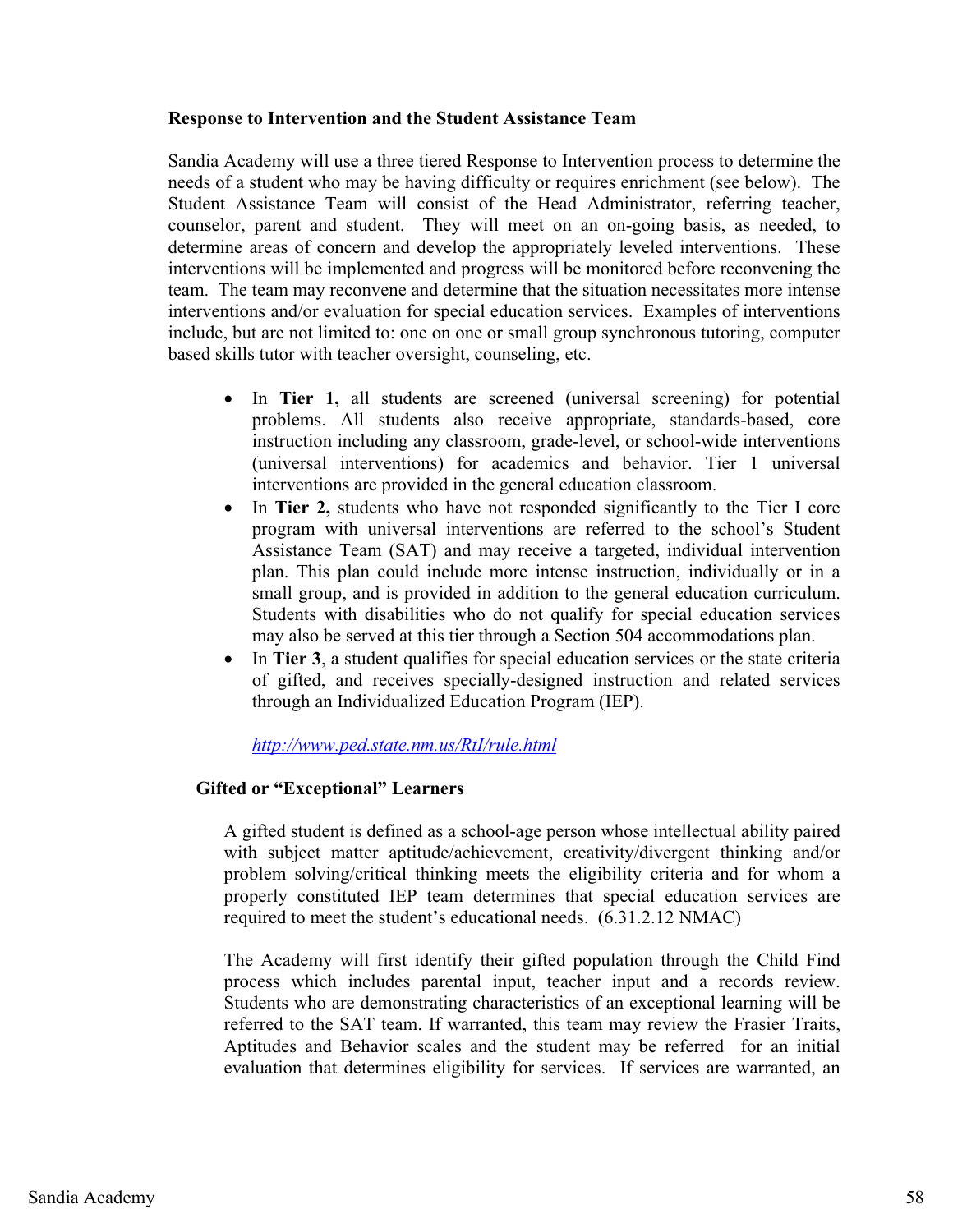IEP will be written to determine the appropriate services and delivery model to meet the student's exceptional needs.

Differentiated learning experiences will be developed, with student input. The Academy curriculum allows for individualized levels, pace, style and subject for all students unique learning needs. A continuum of programming services are inherent to the mastery based distance learning curriculum used by the Academy. The Academy will employ a gifted education service provider to ensure this continuum is modeling and monitored for all students.

Professional development about the characteristics of giftedness and best instructional practices in meeting the needs of this exceptional population will be provided to all staff.

#### **English Language Learners**

The English Language Learner (ELL) population falls into three basic categories: students whose primary or home language is other than English including recent immigrants; students from heritage language groups needing enrichment and further development of academic English, some of whom maintain degrees of fluency in their heritage language; and any other students needing enrichment and further development of academic English. (NMELD Objective 6.29.5.6) These students are not yet proficient/fluent in listening, speaking, reading and writing the English language.

Sandia Academy will first identify these students during the enrollment process using the Child Find process referenced below. In addition to the Child Find process, a home language survey, teacher observation and student language survey will be completed. A language proficiency assessment (yearly) as well as culminating data on the student's academic performance scores will become part of the components that develop his/her individual education plan. The school will employ, as needed, an appropriately licensed ESL or bi-lingual teacher for the ELL identified students. The contracted ESL teacher can provide support to the students within the distance learning or Learning Center environment by: relating background information and experiences to the students to better grasp a concept, scaffold instruction to aid the students in comprehension, adjusting speech or content, providing project based learning experiences, necessary visuals and providing in classroom modeling of best instructional practices for the general education teachers.

Professional development will be provided to all staff on the following: researchbased bilingual/multi cultural programs and implications for instruction, best practices of English as a Second Language (ESL), English Language Development (ELD) and /or language revitalization programs and the principles of language acquisition.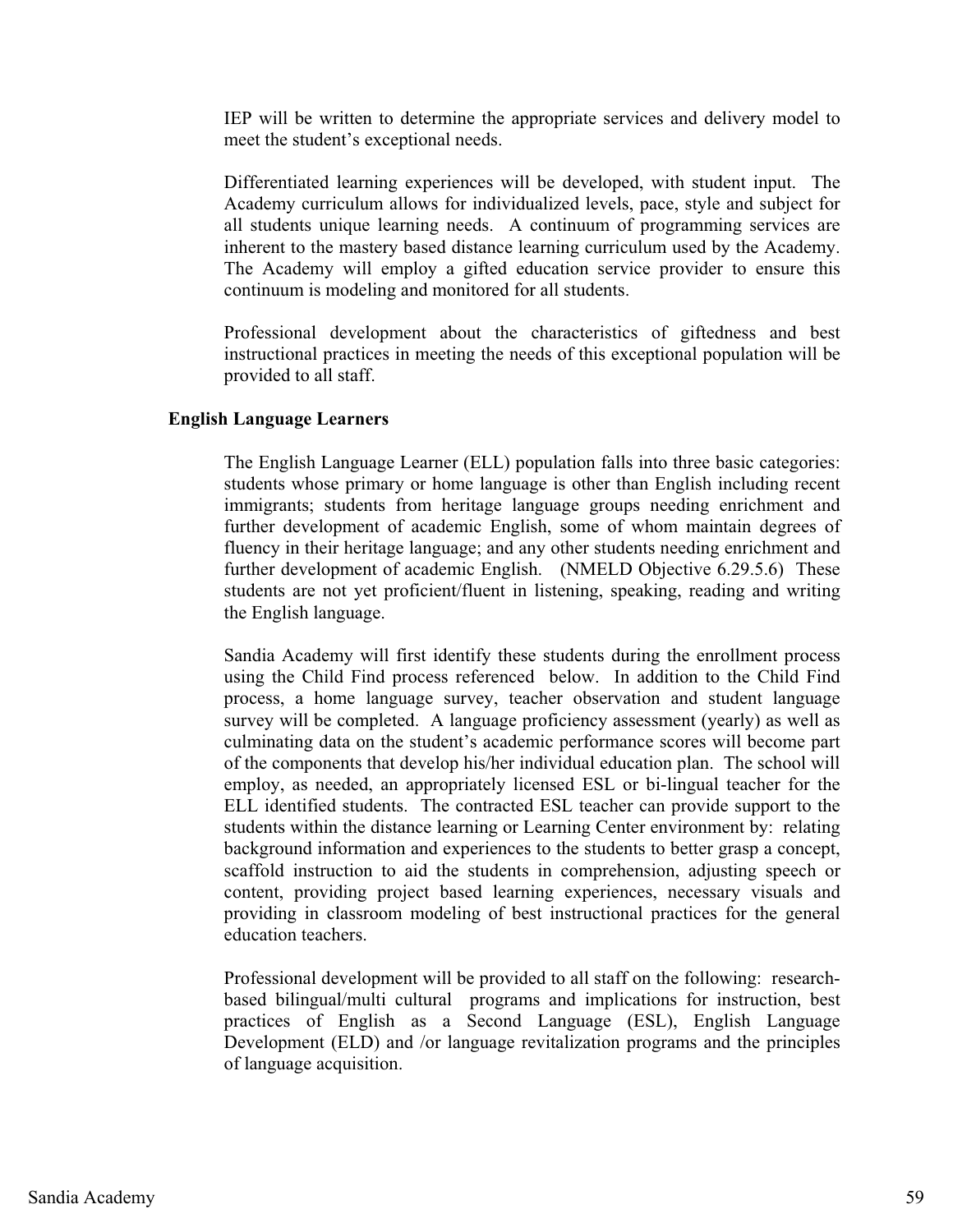$\bullet$  **an outline of a special education plan** *(the final plan of which must be completed and submitted to the charter authorizer by the end of the planning year)* **that demonstrates understanding of state and federal special education requirements including the fundamental obligation to provide a free, appropriate education to students identified with disabilities;** 

Students with disabilities will be served in accordance with federal and state regulations including Section 504 of the Rehabilitation Act of 1973 (and amendments thereto, at 29 USC Section 794 et seq. and its implementing regulations at 34 CFR Section 104), and the Individuals with Disabilities Educational Act ("IDEA" at 10 USC Section 14010 et seq. and its implementing regulations at 34 CFR section 300). A free and appropriate education will be provided to such students in accordance with their Individualized Education Programs (IEPs), as required by the IDEA and 504 plans as required by Section 504 of the Rehabilitation Act and the most recent, Americans with Disabilities Amendment Act (ADAA).

# **Child Find**

The Academy enrollment application, a conference call with a  $K^{12}$  placement counselor, and conference calls with an Academy general education teacher will all provide a query for the parent to indicate a student with special education or gifted education needs. In addition, a careful review of previous school records by the Academy's Special Education Coordinator will be undertaken upon receipt of such records to identify any students enrolling who have previously been identified as a student with a disability or exceptionality. The Academy general education teachers will be provided professional development prior to and during the school year on their child find responsibilities, including possible indicators of special education and exceptional needs related to achievement and behaviors. Since the Academy will be enrolling students in communities across the state, posting and public notification within school districts concerning the process for screening and the availability of special services and programs of instruction for students with disabilities and exceptionalities will be on the Academy's website, in addition to being sent via electronic and/or U.S. postal service mail to all enrolled families.

## **Special Education Services and Support**

All identified students with a disability will have an Academy IEP meeting upon enrollment with the appropriate team members in attendance. This IEP will include a statement of the student's current level of performance and how the student's disability affects his/her ability to progress through the general education curriculum, a statement of measurable goals and a statement of educational services, program modification and support necessary for the student to be involved in the general education coursework, including assistive technology. The means for learning and demonstrating proficiency will be aligned to the New Mexico Content Standards, Benchmarks, and Performance Standards. Assessment accommodations or alternative instruction procedures will be based on the objectives in the student's IEP.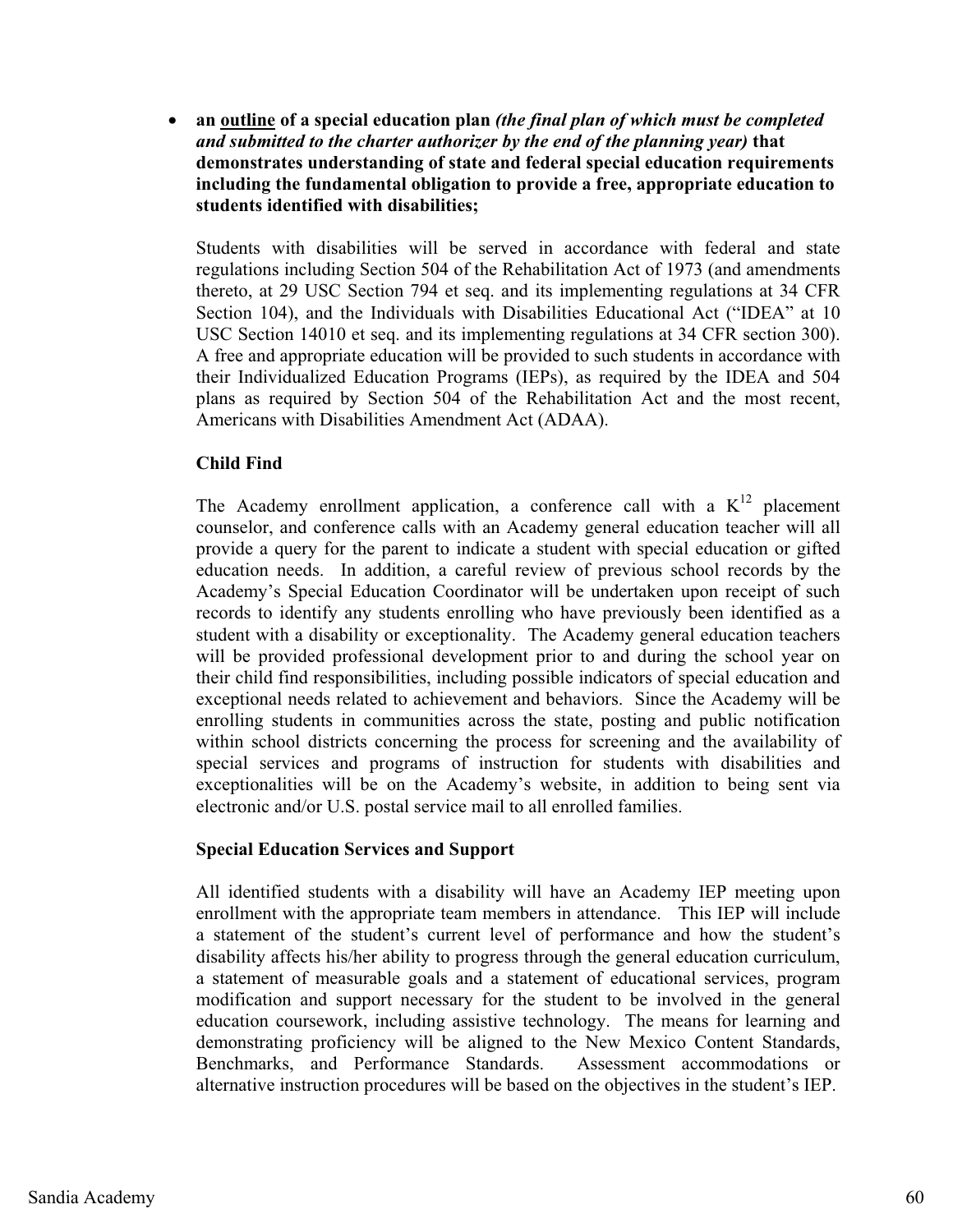If a student has a behavioral need, the Academy will implement a Functional Behavioral Assessment (FBA) and a Behavioral Intervention Plan (BIP). The IEP team will consider, when appropriate, strategies including positive behavioral interventions, strategies and support to address that behavior through the IEP process (Section  $614(d)(3)(B)(i)$  of IDEA).

Students with special needs will be supported by the Academy's regular education teacher in the least restrictive environment, in addition to receiving the supportive services of a special education teacher. The student's IEP will determine the type and amount of services necessary to meet the goals of the IEP. Related service providers, if required, are located within the geographical vicinity of the student. These related services may be provided through contracts with the student's school district of residence or a private agency/provider.

Students with disabilities will participate in the general education program to the greatest extent possible offered by the Academy and as determined by the IEP team. The Academy special education teacher will support students with disabilities and provide specially designed instruction through synchronous and asynchronous contact which may include phone conferencing, email, and direct "real-time" interaction through a web-conferencing tool as well as direct support at the Learning Center, if applicable. With web conferencing, the special education teacher/general education teacher can provide real time support to the student and assessment of progress towards IEP goals. In addition, parent education can be effectively delivered using web conferencing Students with disabilities will fully participate in all general education classroom activities with their classmates including outings and field trips. If necessary, transportation will be provided to accommodate the special needs of the student as determined by the IEP team.

Sandia Academy will ensure that each student with a disability is placed in the least restrictive environment. Due to the ability of the student to access the general education web-based curriculum at anytime, the student receiving special education services or programs within the general education classroom is not missing any general education instruction. The only possible exception to this would be related services at the Learning Center.

Oversight and compliance monitoring in a distance learning setting and in the Learning Center are assured through many means including detailed monitoring of student progress and achievement both in the general education curriculum and on IEP goals through work sample collection, synchronous instruction and assessment, and assessment data collected through the online school by a highly qualified general education teacher; and file review and monitoring of timelines and processes by the Special Education Coordinator at the school.

The Academy believes that it takes a complete team of individuals working with the student with a disability to ensure academic success. As such, frequent and relevant synchronous and asynchronous communication between all parties is delivered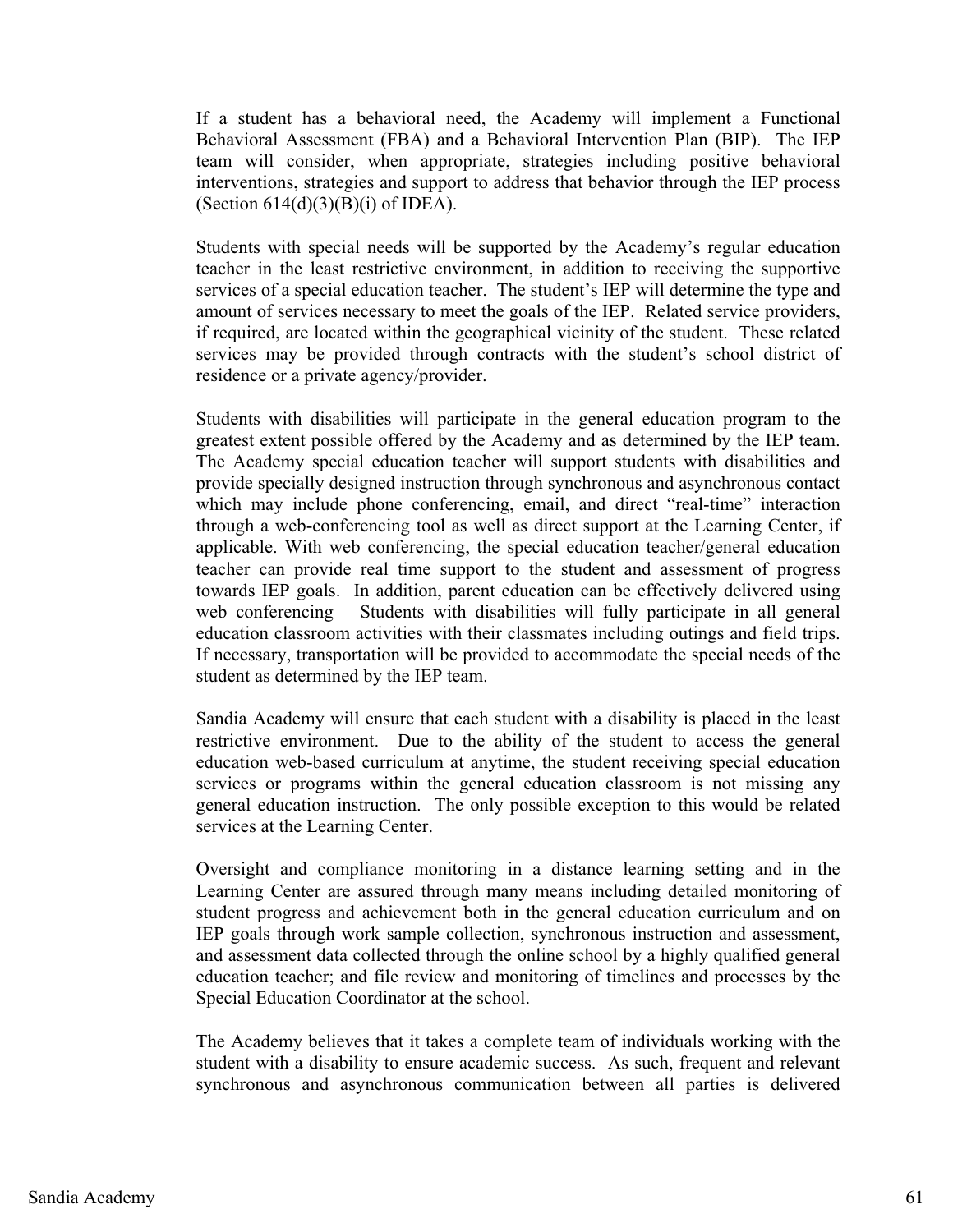through phone conferencing, notes, emails and web conferencing tools. (Please see diagram below.)



# **Model of Hybrid Distance Learning Special Education Services**

#### $\bullet$  **how the charter school will provide access to ancillary services including, but not limited to, counseling and health.**

The student's IEP will determine the type and amount of services necessary to meet the goals of the IEP. Related service providers, if required, are located within the geographical vicinity of the student. These related services may be provided through contracts with the student's school district of residence or a private agency/provider.

In addition to teachers and mentors, a variety of counseling support services will be available to ensure that the Academy and its all its students, including those with disabilities and exceptionalities effectively meet their educational needs and goals. For instance, each student is assigned a school counselor to assist them in the transition from Middle School to High School and with academic achievement planning. Advisors are utilized to serve as a single point of contact for every student, "following" the student from grade to grade as they progress through the high school program. These advisors can serve to keep a close focus on the overall academic well-being of each student in the school.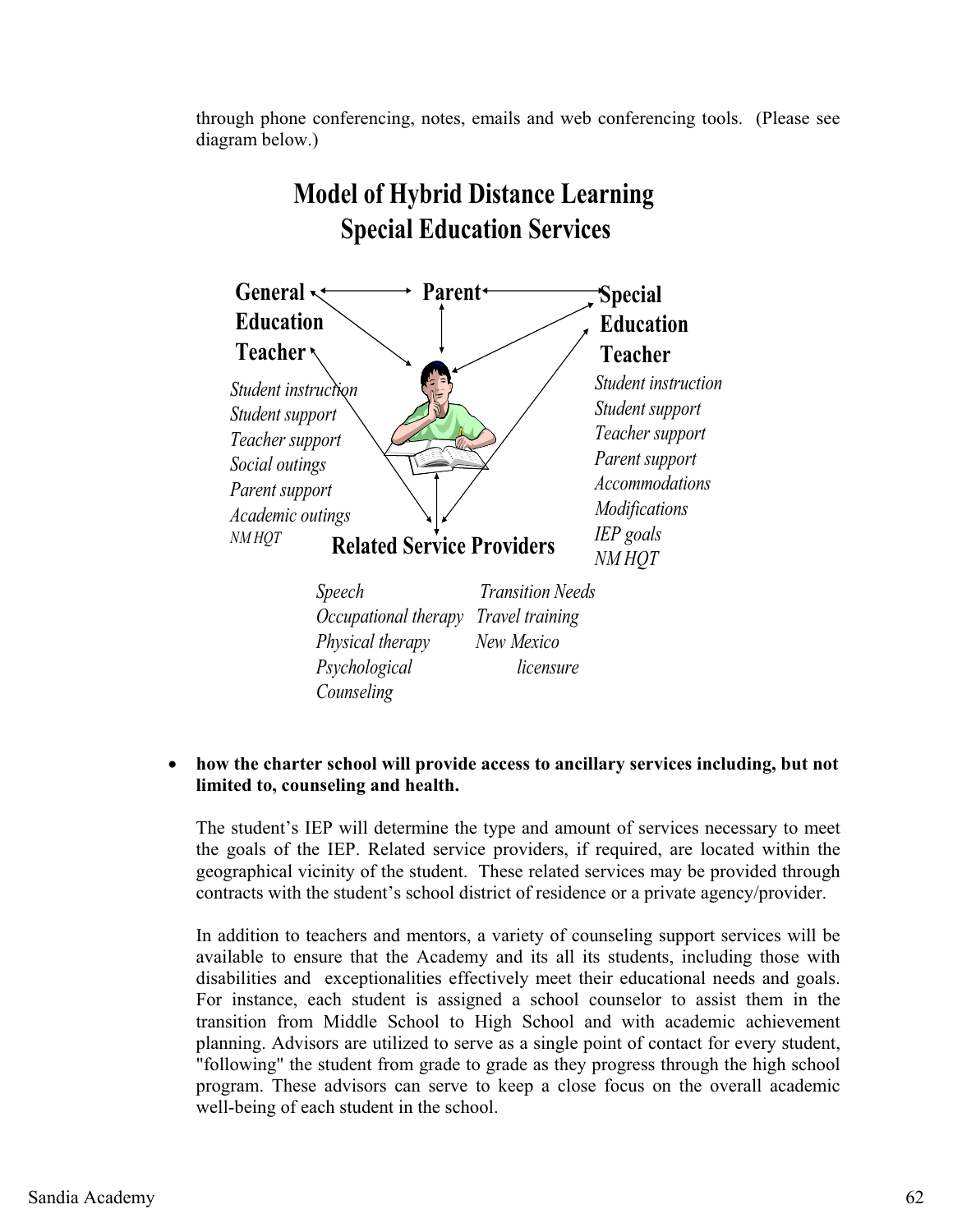Please see **Section VII. Governance/Management Plan, Subsection H**. **Other Students Services** for a detailed description of the Academy's plans for providing counseling and health services.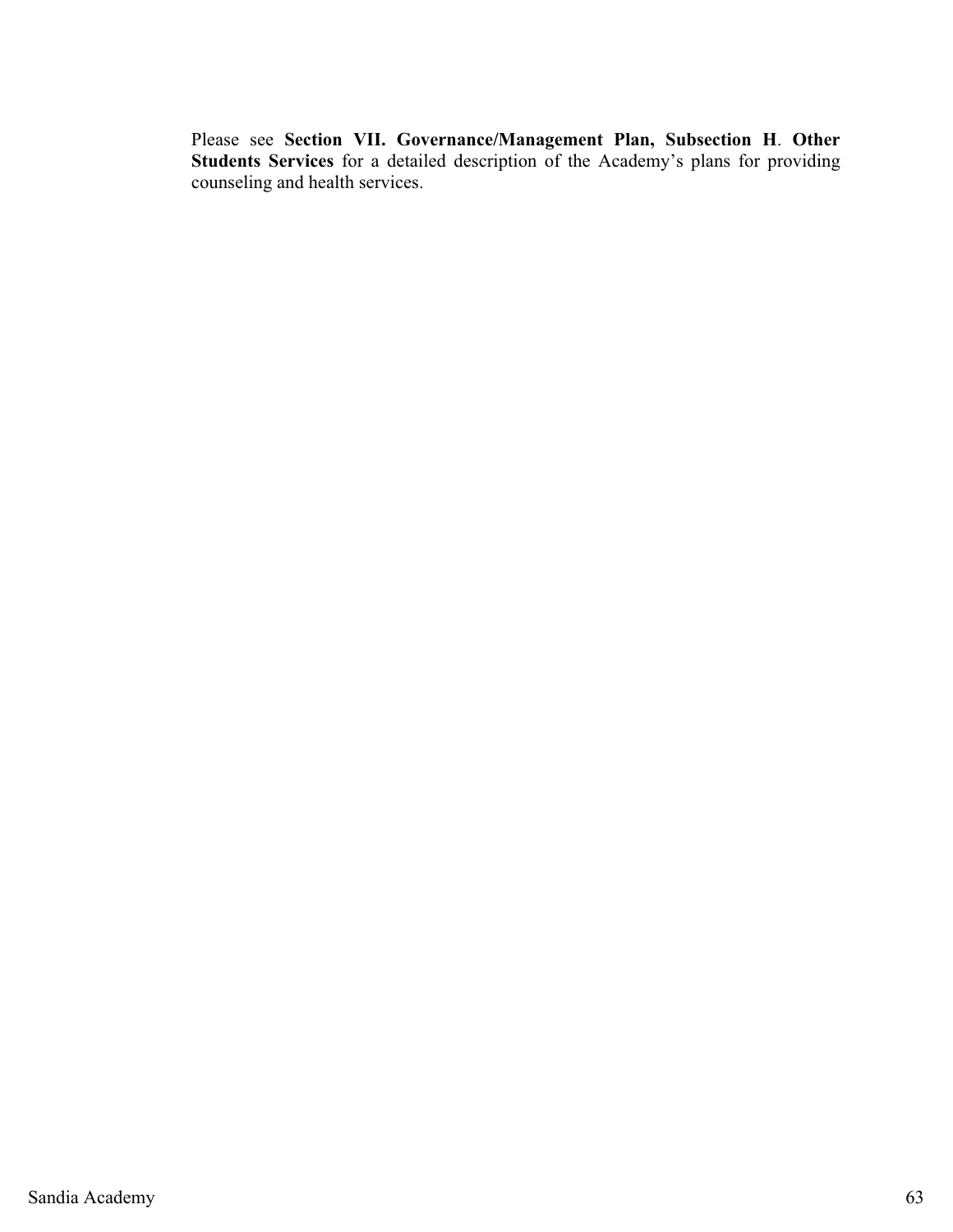# **VI. FINANCIAL PLAN**

The Financial Plan should provide a description of how the school leadership intends to manage the school's finances, including assurances that public funds will be used appropriately and in compliance with all applicable federal and state requirements and laws. It should present a clear picture of the school's financial viability including the soundness of revenue projections; expenditure requirements; and how well the school's budget aligns with and supports implementation of the mission and educational plan.

# **A. BUDGET**

 $\bullet$  **Provide a completed revenue projection form 910B5** *(downloadable from http://www.ped.state.nm.us/charter/index.html; include completed form 910B5 in appendices).*

Form 910B5 is included in this application as **Appendix 3.**

- **Provide a balanced proposed operating budget covering each year of the charter term based on current unit value using the Budget Spreadsheet** *(downloadable from http://www.ped.state.nm.us/charter/index.html; include completed Budget Spreadsheet in appendices).* 

The proposed operating budget covering each year of the charter term is included in this application as **Appendix 4**.

- $\bullet$  **Provide a detailed narrative description of the revenue and expenditure assumptions on which the operating budget is based. The budget narrative should provide sufficient information to fully understand how budgetary figures were determined. Address the following:** 
	- o **major start-up expenses, including staffing and benefits; special education services; facility costs; materials and services; and contracted services; and**
	- o **spending priorities that align with the school's mission, educational program, management structure, professional development needs, and growth plan.**

**Revenue assumptions:** The Academy's budget assumes the school will receive the State Equalization Guarantee (SEG) for students. The funding is driven by specific enrollment assumptions.

**Enrollment assumptions:** The Academy plans to enroll 500 students during its first year of operation; 150 high school students and 350 K-8 students. The Academy expects approximately 8 percent of its students to have formal Individualized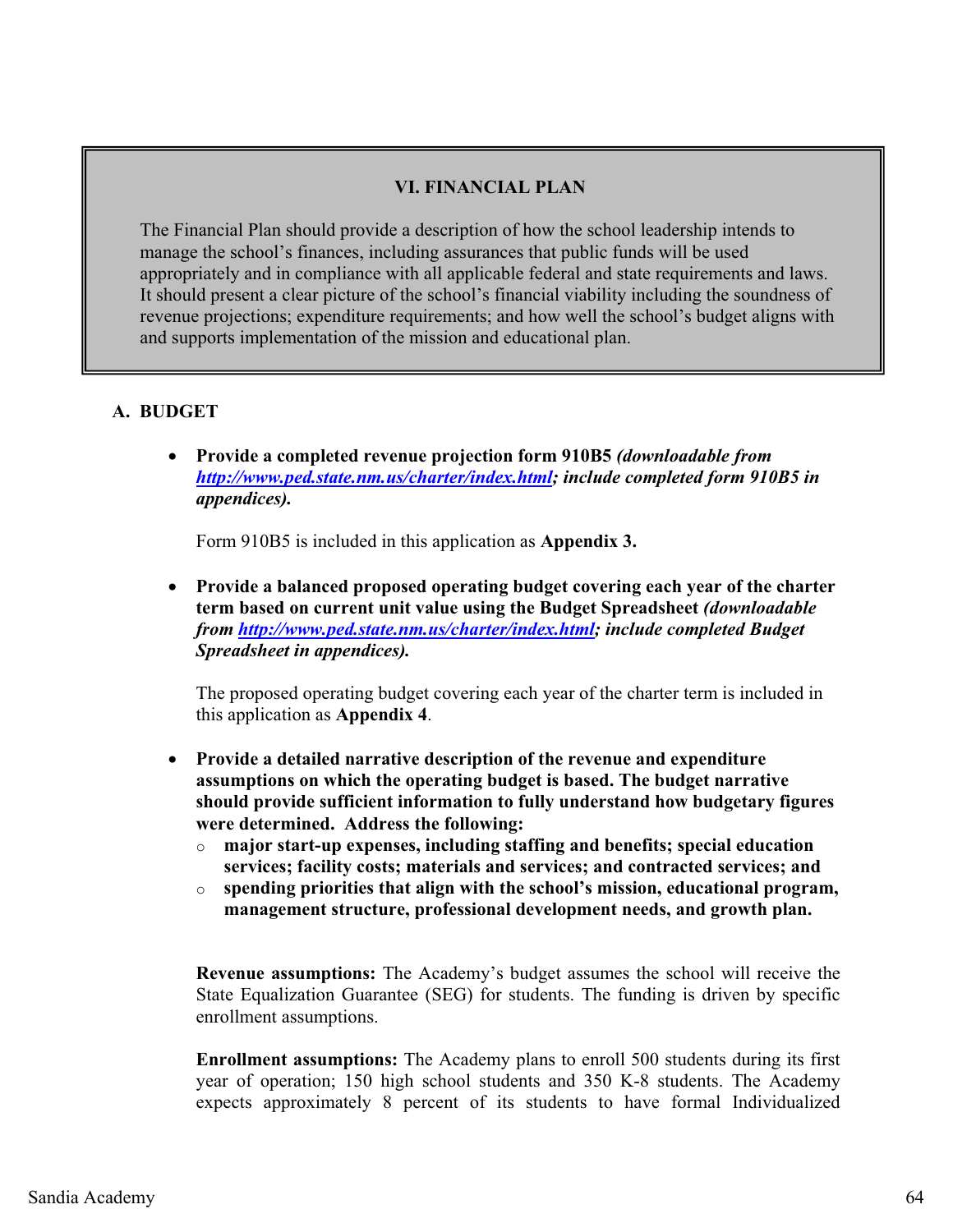Education Plans (IEPs) during the first year, and this will likely grow to 11 percent within three years. The ninth grade will be the largest high school grade. Students in K-8 will be evenly distributed between the grade levels. Most schools with a similar instructional model as the Academy resemble the statewide public school enrollment population by the end of the first three years of operation. The Academy assumes it will enroll a similar percent of low-income students as the general public school population. However, the Academy did not plan for additional funding for these students. The Academy will develop supplemental services for these students and apply first for targeted assistance Title funds to meet their needs. These revenues and services will be supplemental to the core instructional program provided through the SEG funds.

The Academy did not budget for increased enrollments over the five year pro forma budget term. The Academy expects to develop a waiting list during the first year and to prepare expansion requests, including budgets, as needed and appropriate.

**Teacher expenses:** To implement the curriculum of the school The Academy will ensure that teachers have access to the learning management system anywhere, including the Learning Center or offsite locations. .Teachers will be issued a lap top, print/fax/scanner, shredder (to destroy sensitive documents), head set, telephone and locking storage. The budget includes \$300 per teacher per year for travel for offsite professional development and other school related business, and \$1140 per teacher to ensure connectivity to the Learning Management System. The budget provides \$300 per teacher per year for professional development (in addition to training provided through the start-up grant). Teachers will receive a complete set of curriculum materials that students receive. The budget includes sufficient funds to ensure that teachers have online accounts within the learning management system in order to access a complete set of curriculum, student information system, test preparation tools, and all reporting tools. Teachers will serve approximately 20-25 students within the classroom and additional students in the distance learning setting. The budget also provides teachers with an effective real-time web-based classroom (Elluminate) to teach students in a distance learning setting.

**Student expenses:** The budget assumes that 60 percent of the K-8 students and 75 percent of the high school students will check out a computer system, from the Academy. The system includes a desk top computer, a print/fax/scanner and a headset. Students will also receive course materials and learning management system access for an average of six courses. Individual students may enroll in additional or fewer courses based on special needs, graduation deficiencies, etc. The Academy plans on spending an average of \$25 per student for test administration expenses, including facility rental and teacher travel expense for proctoring. The Academy plans on spending an average of \$2000 per special education student per year for evaluation and related service provision. Initial assistive technology for these students will be funded out of the start-up grant. The Academy plans on spending \$45,000 per year to support the student educational activities of the hybrid program (in addition to rent, facilities, etc.).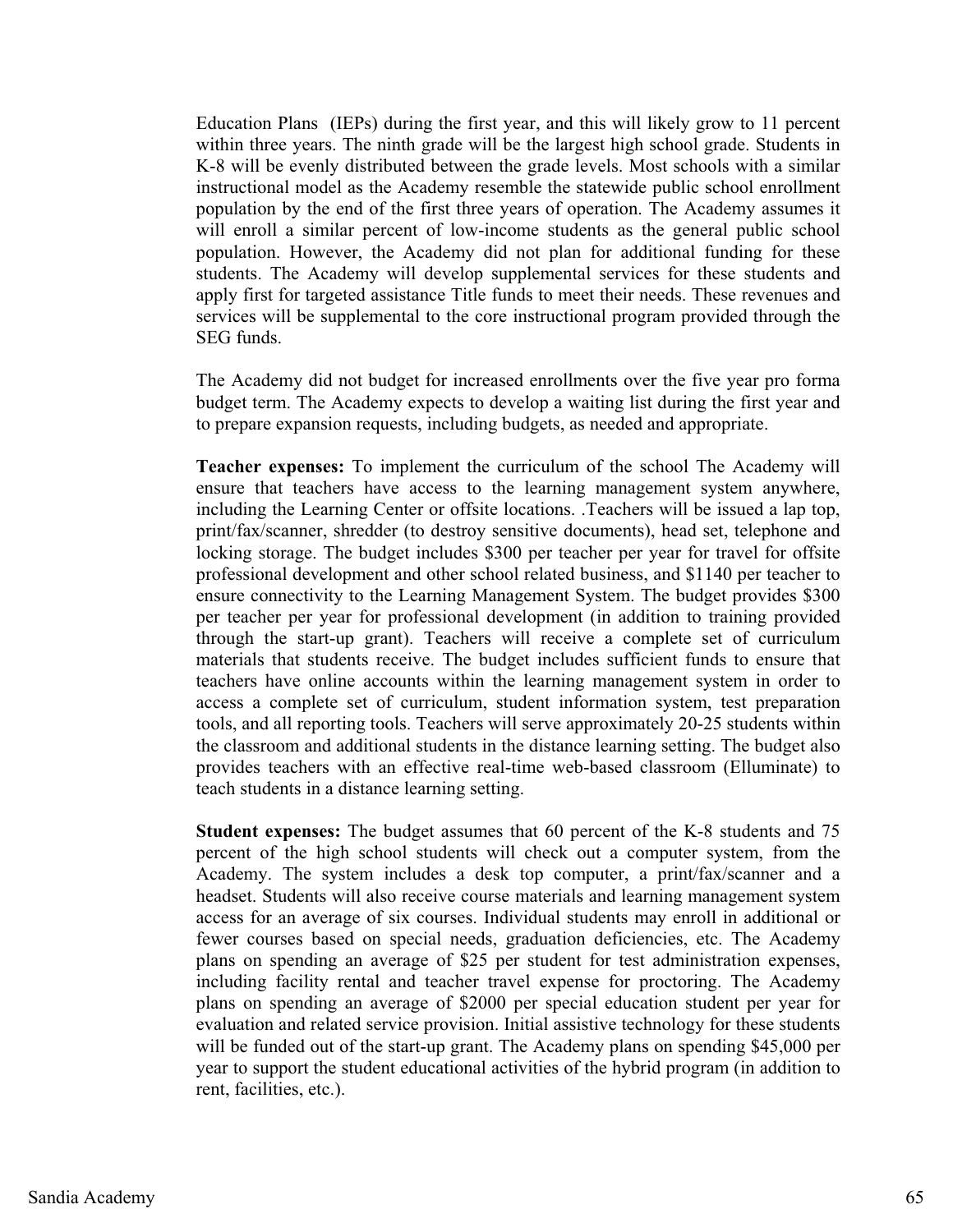**School Administration and Governance:** The budget assumes significant legal expenses during the planning and first year to cover policy review and procurement advice as the Academy contracts with vendors for goods and services. The budget includes an audit fee for the planning year and each operational year. The Academy plans to provide and/or contract for services, including student recruitment, technology management, a student information system management system, and special education relations services. The Academy budget plans for board training during the planning year and each operational year, which shall include participation in New Mexico Public Education Department mandated training and may include membership in the New Mexico Coalition for Charter schools and national conference events.

**Insurance, facilities, other:** The Academy has analyzed property rental rates and utility rates (phone, internet, water, electricity) for the community in which the school site will be located. The Academy also plans to use a conference call service to enable teachers and parents from throughout the state to participate in instructional support, orientation sessions and other activities. The Academy will lease a copier and purchase a server and computers for the school site and office. The budget includes general liability insurance and licenses for software.

# - **Provide a detailed narrative description of all revenue sources other than SEG funding, to include any federal, state, or private funds and/or grants.**

The Academy will apply for a federal stimulus grant and a charter school start-up grant. Federal stimulus money will be used to purchase technology and materials that will used by the students for their learning. The Academy will apply for Federal charter school grants in excess of 1.2 million dollars. As a conservative estimate, the Academy projects receipt of approximately \$750,000 for a planning year (which will be paid over three years).

The Academy will apply for private and state grants, as appropriate. The Academy recognizes that most state and private grants are dependent on the type of students enrolled in the Academy and, therefore, we are not planning on receiving any discretionary or competitive grant funds to achieve financial goals (except for the federal charter school start-up grant). The Academy will seek grant funds to support activities and services above and beyond the primary instructional program.

# - **Provide a detailed narrative description of the expenditure assumptions for these other revenue sources.**

Among the expenditures that the federal charter school start-up grant funds will be used for during the planning year are:

- Purchase of equipment, furniture and supplies for the facility
- Purchase of equipment and licenses for instructional technology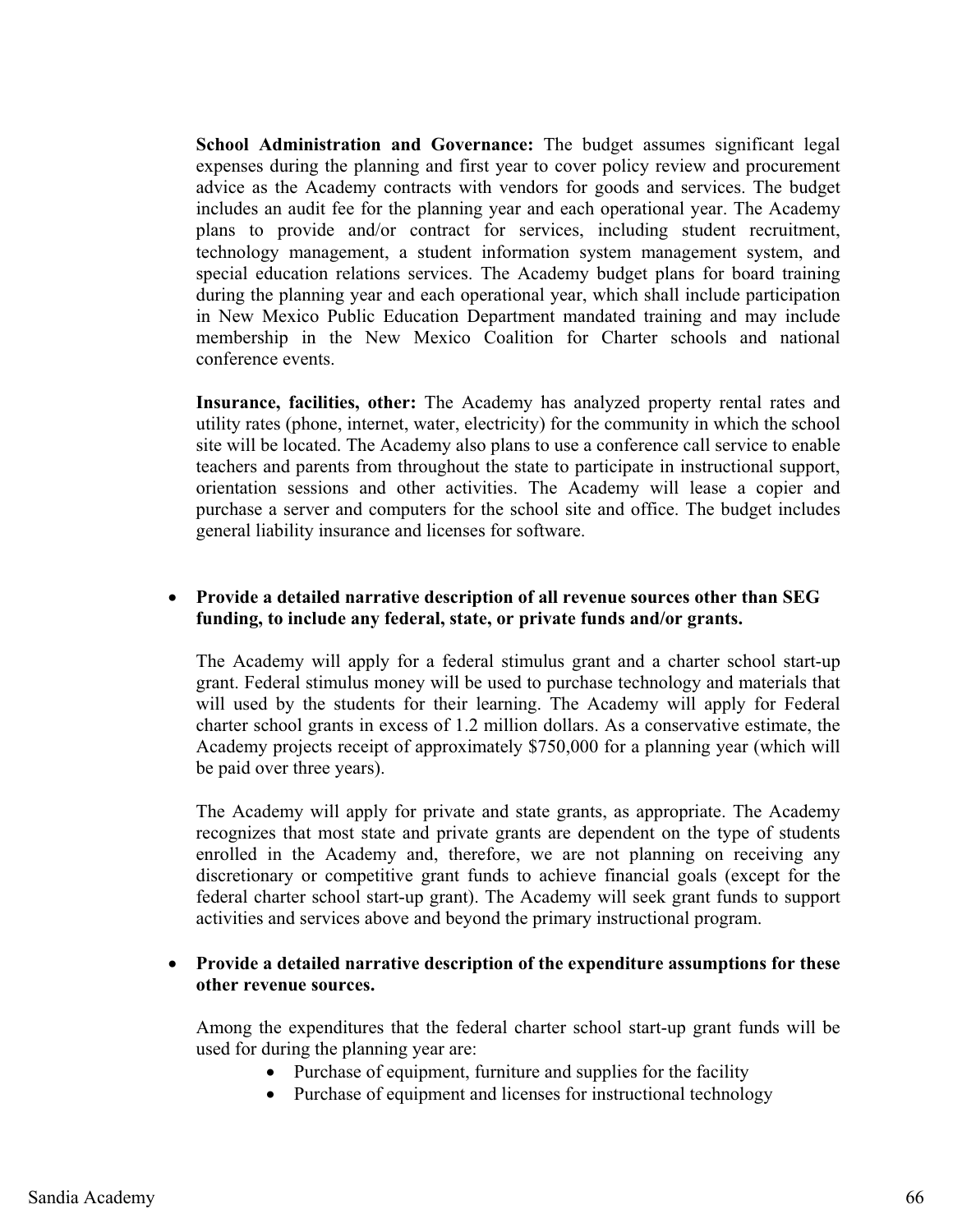- Hire a head administrator for part of the year (3 months or as otherwise permitted by NM PED) to prepare to open the school.
- Consulting fees

Among the expenditures that the federal charter school start-up grant funds will be used for during the first and second years of operation are:

- Purchase of additional equipment for instructional technology
- Provide teacher pre-service training and monthly teacher professional development
- Purchase assistive technology and instructional tools/supplies for special education students
- Purchase test preparation resources including Study Island and Scantron
- Contract for an external evaluation of the effectiveness of the Academy's instructional program

# **B. FISCAL MANAGEMENT**

This section contains the Academy's proposed plan for financial management systems, an adequate plan for budget allocations and audit obligations, and internal control provisions for meeting minimum insurance requirements. These internal control provisions will safeguard assets, segregate payroll and other check disbursement duties, provide reliable financial information and ensure compliance with all applicable federal and state statues, regulations and rules relative to fiscal procedures.

# - **Provide a detailed plan indicating how the charter school will manage its fiscal responsibilities.**

The Academy Administration, under the guidance of the Academy Governing Board, will be accountable for compliance with all local, state and federal laws and regulations pertaining to public schools.

Academy Governing Board will adopt the State of New Mexico Procurement Code [13.1.21.et seq. NMSA – New Mexico Administrative Code] as our policy for all procurements.

Academy will utilize the Operations Manager, who will be adept at using financial software to manage fiscal responsibilities, safeguard assets, provide reliable financial information, and promote operational efficiency that will ensure compliance with all regulatory guidelines. The Academy Operations Manager and the Head Administrator will be responsible for planning, preparing and presenting an annual school budget to the Governing Board for adoption that will follow all the procedural and maintenance requirements pursuant to 6.20.2.8 NMAC, 6.20.2.9 NMAC, and 6.20.2.10 NMAC. Operations Manager will provide fiscal reports which will include revenue, expenditures and a balance sheet for each quarter.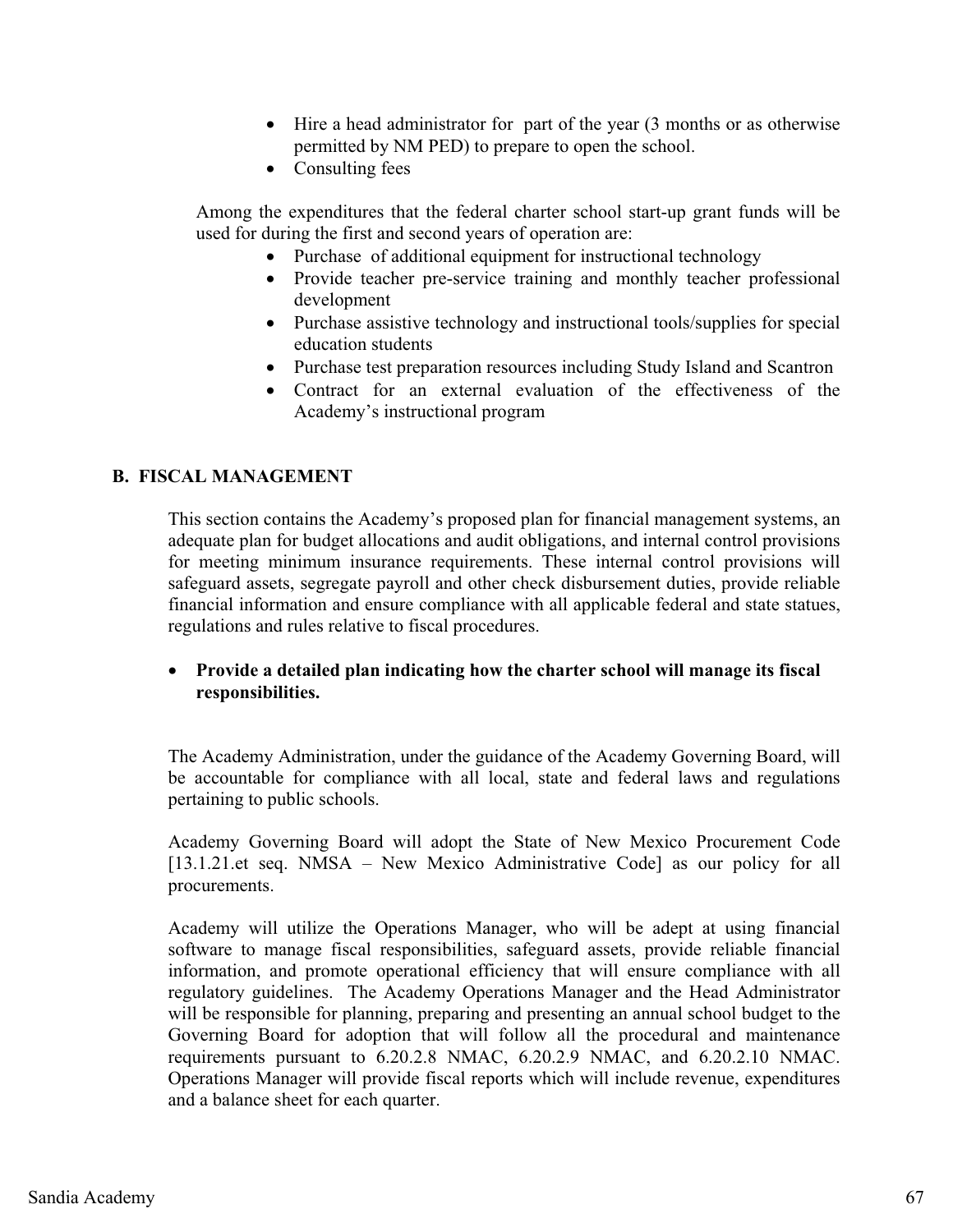The Academy Governing Board will establish a Finance Committee made up of knowledgeable financial advisors. The Finance Committee will work closely with the Operations Manager to meet the fiscal needs of Academy and ensure awareness and compliance with all the rules and regulations as outlined in 2.40.2 and 6.20.2 NMAC.

The Governing Board, the Finance Committee, the Administration and the Operations Manager will take all the necessary steps required to 1) ensure that all assets are safeguarded against loss and unauthorized use, 2) to ensure that Academy will provide reliable financial information, 3) to ensure the efficient operations, and 4) to ensure that compliance with all applicable laws, regulations, and procedures of the Public Education Department. All current expenditures will be funded from current revenues. Academy will not postpone expenditures or accrue revenues so as to avoid paying for current expenditures at the expense of meeting a subsequent year's expenses. The assignment of fiscal duties to staff members in Academy will be made with the intent of limiting their ability to cause and conceal errors, irregularities and illegalities.

In meeting the responsibilities of office, the Academy Operations Manager will use a modified accrual-basis accounting program to keep records for all school finances. This program will keep records available for timely access and reporting. Also, the Operations Manager will review all purchase orders before they are issued for sufficiency of funds; prepare monthly financial reports; report the status of the budget monthly; present and track proposed Budget Adjustment Requests (BAR); maintain a positive balance by object code for all funds; and keep the Governing Board, the Finance Committee, and the Administration of the availability of funds for budgeting purposes. The Academy Operations Manager will be responsible for ensuring that all of the accounting systems comply with GAAP. Quarterly fiscal operations and academic reports will use STARS and UCA for state reporting.

Pursuant to 6.20.2.18 NMAC, the Governing Body will establish written payroll policies and procedures which comply with state and federal regulations and provide strict internal controls, close supervision and financial controls in accordance with GAAP. The Operations Manager will use a payroll system for the calculation of wages, employee benefits and the processing of payroll on a semi-monthly basis for all Academy employees. Academy will maintain and have available for inspection the following records related to payroll: employment contracts, payroll action forms, federal and state withholding records, pay deduction authorizations, pay change notices, Educational Retirement Act records and direct deposit authorizations.

All payroll and employee information is confidential and will be safeguarded by policies and procedures implemented by the Academy Governing Body in accordance with the Public Records Act, Section 14.3.1 et seq. NMSA 1978.

For heightened accountability, both the Academy Administrative Assistant and the Academy Operations Manager will be trained on the Operating Budget Management System (OBMS) for the purpose of providing assurance that the information is in compliance with federal and state laws, regulations and procedures for the PED.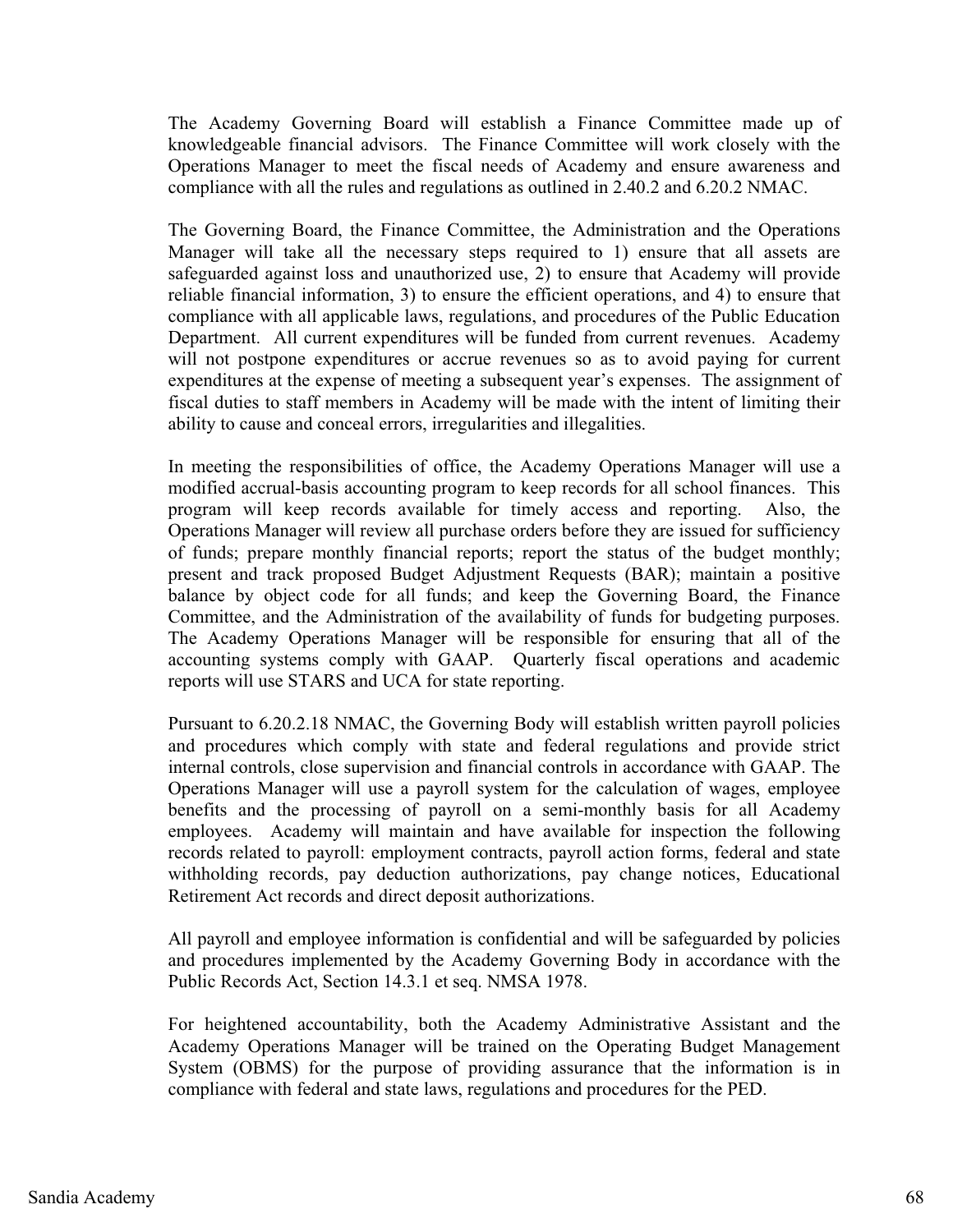The Governing Board will establish written inventory control policies and procedures which comply with state and federal regulations and provide strict internal controls, close supervision and financial controls in accordance with GAAP. The Operations Manager will use an automated inventory control system for the management, tracking and control of assets.

**•** Provide a description of the school's internal control procedures that it will **utilize to safeguard assets, segregate its payroll and other check disbursement duties, provide reliable financial information, promote operational efficiency, and ensure compliance with all applicable federal statutes and regulations and state statutes and rules relative to fiscal procedures.** 

Internal controls are the methods and procedures used to provide reasonable assurance to:

# **Safeguard Assets**

In accordance with NM Statute 6.20.2 and Federal OMB Circular A -102, all state, federal, and other monies received by Academy will be deposited in Academy accounts within 24 hours or one banking day of receipt at an authorized banking institution per state regulations. The school shall account for public money placed in interest bearing deposits in accordance with Sections 22-8-40© through (G), NMSA 1978; Section 6-10-17, NMSA 1978; Section 6-10-31, NMSA 1978,and other federal and state laws applicable to the investment of public school money.

As required by law, Academy will take responsibility for acquiring all necessary federal, state, and local tax and employer identification numbers to establish itself as a public school in the state of New Mexico. All bank accounts shall be established to require multiple signatures on checks or other forms of disbursement.

Academy Governing Board understands and will abide by the prohibition in the 1999 Charter Schools Act against entering into any contractual arrangement that exceeds one year in length except as permitted by following acceptable Procurement Code procedures..

## **Financial Business Operations**

The Academy will operate in accordance with state law pertaining to fiscal solvency and responsibility. This will include but not be limited to establishing a control system pursuant to NM State laws. Charter schools are funded through the state, under the School Finance Act. Academy will reserve two percent of the funding for administration of the State Equalization Guarantee (SEG) finances. Tuition cannot be charged. Charter schools are responsible for formulating their own budgets in accordance with state audit guidelines. The revenue stream for the school will include: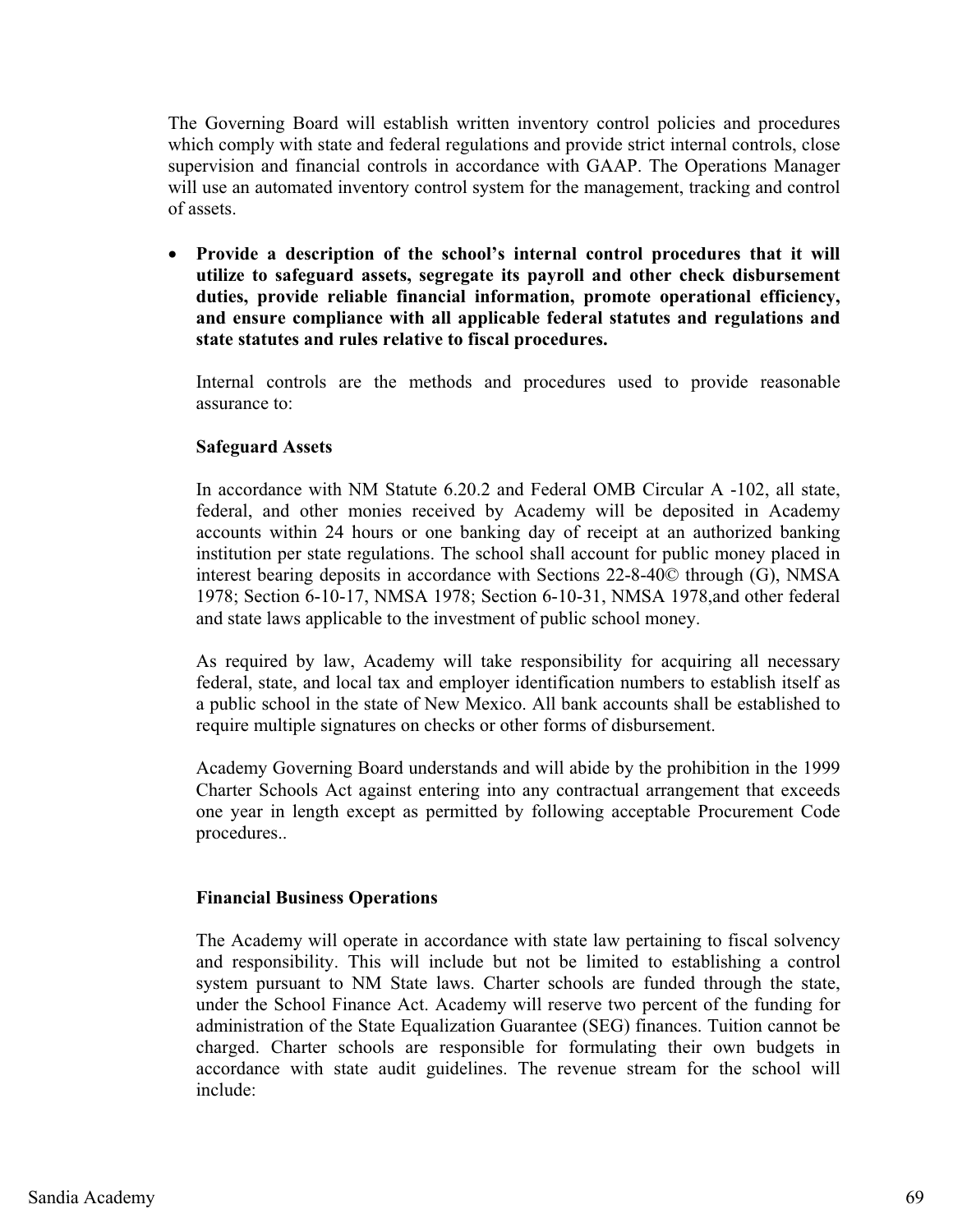- 1. State Equalization Guarantee Formula Based on 40, 80, 120 Day Count (2% of this goes to PED);
- 2. Other State and Federal Monies (e.g.; State and Federal Stimulus Funds, Instructional Materials Funding, Title II Professional Development monies, etc.):
- 3. Corporate and Not-For-Profit Grants;
- 4. Contributions from Private and Non-Profit Entities.

# **Cash Management**

Appropriate cash management practices will be developed and used to ensure that all monies are adequately protected against loss or theft. These practices shall include but are not limited to:

- Monthly reconciliations of all cash accounts, including bank accounts, which are part of the responsibility of the Operations Manager or the contract provider of fiscal management.
- Periodic internal audits will be made on all cash accounts. The frequency of these audits will be determined, but should not be less than twice each year.
- The separation of accountabilities and duties ensures sound fiscal control practices to protect from fraud by requiring that no person shall initiate and approve the same transaction in any circumstance.

# **Accounting Basis**

Academy financial records shall be maintained using a modified accrual basis of accounting with the capacity to convert financial statements and other financial reports, as needed, to a cash basis.

# **Compliance with GASB 14**

In accordance with Governmental Accounting Standards Board (GASB), Statement No. 14, "The Financial Reporting Entity" (Issued 6/91), Academy will follow the standards defined for a financial reporting entity based on its site-based financial accountability as set forth in the 1999 Charter Schools Act. This shall apply to all financial reporting to ensure that the nature and significance of Academy's relationship with the PED is in no way misleading or incomplete.

# **Compliance with Budgeting and Reporting Requirements of the PED**

Academy will utilize a financial system that will have an off-site backup of files to implement the required chart of accounts and to meet all budget submissions and reporting deadlines, including quarterly reports and end of the year reporting.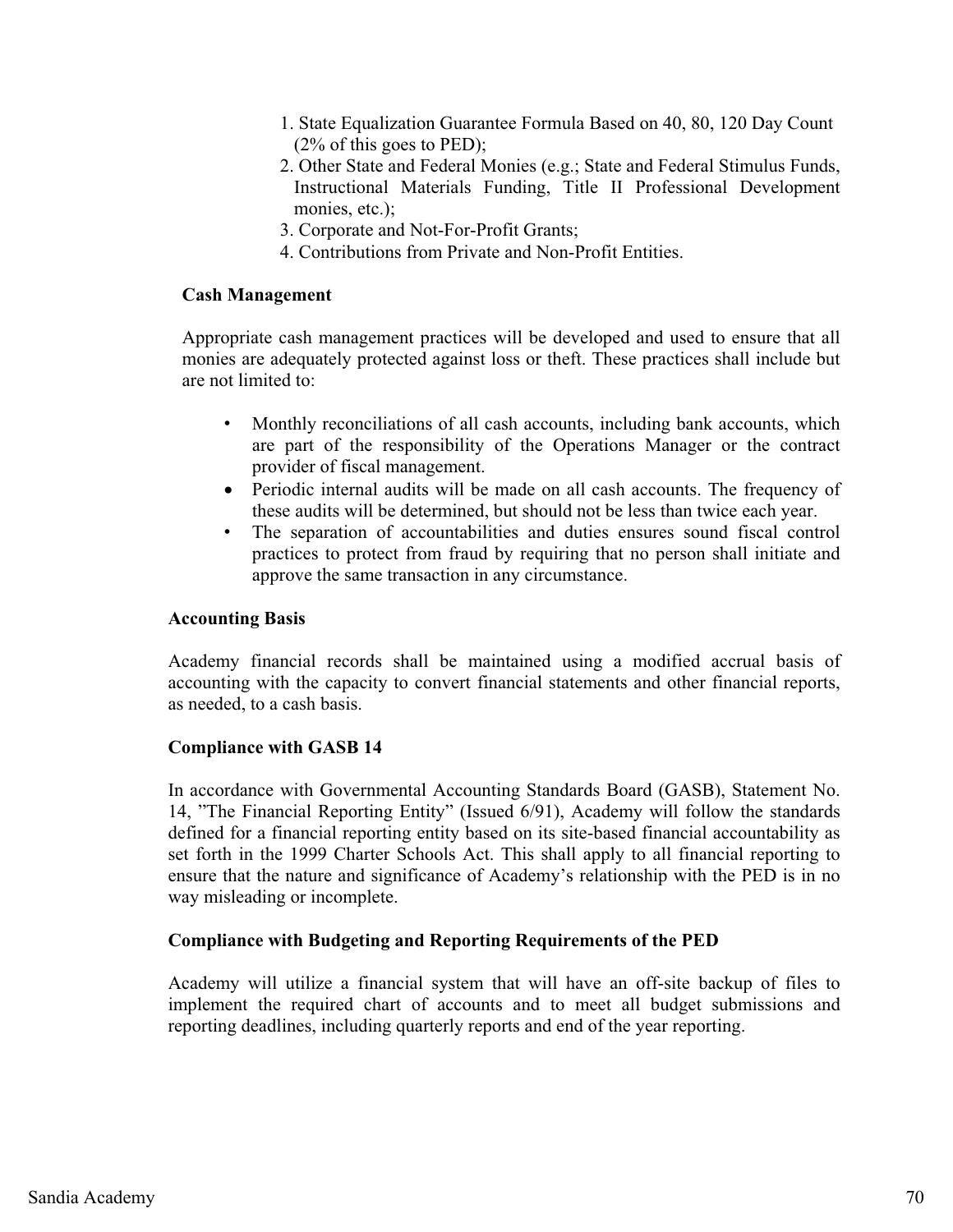# **Compliance with the Anti-Donation Clause**

Academy will comply with the Anti-donation clause of the State Constitution which states: neither the "state nor any county, school district or municipality, except as otherwise provided in the New Mexico Constitution (Article IX, Section 14), shall directly or indirectly lend or pledge its credit or make any donation to or in aid of any person, association or public or private corporation."

#### **Disbursement Process**

Disbursements at Academy shall be made as defined and scheduled by the Academy Governance Board. In no instance shall the party initiating a request for disbursement be the same party who approves that disbursement. Nor shall the party approving the disbursement be the same party who distributes the payment. This separation of accountabilities shall be enforced to protect Academy from any fraudulent disbursement of monies.

#### **Payroll Procedures**

Academy Governance Board will determine the policy and payment schedule for all employee compensation. Academy payroll payments will be made in the manner defined in policy in accordance with the appropriate separation of duties and approval of payroll time records to ensure that employees are paid only for services rendered. Time records will be maintained for all Academy employees.

## **Non-Payroll Disbursements**

Academy shall be responsible for paying all approved and authorized school-related bills in accordance with school policy prescribed in the *1999 Charter Schools Act.* 

#### **Provide reliable financial information.**

Academy agrees to maintain appropriate financial records in accordance with all applicable federal, state and local laws, rules and regulations. Academy also agrees to contract for an independent, outside audit by a certified public accountant of its financial and administrative operations on an annual basis. The results of the audit shall be provided to the PED in written form and shall be published and posted as required by law.

#### **Fiscal Management Compliance Plan**

SEG and most other revenues will flow from the State of New Mexico directly to Academy; however, the PED will retain 2% of the SEG for administrative expenses. Academy will work collaboratively with the PED to assure timely reporting and other financial/fiscal processes. In accordance with the *1999 Charter Schools Act* and good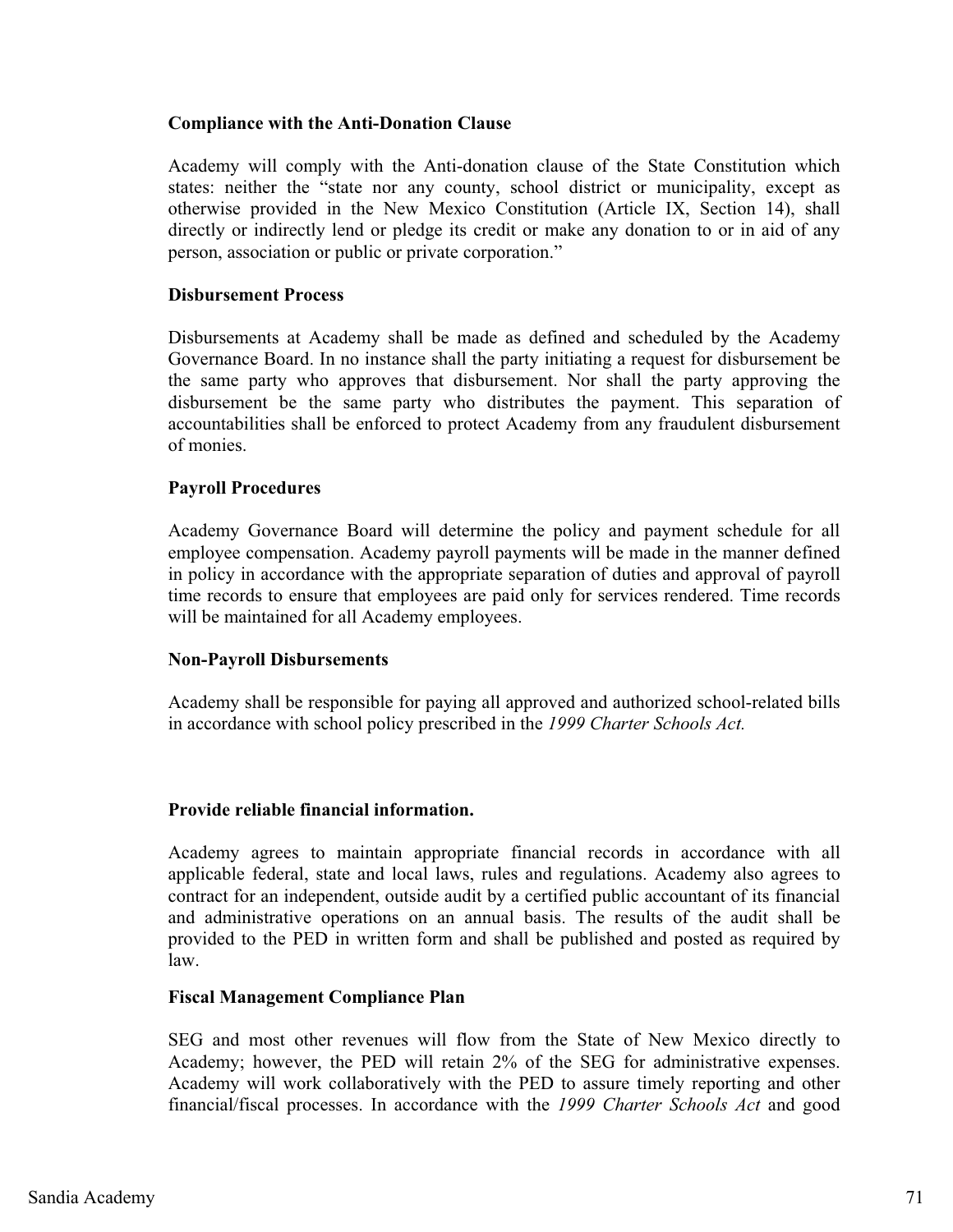business practices, Academy will be held accountable for its fiscal performance. When classes begin in 2010, a revised budget will be prepared and submitted to the PED, based on the actual, rather than estimated or projected enrollment numbers for student population.

### **Promote operational efficiency**

Academy will be responsible for its operations within the limitations of funding provided by the State of New Mexico and other revenues derived by the school consistent with State law. The school shall have authority to independently exercise, in accordance with federal and state law, the following:

- 1. Contract for goods and services;
- 2. Budget preparation;
- 3. Personnel selection and determination of compensation;
- 4. Evaluation of personnel performance;
- 5. Payroll functions
- 6. Procurement of insurance;
- 7. Lease of facilities for school purposes;
- 8. Purchase or lease of furniture and equipment;
- 9. Procurement of instructional materials and supplies; and
- 10. Acceptance of gifts, donations or grants consistent with law.
- 11. Ensure financial systems are secure and backed up as needed.

The Academy will comply with all applicable federal statutes and regulations and state statutes and rules relative to fiscal procedures and policy. Academy will furnish the PED copies of all policies or procedures that may be developed with regard to any operational or educational program, upon adoption by the Governance Council. Academy policies and procedures will be provided to PED when adopted. Any policy and procedure not currently developed, will follow the requirements of PED and will be submitted for approval to the PED prior to implementation

# - **Provide a description of the manner in which the annual audit of the financial operations of the charter school is to be conducted.**

The Board of Finance will annually contract for auditing services through a formal procurement process and in compliance with the state's audit procedures. The Head Administrator will seek and prepare three bids for the Board to consider. A formal engagement letter will be issued by the auditor and reviewed by appropriate state regulators.

The Board of Finance will receive, review and approve the auditor's manager letter and audited financial statements on an annual basis.

The Board of Finance and Head Administrator will annually review internal controls and other processes based on the audit findings. The Board of Finance and Head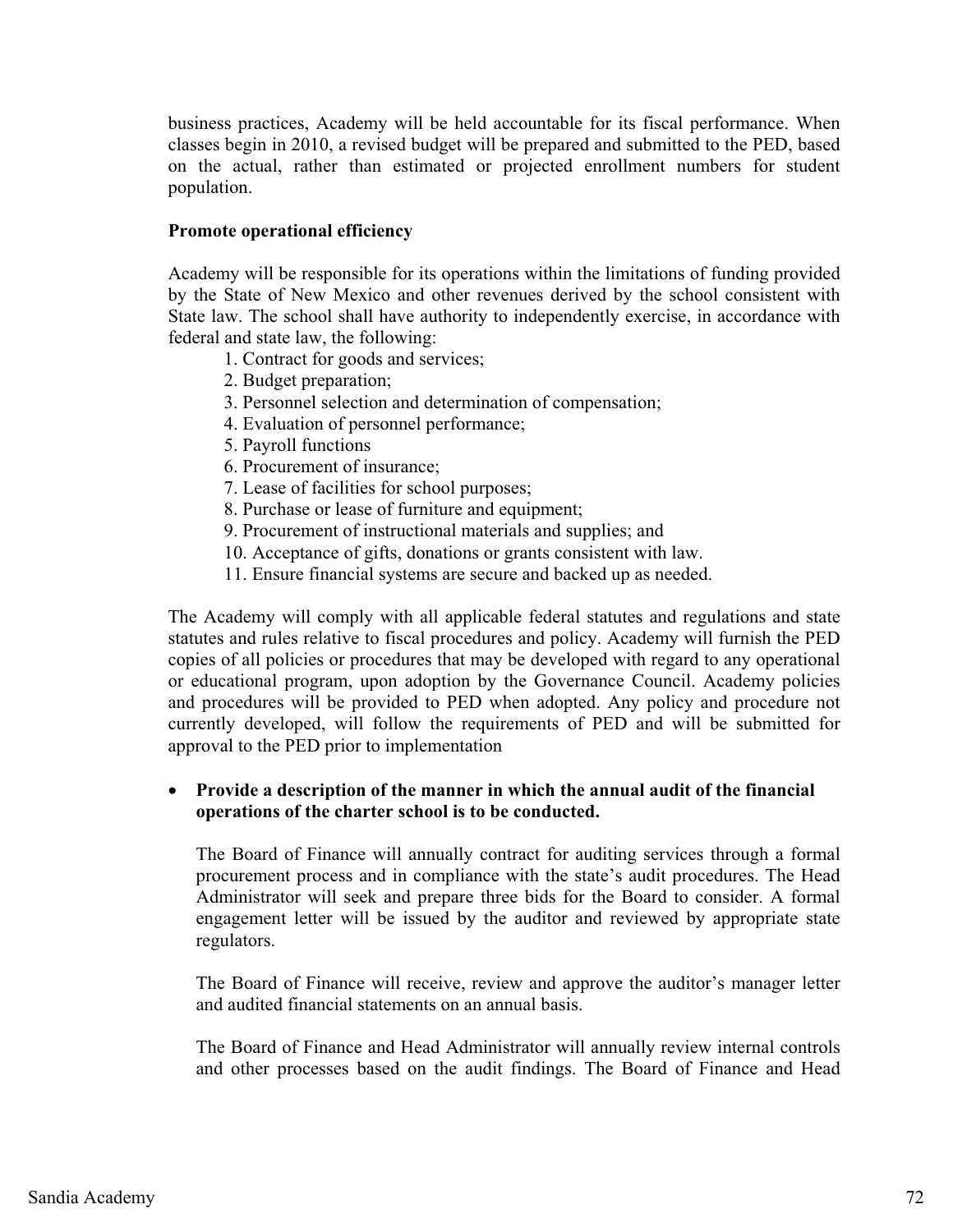Administrator will make recommendations for policy and/or procedural changes based on audit findings.

The computer that contains the accounting program and file is password protected. In addition, a backup copy of this file is made daily. Access to the accounting program can be audited via remote log-in records.

In the event that the PED selects the auditor, because the school will be audited as a component unit of the NMPED, the charter school will ensure that all reports and documentation are made available in a timely manner when notified of the audit dates. Moreover, the Academy will include an annual amount in its budget to pay for its portion of the budget in consultation with the NMPED.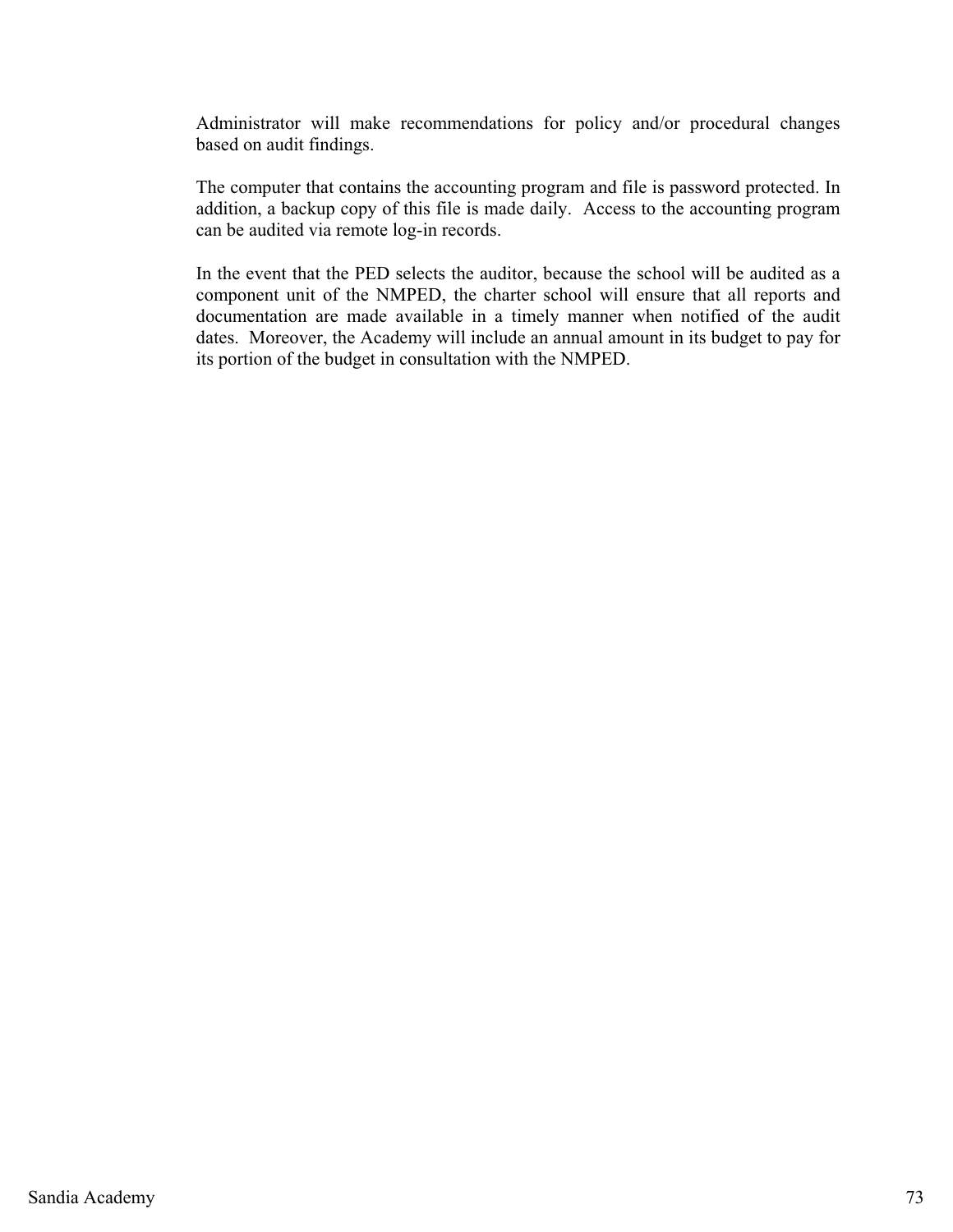# **VII. GOVERNANCE/MANAGEMENT PLAN**

The Governance/Management Plan should provide an understanding of how the school will be governed and managed. It should present a clear picture of the school's governance and management practices, what roles and responsibilities various groups and individuals will have, and how those groups will relate to one another. The Plan should outline how decisions are made at the school site and provide a convincing picture of the school leadership's capacity to successfully operate the school. In addition, the governing body of a charter school is, first and foremost, publicly accountable for student academic performance and the expenditure of public funds.

# **A. GOVERNANCE STRUCTURE**

- **Describe how the school will be governed.** 

Sandia Academy will be governed by a governing body of at least five members according to the terms of the charter. No member of the governing body shall serve on the governing body of another charter school. The school may contract with a third party for the use of a facility; its operation and maintenance; and the provision of any service or activity that the charter school is required to perform in order to carry out the educational program described in the charter.

- **Provide an organizational chart for the school and a narrative description of the chart that explains the proposed school site-based personnel reporting structure to the governing body and the relationship of the governing body to the school's leader and administration.** 

Please refer to the organization chart on the following page of the application. The Governing Body will have the ultimate responsibility for all of the operations and the budget of the Academy. The Governing Body will have the responsibility and authority to contract with third parties for curriculum, financial management services, human resource services, technology services, facilities, educational related services, and other services. The Governing Body will have direct oversight of the curriculum, financial management, and facilities' third party contracts.

The Governing Body of the Academy will hire the Head Administrator of the school who will report to the Governing Body. The Head Administrator of the charter school shall employ, fix the salaries of, assign, terminate and discharge all employees of the charter school. All employees shall ultimately report to the Head Administrator. The Head Administrator will have daily responsibility for oversight of the human resource services', technology services', educational related services', and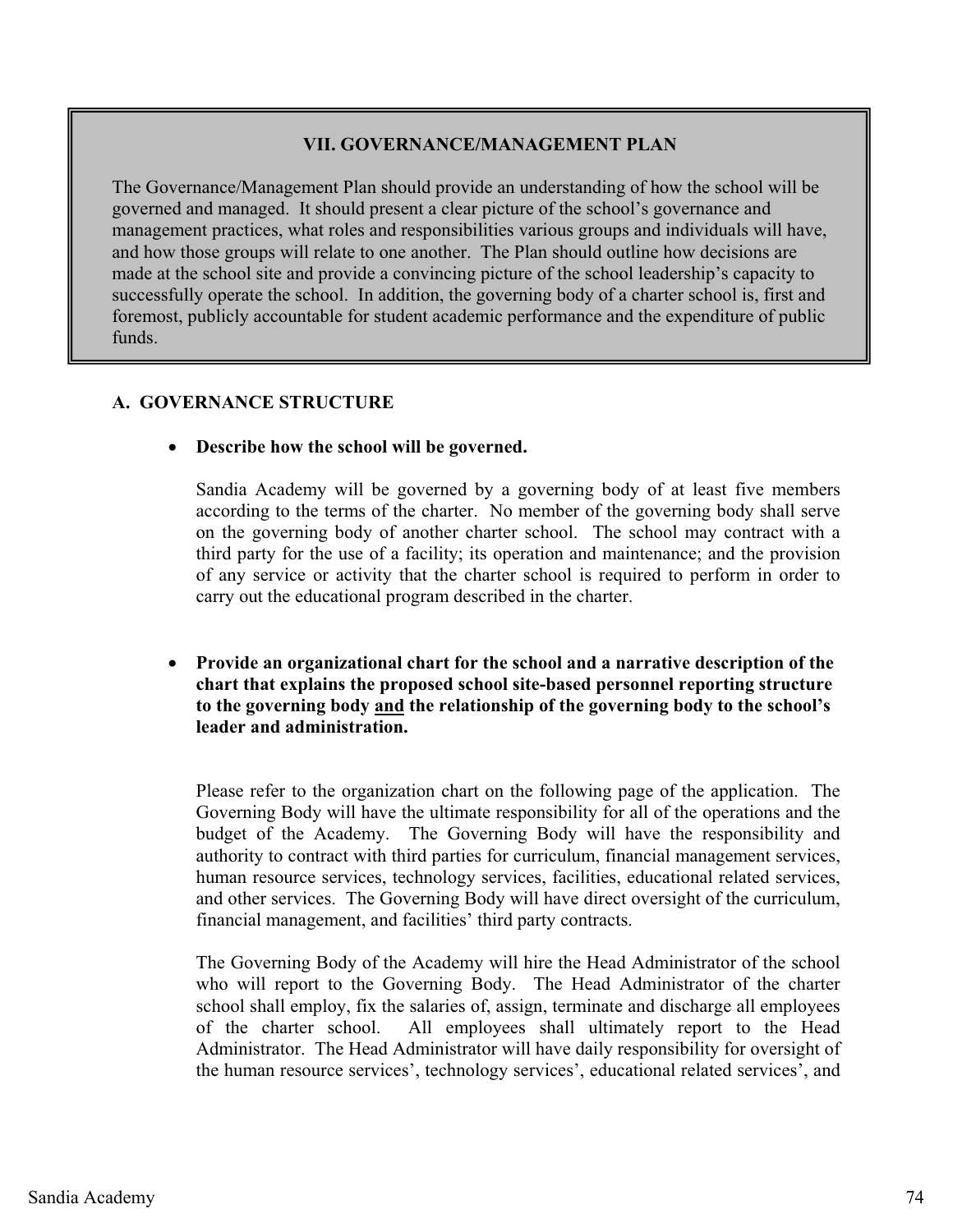other third party contracts. The Head Administrator will be responsible for reporting on that oversight to the Governing Body on a regular basis.

The Head Administrator will oversee the Special Education Coordinator. The Special Education Coordinator will ensure that the school is compliant with Special Education requirements and that students with IEPs are receiving appropriate ancillary services. The Operations Manager will oversee the Administrative Assistant/Registrar.

The Elementary and Middle School staff will report to the Head Administrator who will supervise them. The Head Administrator will coordinate communication and project assignment for elementary and middle school teachers.

The High School Coordinator reports to the Head Administrator and supervises the high school teaching staff. He will serve as a liaison between high school teachers and the Head Administrator and coordinate communication and project assignment for high school teachers.

Academy administrative staff will manage the Academy, handling all day-to-day academic, operational, and management issues. They will have leadership experience as school Head Administrators or school leaders. Staff will be expected to demonstrate expertise in curriculum, instructional assessment, finance, facilities, business management, governance and administration. The Academy administrative staff will be structured based on the Academy's education program and projected enrollment.



**SANDIA ACADEMY PROPOSED ORGANIZATION CHART** 

 $\bullet$  **Delineate the roles and responsibilities of parent councils, advisory committees, and/or community groups in relation to the governing body.** 

Direct parental and community member involvement is fundamental to the success of Sandia Academy.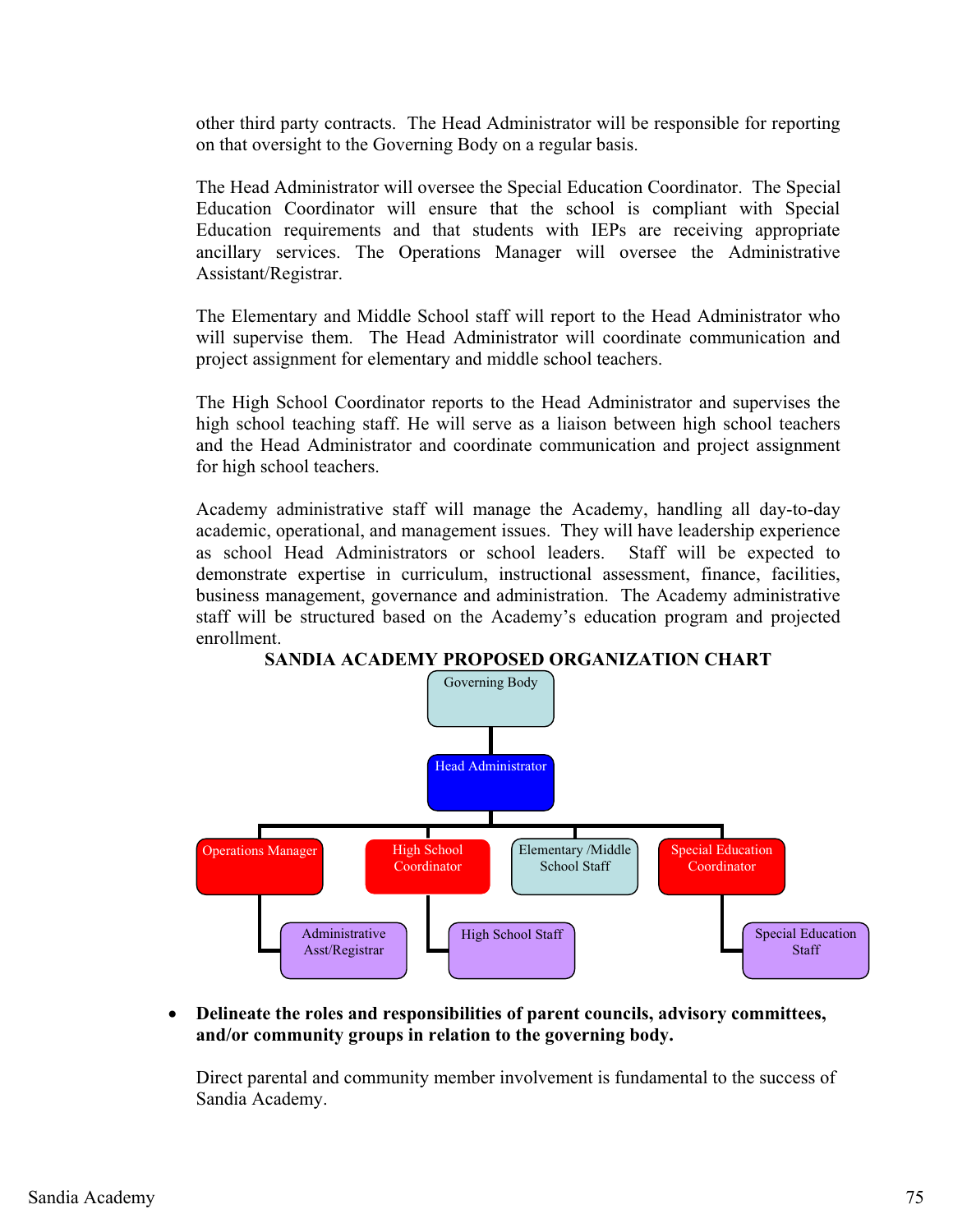- Parents and community members can hold a direct leadership position and influence the management of the school by serving on the Academy Board. The Board sets policy and provides governance and oversight on the Academy's academic, extracurricular, finance, personnel, daily operations, and legal matters.
- $\bullet$  Parents who are not members of the Board are actively encouraged to attend Board and other Academy meetings and to participate on ad-hoc committees appointed to address specific issues.
- $\bullet$  Sandia Academy will organize a Parent Advisory Group. The Parent Advisory Group is parent-driven and is recognized as the official voice of the Academy's parents. The group serves as a direct communication link between Academy families and the school and is a resource for parents, both as a source of conveying school information to families as well as relaying parental suggestions to school administration.
- $\bullet$  The Academy will create an advisory "School Council" as required by 22-5- 16 NMSA 1978 to assist the school Head Administrator with school-based decision-making and to involve parents in their children's education. School council membership shall reflect an equitable balance between school employees and parents and community members. At least one community member shall represent the business community, if possible. The school Head Administrator may serve as chairman. The school Head Administrator shall be an active member of the school council. The council will:
	- o work with the school Head Administrator and give advice, consistent with state and school district rules and policies, on policies relating to instructional issues and curricula and on the public school's proposed and actual budgets;
	- o develop creative ways to involve parents in the schools;
	- o where appropriate, coordinate with any existing work force development boards or vocational education advisory councils to connect students and school academic programs to business resources and opportunities; and
	- o serve as the champion for students in building community support for schools and encouraging greater community participation in the public schools.
	- o Teachers will initiate regular conferences and conversations with parents about their child's progress and also about parents' needs and concerns about the operation of the school. Parents are free to contact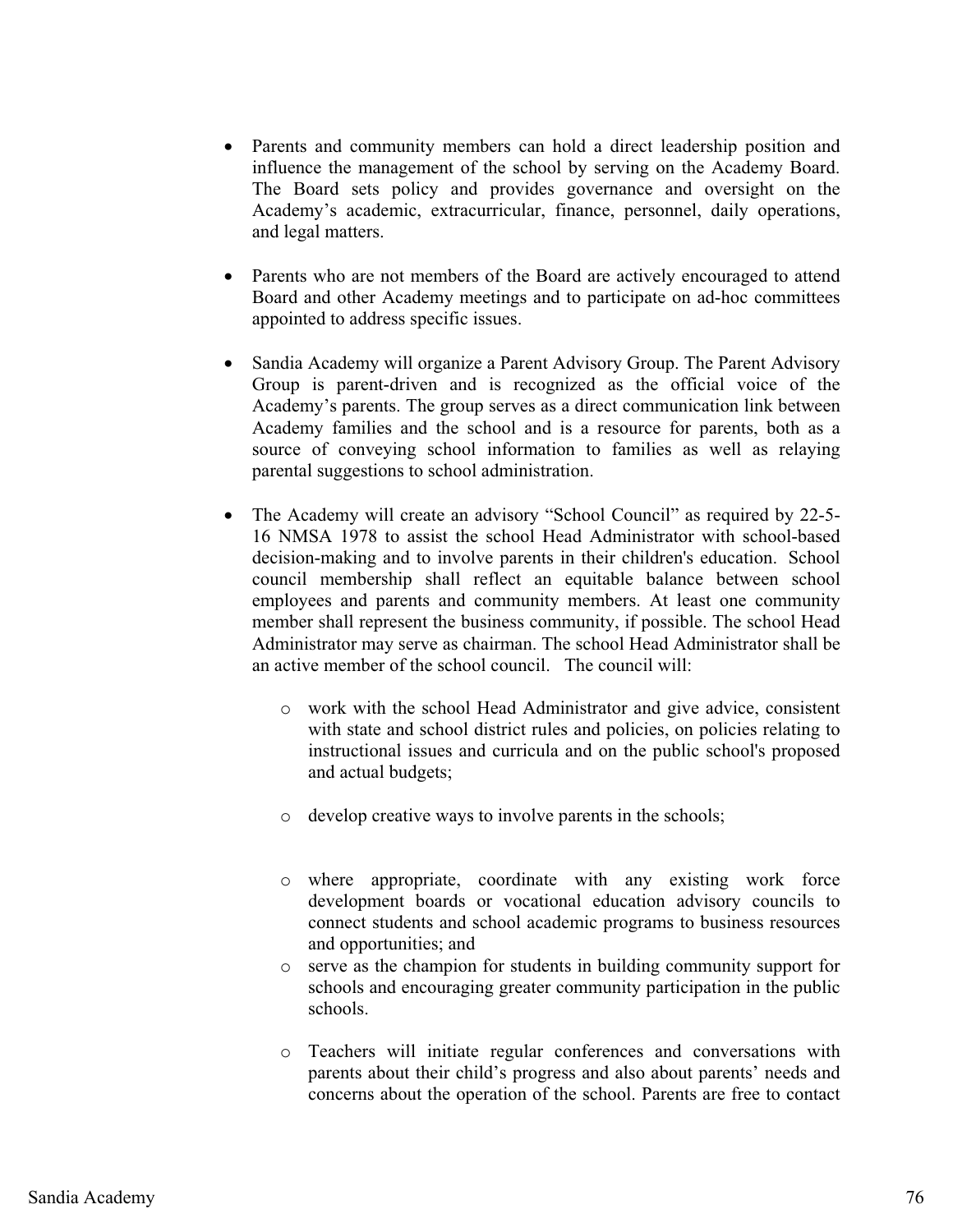teachers, specialists, and other parents to solve problems, give feedback, or pass on ideas and insights to the school community.

- o The Academy website will have a moderated Academy online community discussion board to facilitate a constructive and interactive communication process.
- o Parents will help us to continuously evaluate the operation and governance of the school both online and offline. The Academy will survey parents online annually to determine their satisfaction with their overall experience. Criteria of the survey will include the curriculum, instruction, *Online School System*, administration, support, quality and delivery of materials, working with the lessons, student progress, student attitude towards learning, communication, and interaction with other Academy students and parents. Parents may supply critiques and/or endorsements regarding their experience at the Academy.
- o Throughout the school year, the Head Administrator, other administrators, and teachers will account for contributions that parents and community members have made to the operations and governance of the school and communicate this to the Board and the school community through the school website, in print reports and in face-toface meetings. New opportunities for parents and community members to contribute will always be considered.
- **Provide policies and procedures by which the governing body will operate in compliance with all applicable statutes and regulations, including the open meetings act.**

A proposed template for the school's bylaws covering governance policies and procedures is attached as **Appendix 14**. The charter school will operate in compliance with its bylaws, policies adopted by the Governing Body, and with all federal and state laws applicable to public charter schools, including without limitation:

- (1) Inspection of Public Records Act, Sections 14-2-1 et seq. NMSA 1978 and applicable regulations concerning public records;
- (2) Open Meetings Act; Sections 10-15-1, et seq. NMSA 1978;

(3) All state and federal health and safety requirements applicable to public schools, including those health and safety codes relating to educational building occupancy;

(4) All state and federal laws applicable to providing special education services;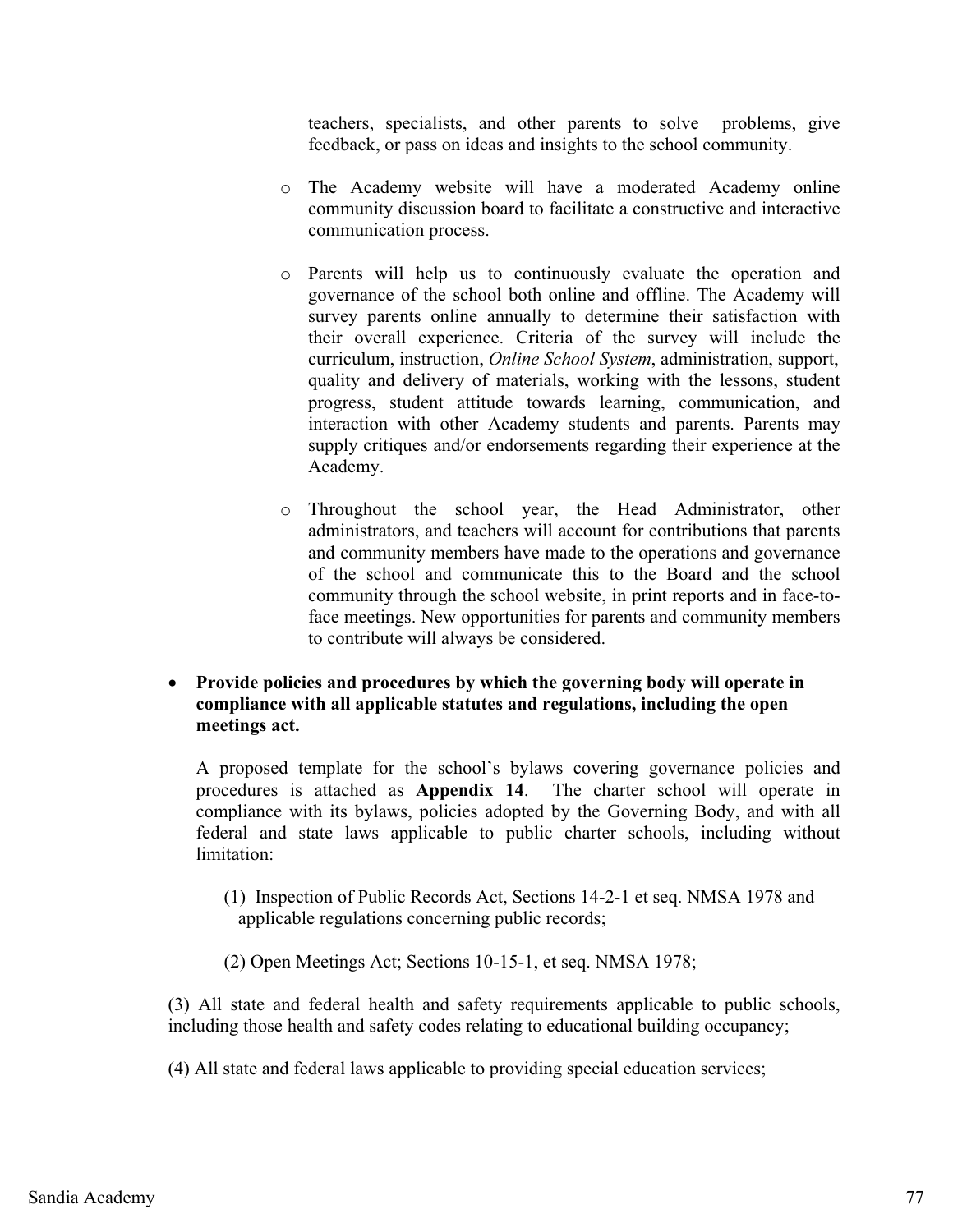(5) All provisions of state law applicable to conflicts of interest including the New Mexico Procurement Code, Sections 1-1-128, et seq. NMSA 1978; Prohibited Sales Act, Section 22-21-1 et seq. NMSA 1978 and federal regulations 34 CFR 75.525 and 80.36;

(6) Criminal Background checks in accordance with Section 22-10A-5 NMSA 1978;

(7) The Age Discrimination Act of 1975, Title VI of the Civil Rights Act of 1964, Title IX of the Education Amendments of 1972, Section 504 of the Rehabilitation Act of 1973 and part B of the Individuals with Disabilities Act as amended;

(8) The New Mexico Public School Code; Chapter 22 NMSA 1978, including the Charter Schools Act, 22-89B-1, et seq. NMSA 1978; and

(9) The Statewide Cyber Academy Act.

# - **Policies and procedures will address:**

#### $\bullet$ **board powers and duties** (please also see **Appendix 14**)**;**

Board powers and duties will be consistent with those set forth in the Public School Code and, specifically, the New Mexico Charter Schools Act, NMSA 1978 22-8B-1 *et seq.* as amended. The Governing Body's bylaws will describe how the Governing Body will exercise its powers and duties. A draft set of bylaws is attached as **Appendix 14** which outlines the primary governance policies of the Academy's Governing Body. The bylaws will be drafted and adopted by the Governing Body during the Planning Year. The Governing Body's powers are as follows::

- 1. Those powers as set forth in the Academy's bylaws that are not inconsistent with federal or state laws or constitutions, or as otherwise set forth in the Charter Schools Act, NMSA 1978 §§22- 8B-1, et seq. which provides that the Academy:
- 2. To take necessary measures to ensure that the charter school operates subject to all federal and state laws and constitutional provisions prohibiting discrimination on the basis of disability, race, creed, color, gender, national origin, religion, ancestry or need for special education services;
- 3. Shall be to govern the charter school in the manner set forth in the charter; provided that a governing body shall have at least five members; no member may serve on the governing body of another charter school;
- 4. Shall be responsible for (a) its own operation, including preparation of a budget, subject to audits pursuant to the Audit Act [12-6-1 NMSA 1978]; (b) and contracting for services and personnel matters;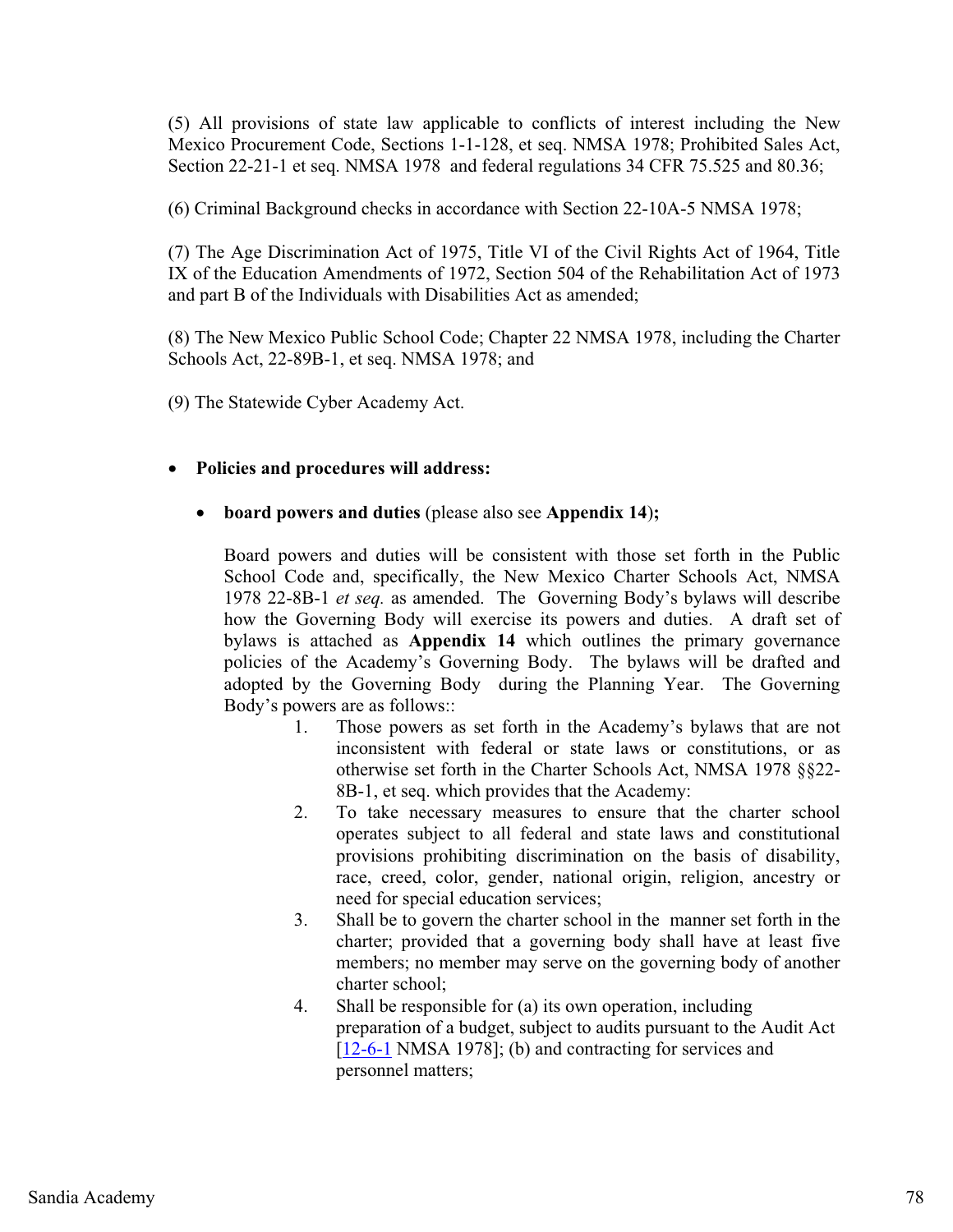- 5. May contract with a school district, a university or college, the state, another political subdivision of the state, the federal government or one of its agencies, a tribal government or any other third party for the use of a facility, its operation and maintenance and the provision of any service or activity that the charter school is required to perform in order to carry out the educational program described in its charter.
- 6. The Governing Body shall ensure that the facilities used by a charter school shall meet the standards required pursuant to Section 22-8B-4.2 NMSA 1978;
- 7. May pay the costs of operation and maintenance of its facilities or may contract with the school district to provide facility operation and maintenance services;
- 8. May acquire and dispose of property; provided that, upon termination of the charter, all assets of the locally chartered charter school shall revert to the local school board and all assets of the state-chartered charter school shall revert to the state, except that, if all or any portion of a state-chartered charter school facility is financed with the proceeds of general obligation bonds issued by a local school board, the facility shall revert to the local school board;
- 9. May accept or reject any charitable gift, grant, devise or bequest; provided that no such gift, grant, devise or bequest shall be accepted if subject to any condition contrary to law or to the terms of the charter. The particular gift, grant, devise or bequest shall be considered an asset of the charter school to which it is given;
- 10. Shall comply with all state and federal health and safety requirements applicable to public schools, including those health and safety codes relating to educational building occupancy;
- 11. Shall comply with all applicable state and federal laws and rules related to providing special education services. Charter school students with disabilities and their parents retain all rights under the federal Individuals with Disabilities Education Act and its implementing state and federal rules.
- 12. Employ the Head Administrator of Academy
- 13. Delegate administrative and supervisory functions of the Head Administrator of the Academy when appropriate;
- 14. Approve the annual budget of anticipated income and expenditures, and direct the preparation of the annual financial audit report in connection with the New Mexico Public Education Department's annual audit;
- 15. Have the capacity to sue or be sued;
- 16. May contract for provision of financial management, food services, education related services or other services; and
- 17. Be responsible for its own operation, including preparation of the budget, subject to audits pursuant to the Audit Act.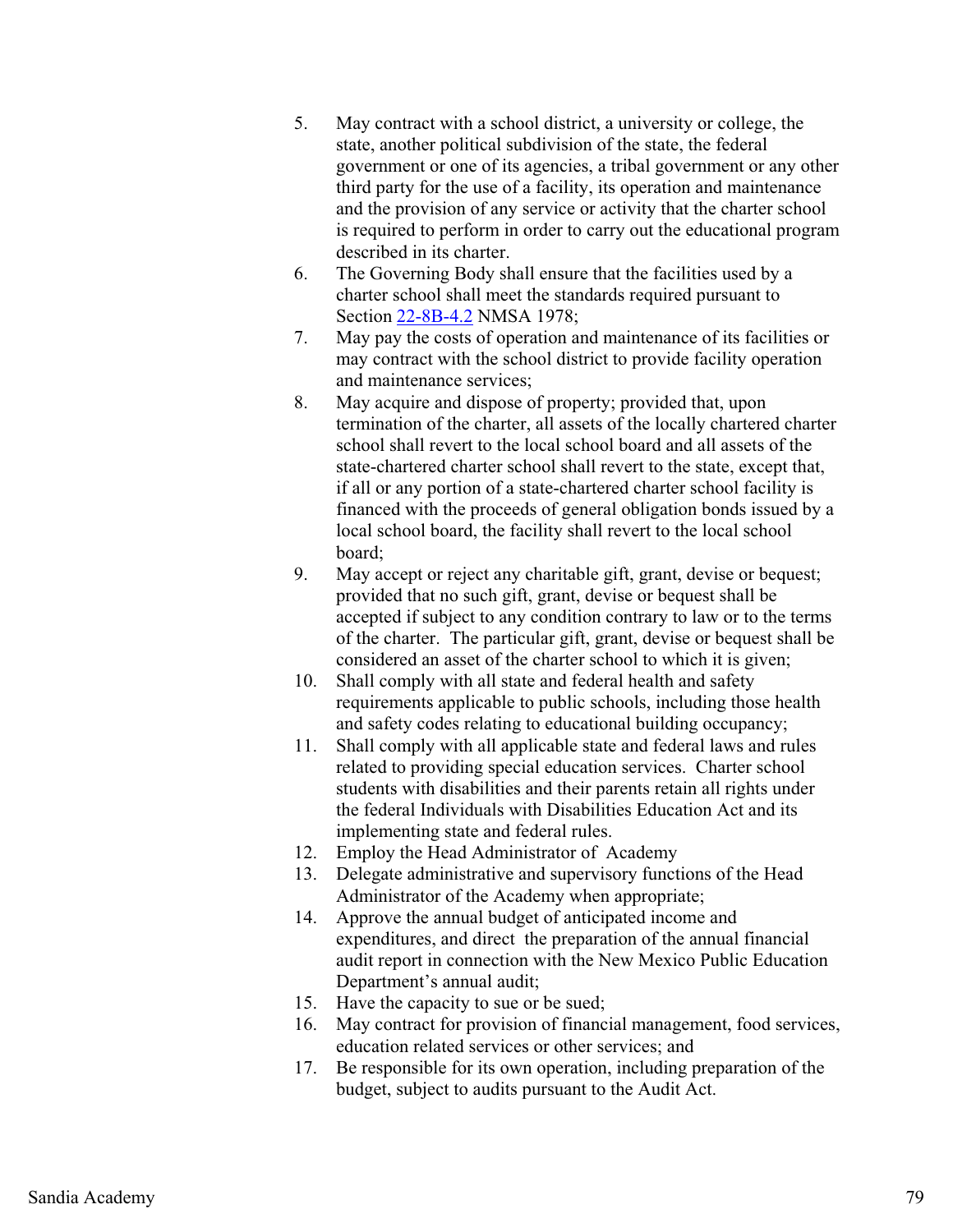#### $\bullet$  **the criteria and the process that will be used to select the school's head administrator;**

Prior to opening in the fall of 2010, the process to advertise for, select and employ the Head Administrator for the charter school will begin after the Public Education Commission has granted a written charter to the Academy. The Academy proposes to hire, and has budgeted in this application, for a Head Administrator. The Head Administrator will be recruited with advertisements in well-known educational trade publications such as Education Week, via online job recruitment sites such as Monster.com, and in local media throughout New Mexico. Resumes will be reviewed and sorted.

Administrators will be interviewed by the Governing Body. Reference checks and background checks will be completed on each candidate. Candidates must comply with all state laws requiring fingerprinting and other documentation. The Head Administrator will be hired by the Governing Body. Compensation level (salary and benefits) for the Head Administrator will be competitive with starting local salary and benefits. Employment agreements will be signed. Benefits will be secured. As a vacancy occurs in this position, the same recruitment, selection, and employment techniques will be used. The criteria for hiring a Head Administrator are listed in the Head Administrator's qualifications/job description in Section VII D.

#### $\bullet$ **budgeting and operation of the school; and**

The school's Operations Manager will insure that accurate budget reports are kept and that they will be presented to the Governing Body at their monthly meetings. Budget reports will include all revenue and expenditures. These monthly budget reports will be approved in an open Governing Body Meeting.

The President or Treasurer of the Governing Body and the Head Administrator will be the only individuals with signatory authority and will be responsible for authorizing all cash transactions. Such items in amounts of \$5,000 or more must be signed or authorized by two of these individuals. The person responsible for school finance will record all transactions in the General Ledger. The Treasurer or the President of the Governing Body will have the sole authority for review, approval and payment of all contract invoices.

Yearly independent annual audits will be completed to insure the accuracy of accounting procedures. The Academy's auditor will be approved by the New Mexico Public Education Department prior to doing the audit and will be paid by the Academy. The audit will be prepared in accordance with the Audit Act [12-6- 1 NMSA 1978] and auditing standards and rules issued by the state auditor. The annual audit will be forwarded to the state auditor and others designated in the charter agreement.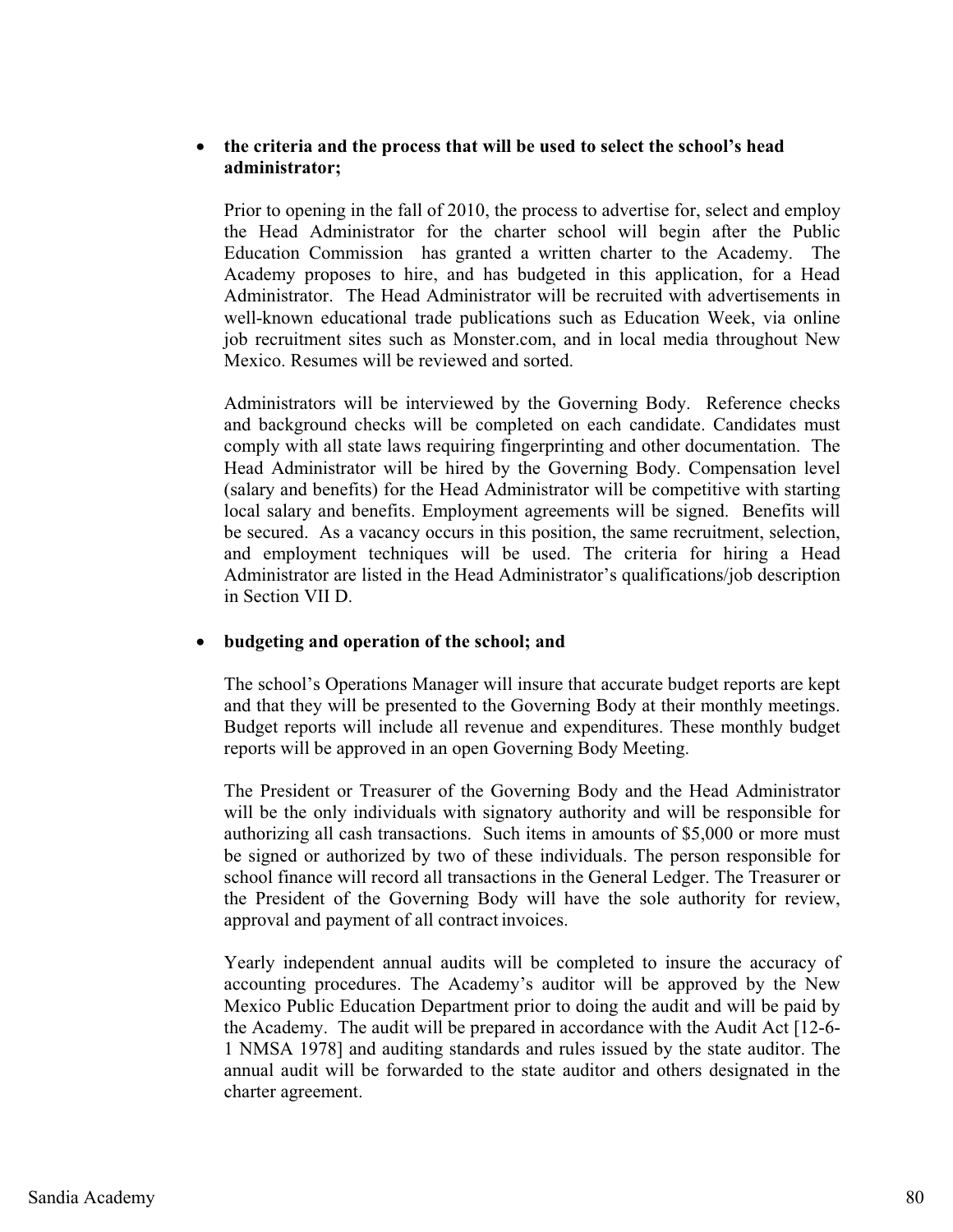The Head Administrator will perform an entire programmatic review of the Academy annually, including all the terms of the charter agreement and the academic performance of the school's students. This review will be inclusive of all compliance reporting mandated by the Governing Body, Public Education Commission, and Public Education Department. The Academy will report on the performance of the school and its students.

#### **how decisions will be made.**

The proposed Academy Organization Chart above illustrates the lines of decision making in the school. Academy administrative staff will manage the Academy, handling all day-to-day academic, operational, and management issues. Teachers and administrative and support staff report to the Head Administrator who, in turn, as necessary, requests decisions to be made by the Academy Governing Body. The Governing Body and the Head Administrator share the responsibilities for overseeing third party contracts for services.

### **B. DESCRIPTION OF THE GOVERNING BODY**

# - **Provide a description of the responsibilities and obligations of the governing body as a whole, individual members, and officers of the governing body.**

The Governing Board will assume ultimate responsibility for all of the operations and the budget of the Academy. The responsibilities and obligations of the governing body as a whole, individual members, and officers of the governing body will be contained in the Board By Laws which will be written and adopted in the Planning Year. The Governing Board of Sandia Academy requests to be designated as a board of finance and is committed to becoming qualified as a board of finance.

**Governance**. The Academy shall be governed by the Academy Governing Body ("Governing Body") and managed by its Head Administrator pursuant to the school's charter and duly adopted bylaws. The Governing Body will be responsible for adopting policy, overseeing the management of the school and ensuring financial compliance and responsibility. In addition, the Governing Body will ensure that the mission and goals of the charter are carried out by engaging in strategic planning. The Governing Body will not be involved in the daily operations of the school, but will hire a Head Administrator who the Governing Body will evaluate at least annually. The Governing Body will make sure that the Head Administrator manages the Academy in compliance with the Charter Schools Act and all state and federal laws and regulations.

**Membership**. The Governing Body will have a five-member governing body at a minimum. After the Academy's application is approved, the original Governing Body will adopt bylaws setting the maximum number and composition of the Governing Body. The original Governing Body as defined in this application will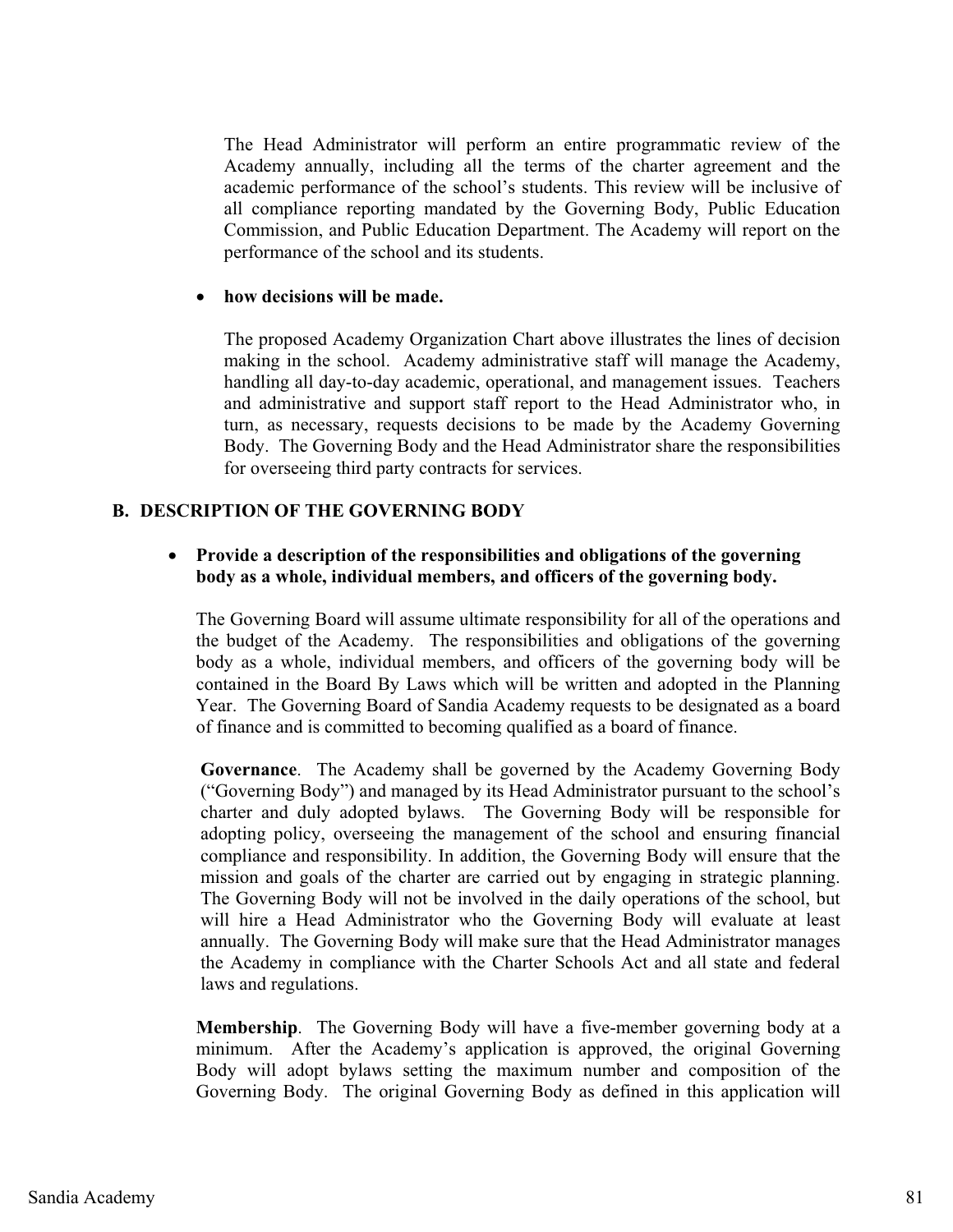serve as the five-member Board of Finance for the planning year and at least the first year of operation. If a parent or other voting members are added to the Governing Body, the new members must qualify to serve as a member of a Board or Finance or be disqualified to serve.

**Terms**. Governing Body members' terms will be staggered to ensure continuity in the institutional memory. Terms may be either two or three years, but the Governing Body will make a final decision regarding term lengths as part of its bylaws will address assignment of term lengths to each position.

**Nominating**. The Governing Body will develop a policy to ensure that membership to the Governing Body will include a broad range of expertise, including backgrounds in education, science and related fields, public school and private finance, law, community issues and such other areas that the Governing Body deems relevant to serve the best interest of the school. The Governing Body will notify the school's community and the community at large of positions opening on the school's governing body as well as committees.

**Conduct**. The Body's bylaws will address conduct of its members. Members will be required to sign conflict of interest disclosure statements, be familiar with their responsibilities as a member in the context of open meetings and clearly understand their ethical and fiduciary obligations to the school. Body members will participate in NMPED training requirements and understand the importance of self-education in order to effectively participate on a charter school governing body.

**Bylaws**. The Governing Body will adopt bylaws, policies and procedures for operating once the charter has been approved and a charter school governing body is created thereby. The bylaws will address the roles of the Governing Body's officers and members, authority and duty, committees, and other functions of the Governing Body in relation to a public charter school. In addition, the bylaws will address how and when members may be removed for unacceptable or inappropriate conduct such as; failing to meet their commitments to attend meetings, using the position to gain financially, failing to disclose conflicts, taking positions that are not aligned with school's mission, vision, philosophy, goals and objectives. Please see Sample Governing Board Bylaws in **Appendix 14.** 

**Meetings**. The Governing Body will meet at least once each month to hear reports, to consider and adopt policies, to act on committee recommendations and to consider requests and concerns from parents, students, teachers and the public. A quorum is defined as three attendees when there are five members on the Governing Body. The bylaws will address quorum numbers for the eventuality of more than five members. A majority vote will constitute action by the Governing Body. The Governing Body will follow the requirements of the Open Meetings Act when holding its meetings; e.g., for purpose of notice, agendas, conduct of the meeting, and preparing the minutes in a timely manner. The absence of a quorum at Governing Body meetings will eliminate the ability to take action. In addition, the Governing Body and the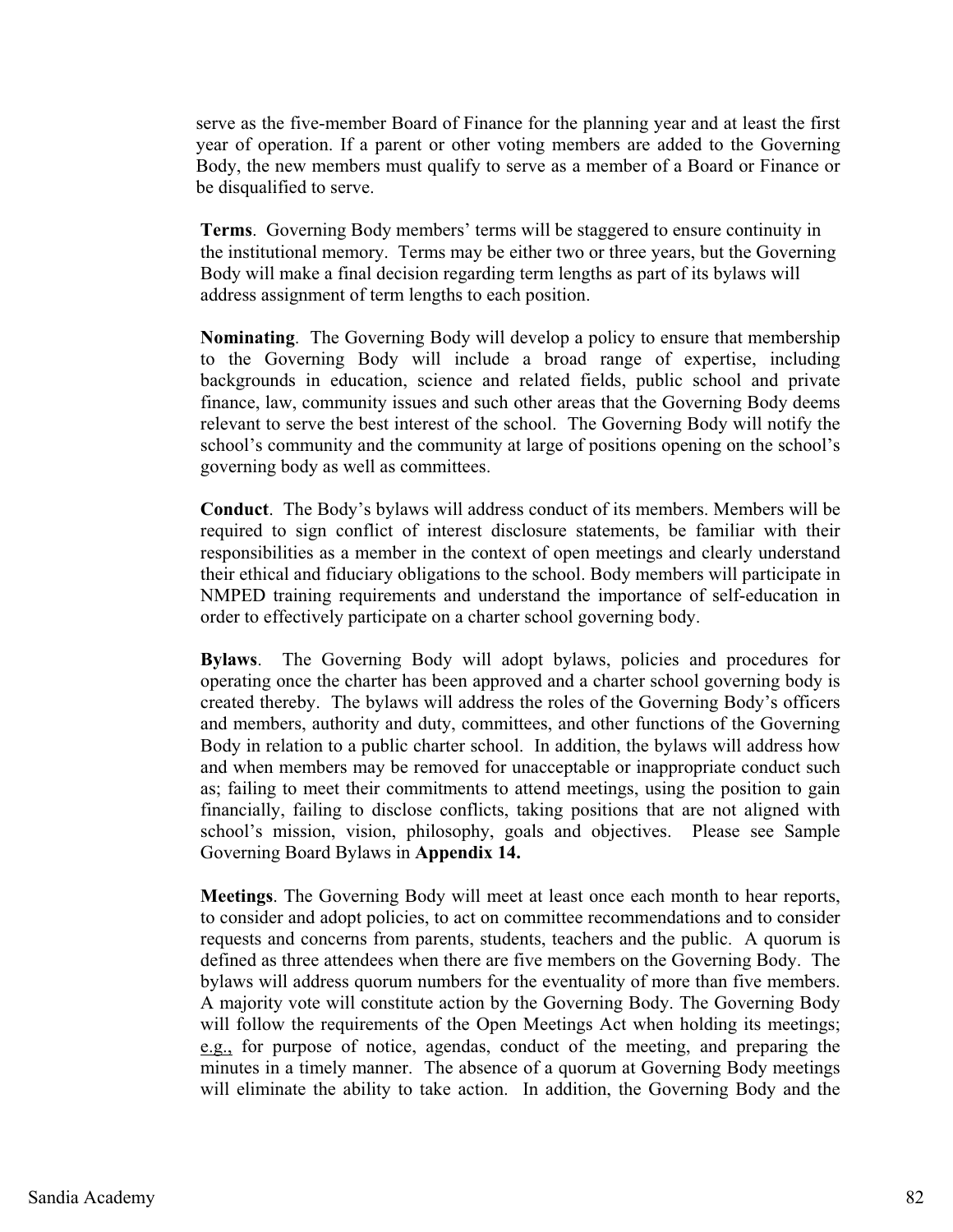school will also follow the Inspection of Records Act for any request of policies or public documents.

**Relationship to PED**. The Academy will be considered a Local Educational Agency (LEA) which is overseen by the New Mexico PED for general education and special education purposes

# - **List each of the members of the school's governing body.**

There will be at least five members of the Academy governing body. Currently, prospective members include:

James Arellanes Ralph Arellanes Traci Filiss Jessica I. Martinez Mellani Murphy

# - **Provide a brief description of the qualifications of each governing body member.**

### **James Arellanes**

Evie Shaefer

James Arellanes was born and raised in Las Vegas, New Mexico. He attended West Las Vegas Schools and graduated from West Las Vegas High School in 1982. Mr. Arellanes received his Bachelor of Science degree in Mechanical Engineering from New Mexico State University in 1988 and completed his Master of Science in Mechanical Engineering at the University of New Mexico in 1993. Mr. Arellanes has worked as an engineer for the federal government nearly 23 years in the nuclear, space and radio frequency environments. He has dealt with various high end hardware and software in performing his duties as an engineer, analyst, project leader and project officer.

### **Ralph Arellanes**

Ralph Arellanes was born and raised in Las Vegas, New Mexico. Mr. Arellanes attended West Las Vegas Schools and graduated from West Las Vegas High School in 1980. He received his Bachelor of Arts degree in Accounting and Finance from New Mexico Highlands University in 1985. Mr. Arellanes went on to complete a Master of Business Administration at New Mexico Highlands University in 1986 with an emphasis on Management, Accounting and Finance. He completed his MBA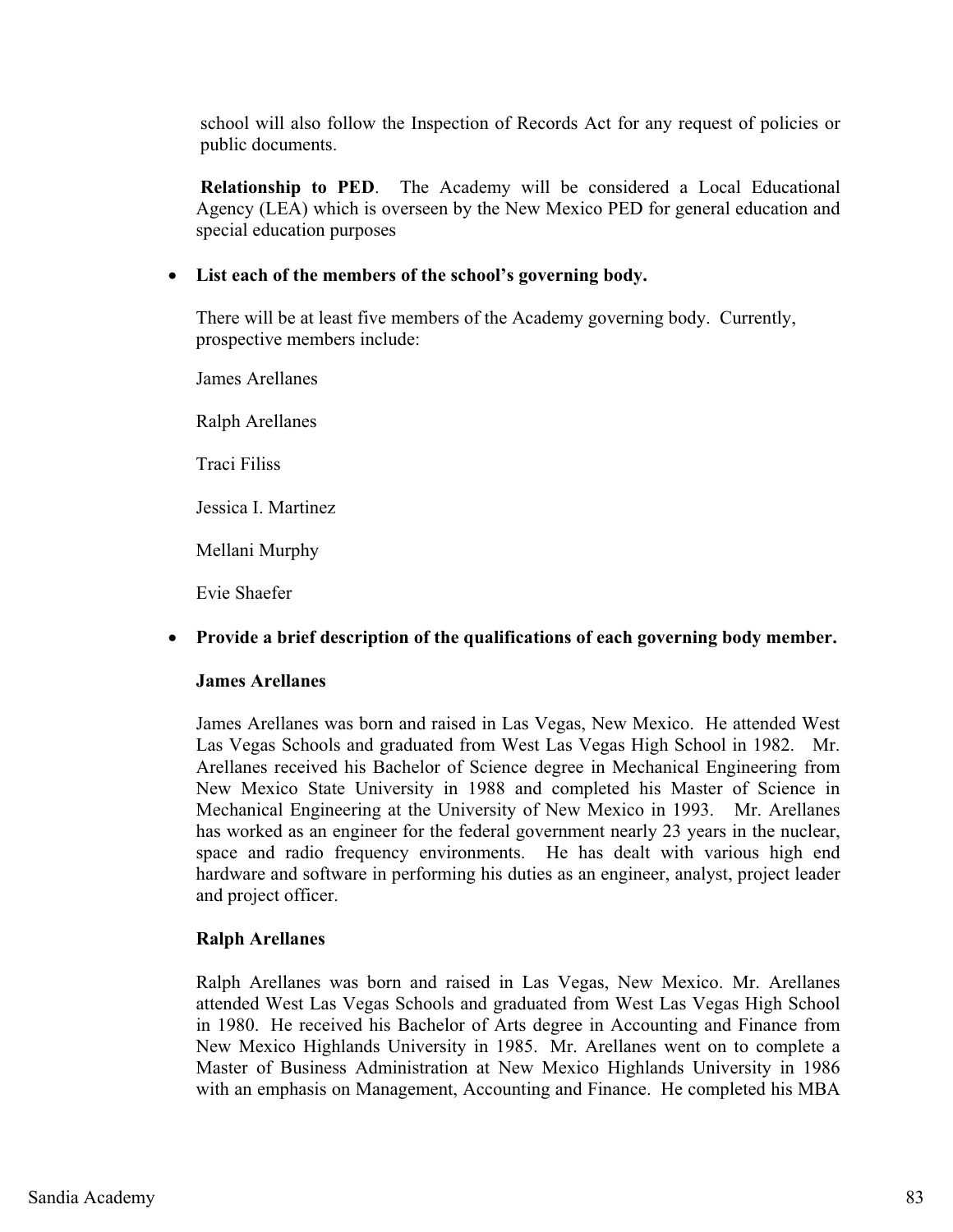with a 3.8 GPA. Mr. Arellanes has worked for the federal government for 25 years in the fields of accounting, finance and business. Mr. Arellanes has worked as an Auditor, Business Manager, Revenue Agent, Cost Analyst and Program Analyst for the Federal government.

# **Traci Filiss**

Ms. Filiss is the founder of the Taos Academy. The Taos Academy is a hybrid charter school (part distance learning and part onsite instruction) that will open its doors this coming fall. Ms. Filiss is a distance learning consultant who holds a teaching License; an Elementary certification K-8 - Highly Qualified in Science and Technology; a Level 3 Instructional Leader New Mexico Teacher License; a Secondary certification; and Science and Technology Endorsements. She received her Education Specialist Certification: Educational Leadership from the University of New Mexico, Albuquerque. Ms. Filiss received a Masters in Education Degree in Curriculum, Design and Instruction in Instructional Technology from Grand Canyon University in Phoenix, Arizona. She received her Bachelor of Science Degree in Biology with a Business minor from Mars Hill College, Mars Hill, North Carolina. As a director and coordinator of several hybrid school programs in New Mexico, including being a consultant on the IDEAL-NM's original business proposal for the State Cyber Academy, Ms. Filiss understands the importance of developing quality distance learning programs for students in grades Kindergarten to 12.

### **Jessica I. Martinez**

Jessica I. Martinez was born in Anaheim, California. She graduated from Mayfield High School in Las Cruces, New Mexico where she was the Student Body President and an honor student. She is the National Youth President of the League of United Latin American Citizens (LULAC). LULAC is the oldest and largest Latino membership organization. She is a member of LULAC Youth Council 53. She is a past President of that Council and previously held the position of New Mexico Youth State Director. She is currently attending the University of New Mexico where she is majoring in Political Science with an emphasis in International Relations and a minor in Latin American Studies. She plans to attend Law School with aspirations to some day be the New Mexico Attorney General or a member of the U.S. Senate representing New Mexico.

### **Mellani Murphy**

Mellani Murphy studied vocal performance and ballroom dance at Brigham Young University from 1997-2000 where she was the President for the local Church Women's Organization. While studying at the University, she also worked in scheduling and assisted in the Public Relations efforts of the Family Studies Center, as well as assisting in editing a large research book being prepped for publication. During the summer of 1998, she created marketing brochures and revised employee training manuals for an organic chemical company, Triad. In 2000, she worked for

.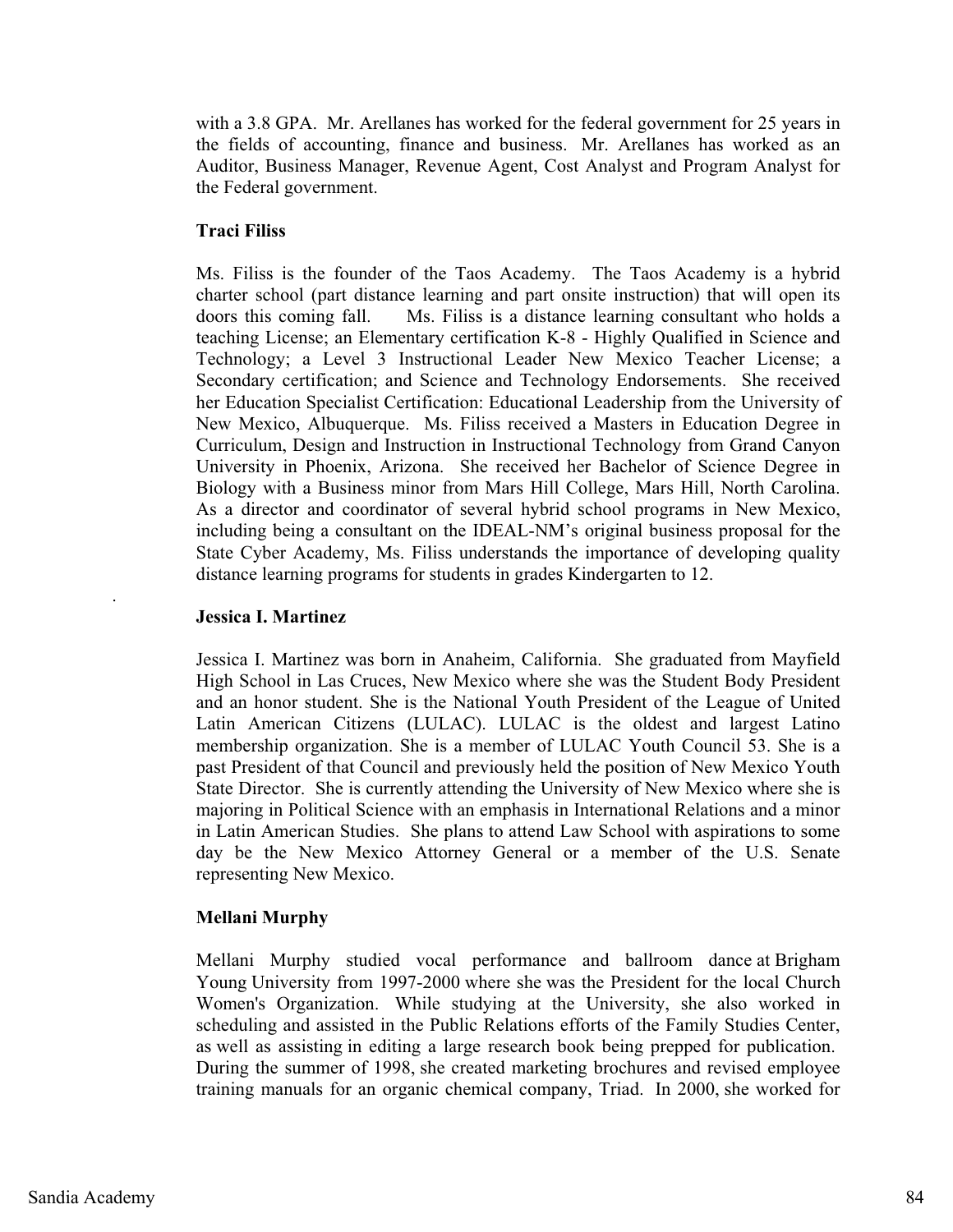the Utah Valley Regional Medical Center as the Administrative Assistant for the Newborn Intensive Care Unit, where she worked with department heads in hospital administration. While there, she created the hiring criteria and process for new applicants. Currently she is an Executive Team Leader with the largest direct selling telecommunications provider. Mellani also co-owns and manages both a real estate investment company and a real estate brokerage, Consider It Sold Realty, in Albuquerque.

### **Evie Shaefer**

Evie M. Shaefer is a wife and new mother. She holds a dual nationality from Belgium and the United States. She has traveled extensively throughout the United States, Europe, Africa and the Middle East. As an Air Force dependent, she has attended U.S. schools as well as foreign institutions. Evie was brought up aware of the cultural differences and divides throughout the world. Her parents instilled the importance of education in the lives of their family. She earned a dual major for her Bachelor of Business Administration in Management Information Systems and International Business. Evie has also earned a Master in Science in Administrative Studies with a concentration in Multinational Commerce from Boston University. She has acquired a Finance Diploma and a Certificate in International Relations. Evie is currently working toward her Doctorate in Public Policy and Administration in Public Management and Leadership with a concentration on Education. Evie understands the importance of family and the important role of education in improving today's society.

# - **Describe the plans for governing body member recruitment and selection, including the orientation process for new members and ongoing professional development.**

The Governing Body will be comprised of at least five individuals. New members will be recruited by posting the open positions on the Academy website and by advertising in newspapers serving the population across the state of New Mexico. Referrals will also be accepted. Interested persons will submit their names and applications which will be reviewed by the members of the Governing Body. Members of the Governing Body will be elected by a majority vote of the members then in office.

The Academy Governing Body may elect any person to be a member who, at its discretion, it believes will serve the interests of the school faithfully and effectively. It is the Governing Body's goal that its members will represent a broad diversity of expertise and interests including teachers, parents, community members and business leaders. The current prospective board members have track records which demonstrate successful performance in education, business, and commitment to the State of New Mexico and its communities.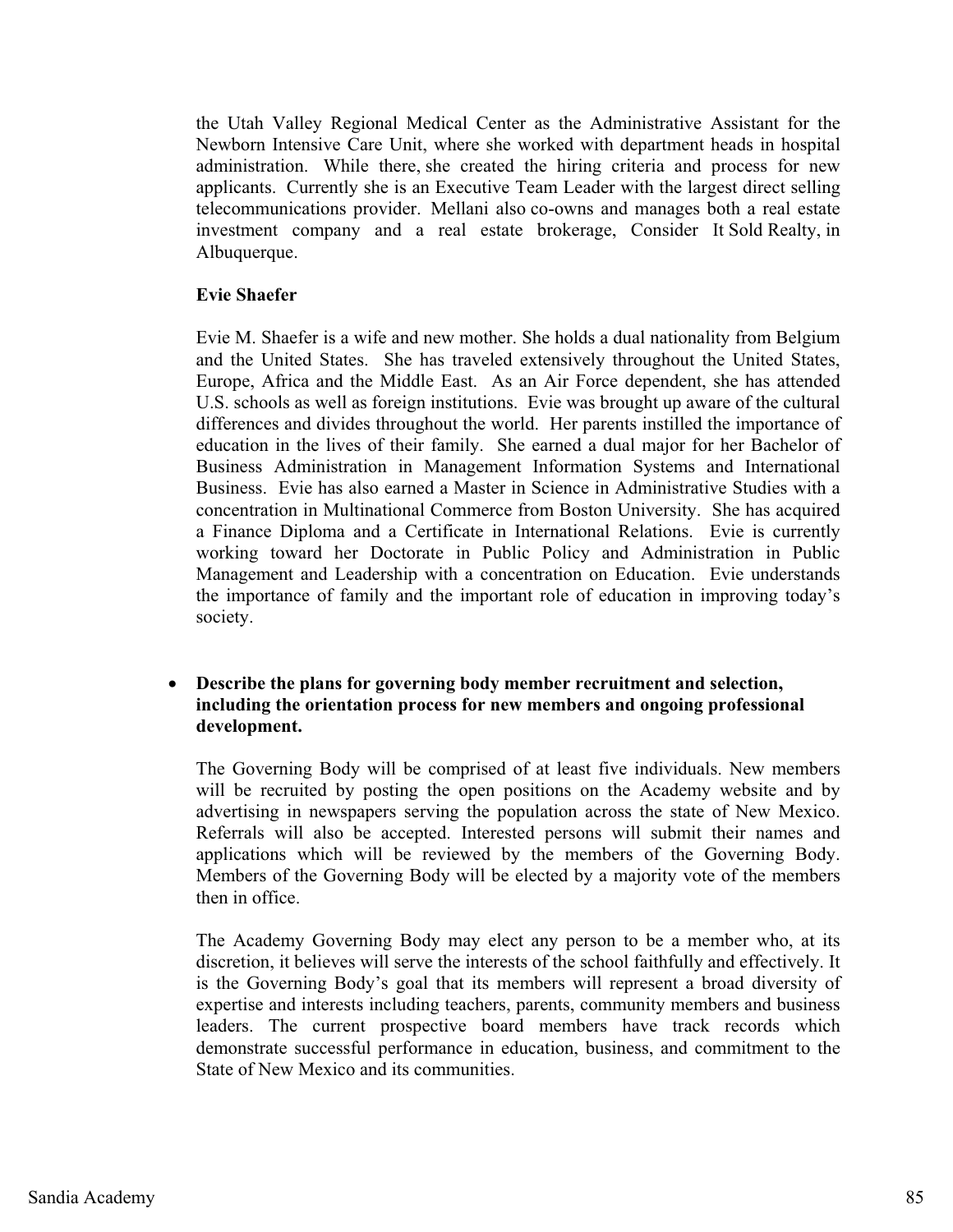Board member development will be a priority of the Sandia Academy Board. In recruiting future board members, individuals with demonstrated expertise in the areas of academic, administrative, fiscal and operational accountability will be sought. Board member development will focus on developing these skills as they apply to the Academy. The Governing Body will adopt a comprehensive policy manual to be followed by board members as they govern and oversee the Academy. Policies included in the manual will address board roles and responsibilities (including fundraising), expectations, ethics, professional development, strategic planning, policymaking, budgeting, compliance, academic accountability, financial oversight and accountability, public relations, and board evaluation.

Governing Body skills will be developed continuously and comprehensively. Trainings will include attendance at mandatory NMPED governing body training for charter schools; school board and charter school conferences; curriculum training; school funding training; team-building sessions; school mission and vision reviews; creation of Governing Body and officer job descriptions; leadership training; new Governing Body member orientation; networking; and committee and task force assignments.

- **Explain the nature and extent of staff, families, and the community involvement in the governance of the school, and how they will be notified of the opportunity to participate in the school governance.** 

As mentioned previously, there are several ways for staff, families and the community to be involved in the governance of the school:

- Parents and community members can hold a direct leadership position and influence the management of the school by serving on the Academy Board.
- $\bullet$  Parents who are not members of the Board are actively encouraged to attend Board and other Academy meetings and to participate on ad-hoc committees appointed to address specific issues.
- $\bullet$  Sandia Academy will organize a Parent Advisory Group. The Parent Advisory Group is parent-driven and is recognized as the official voice of the Academy's parents. The group serves as a direct communication link between Academy families and the school and is a resource for parents, both as a source of conveying school information to families as well as relaying parental suggestions to school administration.
- $\bullet$  The Academy will create an advisory "School Council" as required by 22-5- 16 NMSA 1978 to assist the school Head Administrator with school-based decision-making and to involve parents in their children's education. School council membership shall reflect an equitable balance between school employees and parents and community members. At least one community member shall represent the business community, if possible. The school Head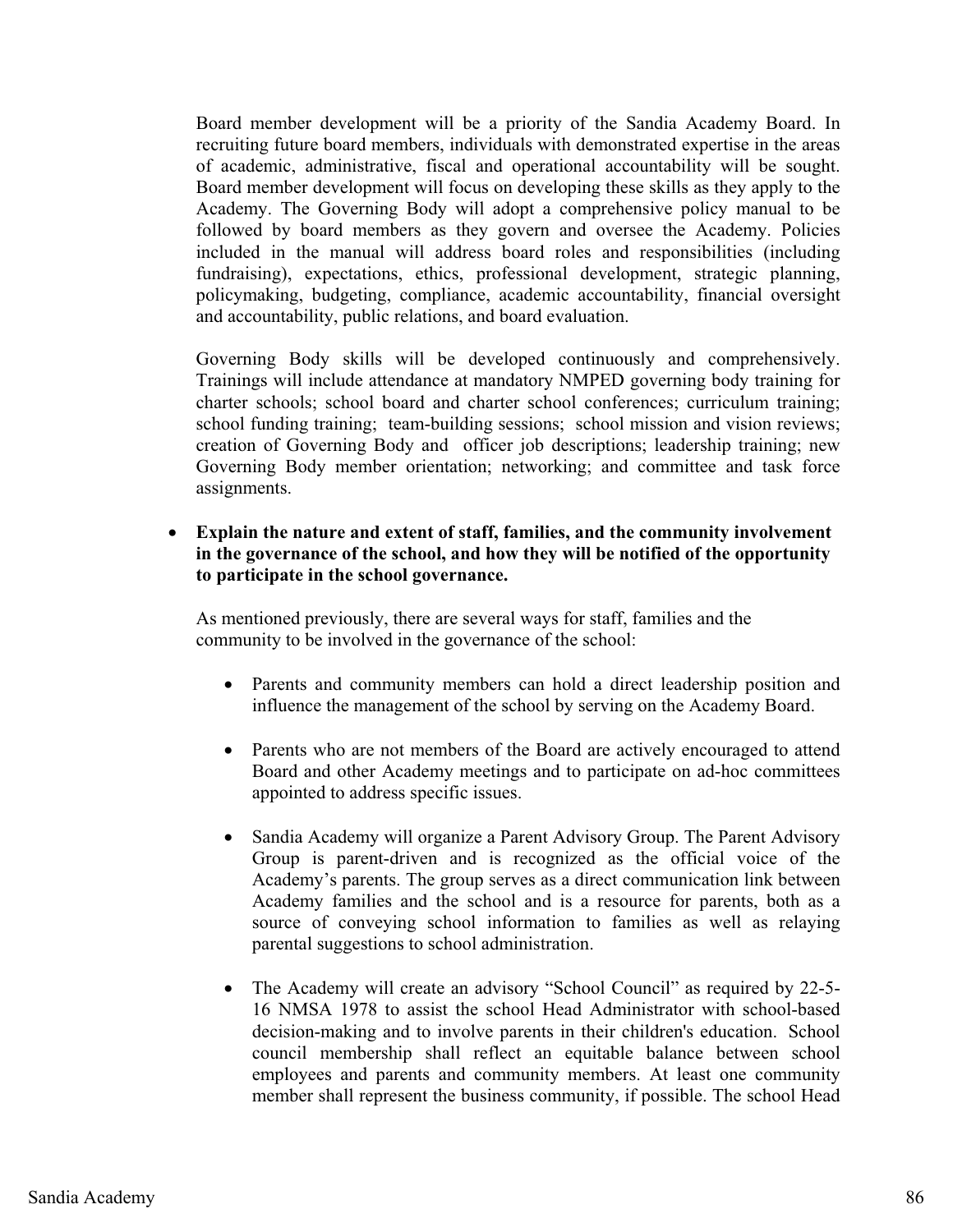Administrator may serve as chairman. The school Head Administrator shall be an active member of the school council. The council will:

- o work with the school Head Administrator and give advice, consistent with state and school district rules and policies, on policies relating to instructional issues and curricula and on the public school's proposed and actual budgets;
- o develop creative ways to involve parents in the schools;
- o where appropriate, coordinate with any existing work force development boards or vocational education advisory councils to connect students and school academic programs to business resources and opportunities; and
- o serve as the champion for students in building community support for schools and encouraging greater community participation in the public schools.
- o Teachers will initiate regular conferences and conversations with parents about their child's progress and also about parents' needs and concerns about the operation of the school. Parents are free to contact teachers, specialists, and other parents to solve problems, give feedback, or pass on ideas and insights to the school community.
- o The Academy website will have a moderated Academy online community discussion board to facilitate a constructive and interactive communication process.
- o Parents will help us to continuously evaluate the operation and governance of the school both online and offline. The Academy will survey parents online annually to determine their satisfaction with their overall experience. Criteria of the survey will include the curriculum, instruction, *Online School System*, administration, support, quality and delivery of materials, working with the lessons, student progress, student attitude towards learning, communication, and interaction with other Academy students and parents. Parents may supply critiques and/or endorsements regarding their experience at the Academy.
- o Throughout the school year, the Head Administrator, other administrators, and teachers will account for contributions that parents and community members have made to the operations and governance of the school and communicate this to the Board and the school community through the school website, in print reports and in face-to-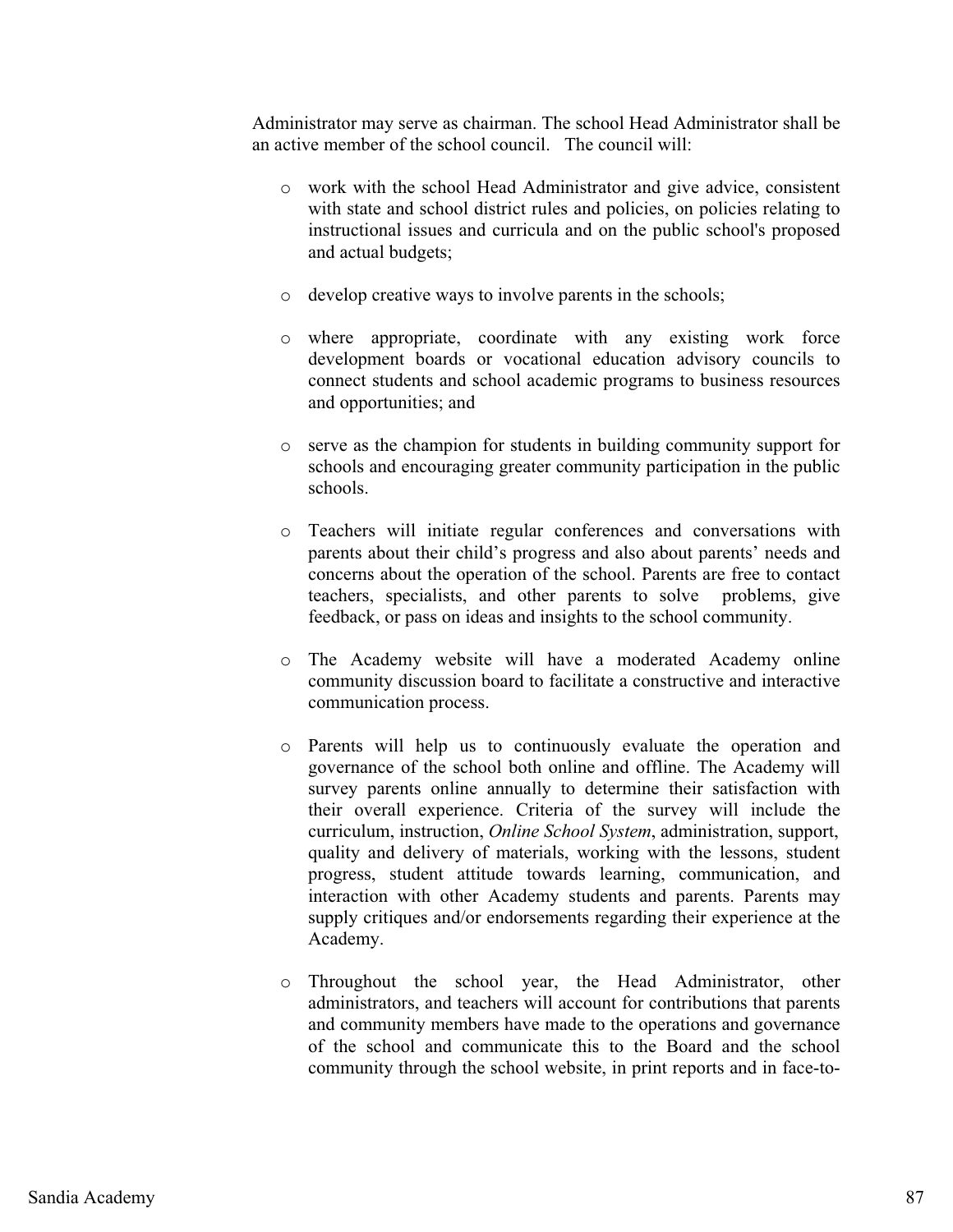face meetings. New opportunities for parents and community members to contribute will always be considered.

# **C. PARTNERSHIPS (optional)**

*IF the school has identified a partner organization that is essential to the existence of the charter school, its governance, key instructional, and/or management functions, provide the following information***:**

- **Name of the partner organization.**
- **Name of the contact person at the partner organization and that person's full contact information.**
- **A description of the nature and purpose of the school's partnership with the organization.**
- **An explanation of how the partner organization will be involved in the governance of the school, if applicable.**
- **Evidence (in the form of a letter of support or intent to partner) that the school has a formal partnership agreement with the partner organization.**

Sandia Academy will not operate with a partner organization, however, the applicant group for the proposed charter school is collaborating with another applicant group (for Senator Dennis Chavez Academy) for the purposes of sharing information during the application process as well as sharing best practices when the schools are in operation. Sandia Academy has strong support in the community and state as evidenced by the letters of support and petitions which are included in this application as **Appendix 15**.

# **D. SCHOOL ORGANIZATIONAL STRUCTURE**

- **Based on the organizational chart provided under subsection** *A. GOVERNANCE STRUCTURE* **above, describe the site-based management structure at the school. Include job descriptions that identify key roles, responsibilities and accountability for each position listed on the organizational chart.** 

### **Governing Body**

The members of the Academy Governing Body will have several roles and responsibilities including to:

- Govern all aspects of school operation
- Protect the legal interests of the Academy
- Determine and guide the school vision/mission
- Adopt Governing Body policy and bylaws
- Demonstrate sound legal and ethical practices and policies
- Manage liabilities wisely
- Define operational school policy
- Oversee the administrative staff's implementation of procedures consistent with those policies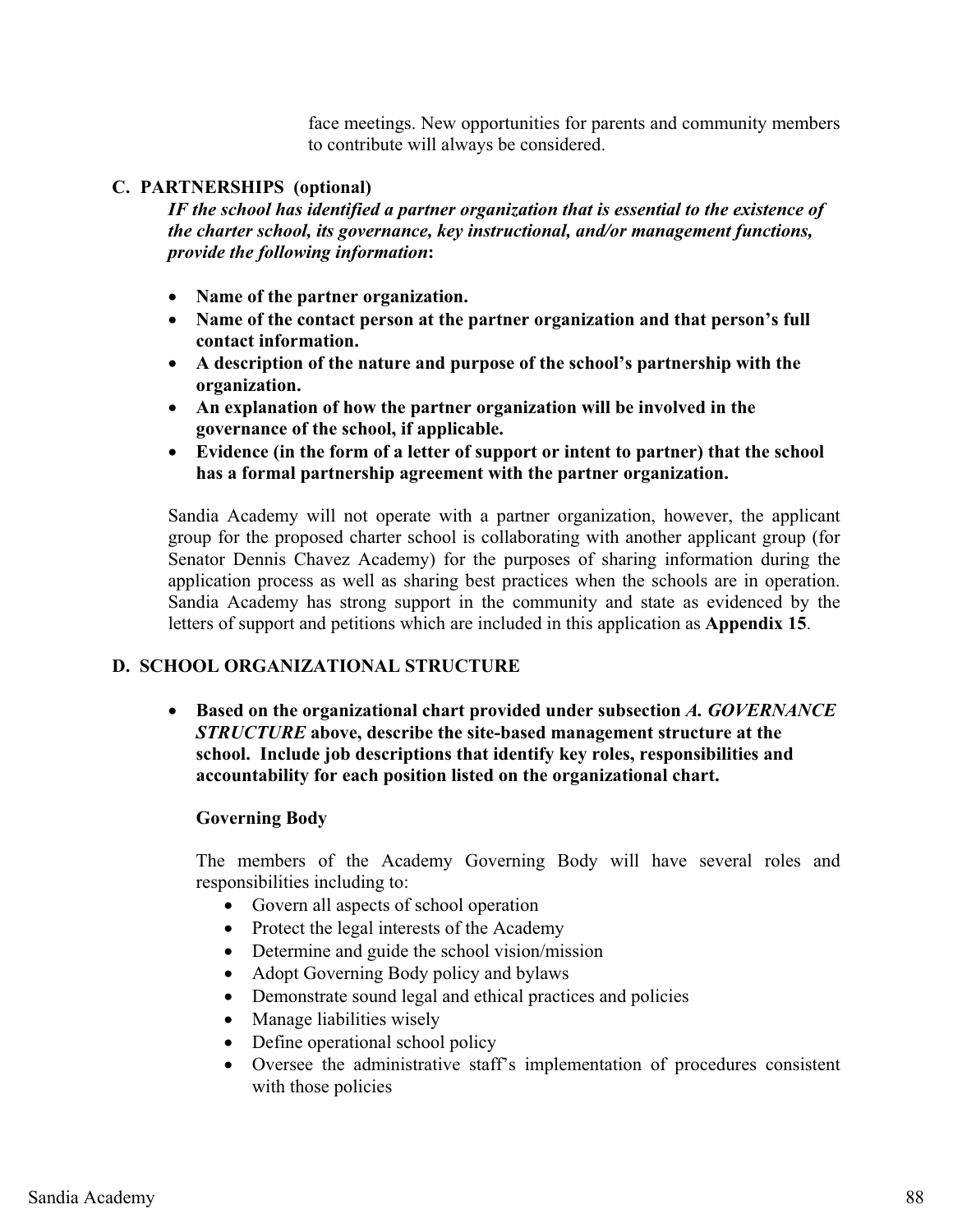- $\bullet$  Encourage positive external relations with the community, school districts, media, neighbors, parents, and students
- Hire the Head Administrator
- $\bullet$ Approve volunteers
- Enter into and oversee third party contracts
- Practice strategic planning
- $\bullet$  Ensure adequate resources and manage them effectively, including overseeing school finances and purchases
- Comply with local, state, and federal reporting requirements
- Assess the Academy's academic and operational performance

### **Administrative Staff**

The Head Administrator will be employed by the Governance Board. The Head Administrator will be responsible for the Academy's operations, will oversee the staff that that will manage the school, and will handle the academic and supervisory issues. The Head Administrator will be experienced leader with demonstrated expertise in curriculum, instruction, assessment, finance, facilities, business management, governance and administration. The Head Administrator will supervise an administrative staff that will be structured based on the school's education program and projected enrollment.

### **Head Administrator**

- Act as chief administrative officer
- Employ, fix the salaries of, assign, terminate, and discharge all employees of the charter school
- Act as chief liaison to the school governing body
- Responsible for implementation of the school Mission, Vision, Strategic planning
- Oversee academic and operational aspects of the school
- Manage legal issues
- Oversee school marketing, enrollment and community relations
- Requires all students to participate in required assessments
- Oversee staff orientations
- Work with third party contractors to ensure that processes and communication between the school and the contractors are in place
- $\bullet$  Implement the school's policies and oversee the writing of its handbooks and manuals
- $\bullet$  Responsible for ensuring that school compliance and reporting requirements are met in an accurate and timely manner (including school report cards and all state and federal reports)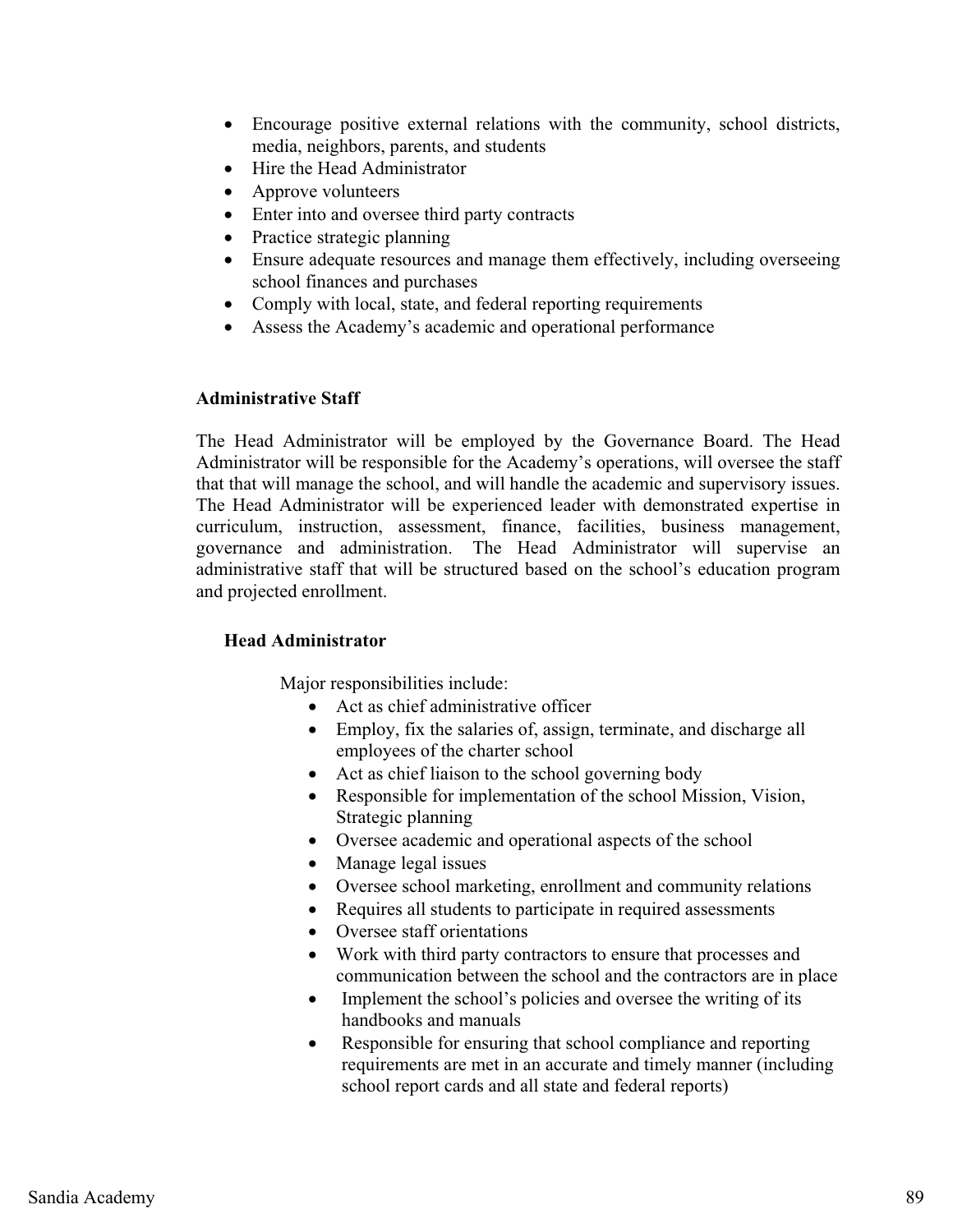- $\bullet$  Ensure that the school is complying with local, state, and federal laws regarding special education
- $\bullet$ Prepare and oversee annual budget
- Understand the state Chart of Accounts
- Promote the school and its interests with political, education, and civic leaders across the state
- Develop and maintain relationships with districts, education stakeholders, and the state
- Organize and lead student recruitment events across the state

# Requirements:

- -Masters degree or equivalent work experience
- -School administrator's license and related experience
- Experience with Local, State, and Federals laws and reporting
- Experience in a charter school environment preferred
- Great organizational and time management skills
- Flexible schedule
- Proficient in MS Excel, MSWord, and Outlook
- Experience using search engines (Internet) for research projects
- Experience using a student information system and/or other type of database preferred
- Strong written and verbal communication skills

# **Operations Manager**

The Operations Manager reports to the Head Administrator. Responsibilities include:

- Coordinate all operational aspects of the school
- Responsible for school compliance with local, state, and federal reporting requirements
- Manage development of school policies and procedures
- Manage school metrics
- Manage annual enrollment and re-enrollment efforts
- Manage annual state testing process and logistics
- Oversee the implementation of the school's truancy and attendance policies
- Responsible for school administration meetings (business-related topics)
- $\bullet$  Work with Special Education Coordinator to ensure that the school is meeting the needs of students while complying with local, state, and federal laws regarding special education
- Act as point-of-contact on reporting issues
- Manage school data in state and school databases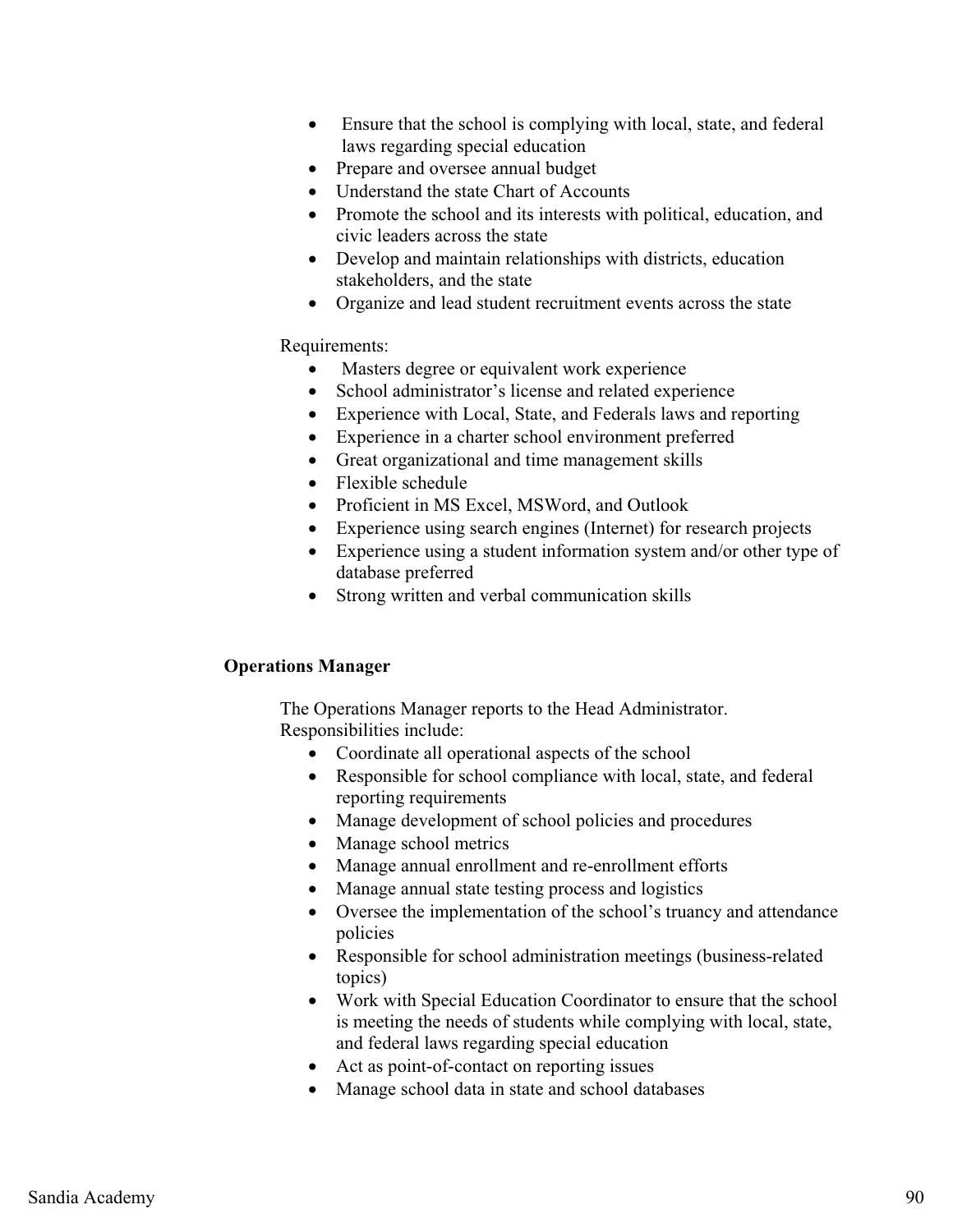Requirements for Operations Manager:

- -Masters degree in Business or Education
- $\bullet$ Minimum of five years work experience
- Great organizational and time management skills
- Flexible schedule
- Very proficient in MS Excel, MSWord, and Outlook
- Experience using search engines (Internet) for research projects
- Experience using a student information system and/or other type of database preferred
- Strong written and verbal communication skills

Desired:

- School administration experience
- Experience with Local, State, and Federals laws and reporting
- Experience in a charter school environment preferred

### **Special Education Coordinator**

The Special Education Coordinator reports to the Head Administrator.

Responsibilities include:

- $\bullet$ Develop and implement all special education procedures
- $\bullet$ Recruit, train, supervise and evaluate special education teachers
- $\bullet$  Create and maintain appropriate contacts with districts, county superintendents, and state special education leaders
- $\bullet$  Develop and disseminate "best practices" for special education in the hybrid distance learning school setting
- $\bullet$  Train all teachers in special education procedures, focusing on identification
- $\bullet$  Implement the use of adaptive technology to meet the needs of our students
- $\bullet$ Develop contacts with special education providers
- $\bullet$ Oversee all special education reporting
- $\bullet$ Design and implement a school-wide pre-referral process
- $\bullet$ Oversee the development and maintenance of all IEPs
- $\bullet$ Oversee all school, local, state, and federal compliance reporting
- $\bullet$  Alert the Head Administrator of all changes in local, state, and/or federal special education practices and laws
- $\bullet$  Work directly with parents and students (both regular and special education) where necessary
- $\bullet$  Ensure that special education students are an integrated part of the school's fabric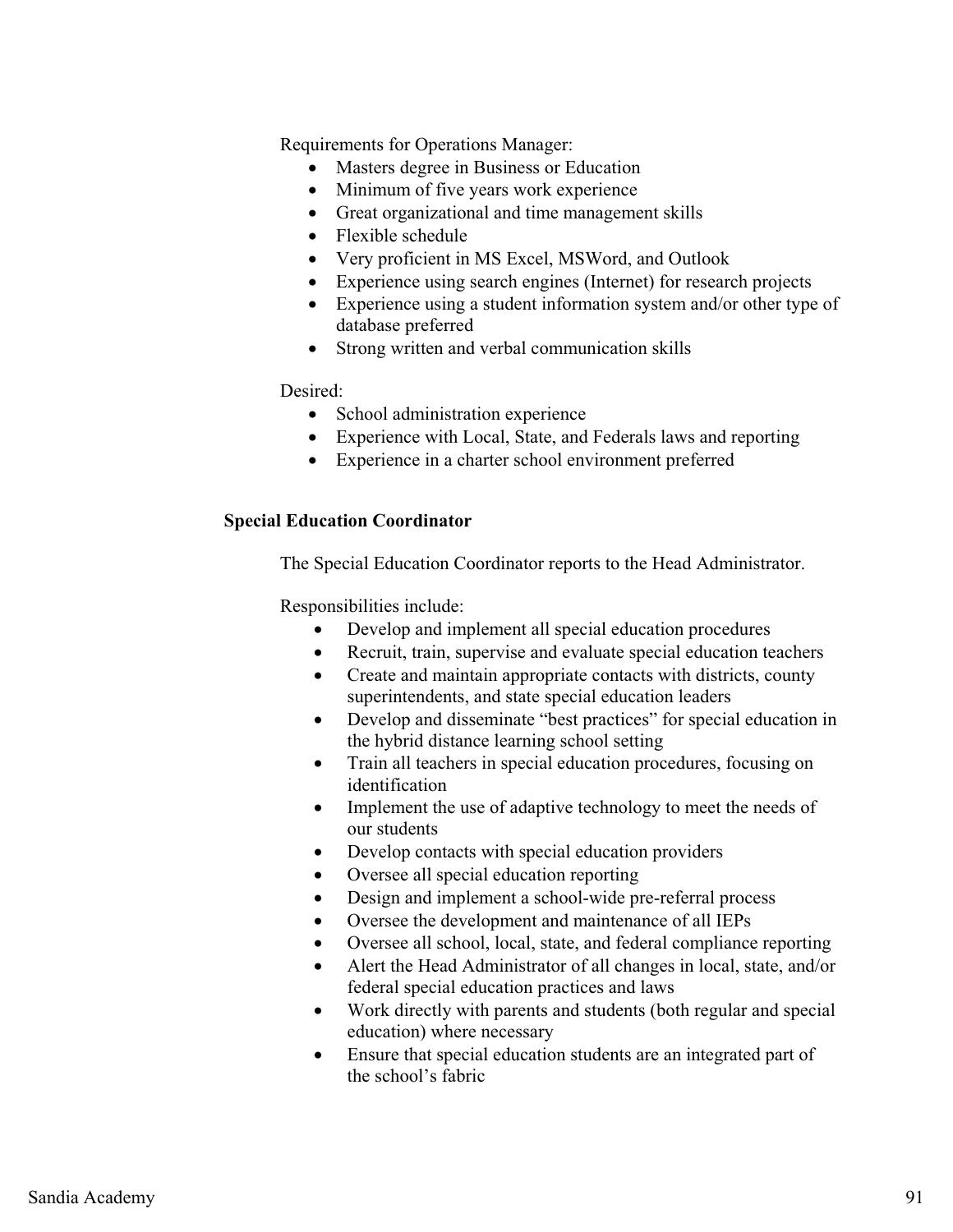- $\bullet$  Work through the Head Administrator with the school's attorney on legal and compliance issues
- $\bullet$  Travel, as required, to support students in the implementation of special education program
- $\bullet$ Manage the special education budget

### Requirements:

- Masters in Special Education, Highly Qualified, and holds a New Mexico teaching license
- Special Education administrative experience
- Experience with local, state and federal laws and reporting
- Prefer 8+ years of Special Education experience
- Great organizational and time management skills
- Proficient in MS Excel, MSWord, and Outlook
- Experience using search engines (Internet) for research projects
- Experience using a student information system and/or other type of database
- Strong written and verbal communication skills

# **High School Coordinator**

The High School Coordinator reports to the Head Administrator.

Major administrative responsibilities include:

- Serve as a liaison between high school teachers and the Head Administrator
- Coordinate communication and project assignment for high school teachers
- Implementation of high school mission, vision, strategic planning under the direction of the Head Administrator
- Coordinate all academic aspects of the high school
- Implement high school policies and oversee the writing of its handbooks
- Responsible for ensuring that high school compliance and reporting requirements are met in an accurate and timely manner
- $\bullet$  Support the creation of a school community through newsletters, outings and discussion board postings
- Create general and formal student/teacher/parent communication mechanisms
- Recruit high school staff and students
- Contribute to budgeting and long term planning

### Requirements

- Masters degree or equivalent work experience
- New Mexico Secondary Licensure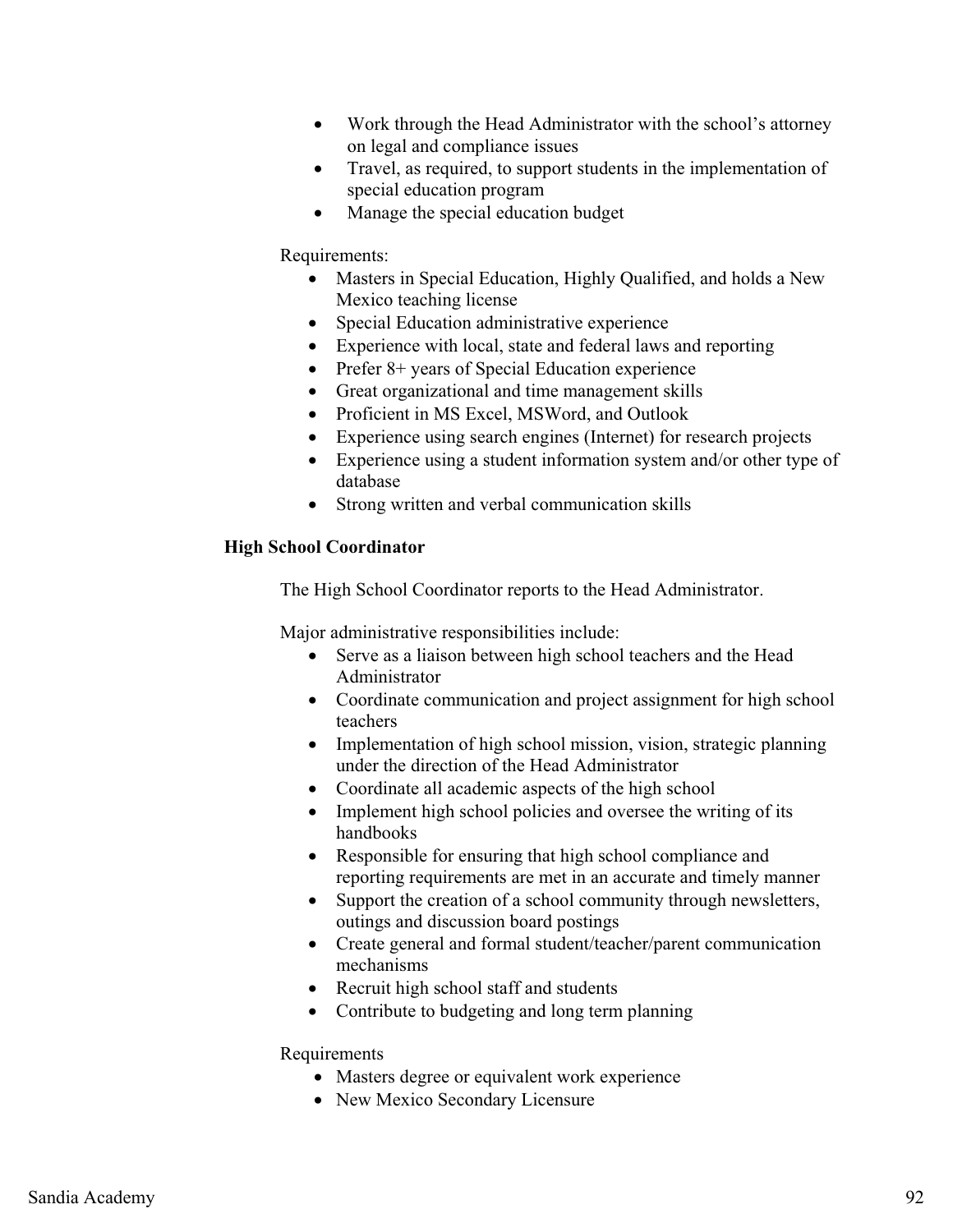- Experience a school administration, an administrative credential and/or increasing responsibilities in school administration
- Proficient in MS Excel, MSWord, and Outlook
- Experience using search engines (Internet) for research projects
- Experience using a student information system and/or other type of database preferred
- Flexible schedule

# Desired:

- Experience with distance learning
- Experience with Local, State, and Federals laws and reporting
- Experience in a charter school environment preferred

# **Administrative Assistant/Registrar**

The Administrative Assistant/Registrar reports to the Operations Manager.

- Act as point-of-contact for questions regarding logistics and shipping
- Maintain office inventory
- Support administrators with local enrollment process
- Assist in school-wide mailings
- Manage all incoming calls and the telephone system as a whole
- Maintain accurate addresses, phone and email information in SAMS
- Serve as point of contact for school's general information email address
- Fulfill materials requests approved by the Operations Manager
- Greet guests who visit the Learning Center
- Assist with inventory and maintenance of all office equipment, supplies, and services
- Set up conference calls, meetings and office functions both on and off-site
- Assist in maintaining contact with families, teachers, and other community members
- -Coordinate special events
- Create and maintain administrative calendars in Outlook, as needed
- Check-in, track faxes and distribute to site-based staff
- Coordinate all incoming/outgoing package processes on-site (Fed-Ex, UPS, courier service)
- Sort and distribute mail. Maintain stamps, mailing and package shipment supplies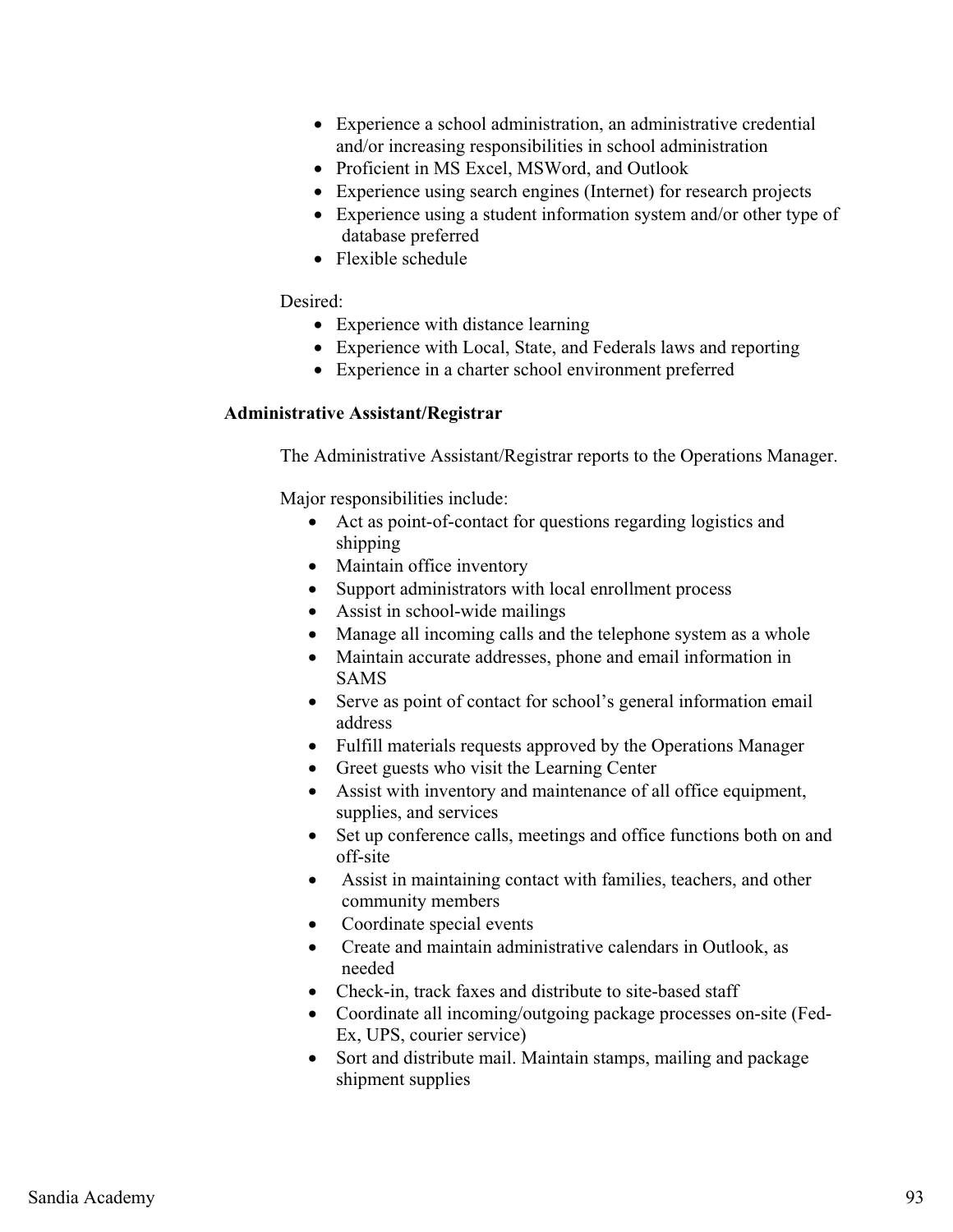- Keep all conference rooms, kitchen and general traffic areas clean and in order
- Distribute school-wide communications approved by administrative team
- -Support administrators with local enrollment process
- Process student withdrawals
- - Fulfill records requests for withdrawn students (within 5 days of receiving the request & remove file from active students and placed with the withdrawn student in regular file.)
- $\bullet$ Request and track receipt of records for newly enrolled students.
- Maintain the school and state student-level database
- Maintain student cumulative files and other student records
- Establish secure access to student records
- Assist in the preparation of progress reports
- $\bullet$ Assist in the preparation and maintenance of transcripts

### Requirements:

- $\bullet$ Great organizational and time management skills
- Working knowledge of digital phone systems (PBX or others)
- Professional experience using MS Excel, MSWord, and Outlook
- Experience using search engines (internet) for research projects
- $\bullet$  Experience using a student information system and/or other type of database
- Experience with inventory management preferred
- $\bullet$ Strong written and verbal communication skills

# **Teachers**

### **K-8 Teacher**

The K-8 teacher reports to the Head Administrator. The K-8 teacher is a highly qualified and state licensed teacher responsible for delivering specific course content in both on line and traditional classroom environments.

- Maintains regular office hours and conducts instructional sessions both in the distance learning and traditional classroom settings
- Orients students to course and communicates course requirements
- Utilizes asynchronous and synchronous tools to supplement course content
- Collaborates in the implementation of IEP's and attends IEP meetings as requested
- Sets and enforces deadlines for student work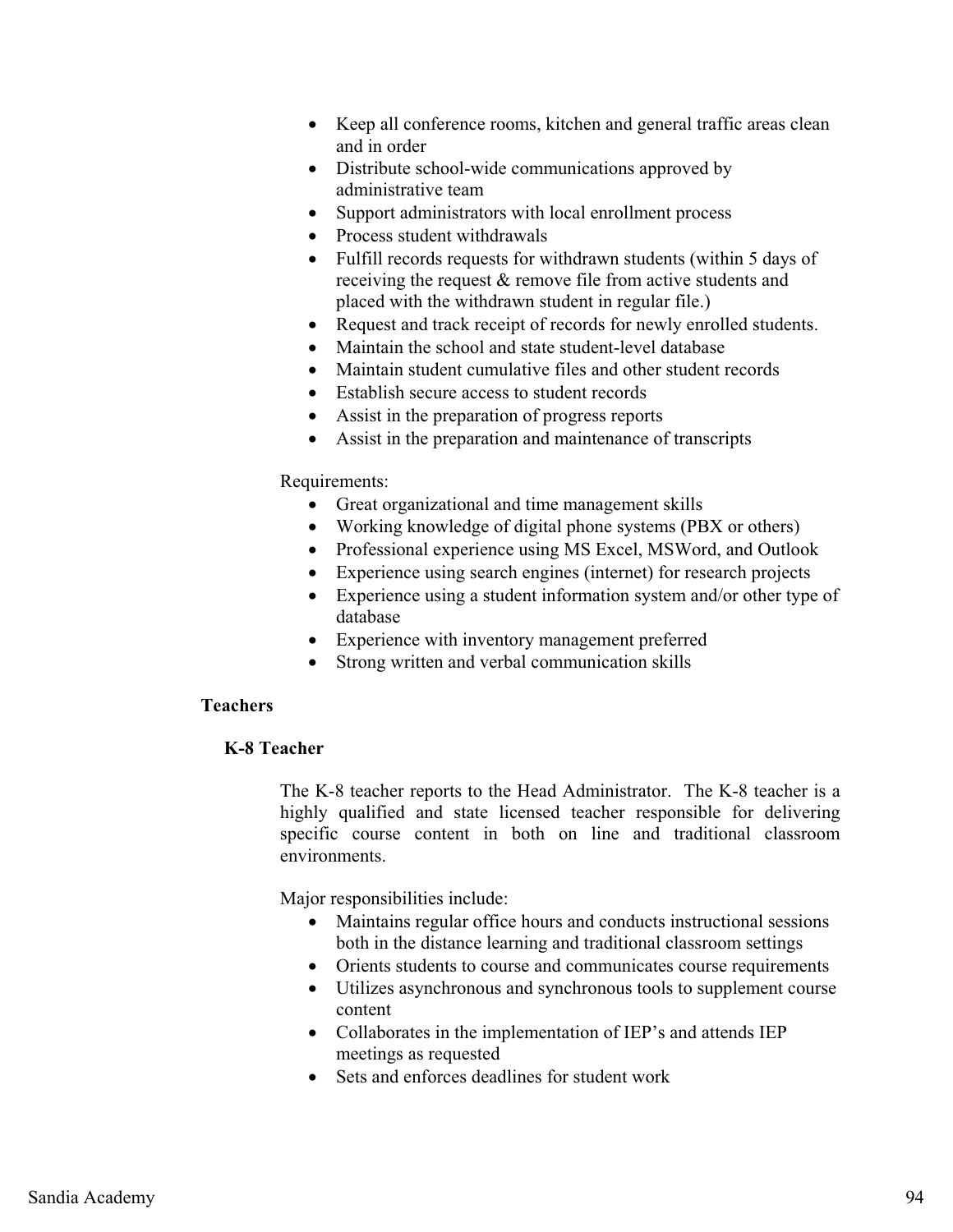- $\bullet$  Maintains regular contact with students and families with in-person meetings, via telephone, email, instant messenger, and web conferencing and submits communication log as required
- Grades student work and maintains grade book
- Communicates high expectations and shows an active interest in students' achievement
- Recommends promotion and retention
- Collaborates with peers
- Participates in staff development and educational team meetings
- Prepares students for state required testing
- Proctors testing
- In-state travel as needed to support student achievement or attend meetings
- Other duties as assigned by Head Administrator

# Requirements

- Bachelor's degree or equivalent work experience
- Licensure for K-8 and highly qualified teacher status
- Valid fingerprint clearance card
- Proficient in MS Excel, MSWord, and Outlook
- Experience using search engines (Internet) for research projects
- Experience using a student information system and/or other type of database preferred
- Flexible schedule ability to travel

### Desired:

- Experience with distance learning
- Experience in a customer service environment
- Experience with Local, State, and Federals laws and reporting
- Experience in a charter school environment preferred

### **High School Teacher**

The high school teacher reports to the High School Coordinator. The high school teacher is a highly qualified and state licensed teacher responsible for delivering specific course content in both on line and traditional classroom environments.

- Maintains regular office hours and conducts instructional sessions both in the distance learning and traditional classroom settings
- Orients students to course and communicates course requirements
- Utilizes asynchronous and synchronous tools to supplement course content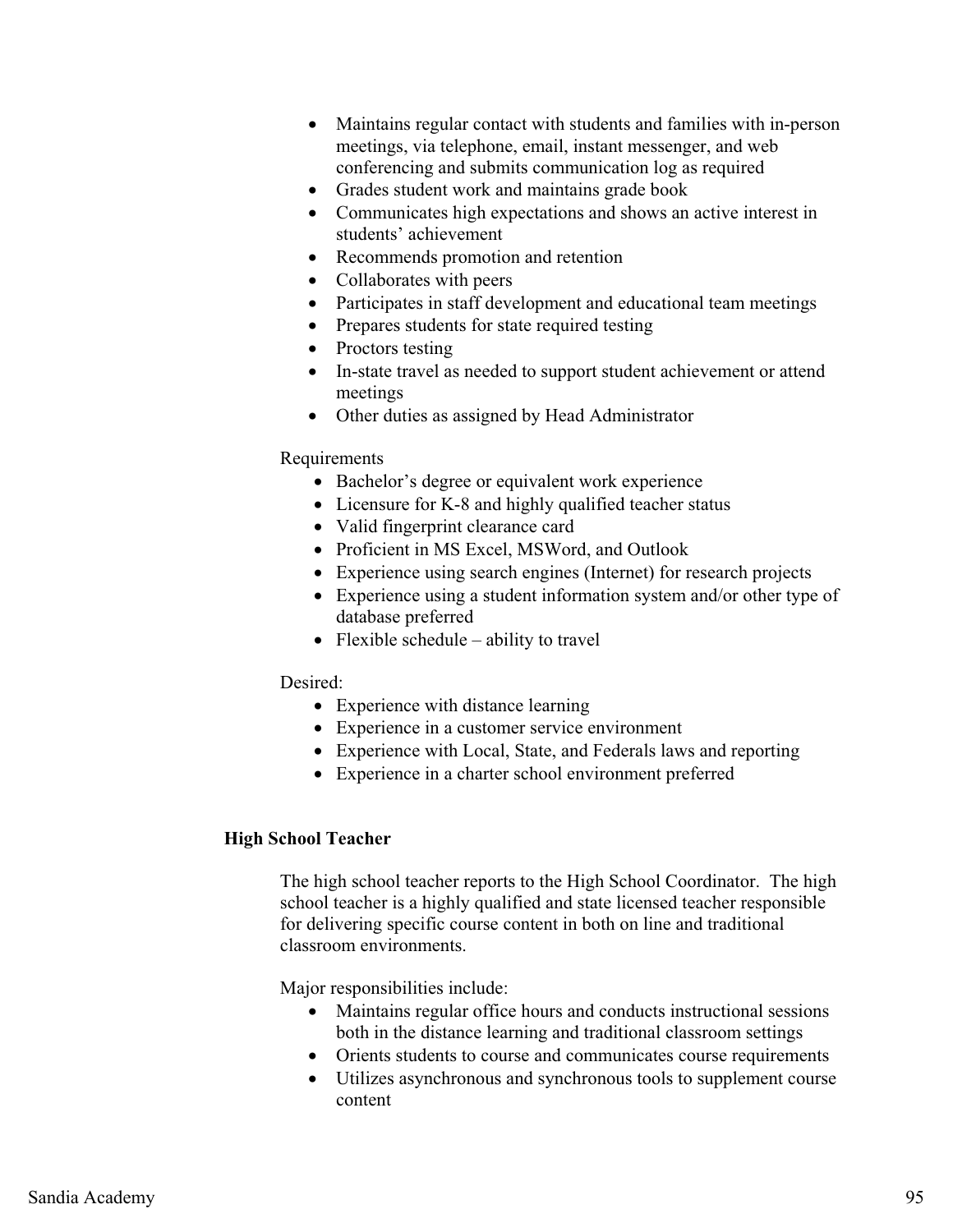- Collaborates in the implementation of IEP's and attends IEP meetings as requested
- Sets and enforces deadlines for student work
- Maintains regular contact with students and families with in-person meetings, via telephone, email, instant messenger, and web conferencing and submits communication log as required
- Grades student work and maintains grade book
- Communicates high expectations and shows an active interest in students achievement
- Recommends promotion and retention
- Collaborates with peers
- Participates in staff development and educational team meetings
- Prepares students for state required testing
- Proctors testing
- In-state travel as needed to support student achievement or attend meetings
- Other duties as assigned by High School Coordinator or Head Administrator

Requirements

- Bachelor's degree or equivalent work experience
- Licensure for 9-12 and highly qualified teacher status in area of instruction
- Valid fingerprint clearance card
- Proficient in MS Excel, MSWord, and Outlook
- Experience using search engines (Internet) for research projects
- Experience using a student information system and/or other type of database preferred
- Flexible schedule

Desired:

- Experience with distance learning
- Experience in a customer service environment
- Experience with Local, State, and Federals laws and reporting
- Experience in a charter school environment preferred

# - **Provide a staffing plan for each year of the first charter term, including the proposed pupil-teacher ratio to support the educational plan.**

The Academy staffing plan is structured to consider functional areas of school operation related to student enrollment. The functions are necessary for proper support of students, families and faculty. The number of specific positions will be a function of enrollment. The table below represents the plan for staffing for 2010- 2015. Positions will be added in subsequent years as the need for expansion exists.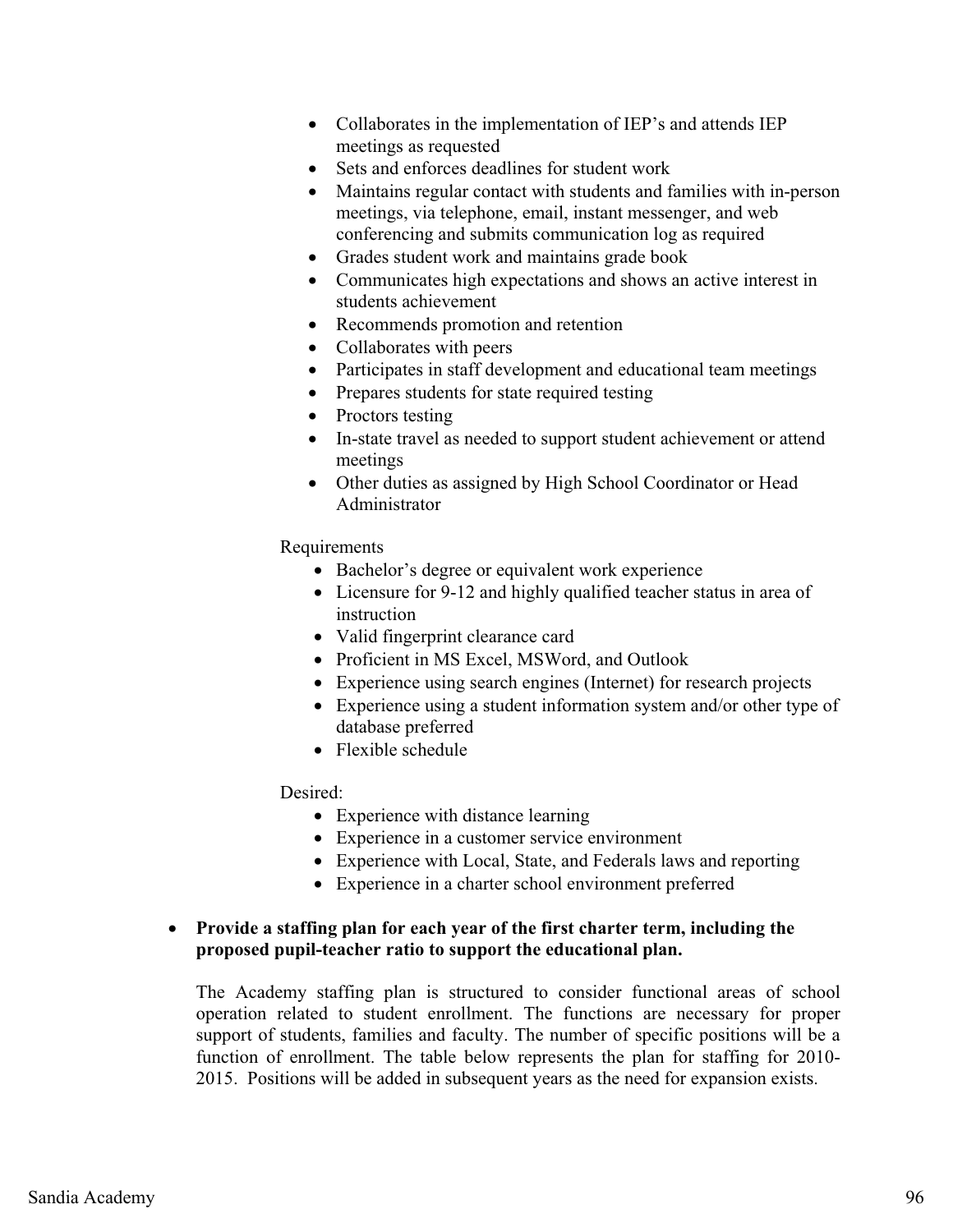| <b>SANDIA ACADEMY STAFFING PLAN 2010-2015</b> |                            |
|-----------------------------------------------|----------------------------|
| <b>POSITION</b>                               | <b>FULL TIME/PART TIME</b> |
| Head Administrator                            | FT(1.0)                    |
| Administrative Assistant/Registrar            | PT(0.5)                    |
| <b>Operations Manager</b>                     | PT(0.5)                    |
| <b>High School Coordinator</b>                | PT(0.5)                    |
| <b>Special Education Coordinator</b>          | PT(0.5)                    |
| Teachers                                      |                            |
| Elementary                                    | 5 FT and 1 PT              |
| High School                                   | 2 FT and 5 PT              |
| <b>Special Education</b>                      | $1$ FT                     |
| High School Advisor<br>$\bullet$              | 1 PT                       |
| High School Counselor                         | PT                         |

When students in grades K-8 attend courses on site at the Learning Center, there will be a student to teacher ratio of 20 to 1. When students in grades 9-12 attend courses on site at the Learning Center there will be a student to teacher ratio of 25 to 1. These class loads are less than the maximum class loads allowed in the New Mexico School Personnel Act [22-10A-20 NMSA 1978]. Students will attend sessions at the Academy's Learning Center no less than one day per week. Those students needing additional assistance may attend more frequently. Attendance requirements may be modified based on a student's particular circumstances or needs. Distance learning classes will higher student to teacher ratios but will be of a size that teachers can effectively manage and students will successfully continue to learn.

# **E. EMPLOYEE RELATIONS**

- **Provide an explanation of the relationship that will exist between the school and its employees, including evidence that the terms and conditions of employment will be addressed with affected employees and their recognized representatives, if any.**

Sandia Academy will hire its own employees. The provisions of the School Personnel Act [22-10A-1 NMSA 1978] shall apply to such employees. The Head Administrator of the charter school shall employ, fix the salaries of, assign, terminate and discharge all employees of the charter school.

The Head Administrator shall not initially employ or approve the initial employment in any capacity of a person who is the spouse, father, father-in-law, mother, motherin-law, son, son-in-law, daughter, daughter-in-law, sister, sister-in-law, brother, or brother-in-law of a member of the governing body or the Head Administrator. The Governing Board may waive the nepotism rule for family members of the Head Administrator.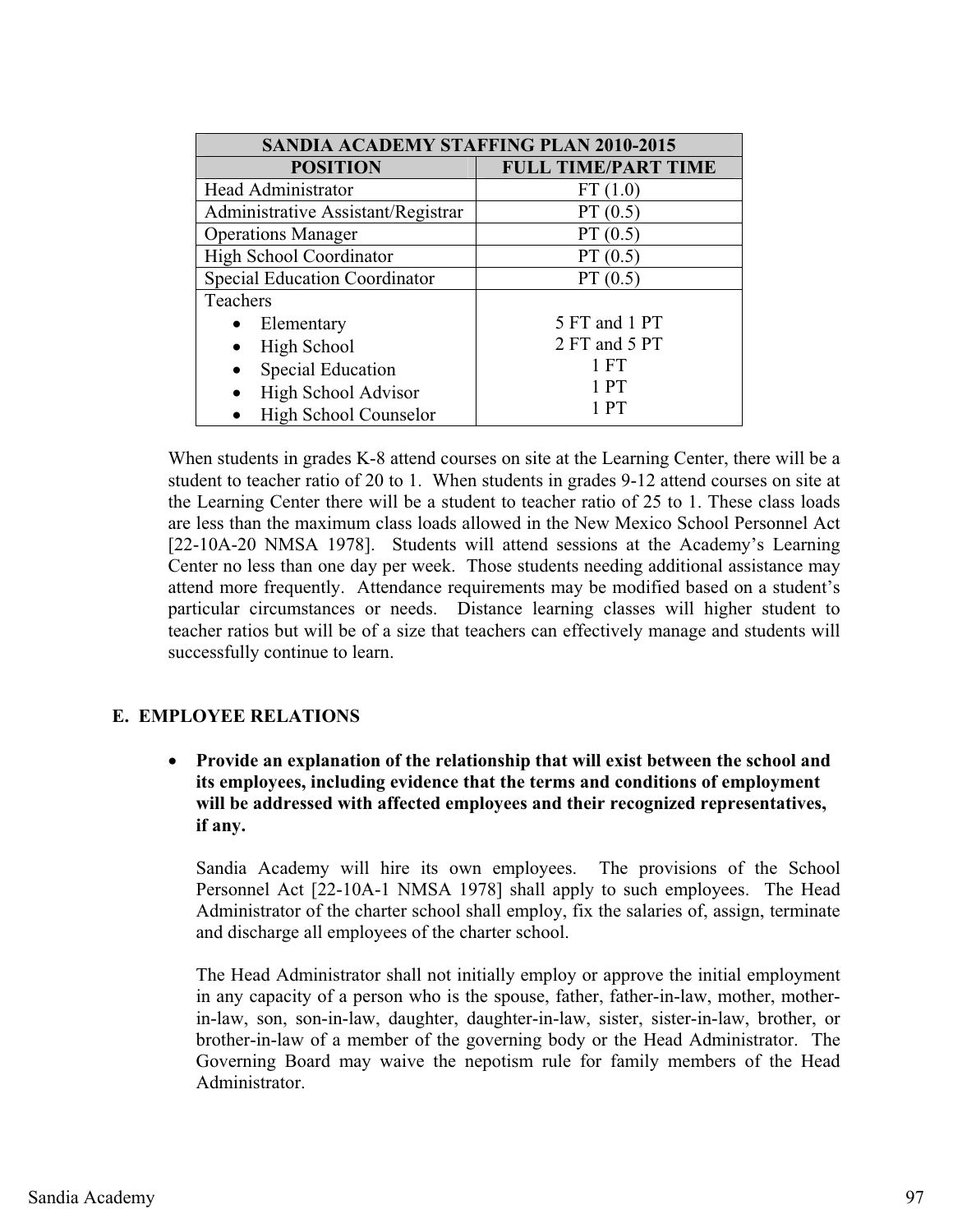The Academy's Governing Body and administration recognize that employees of the Academy may organize and request that management participate in collective bargaining. The Academy will participate in good faith and recognize its obligations pursuant to the New Mexico Public Employees Bargaining Act and the National Labor Relations Act.

- **Provide a description of the school's personnel policies and procedures that comply with all applicable federal statutes and regulations, including the School Personnel Act.** 

Please see attached **Appendix 1.** 

# - **Provide proposed salary schedules for all employees that comply with the minimum salary requirements as identified in the School Personnel Act.**

Sandia Academy will comply with the New Mexico three-tiered system for teacher and administrator compensation identified in the School Personnel Act of the Public School Code. The Academy's Head Administrator will exercise discretion in initially setting salaries within each tier based on the unique years of experience, qualifications and competencies of each applicant. Administrative staff will begin employment at an annual rate consistent with each person's licensure and the minimum salary requirements identified in the School Personnel Act. Administrative employees will be eligible to receive an annual five percent merit-based increase based on the performance of the school and of individual administrators.

 Draft salary schedules for teachers and administrative staff are included in this application as **Appendix 10.** 

- **Describe the evaluation process for staff that will include evaluation of teachers by a licensed school administrator.** 

The teacher evaluation process and tools will be refined during the planning year by the newly-hired Head Administrator and affirmed by the governing board. The evaluation and process and tools will conform to the Guidelines for New Mexico Annual Teacher Performance Evaluation.

### **Proposed Teacher Evaluation Processes**

### **Purpose**

- 1. To provide consistent expectations for all involved in K-12 teacher evaluation
- 2. To provide benchmarks for performance
- 3. To ensure time and opportunity for any needed intervention